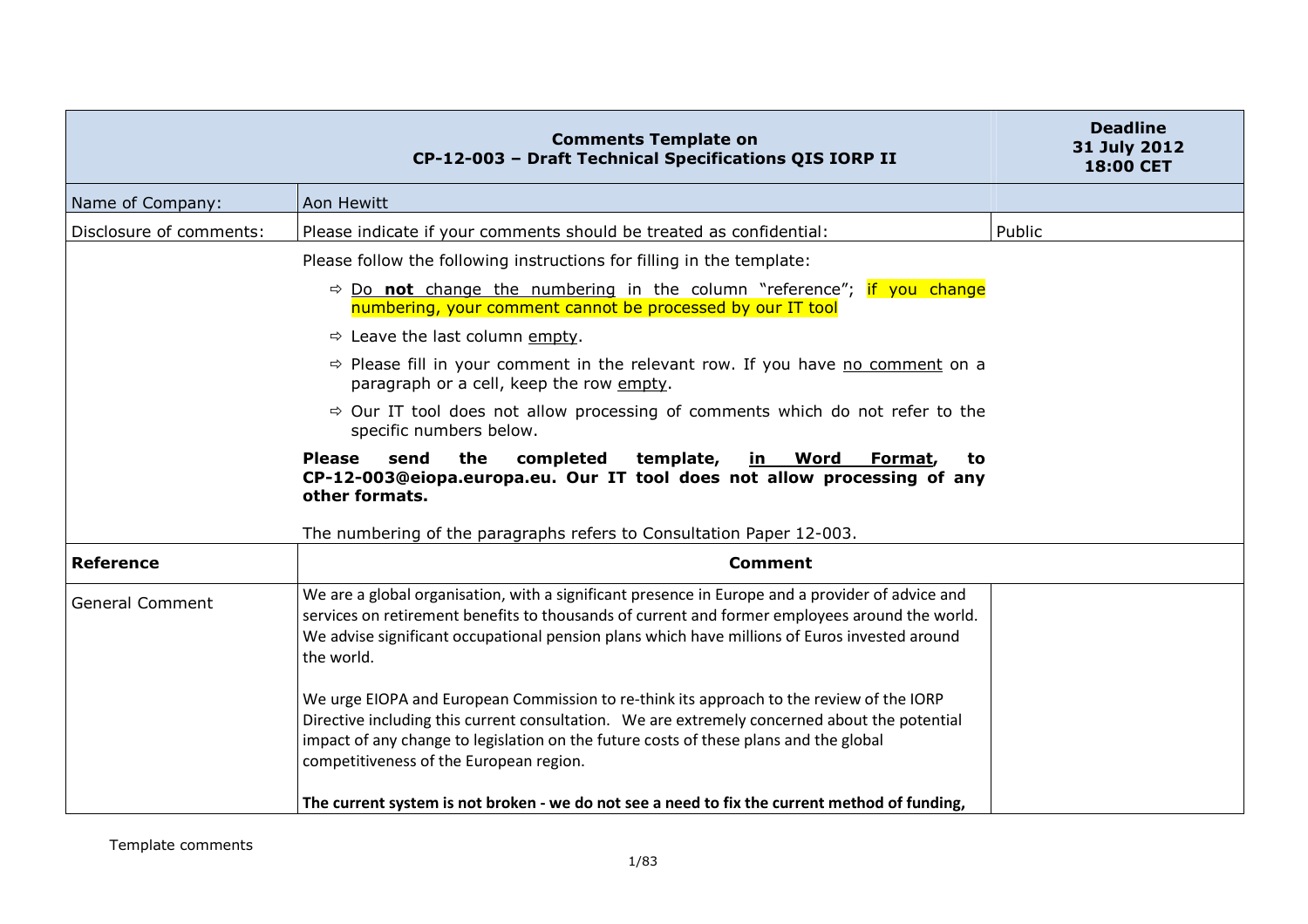| <b>Comments Template on</b><br>CP-12-003 - Draft Technical Specifications QIS IORP II                                                                                                      | <b>Deadline</b><br>31 July 2012<br>18:00 CET |
|--------------------------------------------------------------------------------------------------------------------------------------------------------------------------------------------|----------------------------------------------|
| The majority of IORP pension assets in Europe are in UK and Netherlands, and we believe these                                                                                              |                                              |
| are two good examples of countries which have developed, and are continuing to develop, good                                                                                               |                                              |
| risk-based supervision. Other countries with lower levels of pension assets have equally sensible                                                                                          |                                              |
| systems that have been established under the prudent framework required by the existing IORP<br>Directive, and the Commission has publically stated that there is no question that systems |                                              |
| working well will be penalised. The case has not been made for a new system which requires                                                                                                 |                                              |
| European companies to pay even higher levels of contributions as this could reduce our global                                                                                              |                                              |
| competitiveness.                                                                                                                                                                           |                                              |
| The undue haste with which this QIS is being conducted heightens concerns that the                                                                                                         |                                              |
| Commission wishes to impose insurance style solvency standards on IORPS. There has been no                                                                                                 |                                              |
| public debate and discussion on the balance to be struck between greater security for members'                                                                                             |                                              |
| benefits and the competitiveness of the sponsors backing those IORPS. The uncertainty around                                                                                               |                                              |
| the future of pension funding could lead to critical European business decisions (such as hiring                                                                                           |                                              |
| and capital investments and other investment transactions) being put on hold. All other things                                                                                             |                                              |
| being equal, companies may be more likely to want to invest in countries which do not have                                                                                                 |                                              |
| significant pension liabilities (eg Asia), or countries which have introduced funding stabilisation                                                                                        |                                              |
| (e.g. the USA). In the charitable and non-profit sectors (eg public service providers, academic and                                                                                        |                                              |
| research institutions, churches), organisations with pension plans may have to consider whether                                                                                            |                                              |
| to hold funds back that would otherwise be used for meeting core charitable and non-profit                                                                                                 |                                              |
| objectives. This could have a detrimental impact on philanthropic and other non-profit activity.                                                                                           |                                              |
| The current QIS specification is rushed for no apparent purpose and casts grave doubts on the                                                                                              |                                              |
| credibility of EIOPA and the Commission. In I.10.2, EIOPA has stated that the success of the QIS                                                                                           |                                              |
| crucially depends on the quality of the technical specifications and the support of the                                                                                                    |                                              |
| occupational pensions sector. We have grave concerns that, as things currently stand, neither                                                                                              |                                              |
| condition is met, and this means EIOPA has a lot of work to do in order to ensure the QIS is                                                                                               |                                              |
| successful and meaningful. Given the large number of comments that we and no doubt others                                                                                                  |                                              |
| have made, we would hope that EIOPA is able to issue an updated version for at least one more                                                                                              |                                              |
| round of consultation before going ahead with the QIS. In particular, it is clear that more time                                                                                           |                                              |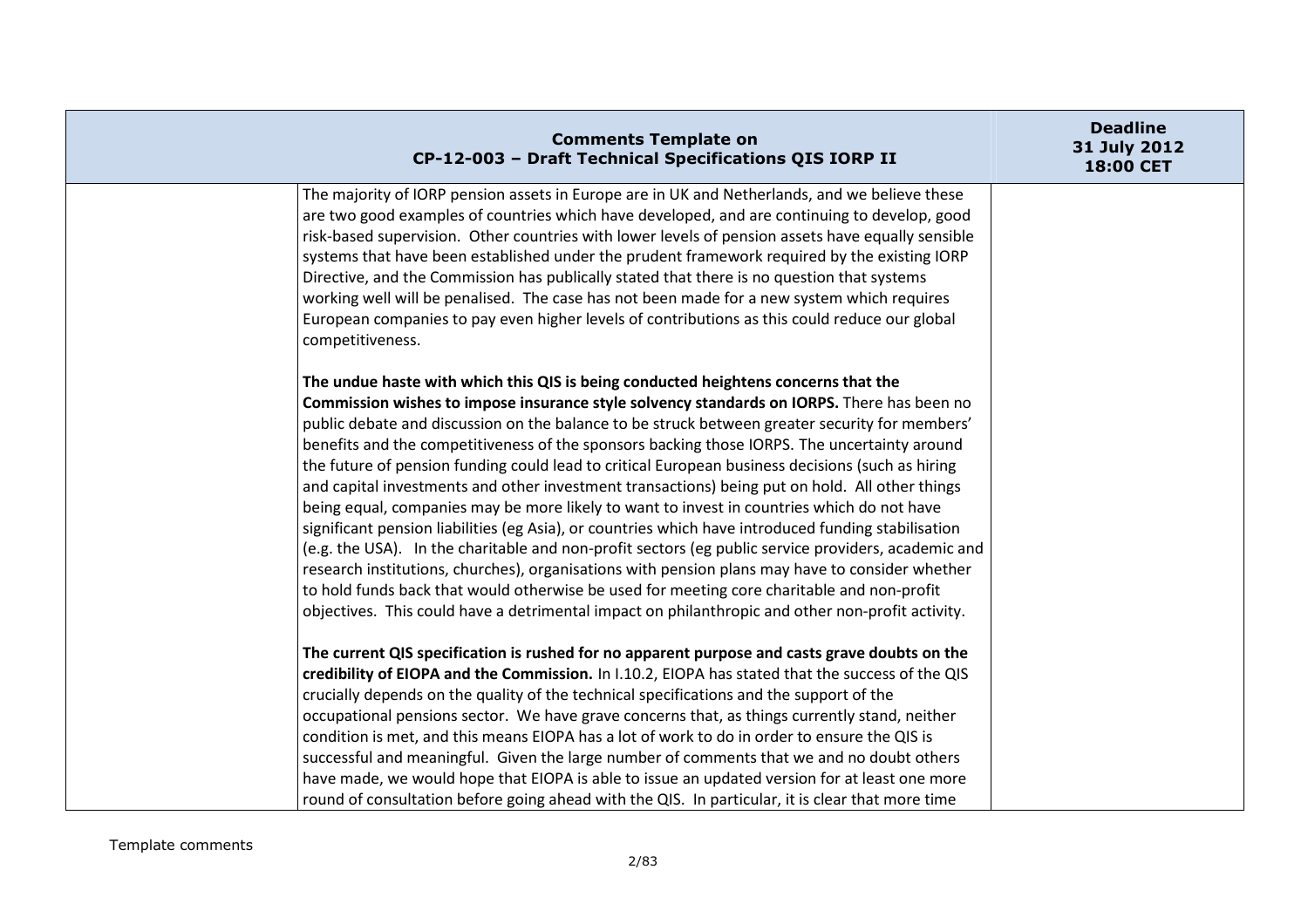| <b>Comments Template on</b><br>CP-12-003 - Draft Technical Specifications QIS IORP II                                                                                                                                                                                                                                                                                                                                                                                                                                                                                                                                                                                                                                                                                                                                                                                                                                                  | <b>Deadline</b><br>31 July 2012<br>18:00 CET |
|----------------------------------------------------------------------------------------------------------------------------------------------------------------------------------------------------------------------------------------------------------------------------------------------------------------------------------------------------------------------------------------------------------------------------------------------------------------------------------------------------------------------------------------------------------------------------------------------------------------------------------------------------------------------------------------------------------------------------------------------------------------------------------------------------------------------------------------------------------------------------------------------------------------------------------------|----------------------------------------------|
| and effort is required to develop the way that the sponsor covenant is reflected.<br>EIOPA should push back on the artificial timescale imposed by the EC. We understand that<br>EIOPA is under pressure from the European Commission to progress the QIS as soon as possible.<br>However, we believe that the independence and professionalism of EIOPA will be questioned if it<br>proceeds with such an obviously flawed QIS rather than taking the time to consider properly the<br>intended purpose of the proposed calculations, and the new elements required to apply the                                                                                                                                                                                                                                                                                                                                                      |                                              |
| calculations to IORPs (particularly IORPs with the support of a sponsoring company) rather than to<br>insurers. EIPOA should know only too well that the process of developing the QIS for insurers took<br>a significant time, as issues were identified and addressed - indeed there are some fundamental<br>points which have still not been resolved after seven years of discussion and five QISs! IORPS<br>across Europe have a much greater diversity than the European insurers and this is likely to<br>extend the timetable to develop suitable proposals, rather than compress it.                                                                                                                                                                                                                                                                                                                                          |                                              |
| Consulting on the detail of the calculations before deciding on how the calculations will be used<br>is a very poor approach. One reading of the proposals, that benefits can be reduced to make the<br>balance sheet balance, appears to make the entire exercise pointless. It is very difficult to provide<br>comment in these circumstances. If, as a result of the QIS, there are firm proposals with explicit<br>implications for scheme funding we are likely to have many further comments on the details. The<br>occupational pensions sector needs to have the confidence that the final parameters will be<br>appropriate and, without significant change to the existing parameters and further consultation,<br>EIOPA runs the risk that the final parameters will be heavily criticised and that they are still not<br>suitable for the QIS. We are very concerned that this could damage the credibility and reputation |                                              |
| of EIOPA within the occupational pensions sector.<br>The actual technical specification is a rushed jumble of highly complex analysis lifted from<br>Solvency II for insurers, and some heroic and arbitrary assumptions for the special<br>circumstances of IORPS - such as covenant and the impact of inflation on benefits. This confirms<br>our suspicions about the unnecessary speed with which this QIS is being conducted.                                                                                                                                                                                                                                                                                                                                                                                                                                                                                                     |                                              |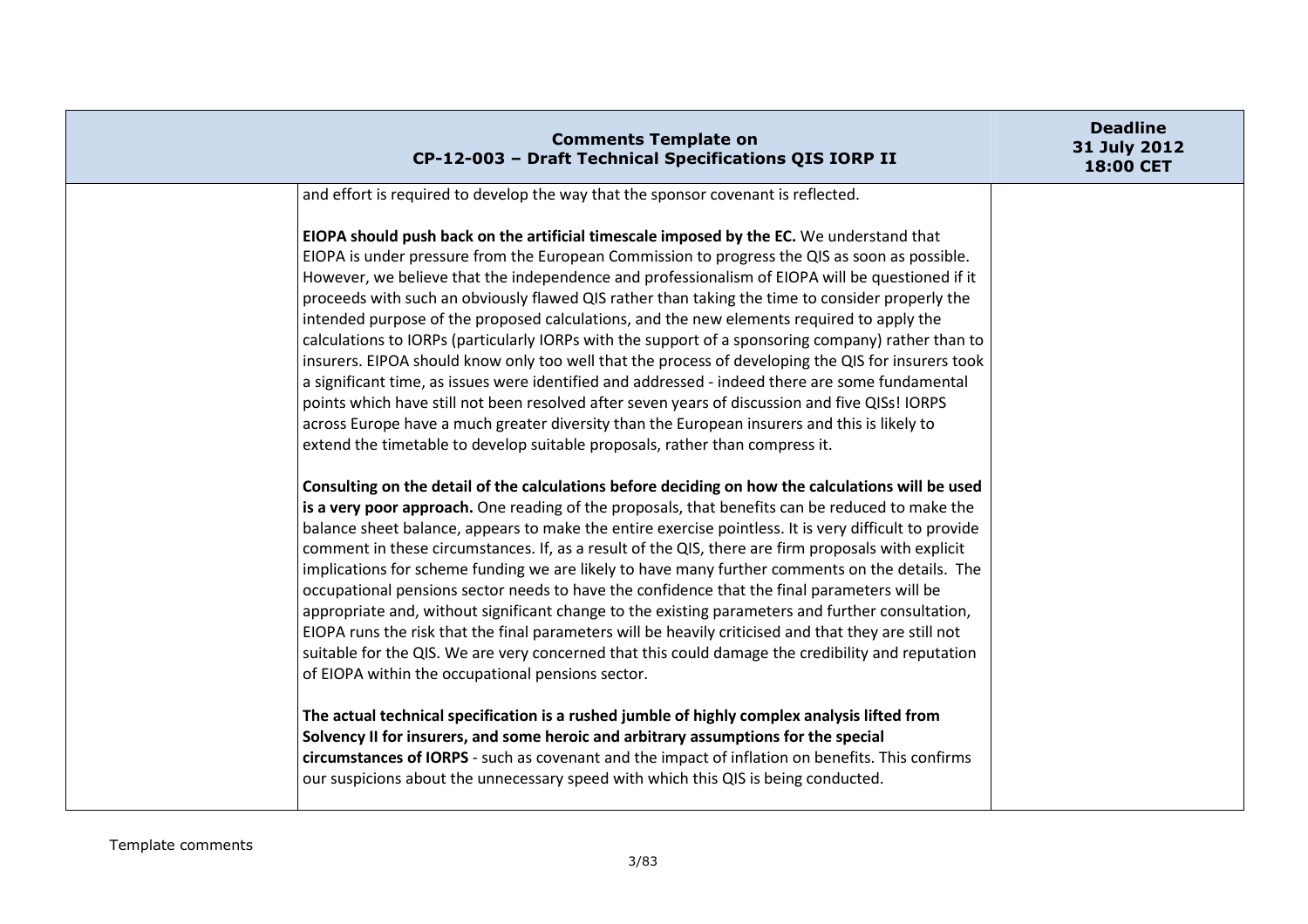| <b>Comments Template on</b><br>CP-12-003 - Draft Technical Specifications QIS IORP II                                                                                                                                                                                                                                                                                                                                                                                                                                                                                                                                                                                                                                                                                                                                                                                                                                                                                                                                                                                                                                                                                                                                                                               | <b>Deadline</b><br>31 July 2012<br>18:00 CET |
|---------------------------------------------------------------------------------------------------------------------------------------------------------------------------------------------------------------------------------------------------------------------------------------------------------------------------------------------------------------------------------------------------------------------------------------------------------------------------------------------------------------------------------------------------------------------------------------------------------------------------------------------------------------------------------------------------------------------------------------------------------------------------------------------------------------------------------------------------------------------------------------------------------------------------------------------------------------------------------------------------------------------------------------------------------------------------------------------------------------------------------------------------------------------------------------------------------------------------------------------------------------------|----------------------------------------------|
| Consideration should be given to how any new requirements might affect sponsors'<br>international competitiveness. For example, the US Congress passed new legislation in June 2012<br>which allows US pension plans to use a discount rate from within a corridor of bond yields<br>averaged over the last 25 years. Known as "funding stabilisation", this move was widely<br>supported by US industry, and was in direct response to the challenging economic environment<br>and government actions to artificially reduce interest rates. This move eases the burden on US<br>plan sponsors, although there are clearly implications for the security of benefits for members.<br>We urge EIOPA and Commission to consider how their proposals compare with the US approach<br>and consider the impact on the global competitiveness of European companies (at least relative<br>to US companies) if local funding requirements are ultimately, as a consequence of the QIS,<br>significantly out of line with those used by companies in the US. We note with interest that EIOPA<br>recently hosted a meeting of the EU/US insurance dialog project, intended to increase mutual<br>understanding and cooperation. A similar initiative would help for IORPs. |                                              |
| The Holistic Balance Sheet does not balance! Importantly, the mechanics of the overall<br>calculation suggest to us that, however big the sponsor is relative to the scheme, and however<br>strong the sponsor (measured through risk of insolvency), unless the planned deficit contributions<br>are expected to generate a surplus (and which subsequently stays in the scheme) against a risk<br>free measure of liabilities and/or the sponsor has no credit risk (which is not possible), then the<br>holistic balance sheet will show a shortfall. In other words the sponsor covenant can reduce the<br>holistic balance sheet deficit but it cannot eliminate it.                                                                                                                                                                                                                                                                                                                                                                                                                                                                                                                                                                                           |                                              |
| If the ultimate intention is to use the Level A measure proposed for funding, this means that the<br>sponsor covenant does not remove the indicated need to more than fully fund the IOPR on a risk<br>free basis. So, allowance for the employer covenant might as well be ignored. Alternatively, if<br>benefits can be reduced to make the balance sheet balance the whole exercise appears to be<br>pointless.<br>The methods posed for evaluation of employer covenant are fundamentally flawed and should                                                                                                                                                                                                                                                                                                                                                                                                                                                                                                                                                                                                                                                                                                                                                     |                                              |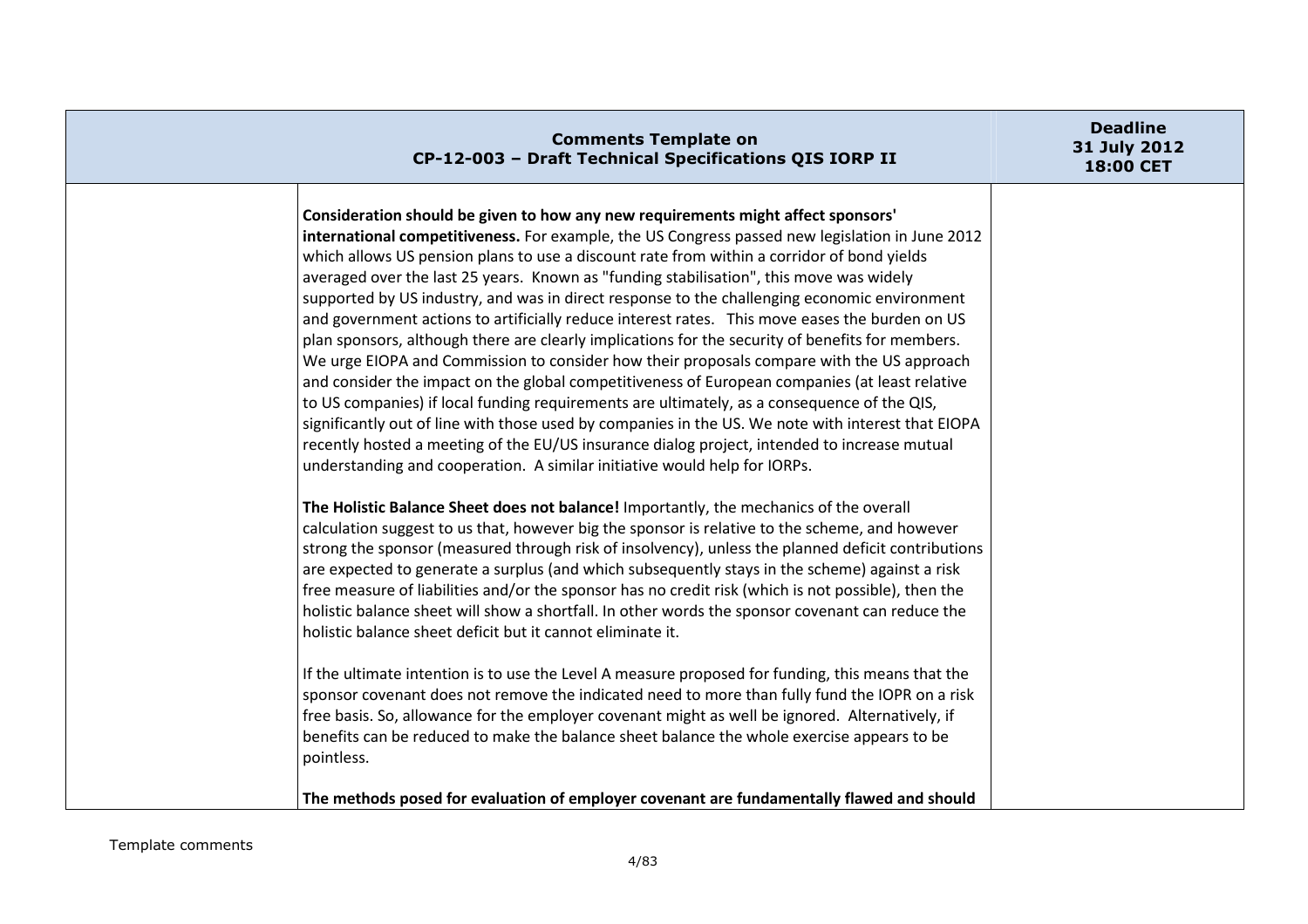|     | <b>Comments Template on</b><br>CP-12-003 - Draft Technical Specifications QIS IORP II                                                                                                                                                                                                                                                                                                                                                                                                                                                                                                                                                                                                                                                                                                                                                                                                                                                                                                                                                                                                                                                                                                                                                                                                                                                                                                                                                                                                                                 | <b>Deadline</b><br>31 July 2012<br>18:00 CET |
|-----|-----------------------------------------------------------------------------------------------------------------------------------------------------------------------------------------------------------------------------------------------------------------------------------------------------------------------------------------------------------------------------------------------------------------------------------------------------------------------------------------------------------------------------------------------------------------------------------------------------------------------------------------------------------------------------------------------------------------------------------------------------------------------------------------------------------------------------------------------------------------------------------------------------------------------------------------------------------------------------------------------------------------------------------------------------------------------------------------------------------------------------------------------------------------------------------------------------------------------------------------------------------------------------------------------------------------------------------------------------------------------------------------------------------------------------------------------------------------------------------------------------------------------|----------------------------------------------|
|     | be revised from first principles. An assessment of employer support should be a key part of any<br>holistic balance sheet. Most covenant advisors (including the UK Pension Regulator, it appears)<br>currently assess covenant on a scale of "strong" to "weak" reflecting the sponsor's long term<br>strength relative to its financial liabilities rather than attempting to express it as a numerical<br>value. Many European pension schemes are part of complex global companies or have multiple<br>employers which support the pension scheme. It is not clear how such schemes would value the<br>sponsor's covenant.<br>Instead, we suggest that sponsor support required to cover the HBS and SCR shortfall is calculated<br>as a balancing item. The IORP manager should then be expected to consider whether it is<br>reasonable to rely on the sponsor to the extent required. This is consistent with the current UK<br>approach. It avoids the need to place a numerical value on the maximum or actual sponsor<br>covenant. This means that EIOPA avoids having to set out and justify what look like essentially<br>arbitrary formulae dealing with covenant. It means there is flexibility to deal with IORPs with<br>several sponsors and with companies (or groups) which sponsor several IORPs. It also avoids<br>problems with much of the required data being difficult to derive (at least in an objective way)<br>such as the default risk relating to unquoted or not for profit entities. |                                              |
| Q1. | No. The limited QIS outlined will be of very limited use. A decision needs to be taken on how the<br>results of these complex calculations might be used at the outset. It will only be possible to carry<br>out a meaningful cost benefit analysis once this is decided. Fundamental questions have not been<br>addressed - Will the model have any impact on scheme funding? If there is an impact will the<br>target be Level B technical provisions, Level A technical provisions or technical provisions plus<br>SCR, or something else?<br>We understand that because of the number of options being looked at, which will generate vast<br>tables of results, EIOPA intends to rely on information from national regulators aggregated across<br>that country's IORPs. We believe this is a dangerous approach which will obscure the variation of<br>results between the IORPs within that country. If the information is unmanageable otherwise, this<br>just demonstrates that the proposed QIS is trying to do too much at once, and that insufficient<br>thought has been given to the end objectives. In order to be able to gauge the impact of any<br>potential new funding requirements, the QIS must be carried out at a level of granularity to                                                                                                                                                                                                                                                     |                                              |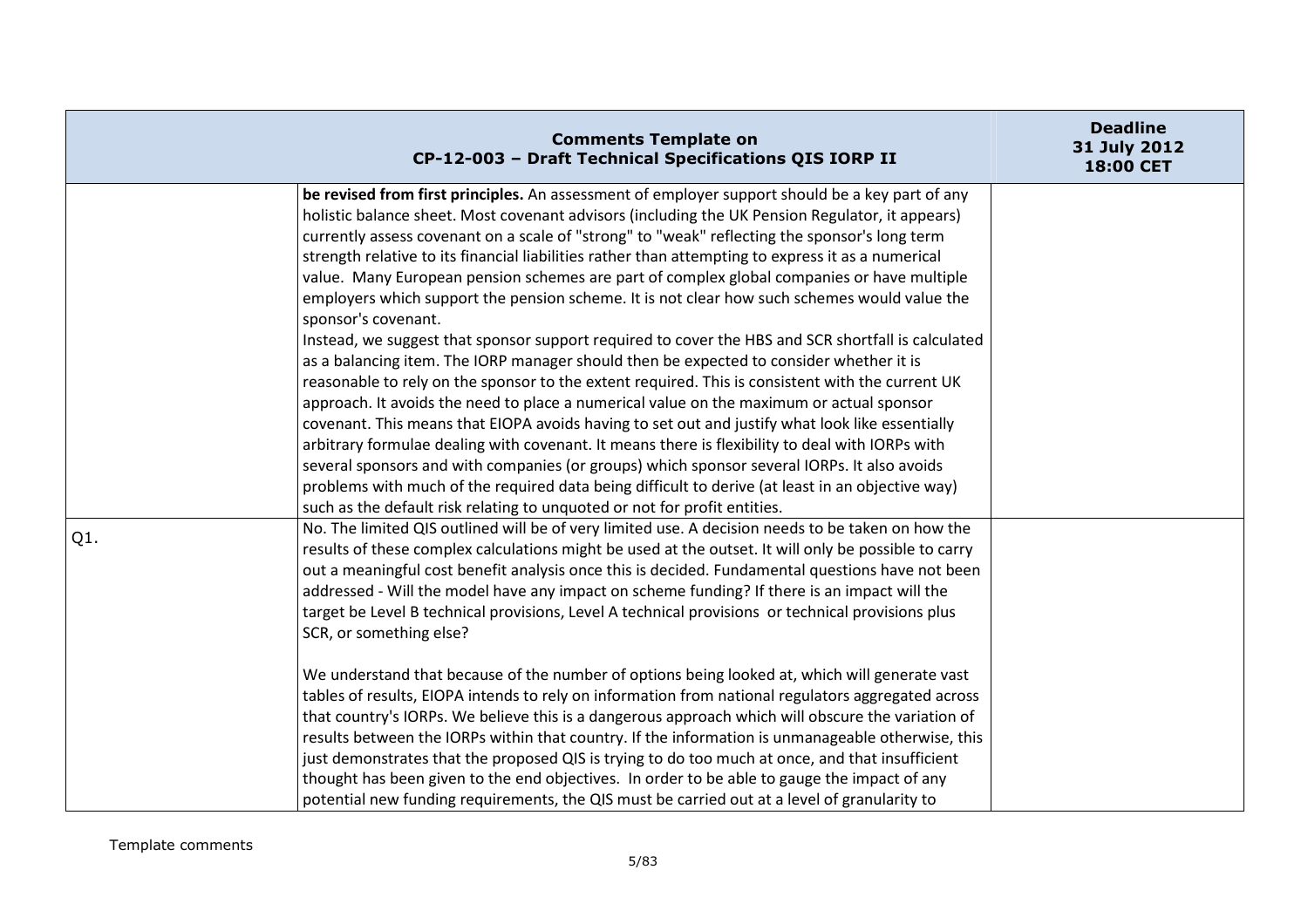|                  | <b>Comments Template on</b><br>CP-12-003 - Draft Technical Specifications QIS IORP II                                                                                                                                                                                                                                                                                                                                                                                                                                                   | <b>Deadline</b><br>31 July 2012<br>18:00 CET |
|------------------|-----------------------------------------------------------------------------------------------------------------------------------------------------------------------------------------------------------------------------------------------------------------------------------------------------------------------------------------------------------------------------------------------------------------------------------------------------------------------------------------------------------------------------------------|----------------------------------------------|
|                  | enable some fundamental questions to be answered such as:<br>what proportion of IORPs in a country would be impacted?<br>(i)<br>what is the range of impacts across the IORPs?<br>(ii)<br>is there a bias towards large or small companies?<br>(iii)<br>what industries or sectors are most impacted?<br>(iv)<br>Aggregated data will simply obscure these fundamental details; at the least, the type of<br>breakdown set out in the UK Pension Regulator's Orange Books would be needed if any                                        |                                              |
| Q <sub>2</sub> . | meaningful assessment of new proposals is to be carried out.<br>We believe that there is too much detail in places, and that in certain areas (sponsor support)<br>there won't be enough information to allow European Commission to make informed decisions on<br>policy suggestions.                                                                                                                                                                                                                                                  |                                              |
|                  | In addition, it is not completely clear how benefits which can be reduced in the event of sponsor<br>default are dealt with under the definition of 'pure conditional benefits'. If the sponsor defaults,<br>there is not likely to be any additional funding so benefits may well be reduced, irrespective of<br>whether the IORP documentation says so or not. It has been suggested that this means benefits<br>can be reduced to make the balance sheet balance. However this would appear to make the<br>whole exercise pointless. |                                              |
|                  | It is also unclear what order the adjustment mechanisms should be applied (both in the HBS and<br>the SCR). Applying them in different orders could significantly alter the presentation of the results.                                                                                                                                                                                                                                                                                                                                |                                              |
| Q <sub>3</sub> . | The proposals are certainly not "clear and understandable" - the extremely complex nature of the<br>proposed calculations means that this is a very difficult target. There appears to be a mixture of<br>deterministic projections, projections on arbitrary distributions, projections on real world<br>probability distributions and projections on risk neutral probability distributions.                                                                                                                                          |                                              |
|                  | Whilst the purpose of the calculations remains unclear, we believe it should be possible to<br>significantly reduce the number of calculations and provide more information for policy decisions.                                                                                                                                                                                                                                                                                                                                       |                                              |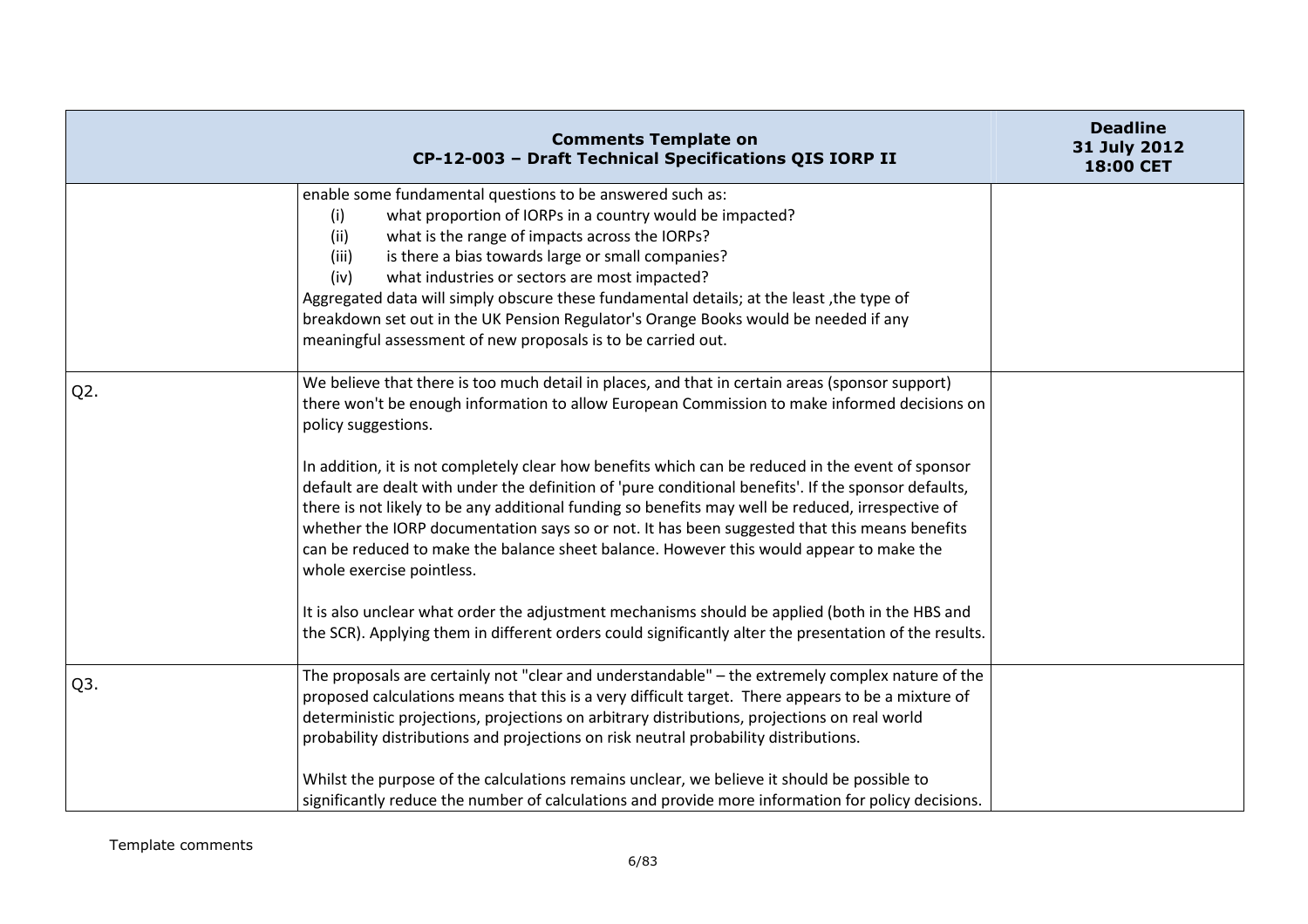|     | <b>Comments Template on</b><br>CP-12-003 - Draft Technical Specifications QIS IORP II                                                                                                                                                                                                                                                                                                                                                                                                                                                                                                                            | <b>Deadline</b><br>31 July 2012<br>18:00 CET |
|-----|------------------------------------------------------------------------------------------------------------------------------------------------------------------------------------------------------------------------------------------------------------------------------------------------------------------------------------------------------------------------------------------------------------------------------------------------------------------------------------------------------------------------------------------------------------------------------------------------------------------|----------------------------------------------|
|     | We would be pleased to share our views on this with you, once it becomes clearer how the results<br>of the QIS will be used in practice.                                                                                                                                                                                                                                                                                                                                                                                                                                                                         |                                              |
| Q4. | It is difficult to form a view on whether the calculations can be carried out at "appropriate cost"<br>without further information on how the ultimate results might be used. Our view is that this<br>crucial element should be decided before any calculations are undertaken. If, for example, there<br>will ultimately be no direct impact on scheme funding then we would suggest that the QIS<br>exercise should not take place. As things stand, we think the answer to the question on<br>appropriate cost is no.                                                                                        |                                              |
|     | In terms of accuracy, please see our comments to PRO.3.20. It should be possible to do most of<br>the required calculations, in the short time available, to within an accuracy of 5-10% (ignoring the<br>biggest source of inaccuracy in relation to the expert judgement needed to assess whether the<br>EIOPA's proposed simplifications for sponsor support are appropriate). For an estimated $\epsilon$ 3<br>trillion of liabilities in EEA IORPS, this corresponds to an accuracy level of c €200 to €300bn.<br>EIOPA should consider whether this level of accuracy is appropriate for the QIS exercise. |                                              |
|     | National regulators may be able arrange production of approximate figures in line with the QIS,<br>making heroic approximations and simplifications where data is not available. This may be<br>acceptable in order to produce aggregated results across all IORPs as a whole. However, these<br>short cuts would not be appropriate if the calculations were applied to produce numbers for<br>individual IORPs under any eventual regulatory requirements. Consequently, the QIS will not test<br>the feasibility of imposing the proposed calculations on the large number of individual IORPs.               |                                              |
| Q5. | No. We have identified some areas which require additional clarity in our comments on specific<br>paragraphs below. We think some worked examples would help to explain the necessary<br>calculations and may also help to highlight some of the fundamental weaknesses at the heart of<br>the calculations and their application. The key areas where we believe the technical specifications<br>for the holistic balance sheet needs to be improved are:<br>The derivation and application of sponsor support<br>The treatment of pension protection schemes                                                   |                                              |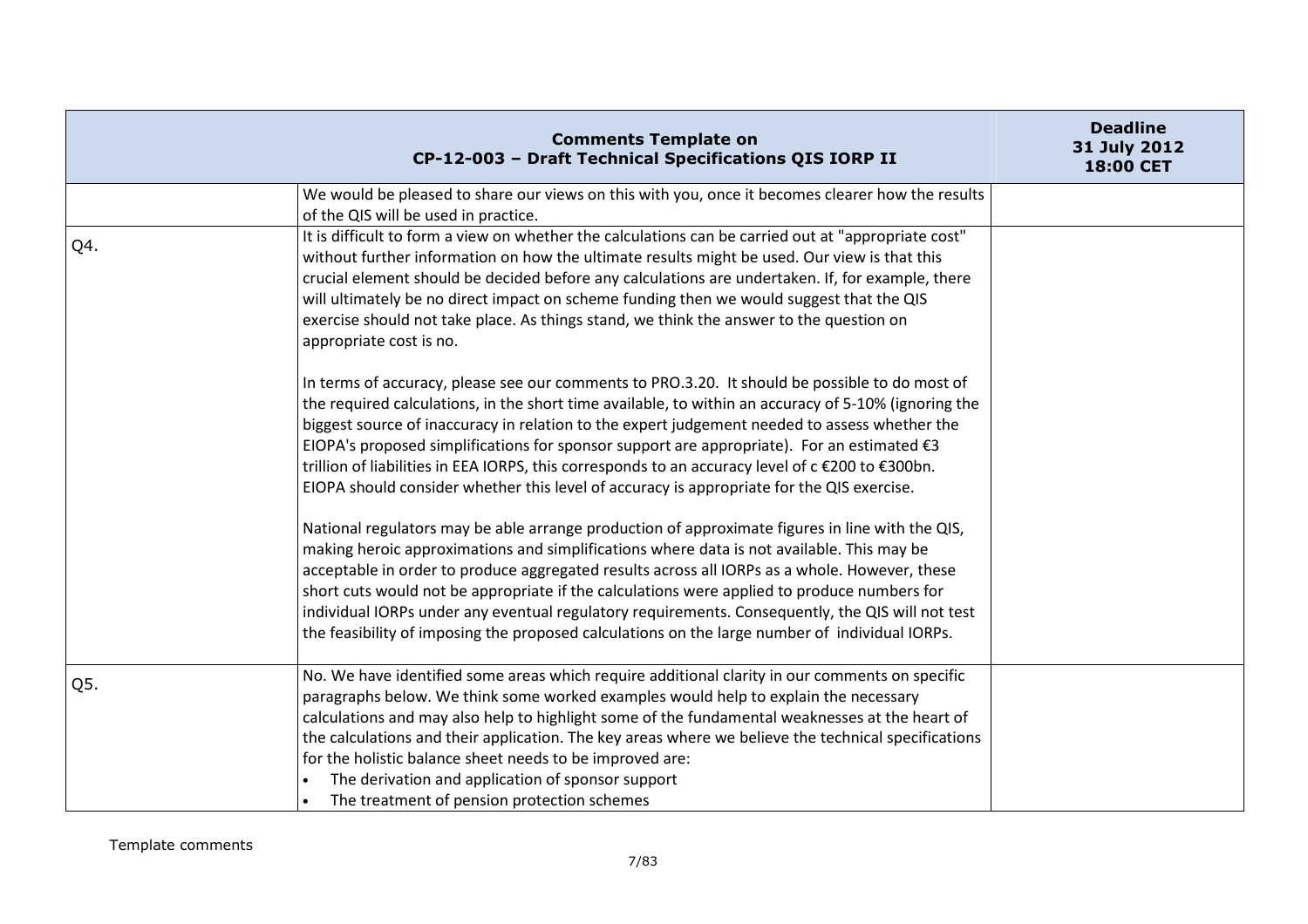|     | <b>Comments Template on</b><br>CP-12-003 - Draft Technical Specifications QIS IORP II                                                                                                                                                                                                                                                                                                                                                                                                                                                                                                                                                                                                                                                                                                                                                                                                                                                                                                                                                                                                                                                                                                                                                                                                                                                                                 | <b>Deadline</b><br>31 July 2012<br>18:00 CET |
|-----|-----------------------------------------------------------------------------------------------------------------------------------------------------------------------------------------------------------------------------------------------------------------------------------------------------------------------------------------------------------------------------------------------------------------------------------------------------------------------------------------------------------------------------------------------------------------------------------------------------------------------------------------------------------------------------------------------------------------------------------------------------------------------------------------------------------------------------------------------------------------------------------------------------------------------------------------------------------------------------------------------------------------------------------------------------------------------------------------------------------------------------------------------------------------------------------------------------------------------------------------------------------------------------------------------------------------------------------------------------------------------|----------------------------------------------|
|     | Dealing with inflation and salary increases<br>The justification of the long-term forward rates<br>$\bullet$<br>Calculation of discount rate for level B Technical provisions<br>The inclusion or otherwise of salary increases in Level A Technical Provision<br>$\bullet$<br>The treatment of pension increase and revaluation subject to caps and collars                                                                                                                                                                                                                                                                                                                                                                                                                                                                                                                                                                                                                                                                                                                                                                                                                                                                                                                                                                                                          |                                              |
| Q6. | Generally, we would support as many simplifications as possible, given the unnecessary costs<br>being incurred without any clear objective. At present there is a mix of extreme complexity<br>(modelling numerous scenarios and correlations) heroic assumptions (in particular in the context<br>of employer covenant, where the 50% assumption in HBS.6.36 is not adequately explained in the<br>context of pension plans) and, in relation to the level of complexity elsewhere, over simplification<br>on key parameters such as inflation and salary growth.<br>To take the employer covenant as an example, this relies on a calculation of the maximum value<br>of sponsor support calculated without default risk. This in turn relies on discounting future net<br>profits which are difficult to estimate (most corporate forecast of future profits are likely to be<br>wrong/optimistic and short term) or calculating EBTDA which is a non-standard accounting cash<br>flow number and subject to interpretation. This raises several questions. For example, assuming<br>that an EBITDA estimate was available, to convert this to EBTDA (no "I"), do you deduct cash<br>interest paid or stated P&L interest? Is EBITDA available? Is the interest deduction net or gross<br>and what "other" charges may be grouped together in the interest number? |                                              |
|     | Instead, we suggest that sponsor support required to cover the HBS and SCR shortfall is calculated<br>as a balancing item. The IORP manager should then be expected to consider whether it is<br>reasonable to rely on the sponsor to the extent required. This is consistent with the current UK<br>approach. It avoids the need to place a numerical value on the maximum or actual sponsor<br>covenant. This means that EIOPA avoids having to set out and justify what look like essentially<br>arbitrary formulae. It means there is flexibility to deal with IORPs with several sponsors and with<br>companies (or groups) which sponsor several IORPs. It also avoids problems with much of the<br>required data being difficult to derive (at least in an objective way) such as the default risk relating                                                                                                                                                                                                                                                                                                                                                                                                                                                                                                                                                    |                                              |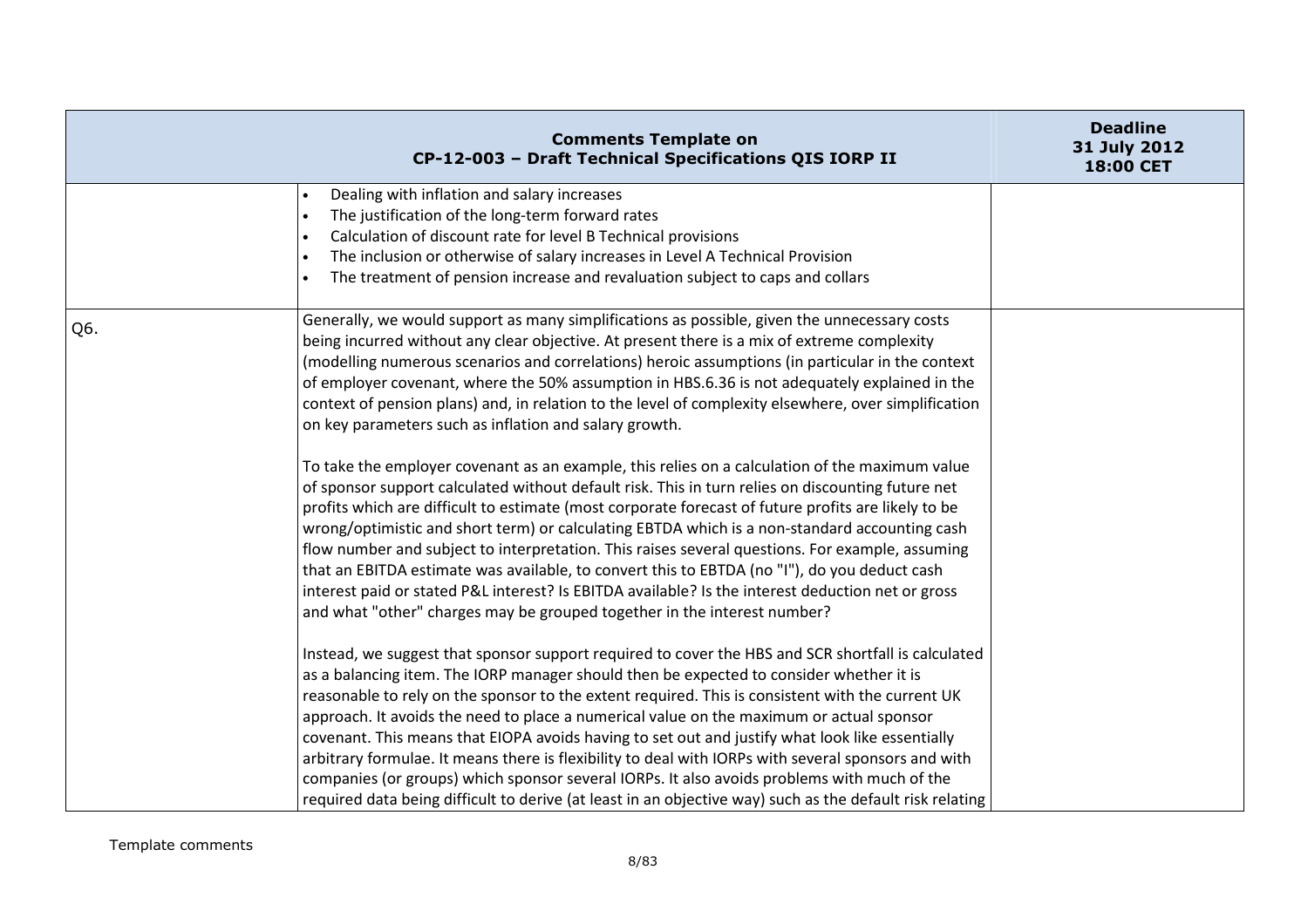|     | <b>Comments Template on</b><br>CP-12-003 - Draft Technical Specifications QIS IORP II                                                                                                                                                                                                                                                                                                                                                                                                                                                                                                                                                                                                                                                                                                                                                                                                                                                                                                                                                                                                                                    | <b>Deadline</b><br>31 July 2012<br>18:00 CET |
|-----|--------------------------------------------------------------------------------------------------------------------------------------------------------------------------------------------------------------------------------------------------------------------------------------------------------------------------------------------------------------------------------------------------------------------------------------------------------------------------------------------------------------------------------------------------------------------------------------------------------------------------------------------------------------------------------------------------------------------------------------------------------------------------------------------------------------------------------------------------------------------------------------------------------------------------------------------------------------------------------------------------------------------------------------------------------------------------------------------------------------------------|----------------------------------------------|
|     | to unquoted or not for profit entities.                                                                                                                                                                                                                                                                                                                                                                                                                                                                                                                                                                                                                                                                                                                                                                                                                                                                                                                                                                                                                                                                                  |                                              |
|     | In relation to the approach to the risk margin, we do not see how this can be regarded as a<br>simplification, as it is not clear what is intended in the absence of the "simplification". Sponsored<br>IORPs do not have capital or a cost of capital, so there is no carry over from the calculation in<br>Solvency II for insurers. So the "simplification" appears as just an arbitrary stand-alone loading<br>with no rationale or justification.                                                                                                                                                                                                                                                                                                                                                                                                                                                                                                                                                                                                                                                                   |                                              |
|     | More generally, more thought needs to be given to the circumstances in which an IORP would be<br>expected to revert to the original requirement in place of the simplification. In the context of<br>Solvency II, all insurers can be expected to adopt a more complicated approach if it reduces their<br>required capital and they can justify to their regulator that the approach is appropriate in their<br>circumstances. Free standing IORPs competing for third party business can be expected to adopt a<br>similar stance. However, sponsored IORPs may react differently. They may opt for a more<br>complicated approach only where this increases the required capital, in order to require earlier or<br>greater contributions from the sponsor that would not be payable under their existing governing<br>documents. EIOPA should consider whether such a change in the balance of powers between<br>IORPs and their sponsors, and indeed whether the differing motivations of some IORPs combined<br>with options as to how the calculations are done will militate against any uniformity in outcomes. |                                              |
| Q7. | Yes. A requirement to use up to date information seems very sensible, and indeed is a<br>requirement under IFRS and US GAAP accounting standards.<br>We note that different countries have very different mortality expectations and current industry<br>standard mortality tables and so this will introduce some inconsistency.                                                                                                                                                                                                                                                                                                                                                                                                                                                                                                                                                                                                                                                                                                                                                                                        |                                              |
| Q8. | It is generally clear but potentially cumbersome. We would suggest, as a pragmatic alternative,<br>that a similar approach to that used for calculating obligations under IFRS and US GAAP<br>accounting standards should be used. These require cash flows to be calculated using best<br>estimate principles, and we see no specific reason why a different best estimate calculation<br>should be used for the QIS (other than for the setting of the discount rate, and other assumptions<br>like inflation and salary increases which EIOPA wants to fix rather than set equal to a best                                                                                                                                                                                                                                                                                                                                                                                                                                                                                                                            |                                              |

Template comments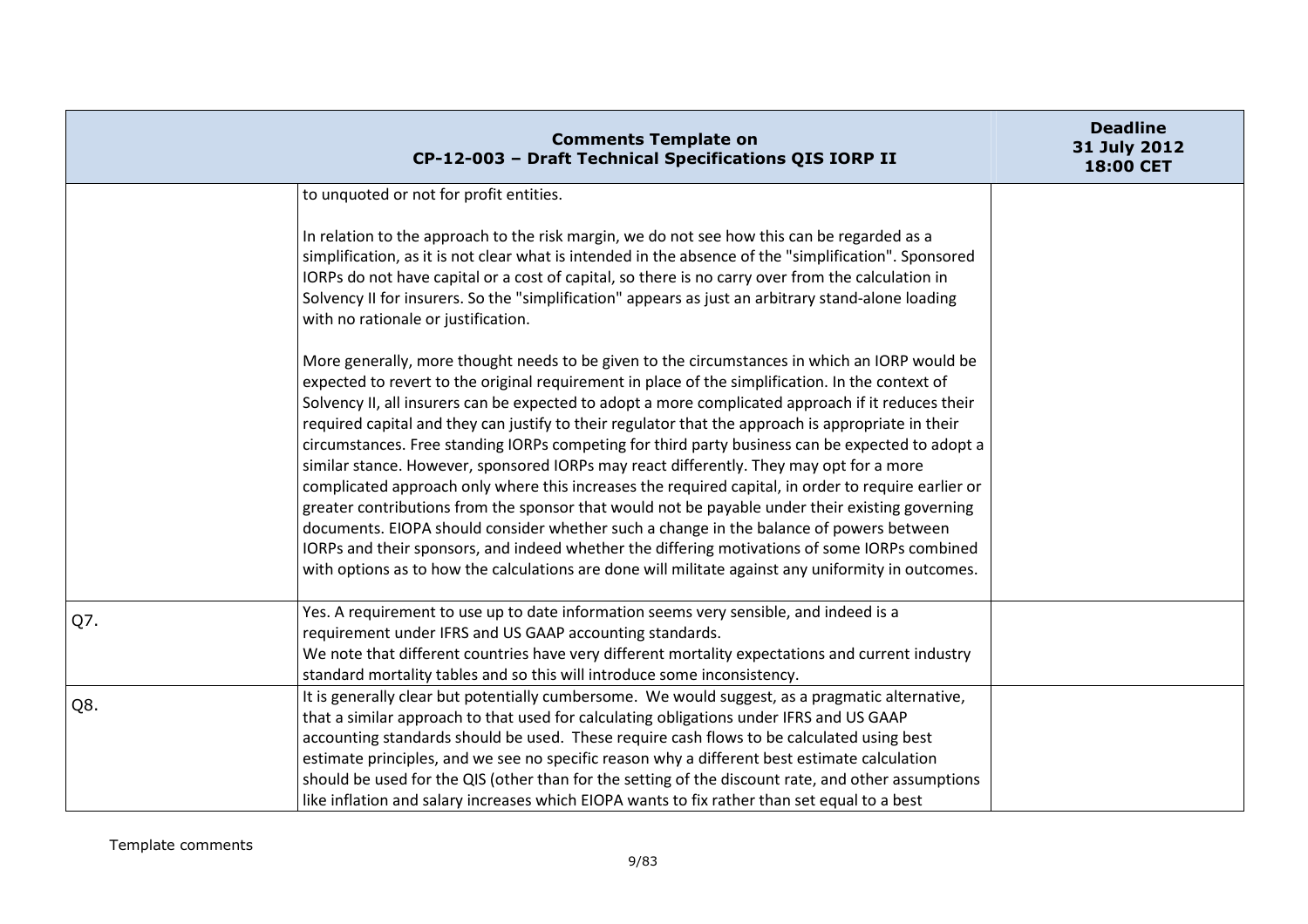|     | <b>Comments Template on</b><br>CP-12-003 - Draft Technical Specifications QIS IORP II                                                                                                                                                                                                                                                                                                                                                                                                                                                                                                                                                                                                                                                                                                                                                                                                                                                                                                                                                                                                                                                                                                                                                                                                                                                                                                                                                                                                                                                                                                                                                                                                                              | <b>Deadline</b><br>31 July 2012<br>18:00 CET |
|-----|--------------------------------------------------------------------------------------------------------------------------------------------------------------------------------------------------------------------------------------------------------------------------------------------------------------------------------------------------------------------------------------------------------------------------------------------------------------------------------------------------------------------------------------------------------------------------------------------------------------------------------------------------------------------------------------------------------------------------------------------------------------------------------------------------------------------------------------------------------------------------------------------------------------------------------------------------------------------------------------------------------------------------------------------------------------------------------------------------------------------------------------------------------------------------------------------------------------------------------------------------------------------------------------------------------------------------------------------------------------------------------------------------------------------------------------------------------------------------------------------------------------------------------------------------------------------------------------------------------------------------------------------------------------------------------------------------------------------|----------------------------------------------|
|     | estimate).<br>As noted in the consultation document, the degree of expectation as to whether discretionary<br>benefits will be granted and if so at what level covers a wide spectrum. The QIS wording does not<br>help clarify the level of expectation above which allowance for discretionary benefits should be<br>included.<br>In most countries, accrued benefits are regarded as those benefits payable if a member were to<br>leave service at the calculation date. This raises an important policy issue as to whether the<br>accrued benefits should include allowance for future salary increases. In some countries,<br>minimum funding measures do not take account of future salary increases, and Pension<br>Protection Schemes will not link benefits to future salary increases.<br>Given the importance of this point, please can EIOPA share its thinking on this issue. A lot of<br>thinking has been done on this issue in the past by other organisations, not least the IASB in<br>respect of whether allowance should be made for salary increases when calculating obligations<br>for company accounting purposes.<br>The guidance on stochastic projections is confusing to say the least. It reads more like an<br>instruction to choose a representative set of scenarios to project, rather than describing how to<br>define the probability space in which to carry out stochastic projections. Also, the wording about<br>benign or adverse scenarios does not look to be consistent with the way these terms would be<br>understood by an IORP. For an IORP, a benign scenario is one in which a high level of discretionary<br>or conditional benefits can be afforded/provided. |                                              |
| Q9. | It is particularly difficult to comment on this issue without knowing how the calculations might<br>ultimately be used. In addition, it is not completely clear how benefits which can be reduced in<br>the event of sponsor default are dealt with under the definition of 'pure conditional benefits'. If<br>the sponsor defaults, there is not likely to be any additional funding so benefits may well be<br>reduced, irrespective of whether the IORP documentation says so or not. Is this intended to mean<br>that for every IORP the value placed on Technical Provisions can be reduced to make the balance<br>sheet balance? If so, this would appear to make the whole exercise pointless.                                                                                                                                                                                                                                                                                                                                                                                                                                                                                                                                                                                                                                                                                                                                                                                                                                                                                                                                                                                                              |                                              |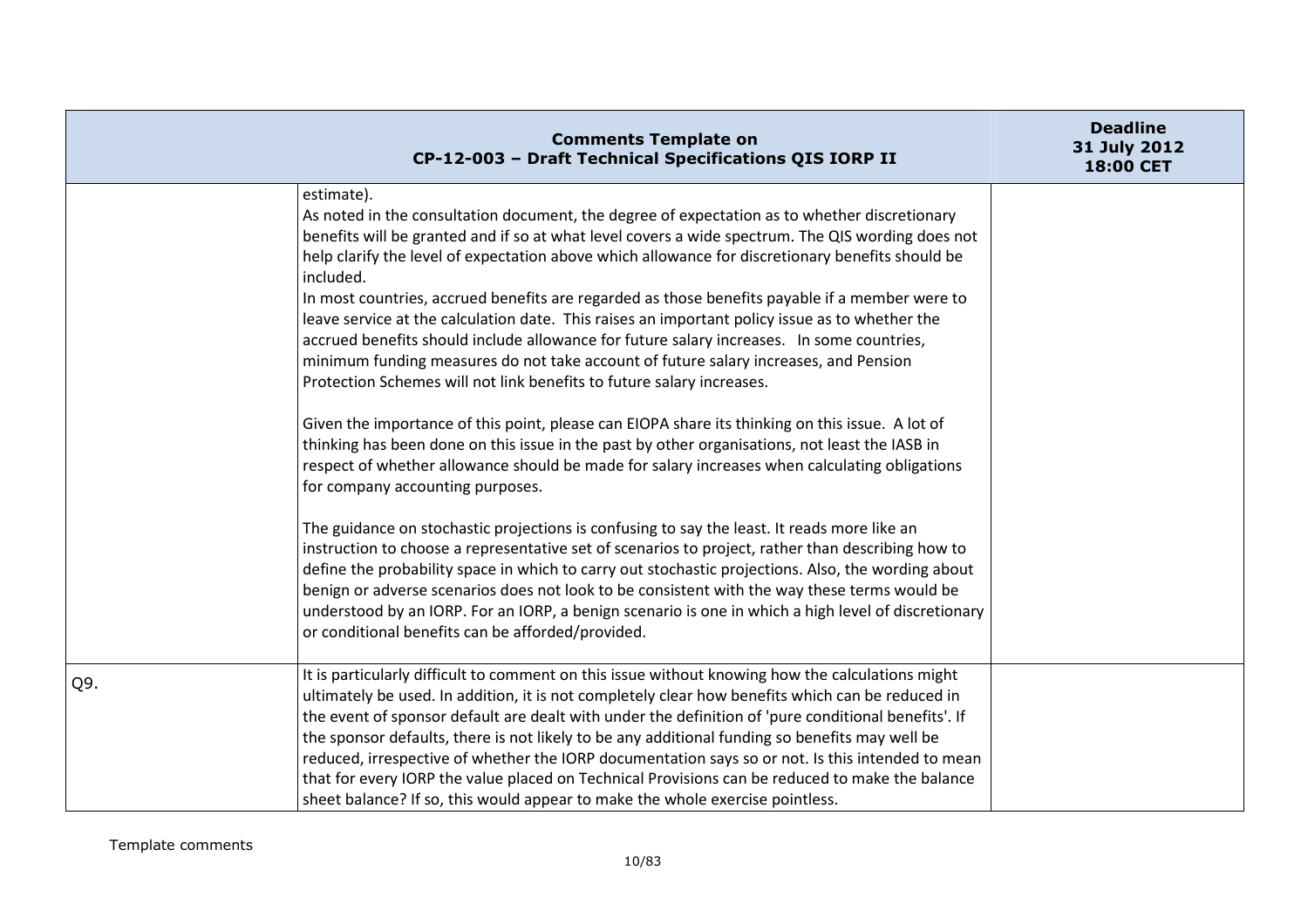|      | <b>Comments Template on</b><br>CP-12-003 - Draft Technical Specifications QIS IORP II                                                                                                                                                                                                                                                                                                                                                                                                                                                                                   | <b>Deadline</b><br>31 July 2012<br>18:00 CET |
|------|-------------------------------------------------------------------------------------------------------------------------------------------------------------------------------------------------------------------------------------------------------------------------------------------------------------------------------------------------------------------------------------------------------------------------------------------------------------------------------------------------------------------------------------------------------------------------|----------------------------------------------|
|      | We also have some difficulty in understanding what results allowing for a pension protection<br>scheme would mean in practice, given that the purpose of the exercise is presumably to ensure<br>(in some way) that pension schemes are adequately funded.                                                                                                                                                                                                                                                                                                              |                                              |
| Q10. | We can understand the rationale for the approach suggested, but believe that it is likely to be<br>very difficult to put in to practice.                                                                                                                                                                                                                                                                                                                                                                                                                                |                                              |
|      | Also, treating the sponsor covenant as if it was just another fixed term corporate bond and<br>valuing the expected payments in the same way as for any other bond holding (albeit a very large<br>single investment) does not seem to be very "holistic". It does not take into account the possibility<br>that the sponsor value might be many times greater than the expected deficit payments, and<br>build this value into the holistic balance sheet.                                                                                                             |                                              |
|      | Further, under the approach taken, the starting point is to assume that the projected cash flows<br>from the sponsor to the IORP have a discounted value which is no more than the IORP deficit. The<br>value of these payments is then reduced to allow for the possibility of default. This ensures that<br>the value placed on the sponsor covenant will always be less than the IORP shortfall, however big<br>and strong the sponsor. It is difficult to see the purpose of such a calculation which seems<br>designed to result in an HBS which does not balance. |                                              |
|      | The QIS also does not clarify how the approach is adopted where one Company sponsors more<br>than one IORP, or where a (sponsored) IORP covers employees (or former employees) from a<br>number of Companies.                                                                                                                                                                                                                                                                                                                                                           |                                              |
|      | We accept the theory but it is likely to be difficult to put in to practice. In relation to employer<br>support, inputs are non-standard or not readily available, and there is a significant risk that the<br>standard simplifications and parameters proposed by EIOPA could lead to material mis-<br>statements, for many different types of plan sponsor.                                                                                                                                                                                                           |                                              |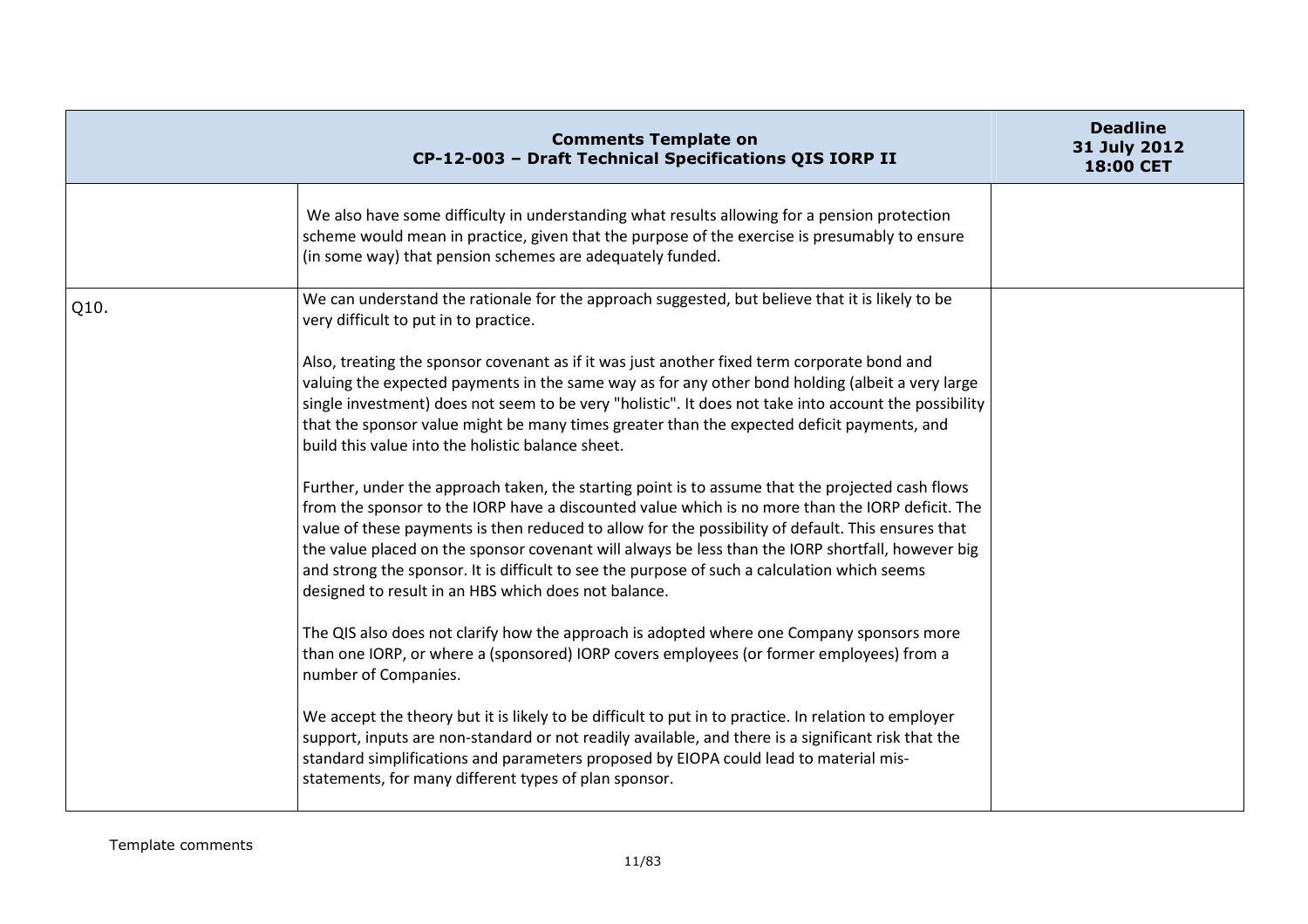|      | <b>Comments Template on</b><br>CP-12-003 - Draft Technical Specifications QIS IORP II                                                                                                                                                                                                                                                                                                                                                                                                                                                                                                                                                                                                                                                                                                                                                                         | <b>Deadline</b><br>31 July 2012<br>18:00 CET |
|------|---------------------------------------------------------------------------------------------------------------------------------------------------------------------------------------------------------------------------------------------------------------------------------------------------------------------------------------------------------------------------------------------------------------------------------------------------------------------------------------------------------------------------------------------------------------------------------------------------------------------------------------------------------------------------------------------------------------------------------------------------------------------------------------------------------------------------------------------------------------|----------------------------------------------|
|      | Instead, we suggest that sponsor support required to cover the HBS and SCR shortfall is calculated<br>as a balancing item. The IORP manager should then be expected to consider whether it is<br>reasonable to rely on the sponsor to the extent required. This is consistent with the current UK<br>approach. It avoids the need to place a numerical value on the maximum or actual sponsor<br>covenant. This means that EIOPA avoids having to set out and justify what look like essentially<br>arbitrary formulae. It means there is flexibility to deal with IORPs with several sponsors and with<br>companies (or groups) which sponsor several IORPs. It also avoids problems with much of the<br>required data being difficult to derive (at least in an objective way) such as the default risk relating<br>to unquoted or not for profit entities. |                                              |
| Q11. | A large number of sponsors will not have credit ratings. We do not agree that unrated sponsors<br>should have a default rating in line with that of a B or CCC rated company. There is some logic in<br>this for a financial institution investing in a broad range of bonds almost all of which are rated,<br>and which can sell the non-rated bonds if it wants. This logic does not apply in relation to IORPs<br>who cannot choose their sponsor.                                                                                                                                                                                                                                                                                                                                                                                                         |                                              |
|      | Instead, we suggest that sponsor support required to cover the HBS and SCR shortfall is calculated<br>as a balancing item. The IORP manager should then be expected to consider whether it is<br>reasonable to rely on the sponsor to the extent required. This is consistent with the current UK<br>approach. It avoids the need to place a numerical value on the maximum or actual sponsor<br>covenant. This means that EIOPA avoids having to set out and justify what look like essentially<br>arbitrary formulae. It means there is flexibility to deal with IORPs with several sponsors and with<br>companies (or groups) which sponsor several IORPs. It also avoids problems with much of the<br>required data being difficult to derive (at least in an objective way) such as the default risk relating<br>to unquoted or not for profit entities. |                                              |
|      | We note that the probability of default in tables in HBS 6.15 and HBS.7.41 are inconsistent.                                                                                                                                                                                                                                                                                                                                                                                                                                                                                                                                                                                                                                                                                                                                                                  |                                              |
| Q12. | The employer covenant relies on a calculation of the maximum value of sponsor support<br>calculated without default risk. This in turn relies on discounting future net profits which are<br>difficult to estimate (most corporate forecast of future profits are likely to be wrong/optimistic                                                                                                                                                                                                                                                                                                                                                                                                                                                                                                                                                               |                                              |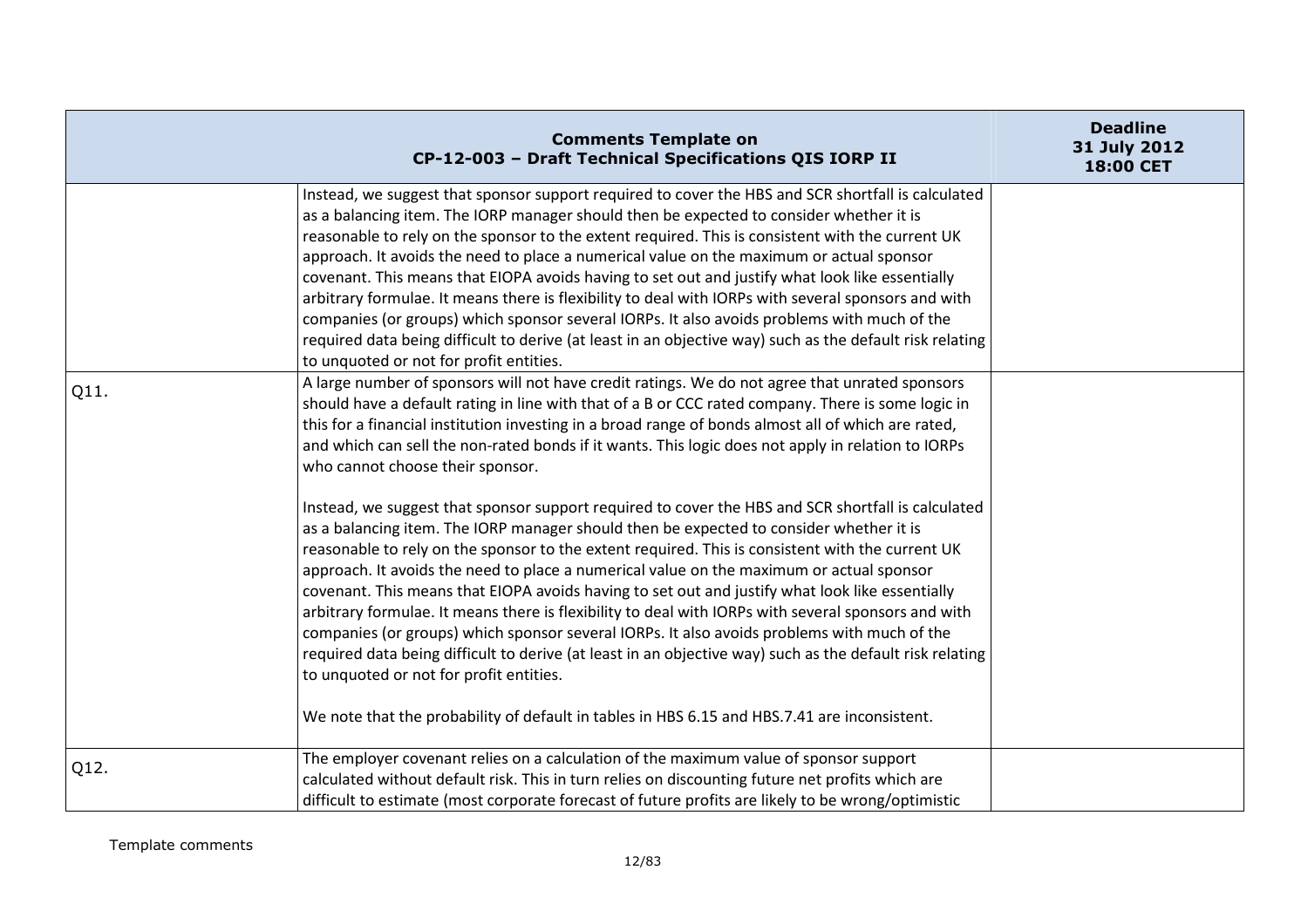|                | <b>Comments Template on</b><br>CP-12-003 - Draft Technical Specifications QIS IORP II                                                                                                                                                                                                                                                                                                                                                                                                                                                                                                                                                                                                                                                                                                                                                                         | <b>Deadline</b><br>31 July 2012<br>18:00 CET |
|----------------|---------------------------------------------------------------------------------------------------------------------------------------------------------------------------------------------------------------------------------------------------------------------------------------------------------------------------------------------------------------------------------------------------------------------------------------------------------------------------------------------------------------------------------------------------------------------------------------------------------------------------------------------------------------------------------------------------------------------------------------------------------------------------------------------------------------------------------------------------------------|----------------------------------------------|
|                | and short term) or calculating EBTDA which is a non-standard accounting cash flow number and<br>subject to interpretation. This raises several questions. For example, assuming that an EBITDA<br>estimate was available, to convert this to EBTDA (no "I"), do you deduct cash interest paid or<br>stated P&L interest? Is EBITDA available? Is the interest deduction net or gross and what "other"<br>charges may be grouped together in the interest number?                                                                                                                                                                                                                                                                                                                                                                                              |                                              |
|                | Instead, we suggest that sponsor support required to cover the HBS and SCR shortfall is calculated<br>as a balancing item. The IORP manager should then be expected to consider whether it is<br>reasonable to rely on the sponsor to the extent required. This is consistent with the current UK<br>approach. It avoids the need to place a numerical value on the maximum or actual sponsor<br>covenant. This means that EIOPA avoids having to set out and justify what look like essentially<br>arbitrary formulae. It means there is flexibility to deal with IORPs with several sponsors and with<br>companies (or groups) which sponsor several IORPs. It also avoids problems with much of the<br>required data being difficult to derive (at least in an objective way) such as the default risk relating<br>to unquoted or not for profit entities. |                                              |
|                | Although we prefer a fundamentally different approach as described above, we comment on<br>your detailed proposals below.                                                                                                                                                                                                                                                                                                                                                                                                                                                                                                                                                                                                                                                                                                                                     |                                              |
|                | We do not agree that unrated sponsors should have a default rating in line with that of a B or CCC<br>rated company. There is some logic in this in the context of Solvency II for a financial institution<br>investing in a broad range of bonds almost all of which are rated, and which can sell the non-rated<br>bonds if it wants. This logic does not apply in relation to IORPs who cannot choose their sponsor.                                                                                                                                                                                                                                                                                                                                                                                                                                       |                                              |
| not available. | Credit rating providers also calculate market-implied credit ratings for certain listed entities. We<br>recommend that IORPs are allowed to use a market-implied credit rating when a credit rating is                                                                                                                                                                                                                                                                                                                                                                                                                                                                                                                                                                                                                                                        |                                              |
|                | Unrated employers will include non-profit institutions such as charities, universities, research<br>organisations, hospitals, public service providers, trade unions, churches and partnerships. By                                                                                                                                                                                                                                                                                                                                                                                                                                                                                                                                                                                                                                                           |                                              |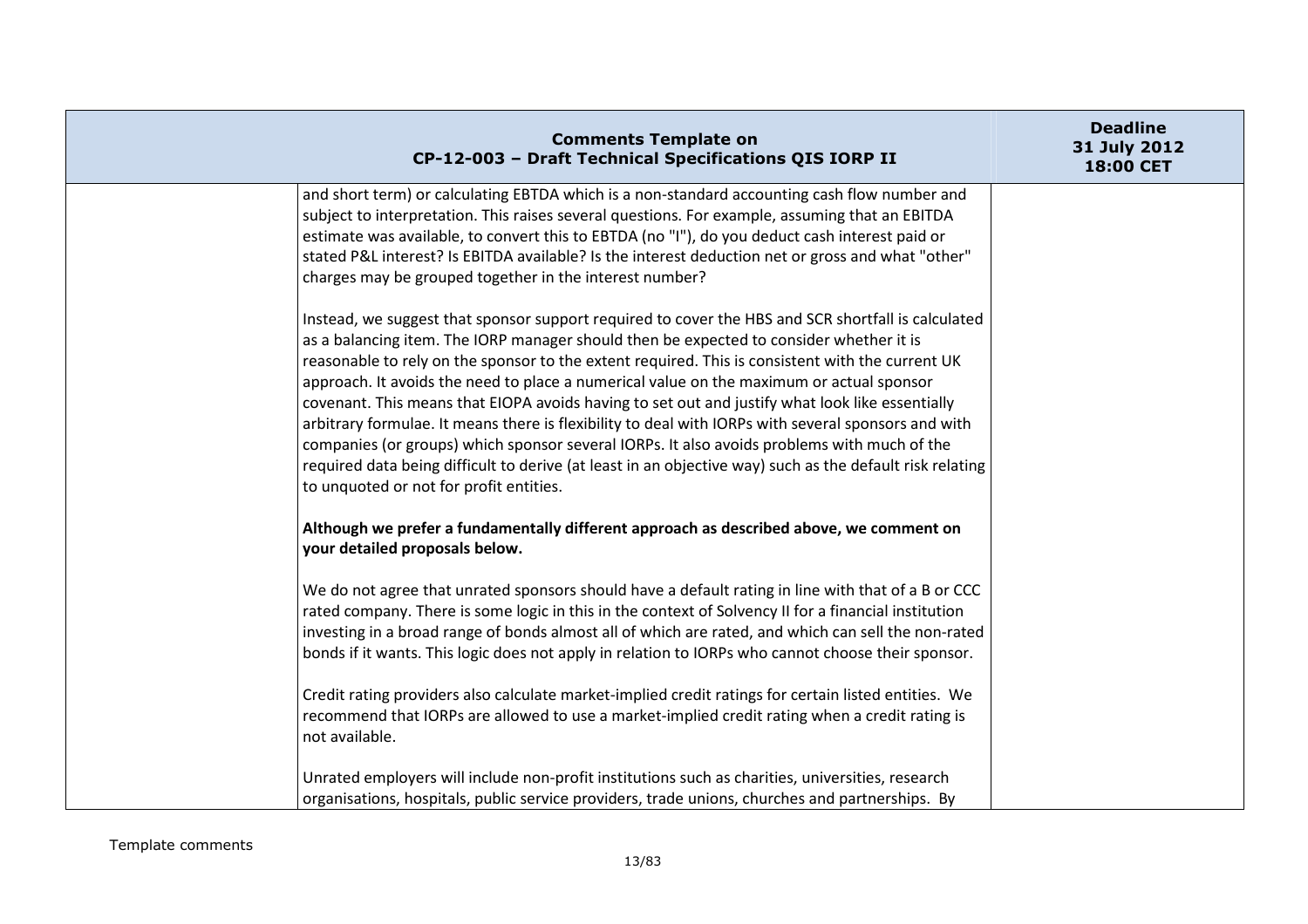| <b>Comments Template on</b><br>CP-12-003 - Draft Technical Specifications QIS IORP II                                                                                                                                                                                                                                                                                                                                                                                                                                                                                                                                                                                                                          | <b>Deadline</b><br>31 July 2012<br>18:00 CET |
|----------------------------------------------------------------------------------------------------------------------------------------------------------------------------------------------------------------------------------------------------------------------------------------------------------------------------------------------------------------------------------------------------------------------------------------------------------------------------------------------------------------------------------------------------------------------------------------------------------------------------------------------------------------------------------------------------------------|----------------------------------------------|
| treating these as unrated employers with a default probability of 4.175%, there is a risk that IORPs<br>sponsored by these institutions will have significant balance sheet deficits and, depending on any<br>future policy framework, may have to reduce the amount of money spent on their non-profit<br>activities (eg charitable giving, philanthropic activity). EIOPA should consider whether it is<br>appropriate to treat non-profit institutions in this way.                                                                                                                                                                                                                                         |                                              |
| It is not clear that a sensible value can be obtained by adding a balance sheet item to future cash<br>flows. As an aside, it will be difficult to forecast future net profits or EBTDA (gross profits) as most<br>companies do not disclose this, and EBTDA is not a widely used accounting or finance term, so this<br>may need to be estimated which will increase the costs of doing the exercise.                                                                                                                                                                                                                                                                                                         |                                              |
| It is also not clear what is meant by net profit. We assume it is post-tax net profit or, in some<br>cases, "other comprehensive income". Or do you mean Operating Earnings, or Amounts<br>transferred to Retained Earnings (ie taking into account dividends paid) or Other Comprehensive<br>Income. EIOPA should provide clarification on the net profit figure that should be used and why it<br>believes this is the most appropriate definition.                                                                                                                                                                                                                                                          |                                              |
| Also, since contributions are paid from cash flow, a better or alternative metric should be<br>company cash flow (if a company is not generating cash it will generally not be able to pay<br>pension contributions, unless if borrows or sells assets). Alternative measures could then be cash<br>generated from operating activities, net cash inflow from operating activities, net increase in cash<br>during the year, and such measures are normally found in published cash flow statements. Other<br>measures, such as Free Cash Flow, could also be considered (but, again, this is a non-standard<br>item and therefore needs careful explanation of how this should be derived would be required). |                                              |
| For non-profit entitles, the concept of "earnings" does not exist. Alternative definitions will need<br>to be used. For charities, some assets may be restricted assets so not available for pension<br>funding purposes. Given the large number of non-profit organisations in the EEA, EIOPA should<br>provide guidance on how non-profit entities should be treated.                                                                                                                                                                                                                                                                                                                                        |                                              |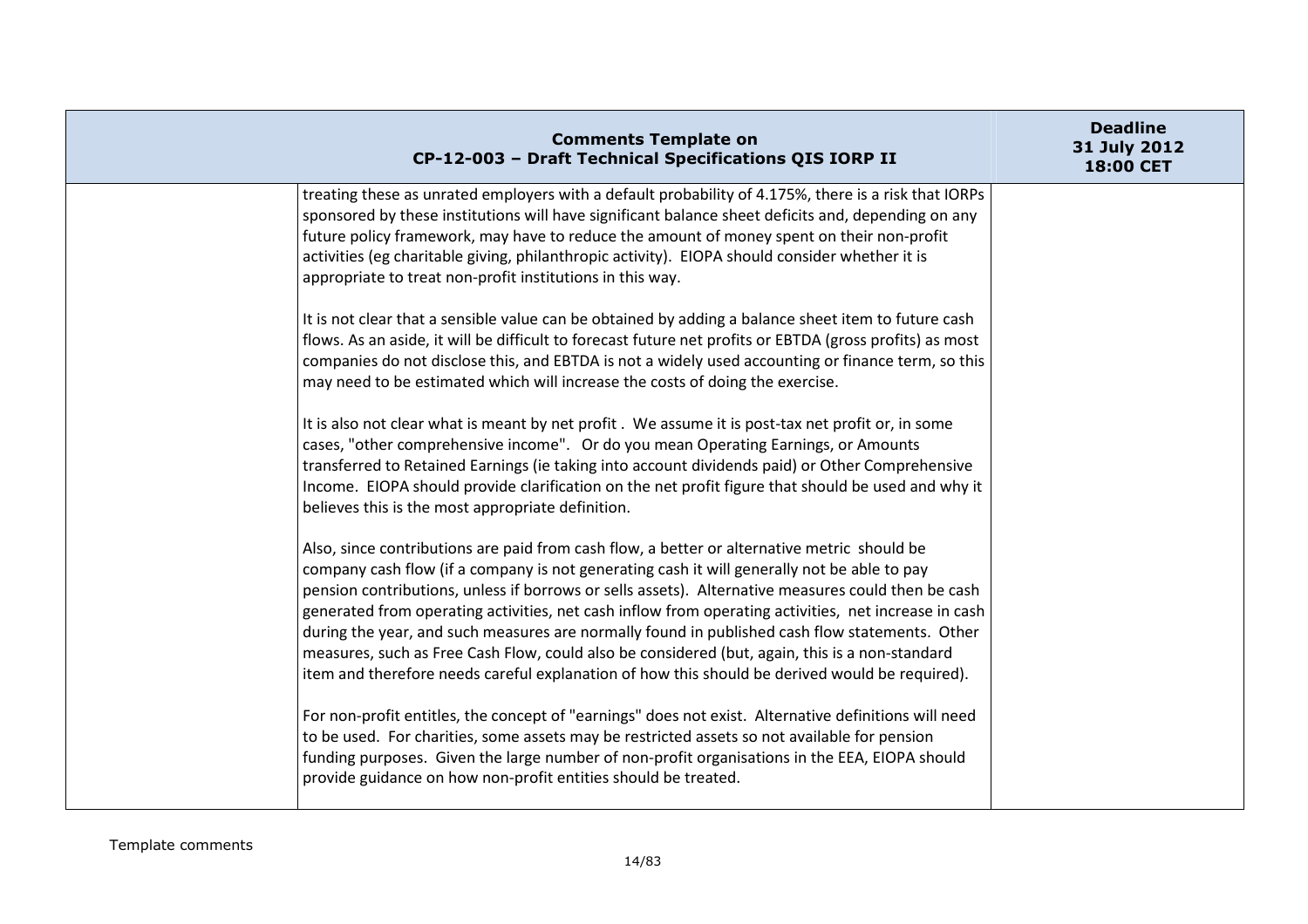| <b>Comments Template on</b><br>CP-12-003 - Draft Technical Specifications QIS IORP II                                                                                                                                                                                                                                                                                                                                                                                                                                                                                                                                           | <b>Deadline</b><br>31 July 2012<br>18:00 CET |
|---------------------------------------------------------------------------------------------------------------------------------------------------------------------------------------------------------------------------------------------------------------------------------------------------------------------------------------------------------------------------------------------------------------------------------------------------------------------------------------------------------------------------------------------------------------------------------------------------------------------------------|----------------------------------------------|
| It is not clear why EBTDA has been used as a definition, For large financial institutions, a large<br>part of their earnings is interest income, so EBTDA can actually be a very large negative number.<br>We are not sure whether this is EIOPA's intention, as this could penalise some of Europe's largest<br>financial institutions.                                                                                                                                                                                                                                                                                        |                                              |
| Likewise, some companies have significant borrowings, with certain creditors ranking ahead of<br>the IORP (eg secured bank lenders). For these companies, EBTDA may overstate the potential<br>amount that may be available to the pension fund. It is not clear why EIOPA have not specified<br>EBITDA, which is at least more widely recognised, as an appropriate earnings measure.                                                                                                                                                                                                                                          |                                              |
| For the item "current recovery plan contributions" should these be adjusted to take account of<br>what level of contributions might be payable based on a new valuation, under existing rules and<br>methods, as at 30 December 2011? In some countries, eg the UK, existing recovery plan<br>contributions may have been based on an actuarial valuation that is up to three years old (or in<br>the process of being updated), so it would be inappropriate to compare deficit contributions<br>under a new regime as at this date, without knowing what they would look like under the current<br>regime as at the same date |                                              |
| It is not clear why employer support is only assumed to continue for the average duration of the<br>cash flows rather than until all cash flows are paid. Some of the other inputs also appear<br>arbitrary. For example, why is 50% of expected future net profits used rather than 10% or 25%?<br>Why 25% of EBTDA?                                                                                                                                                                                                                                                                                                           |                                              |
| This paper also gives the impression that EIOPA will allow deficits to be met over the average<br>duration of the cash flows. We understand no decision has been made on this yet, and this will be<br>a matter for the Commission, so it is important that the Commission has information which can<br>help it assess the impact of different recovery plan lengths. Given the materiality of this item, we<br>suggest IORPs also do calculations where "d" is doubled (ie it equals two times the value of the<br>average duration), and we have allowed for this in our proposed approach set out in I.5.4 and<br>PRO.4.17.  |                                              |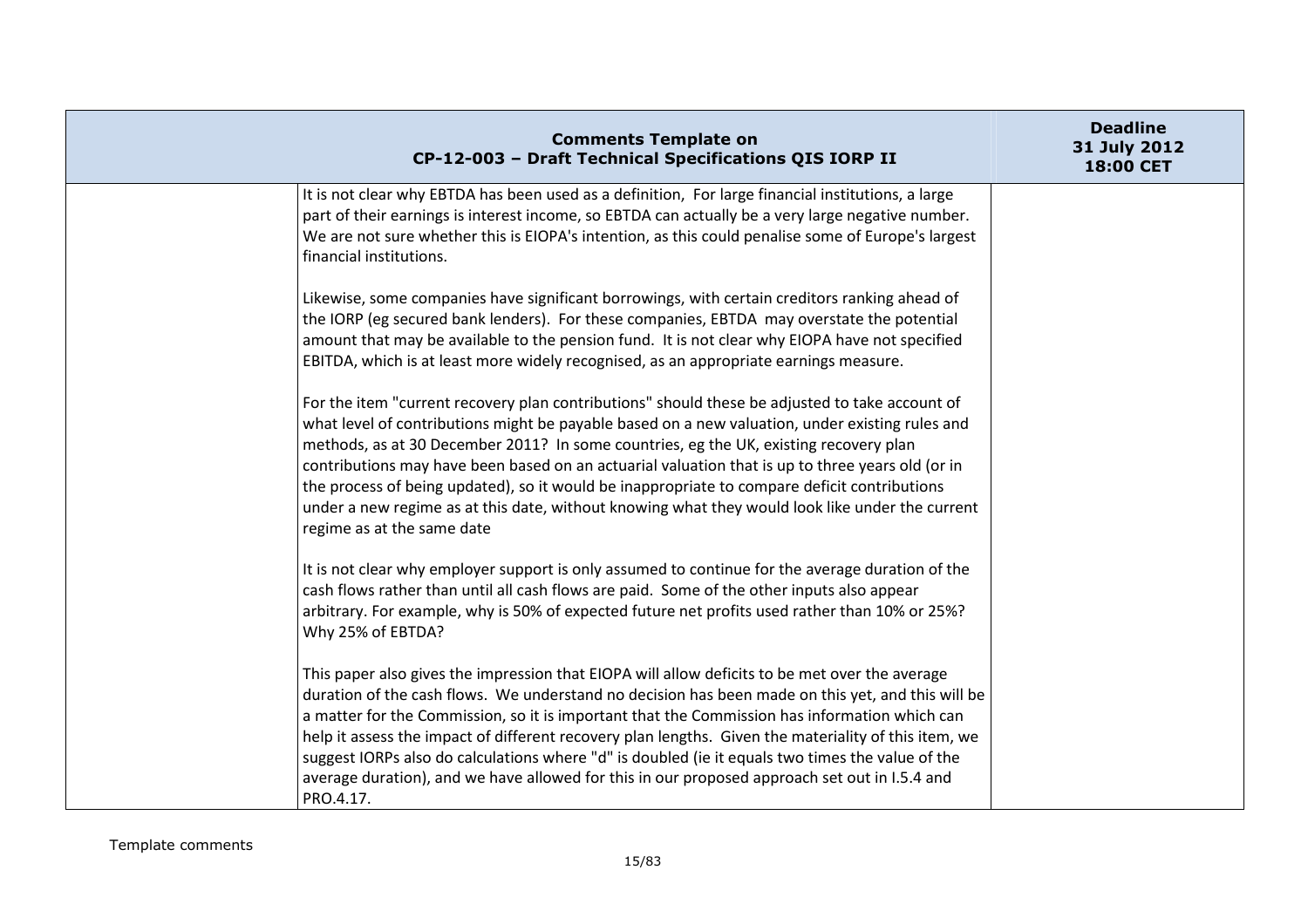| <b>Comments Template on</b><br>CP-12-003 - Draft Technical Specifications QIS IORP II                                                                                                                                                                                                                                                                                                                                                                                                                                                                                                                                                                                                                                                                                                                                                                                                                                                                                                                             | <b>Deadline</b><br>31 July 2012<br>18:00 CET |
|-------------------------------------------------------------------------------------------------------------------------------------------------------------------------------------------------------------------------------------------------------------------------------------------------------------------------------------------------------------------------------------------------------------------------------------------------------------------------------------------------------------------------------------------------------------------------------------------------------------------------------------------------------------------------------------------------------------------------------------------------------------------------------------------------------------------------------------------------------------------------------------------------------------------------------------------------------------------------------------------------------------------|----------------------------------------------|
| It is also not clear why 50% has been taken for the proportion of shareholder funds available for<br>the IORP. In many countries, the level of support is not at the employer's or owner's discretion.                                                                                                                                                                                                                                                                                                                                                                                                                                                                                                                                                                                                                                                                                                                                                                                                            |                                              |
| We note that it many cases the simplified methodology will lead to inappropriate values (eg for<br>private and non-profit companies, complex group structures, entities where future earnings will<br>be different from the past eg the past includes exceptional or negative items, sponsors where the<br>nature or size of business has changed). EIOPA should provide guidance on when the simplified<br>methodology may not be suitable. For the purpose of the QIS, it is likely to be difficult to use<br>anything different from the simplified methodology given the time available, so EIOPA should also<br>comment on whether there is a risk that the output from the QIS could misstate sponsor support<br>as a whole if most IORPs decide to use the simplified methodology for this exercise.                                                                                                                                                                                                       |                                              |
| For listed entities, it is not clear why the maximum amount of sponsor support should be different<br>from the market capitalisation of the entity. It would be helpful if EIOPA could explain its thinking<br>in this area, especially as this would then be a market-related value which would then be<br>objective and broadly consistent with the methods used to value the assets and liabilities.                                                                                                                                                                                                                                                                                                                                                                                                                                                                                                                                                                                                           |                                              |
| Some of our clients have expressed concerns that the maximum amount of sponsor support<br>could be commercially sensitive, especially it turns out to be different (either higher of lower)<br>than actual market capitalisation. Some sponsors are concerned as to how this information will<br>be used, and that it could then become available for third parties. This in turn could impact the<br>price that investors may be willing to pay for shares in these sponsors, and reduce the<br>attractiveness of the sponsor to external investors. This in turn could weaken the strength of the<br>sponsor, and reduce the level of sponsor support for the IORP. EIOPA should provide some<br>safeguards and reassurance as to how the information on the maximum sponsor support will be<br>used and kept confidential. Without appropriate safeguards, this may mean that some IORPs will<br>be reluctant to take part in the QIS (some of our large clients have already expressed this concern<br>to us) |                                              |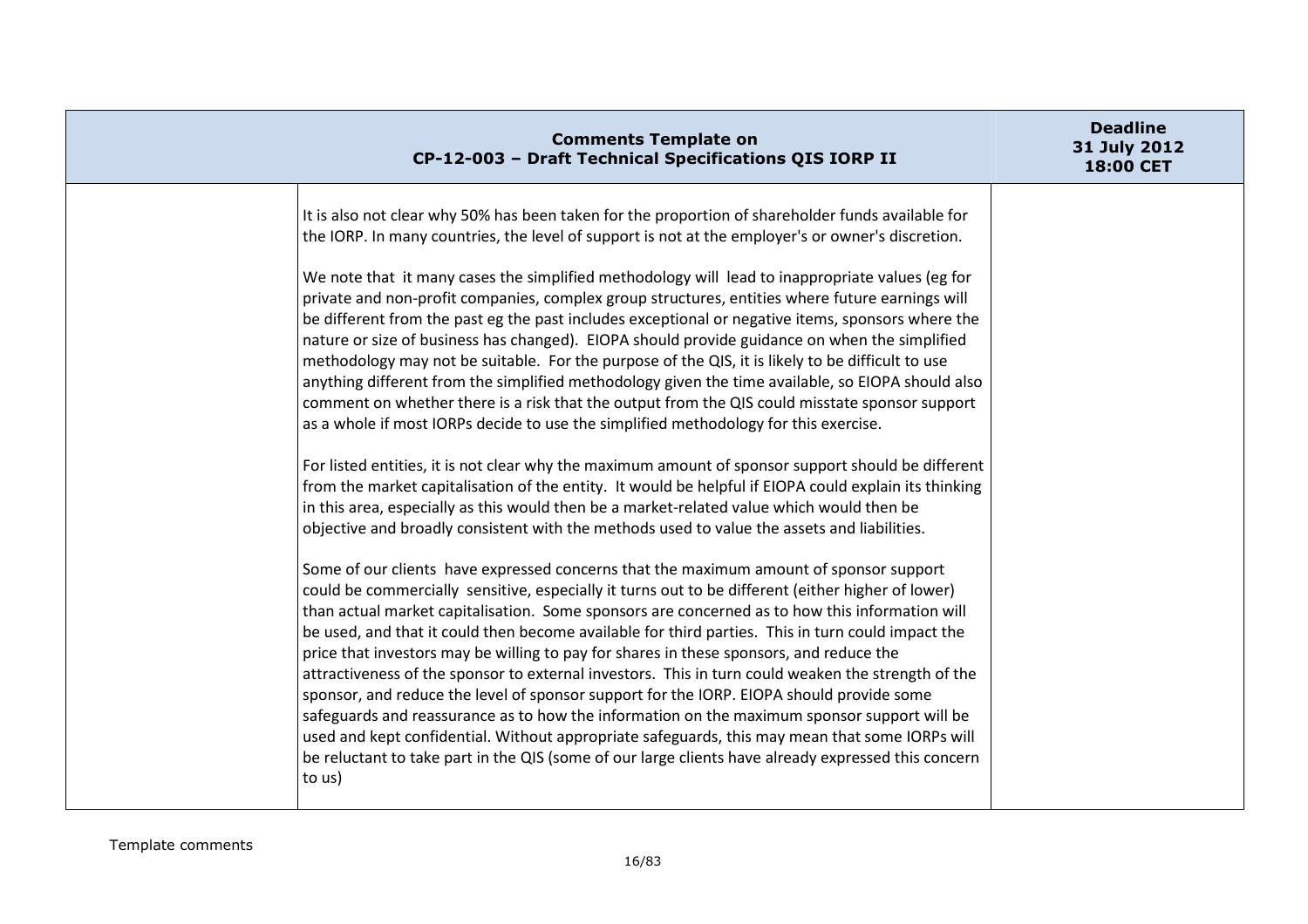|      | <b>Comments Template on</b><br>CP-12-003 - Draft Technical Specifications QIS IORP II                                                                                                                                                                                                                                                                                                                                                                                                                                                                                               | <b>Deadline</b><br>31 July 2012<br>18:00 CET |
|------|-------------------------------------------------------------------------------------------------------------------------------------------------------------------------------------------------------------------------------------------------------------------------------------------------------------------------------------------------------------------------------------------------------------------------------------------------------------------------------------------------------------------------------------------------------------------------------------|----------------------------------------------|
|      | Overall we think the section for determining sponsor support needs a significant amount for work<br>in order for it to be meaningful and interpreted appropriately and consistently for all different<br>types of sponsors across all jurisdictions.                                                                                                                                                                                                                                                                                                                                |                                              |
| Q13. | We agree it is appropriate to consider use of a counter-cyclical premium and a matching<br>premium. This reflects the strong, long term nature of support to IORPs. We are concerned that,<br>for many IORPs, they will not be able to benefit from a matching premium as assets and<br>obligations are not ring-fenced.                                                                                                                                                                                                                                                            |                                              |
|      | In order to use a matching premium, Annex 2 contains a number of conditions, including that the<br>assigned portfolio of assets are ring-fenced and managed separately from the rest of the<br>obligations. This appears to be overly restrictive. Many IORPs, especially in the UK, back part of<br>their obligations (e.g. pensioners) with bonds and other assets with similar characteristics.<br>However these are not separately ring-fenced within the IORP, and so it may not be possible to<br>benefit from the matching premium based on the current drafting of Annex 2. |                                              |
|      | We recommend that EIOPA considers further how this can be applied to IORPs in order that they<br>can potentially benefit from this approach.                                                                                                                                                                                                                                                                                                                                                                                                                                        |                                              |
| Q14. | It is not clear how, if at all, IORPs take account of any planned changes to investment strategy in<br>the future (eg strategies or stated policies where the proportion invested in fixed-income will<br>increase over time, as part of de-risking activities).                                                                                                                                                                                                                                                                                                                    |                                              |
|      | For a best estimate, we would suggest that the proposed assumption for non-fixed income<br>investments is too low under current financial conditions. In addition, building a best estimate<br>return for equities from the underlying bond yield is an outdated approach which does not work<br>in the current environment, when bond yields are artificially depressed.                                                                                                                                                                                                           |                                              |
|      | It is not clear whether non fixed income assets should be 3% above the yield for AAA government<br>bonds (so will vary by country) or should be 5.98% in all countries. We assume it should be                                                                                                                                                                                                                                                                                                                                                                                      |                                              |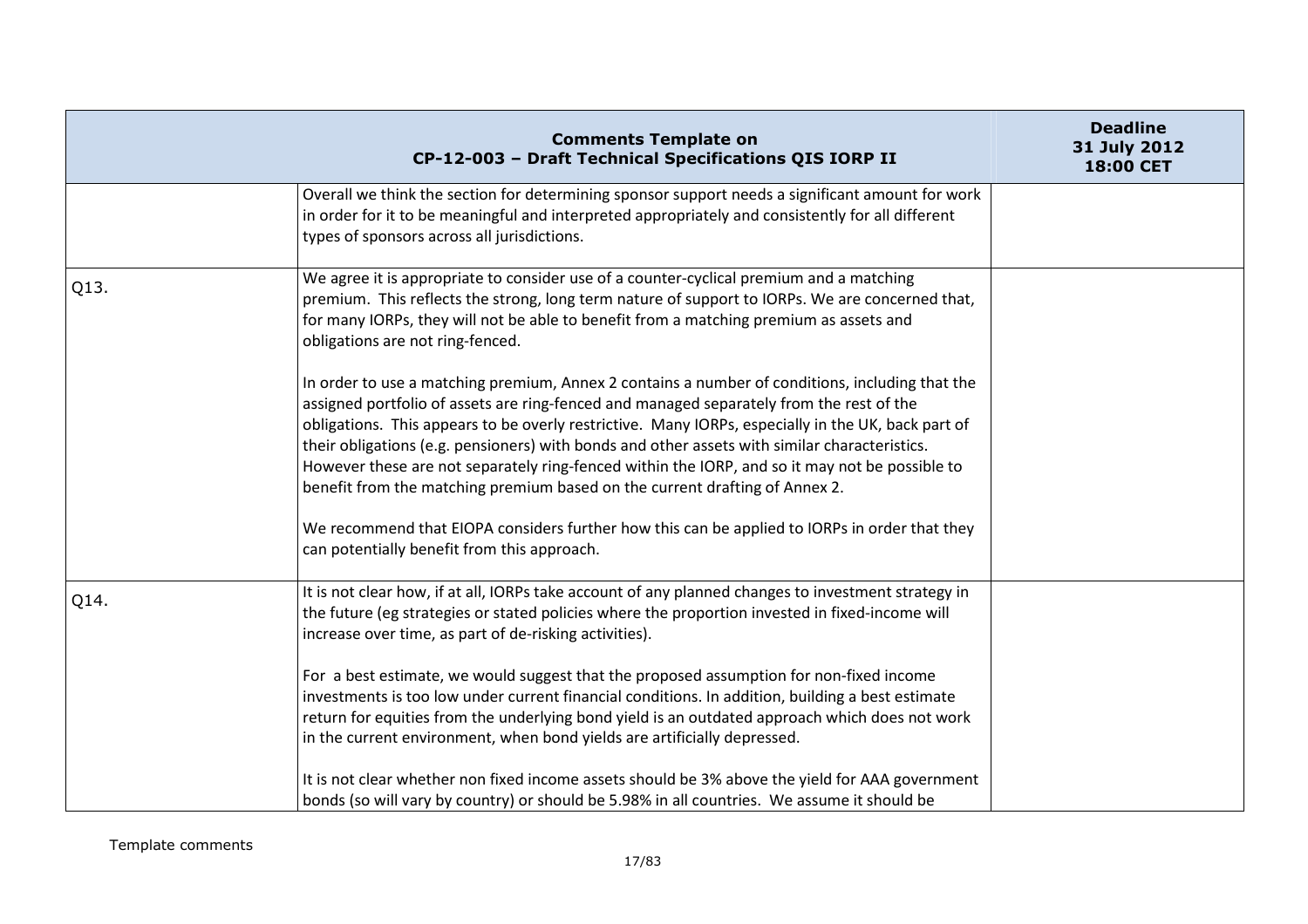|      | <b>Comments Template on</b><br>CP-12-003 - Draft Technical Specifications QIS IORP II                                                                                                                                                                                                                                                                                                                                                                                                                                                                                                                | <b>Deadline</b><br>31 July 2012<br>18:00 CET |
|------|------------------------------------------------------------------------------------------------------------------------------------------------------------------------------------------------------------------------------------------------------------------------------------------------------------------------------------------------------------------------------------------------------------------------------------------------------------------------------------------------------------------------------------------------------------------------------------------------------|----------------------------------------------|
|      | country specific?                                                                                                                                                                                                                                                                                                                                                                                                                                                                                                                                                                                    |                                              |
|      | We think a more appropriate best estimate equity risk premium should be in the region of 4% to<br>5% (with a higher premium in the UK to allow for end 2011 valuation levels of equities in the UK<br>relative to the Euro-zone). Different risk premiums should also be considered for other asset<br>classes eg property, infrastructure, and private equity.                                                                                                                                                                                                                                      |                                              |
|      | The yields listed in (a) to (d) of the Level B discount rate section may not be appropriate if the<br>duration or components of the underlying indices are different from those of the fixed-income<br>assets of the IORP. It may be better to state that IORPs can set bond yields based on the actual<br>bonds held by the IORP. IORPs are used to following this type of approach for IAS19 accounting<br>and funding purposes.                                                                                                                                                                   |                                              |
|      | Any remaining part of the fixed income portfolio should have a yield based on the actual portfolio<br>- it may not be appropriate to assume the yield equals the average yield of the rest of the<br>portfolio.                                                                                                                                                                                                                                                                                                                                                                                      |                                              |
|      | The assumed return for corporate bonds ought to allow for default risk (ie the expected return<br>will be less than the underlying yield on these bonds given the risk of default)                                                                                                                                                                                                                                                                                                                                                                                                                   |                                              |
|      | The level B discount rate should be calculated using a method consistent with the expected return<br>on assets used for IAS19 and US GAAP. This should produce a 'neutral estimate' of the funding<br>target - a target equally likely to under or overstate the level of assets like to be required to meet<br>liabilities.                                                                                                                                                                                                                                                                         |                                              |
| Q15. | The outlook for inflation is likely to vary significantly between countries, and even between<br>different measures of inflation within the same country. Setting a single rate across all countries is<br>far too simplistic, particularly considering the huge complexities introduced elsewhere in the<br>modelling. In practice inflation and salary growth expectations can vary significantly between<br>countries and between economic scenarios under consideration. The assumptions should be<br>market driven, based on observable market information on breakeven inflation expectations. |                                              |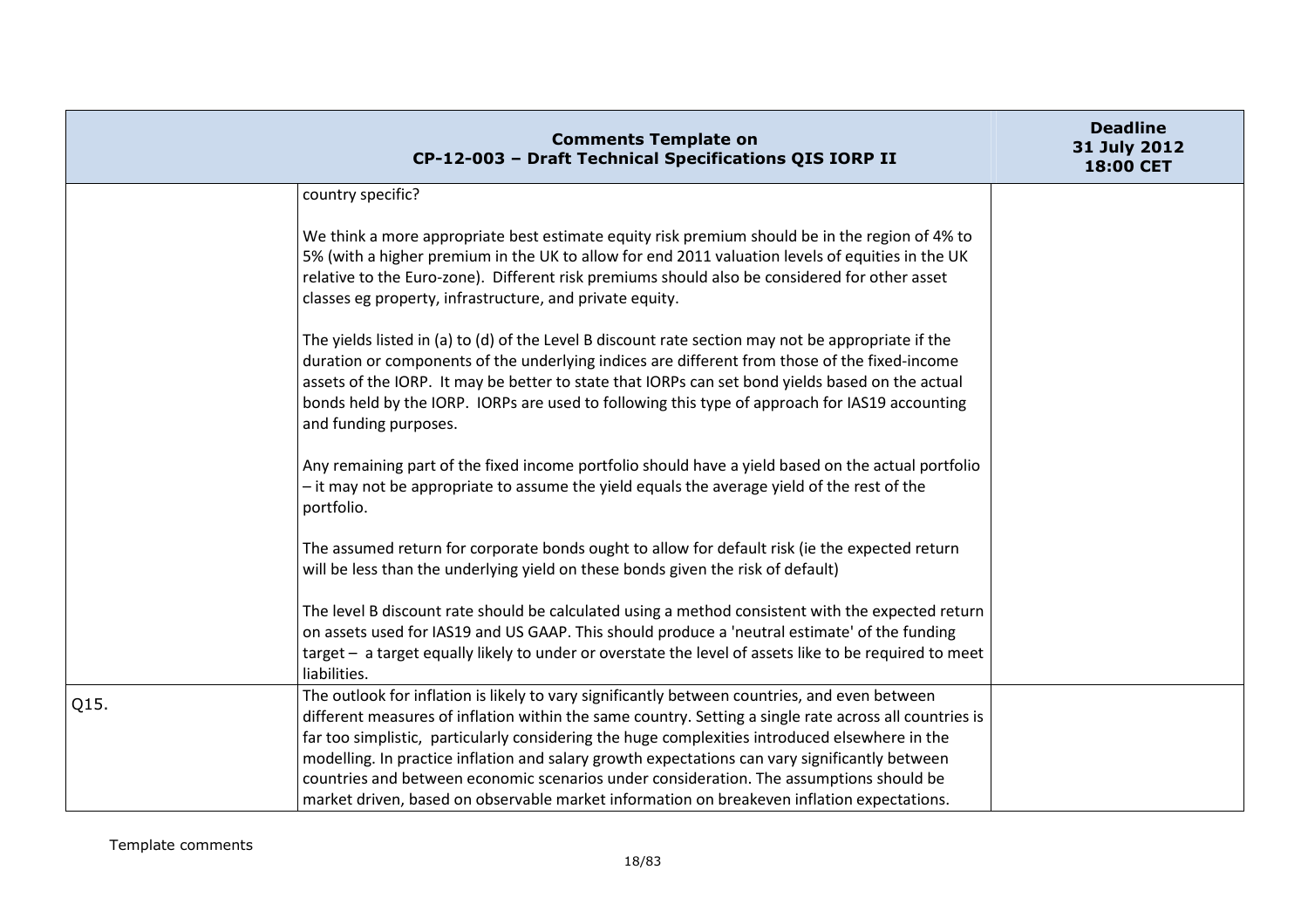| <b>Comments Template on</b><br>CP-12-003 - Draft Technical Specifications QIS IORP II                                                                                                                                                                                                                                                                                                                                                                                                                                                                                                                                                                                                                                                                                                                                                                                | <b>Deadline</b><br>31 July 2012<br>18:00 CET |
|----------------------------------------------------------------------------------------------------------------------------------------------------------------------------------------------------------------------------------------------------------------------------------------------------------------------------------------------------------------------------------------------------------------------------------------------------------------------------------------------------------------------------------------------------------------------------------------------------------------------------------------------------------------------------------------------------------------------------------------------------------------------------------------------------------------------------------------------------------------------|----------------------------------------------|
| Also, there are different levels of inflation within each country. For example, in the UK, there is<br>inflation measured with reference to the Consumers Price Index and that measured with<br>reference to the Retail Prices Index. In the UK, we think a more appropriate inflation assumption<br>(for Retail Price Index inflation) would be just above 3% at end 2011. This would then be<br>consistent with what UK companies used as a best estimate inflation assumption for IAS19<br>accounting disclosures at end 2011.<br>We also note that another critical assumption is pension increases, and revaluation of accrued                                                                                                                                                                                                                                  |                                              |
| benefits. For cash balance plans, a critical assumption is the annual rate of increase to cash<br>balance accounts. These increases are often linked to inflation but are not the same as inflation<br>(eg in the UK, there are maximum limits for some type of pension increases). EIOPA should<br>provide additional guidance on how to set assumptions for increases to benefits.                                                                                                                                                                                                                                                                                                                                                                                                                                                                                 |                                              |
| For salary increases, we think there is a strong argument to only allow for this in Level B, and for<br>the Level A technical provisions to be based on accrued benefits only (since, in the event of plan<br>termination, the link to salary increases would cease).                                                                                                                                                                                                                                                                                                                                                                                                                                                                                                                                                                                                |                                              |
| If the purpose of Level A is come up with an estimate of the value of accrued benefits, then it is<br>important to note that, in many countries, accrued benefits are often regarded as those payable<br>based on salary at the calculation date; plus any increases that are required to be given by<br>statute/regulations/scheme rules between date of leaving and the date benefits commence. As<br>such, a number of countries do not require accrued benefits to include an allowance for future<br>salary increases. The issue of whether to include an allowance for salary increases is one that has<br>been discussed at length by accounting standard setters for many years, and EIOPA should at least<br>acknowledge that it has considered this in formulating its proposals (and if it hasn't we<br>recommend this issue is explored in more detail). |                                              |
| No. The description of the SCR and MCR provided does not appear to be sufficient to carry out<br>Q16.<br>calculations without making a significant number of assumptions about EIOPA's intentions. The                                                                                                                                                                                                                                                                                                                                                                                                                                                                                                                                                                                                                                                               |                                              |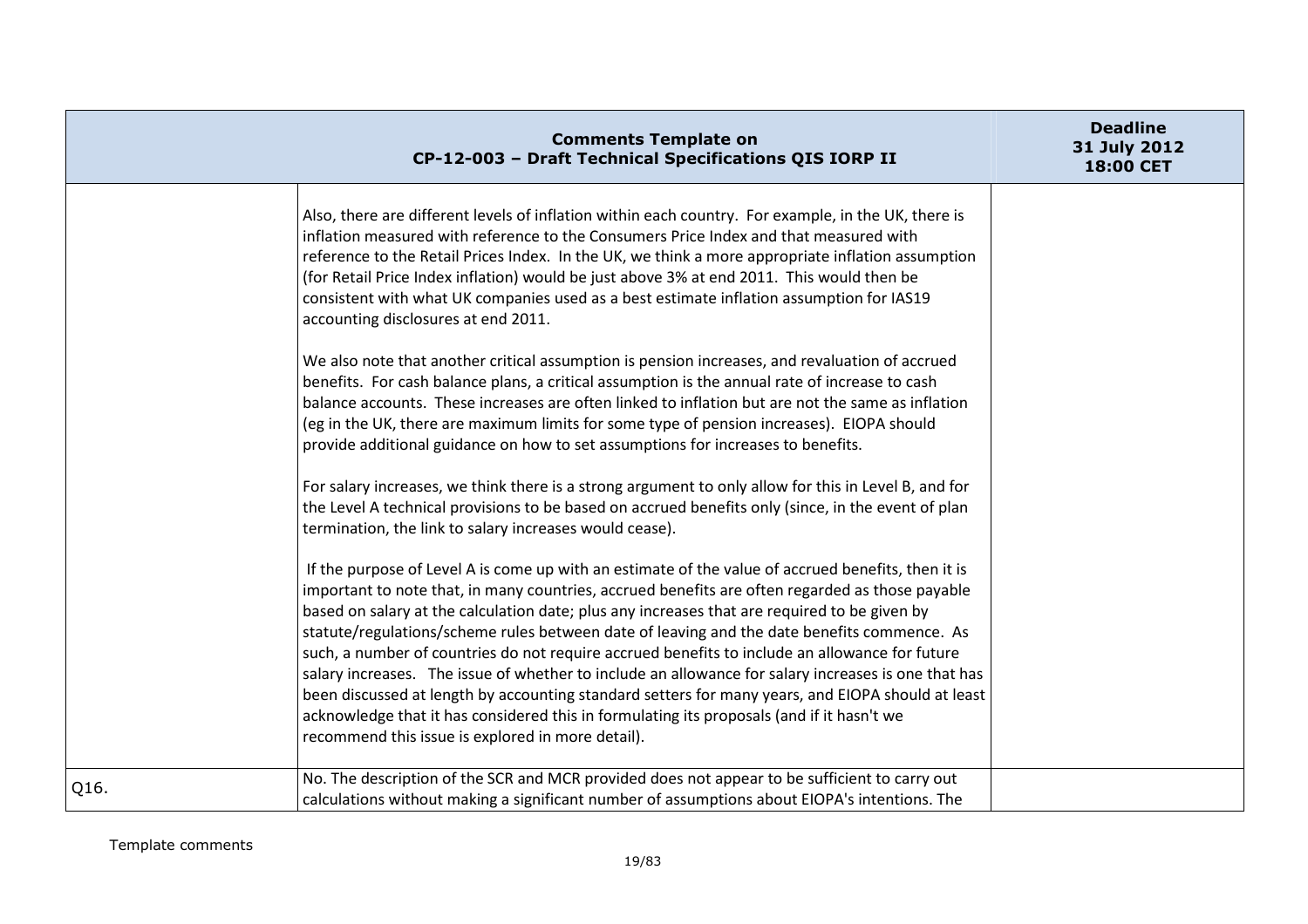|      | <b>Comments Template on</b><br>CP-12-003 - Draft Technical Specifications QIS IORP II                                                                                                                                                                                                                                                                    | <b>Deadline</b><br>31 July 2012<br>18:00 CET |
|------|----------------------------------------------------------------------------------------------------------------------------------------------------------------------------------------------------------------------------------------------------------------------------------------------------------------------------------------------------------|----------------------------------------------|
|      | proposed approach outlined appears to be extremely complex.                                                                                                                                                                                                                                                                                              |                                              |
|      | If EIOPA insist on requiring detailed SCR calculations, we suggest that simplified approaches are<br>taken to calculate the impact of loss absorbing mechanisms, intangible asset risk, concentration<br>risk and counterparty default risk. Please see our detailed responses to SCR.2.17, SCR, 4.1,<br>SCR.5.109, and SCR.6.2.                         |                                              |
| Q17. | Our main concern is that the level of detail is excessive, given that many of the calculations rely on<br>major underlying assumptions. The modelling of the key risk, the level of future sponsor support,<br>is based on some particularly heroic assumptions - it is not at all clear how the 50% assumption<br>set out in SCR.6.17 has been derived. |                                              |
|      | In addition, the relatively significant inflation and salary growth risks appear to be ignored, which<br>does not appear consistent with the level of detail elsewhere.                                                                                                                                                                                  |                                              |
|      | Please also see our comments to SCR.7.51 and SCR.7.71, in relation to specific concerns about the<br>risks included/excluded in the benefits option risk module, and the parameters for the revision<br>risk module.                                                                                                                                     |                                              |
| Q18. | It is not clear how the SCR is to be presented in the HBS. Do the loss absorbing mechanisms<br>reduce the SCR, with this net amount shown, or are the SCR and the impact of the loss absorbing<br>provisions to be shown gross in the HBS?                                                                                                               |                                              |
|      | It is also unclear whether the contribution to the SCR arising from the concentration risk and<br>stressed credit risk in respect of the value placed on the sponsor covenant can be offset by an<br>increase in the value placed on the sponsor covenant (subject to not exceeding the maximum<br>sponsor covenant).                                    |                                              |
|      | It is not clear how the pension protection scheme would be reflected in the SCR where the it<br>guarantees a lower level of benefit and only where the sponsor is not able to provide additional                                                                                                                                                         |                                              |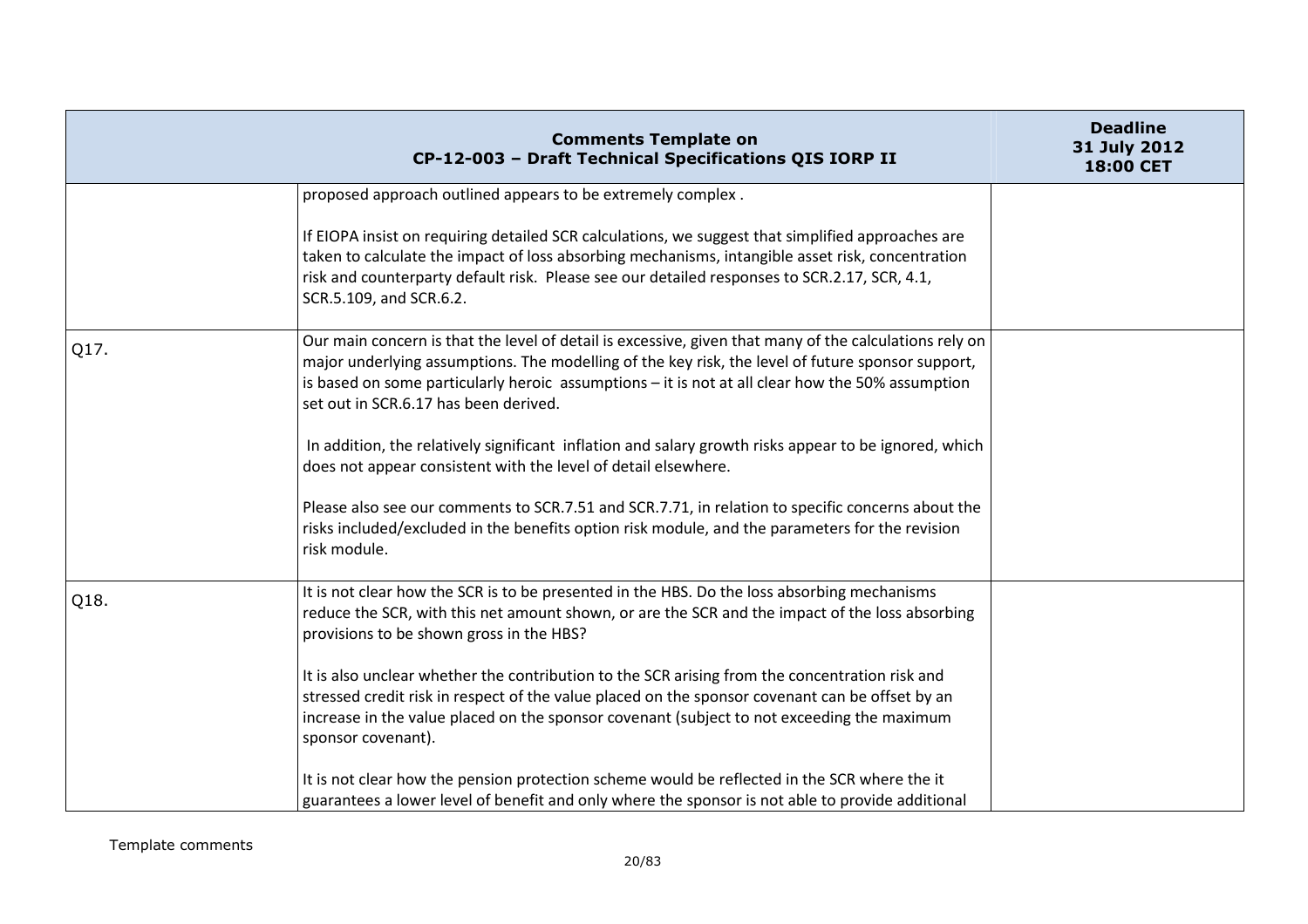|      | <b>Comments Template on</b><br>CP-12-003 - Draft Technical Specifications QIS IORP II                                                                                                                                                                                                                                                                                                                                                                                                                                                                                                                                    | <b>Deadline</b><br>31 July 2012<br>18:00 CET |
|------|--------------------------------------------------------------------------------------------------------------------------------------------------------------------------------------------------------------------------------------------------------------------------------------------------------------------------------------------------------------------------------------------------------------------------------------------------------------------------------------------------------------------------------------------------------------------------------------------------------------------------|----------------------------------------------|
|      | support. It would appear that the pension protection scheme can only ever fill a proportion of any<br>shortfall in funding ignoring the pension protection scheme.                                                                                                                                                                                                                                                                                                                                                                                                                                                       |                                              |
|      | Please also see our comments to SCR.2.17. Calculating net Basic Solvency Capital Requirements<br>massively increases the amount of calculations required, and overall complexity of the<br>calculations. Given that no decision has been made on confidence level, for the purpose of the<br>QIS, why not simply set the adjustment to the maximum amounts defined in SCR.2.20? We note<br>that the net SCR may not reduce to zero (eg counterparty default risk of plan sponsor), so EIOPA<br>could state that the minimum value of the net Basic SCR equals the part of the SCR in respect of<br>sponsor default risk. |                                              |
| Q19. | It is difficult for us to answer this question, as EIOPA has not provided any justification or evidence<br>to explain how the parameters for this module are derived. We would like EIOPA to explain<br>where the parameters have come from (eg 4%, 0.45% etc) and why they are considered suitable<br>for IORPs.                                                                                                                                                                                                                                                                                                        |                                              |
| Q20. | You have asked for comments on some of the specific simplifications provided in the document.<br>In our response to this question, we also comment on some of the other simplifications for<br>calculating SCR (including simplifications for market risk which is likely to be one of the biggest<br>individual risks for many IORPs).                                                                                                                                                                                                                                                                                  |                                              |
|      | Firstly, it is not clear how the risk adjustments have been derived. Please can you confirm that<br>they represent 1 in 200 year outcomes in each case. Justification is also required.                                                                                                                                                                                                                                                                                                                                                                                                                                  |                                              |
|      | Market risk: The definition of "Other" is too wide. In particular, some investments such as private<br>equity, hedge funds, infrastructure, and commodities have different risk/return characteristics to<br>listed equities, and it is not appropriate to group them together for the purpose of calculating a<br>risk level. This is particularly the case for IORPs who may have much larger exposure to these<br>other types of investments than is the case for insurers We would prefer to see "other" broken                                                                                                      |                                              |
|      | down into different types and considered separately. Given the level of detail for calculating<br>spread risk and concentration risks (which are likely to have much smaller values than market                                                                                                                                                                                                                                                                                                                                                                                                                          |                                              |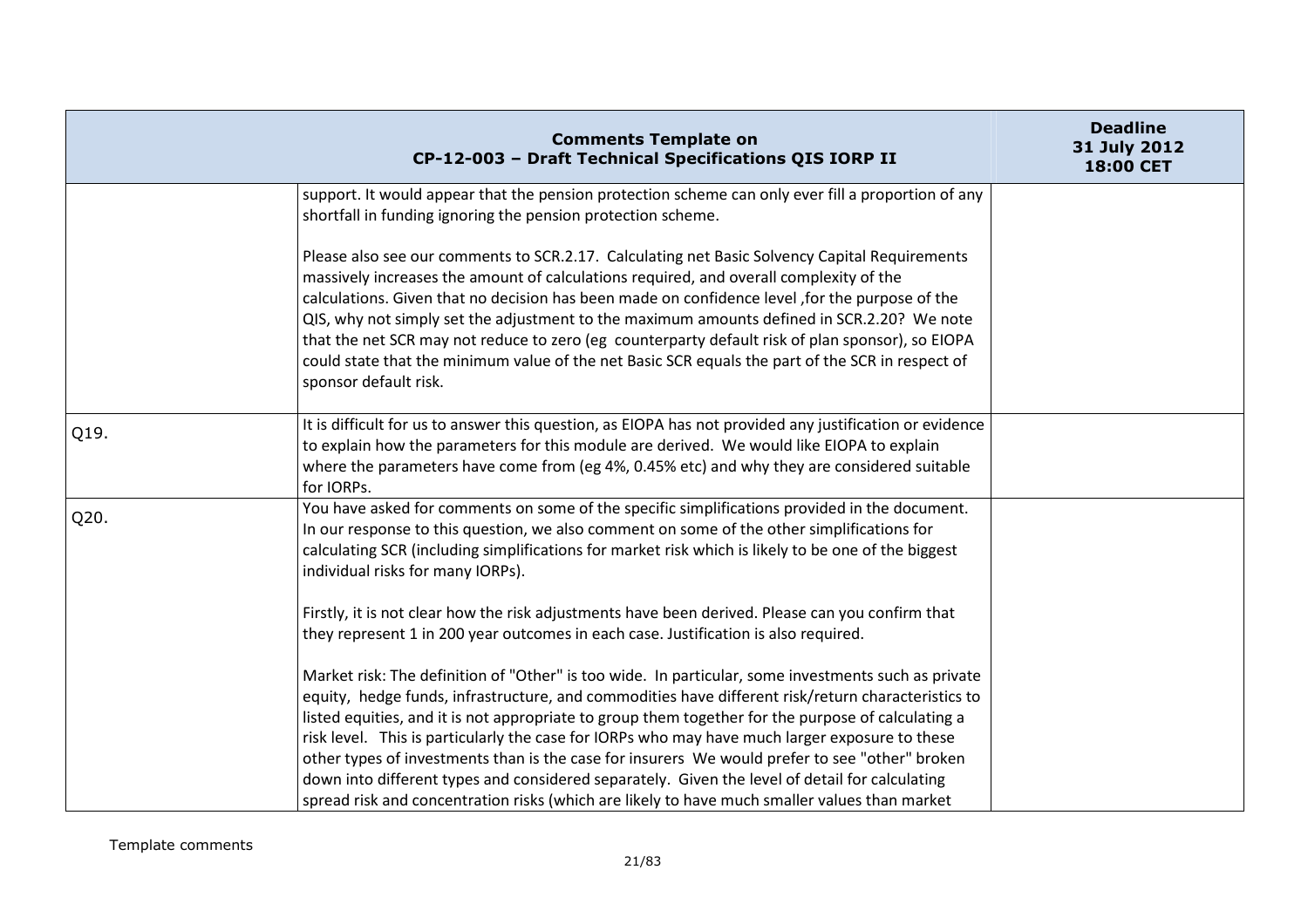| <b>Comments Template on</b><br>CP-12-003 - Draft Technical Specifications QIS IORP II                                                                                                                                                                                                                                                                                                                                                                                                                                                                                                                                                                                                                               | <b>Deadline</b><br>31 July 2012<br>18:00 CET |
|---------------------------------------------------------------------------------------------------------------------------------------------------------------------------------------------------------------------------------------------------------------------------------------------------------------------------------------------------------------------------------------------------------------------------------------------------------------------------------------------------------------------------------------------------------------------------------------------------------------------------------------------------------------------------------------------------------------------|----------------------------------------------|
| risk), we think it is appropriate to consider further for equity risk given its overall significance.                                                                                                                                                                                                                                                                                                                                                                                                                                                                                                                                                                                                               |                                              |
| Market risk (infrastructure asset): In particular, many IORPs invest, or are considering investing, in<br>infrastructure as they can give a more stable series of long-term cash flows than equity<br>investments. Governments are also keen to have pension funds investing in long-term<br>infrastructure investments. Given this, a proposed 40% risk charge on infrastructure investments<br>appears penal and could discourage investment in this area (and therefore also impact overall<br>European competitiveness by not supporting growth), so we would like to see a lower charge<br>used for infrastructure (eg 25% in line with property or 30% in line with EEA equities).                            |                                              |
| Spread-risk (see our comments on SCR.5.93 and SCR.5.94): Given recent bail-outs and credit<br>downgrades in a number of EEA countries, we do not think it is appropriate to say that no capital<br>requirement should apply for bonds issued by EEA states. We think the same considerations<br>should be made as for non-EEA states in SCR.5.94; so there is a risk factor for any EEA<br>government bond issued by a country with a credit rating of A or below. Also it is not clear why<br>the factors for unrated governments and central banks are better than those rated B or lower.<br>Surely the lack of a rating would suggest concerns about the credit quality of the government or<br>bank concerned? |                                              |
| Collateral: We have not studied this section in detail, but we welcome simplifications to calculate<br>collateral. At this stage we are unable to say whether we consider these to be appropriate<br>simplifications for the risks concerned.                                                                                                                                                                                                                                                                                                                                                                                                                                                                       |                                              |
| Mortality, Longevity & Catastrophe The proposed simplifications appear relatively<br>straightforward, but it could be possible for EIOPA to provide an even simpler simplification; and<br>set the shock equal to a % of liabilities (with different percentages for pensioners and non-<br>pensioners depending on the type of benefit). Given the long-term nature of these risks, it is<br>unclear how the actual parameters have been chosen for the 99.5% confidence level (eg a 15%<br>increase in mortality rates for the mortality risk charge; a 20% decrease in mortality rates for the<br>longevity risk charge). Please could EIOPA explain its thinking.                                               |                                              |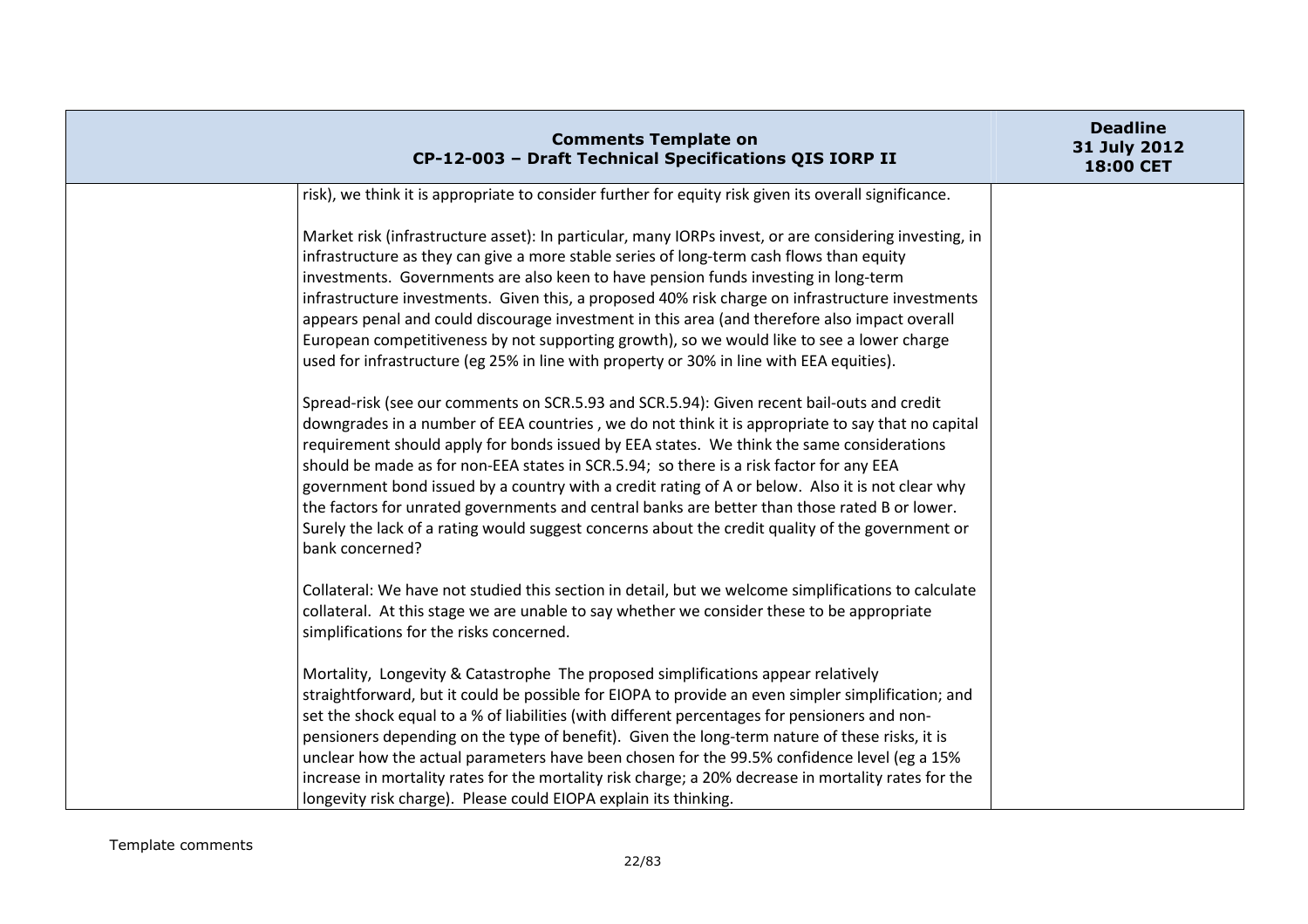| <b>Comments Template on</b><br>CP-12-003 - Draft Technical Specifications QIS IORP II                                                                                                                                                                                                                                                                                                                                                                                                                                                                                                                                                                                                                                                                                                                                                                                                                                                                                                                                                                                                                                                                                                                                                                                                                                                                                                                                                                                                                                                                                                                                                                    | <b>Deadline</b><br>31 July 2012<br>18:00 CET |
|----------------------------------------------------------------------------------------------------------------------------------------------------------------------------------------------------------------------------------------------------------------------------------------------------------------------------------------------------------------------------------------------------------------------------------------------------------------------------------------------------------------------------------------------------------------------------------------------------------------------------------------------------------------------------------------------------------------------------------------------------------------------------------------------------------------------------------------------------------------------------------------------------------------------------------------------------------------------------------------------------------------------------------------------------------------------------------------------------------------------------------------------------------------------------------------------------------------------------------------------------------------------------------------------------------------------------------------------------------------------------------------------------------------------------------------------------------------------------------------------------------------------------------------------------------------------------------------------------------------------------------------------------------|----------------------------------------------|
| Benefit option risk: It is not entirely clear what risks are supposed to be included in this module?<br>What about the risk of conversion terms changing in the future; what about the risk of adverse<br>demographic experience eg turnover, early retirement. Given the insurance-focused nature of the<br>wording, it is not easy to work out what risks EIOPA want to have captured in this module? What<br>about salary increases being higher than expected? What about pension increases being higher<br>than expected? What about members having a greater number of beneficiaries than expected (so<br>greater levels of benefits payable upon death). In general, there is a danger of the approach<br>adopted being disproportionate for IORPs as many of the benefit options are broadly cost-neutral.<br>Revision risk: The proposed simplification may not be appropriate or sufficient depending on the<br>risks that this is supposed to cover. EIOPA should also clarify whether it means "benefits payable"<br>instead of "annuities payable", as annuities seems to be insurance-specific. It is difficult to be<br>certain which annuities/benefits might be subject to changes in the "legal environment" given<br>that the law can be changes in unexpected ways. This aspect ought to be clarified. For example,<br>the possible revision of the pensions directive is itself an uncertainty. In the UK, we have potential<br>uncertainty surrounding GMP equalisation, application of TUPE to early retirement and pensions;<br>application of age-discrimination to IORPs following the Test-Achats Case in 2011? These are all |                                              |
| linked to the legal environment, and is EIOPA saying that the capital requirement for this risk is<br>simply 3% of annuities payable. EIOPA should clarify where the 3% has come from, and whether<br>it is considered to be appropriate to all types of benefits in all member states?                                                                                                                                                                                                                                                                                                                                                                                                                                                                                                                                                                                                                                                                                                                                                                                                                                                                                                                                                                                                                                                                                                                                                                                                                                                                                                                                                                  |                                              |
| Concentration risk: We note that, where IORPs have significant equity allocations, they may well<br>have holdings in individual companies that are above the concentration threshold. These holdings<br>are, in many cases, likely to be holdings in the largest companies in their member state, as such<br>companies will form a large proportion of local equity indices. This means IORPs may also be<br>penalised even if they invest passively in index-tracking portfolios. We think the proposed<br>thresholds of 1.5%/3% could penalise investment in some of Europe's largest companies (many of<br>which have a geographically diverse business). It is not clear if EIOPA has considered this point,<br>but we do not think EIOPA's intention should be to discourage investment in Europe's largest                                                                                                                                                                                                                                                                                                                                                                                                                                                                                                                                                                                                                                                                                                                                                                                                                                         |                                              |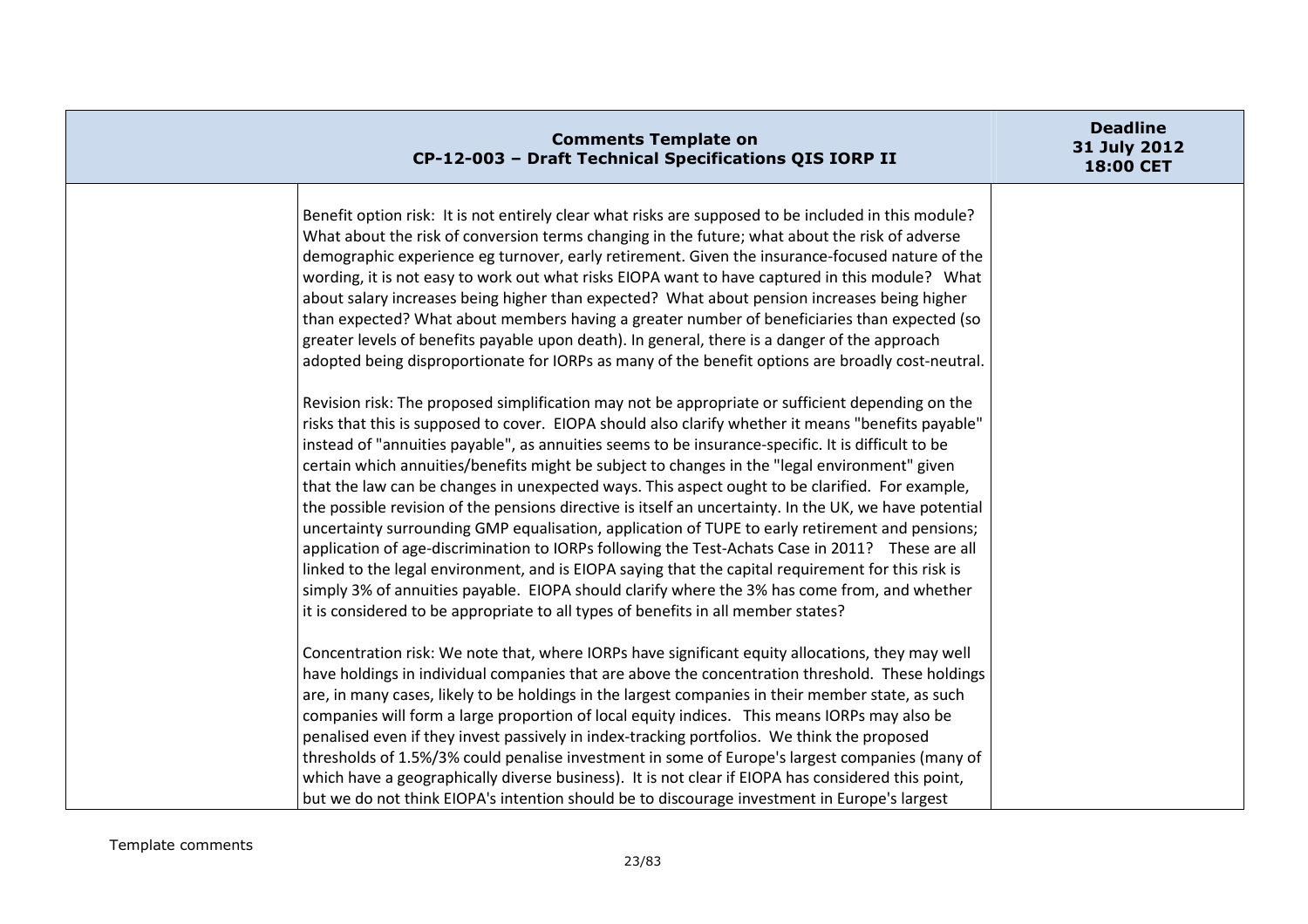|      | <b>Comments Template on</b><br>CP-12-003 - Draft Technical Specifications QIS IORP II                                                                                                                                                                                                                                                                                                                                                                                                                                                                                                                    | <b>Deadline</b><br>31 July 2012<br>18:00 CET |
|------|----------------------------------------------------------------------------------------------------------------------------------------------------------------------------------------------------------------------------------------------------------------------------------------------------------------------------------------------------------------------------------------------------------------------------------------------------------------------------------------------------------------------------------------------------------------------------------------------------------|----------------------------------------------|
|      | companies. It also seems inappropriate to have a low threshold for holdings in large European<br>companies, and a 10% threshold in a single property (see SCR.5.124) Given this, we think that the<br>concentration thresholds should be reviewed, or set so they at least based on the percentage<br>exposure in underlying stock market indices, or set so they are the same as the threshold for<br>individual properties in SCR.5.125                                                                                                                                                                |                                              |
|      | Intangible asset risk: It is unclear why EIOPA thinks intangible asset risk is an issue for IORPs. We<br>note that in EIOPA's Final Report on QIS5 for insurers, intangible risk was 0% (ie nil!) of the overall<br>Basic SCR, so why is EIOPA asking IORPs to consider this at this stage?                                                                                                                                                                                                                                                                                                              |                                              |
|      | Overall, despite the proposed simplifications, it will take a significant amount of work to calculate<br>the SCR for each IORP, and many pension liability risks (with the possible exception of the<br>longevity risk) will be small relative to the market risks. Given no decision has been made on<br>confidence levels, we offer a further simplification, to set the Pension Liability risk to a % of<br>Technical Provisions. Initial modelling for some of our clients in the UK indicates a suitable %<br>could be around 10%. For IORPs that do not have longevity risk, the % could be lower. |                                              |
|      | Whilst the purpose of the calculations remains unclear, we believe it should be possible to<br>significantly reduce the number of calculations and provide more information for policy decisions.<br>We would be pleased to share our views on this with you, once it becomes clearer how the results<br>of the QIS will be used in practice.                                                                                                                                                                                                                                                            |                                              |
| Q21. | We do not agree that the case has been made for counterparty risk adjustments, other than in<br>respect of non-collateralised swaps and other contracts of insurance.                                                                                                                                                                                                                                                                                                                                                                                                                                    |                                              |
| Q22. | It is not entirely clear what risks are supposed to be included in the Benefits Options module.<br>What about the risk of conversion terms changing in the future; what about the risk of adverse<br>demographic experience e.g. turnover, early retirement. Given the insurance-focused nature of<br>the wording, it is not easy to work out what risks EIOPA want to have captured in this module?<br>What about salary increases being higher than expected? What about pension increases being<br>higher than expected? What about members having a greater number of beneficiaries than             |                                              |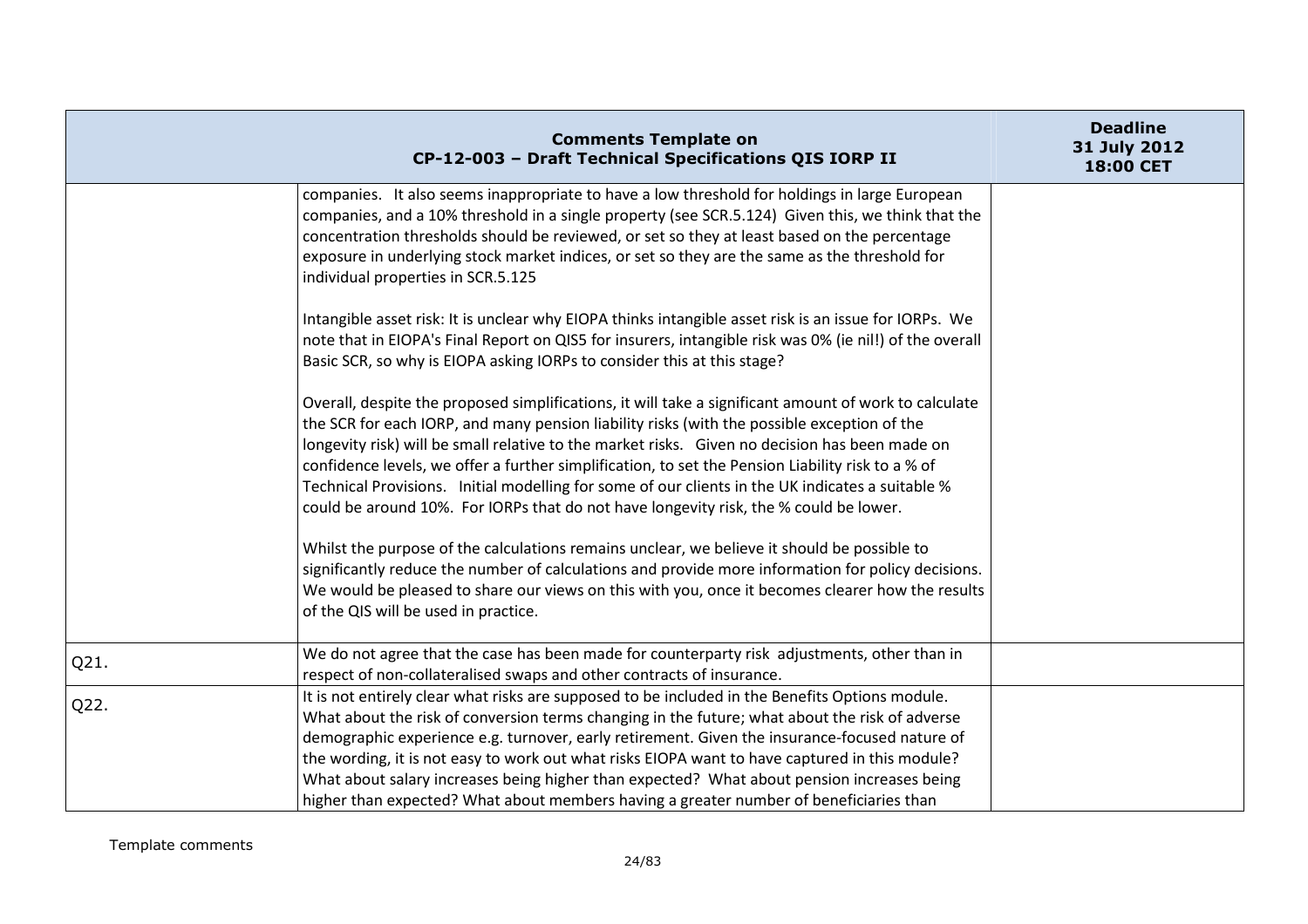|        | <b>Comments Template on</b><br>CP-12-003 - Draft Technical Specifications QIS IORP II                                                                                                                                                                                                                                                                                                                                                                                                                                                                                                                                                      | <b>Deadline</b><br>31 July 2012<br>18:00 CET |
|--------|--------------------------------------------------------------------------------------------------------------------------------------------------------------------------------------------------------------------------------------------------------------------------------------------------------------------------------------------------------------------------------------------------------------------------------------------------------------------------------------------------------------------------------------------------------------------------------------------------------------------------------------------|----------------------------------------------|
|        | expected (so greater levels of benefits payable upon death). In general, there is a danger of the<br>approach adopted being disproportionate for IORPs as many of the benefit options are broadly<br>cost-neutral.                                                                                                                                                                                                                                                                                                                                                                                                                         |                                              |
| Q23.   | The descriptions appear clear and understandable. In practice, the complexity of the underlying<br>calculations will depend on the nature of any financial and insurance mitigation in place for a<br>given IORP. We have yet to carry out detailed calculations in this area so cannot comment on<br>whether they are appropriate. However, given that insurers have carried out similar calculations<br>for Solvency II purposes under QIS5, we hope that the calculation requirements specified for<br>IORPs take account of feedback from the insurance sector. It would be useful to EIOPA to<br>comment on whether this is the case. |                                              |
| I.1.1. |                                                                                                                                                                                                                                                                                                                                                                                                                                                                                                                                                                                                                                            |                                              |
| I.1.2. |                                                                                                                                                                                                                                                                                                                                                                                                                                                                                                                                                                                                                                            |                                              |
| I.1.3. | We note that not even the next stage of the process (the QIS) will assess the impact of the advice<br>on scope and definitions, role of the supervisor, governance and disclosure to plan members. It is<br>almost impossible to comment sensibly on the methodology without knowing how the proposed<br>approach might ultimately be used.                                                                                                                                                                                                                                                                                                |                                              |
| I.1.4. |                                                                                                                                                                                                                                                                                                                                                                                                                                                                                                                                                                                                                                            |                                              |
| I.1.5. |                                                                                                                                                                                                                                                                                                                                                                                                                                                                                                                                                                                                                                            |                                              |
| I.2.1. |                                                                                                                                                                                                                                                                                                                                                                                                                                                                                                                                                                                                                                            |                                              |
| I.2.2. |                                                                                                                                                                                                                                                                                                                                                                                                                                                                                                                                                                                                                                            |                                              |
| I.2.3. |                                                                                                                                                                                                                                                                                                                                                                                                                                                                                                                                                                                                                                            |                                              |
| I.2.4. |                                                                                                                                                                                                                                                                                                                                                                                                                                                                                                                                                                                                                                            |                                              |
| I.2.5. |                                                                                                                                                                                                                                                                                                                                                                                                                                                                                                                                                                                                                                            |                                              |
| I.2.6. |                                                                                                                                                                                                                                                                                                                                                                                                                                                                                                                                                                                                                                            |                                              |
| I.3.1. |                                                                                                                                                                                                                                                                                                                                                                                                                                                                                                                                                                                                                                            |                                              |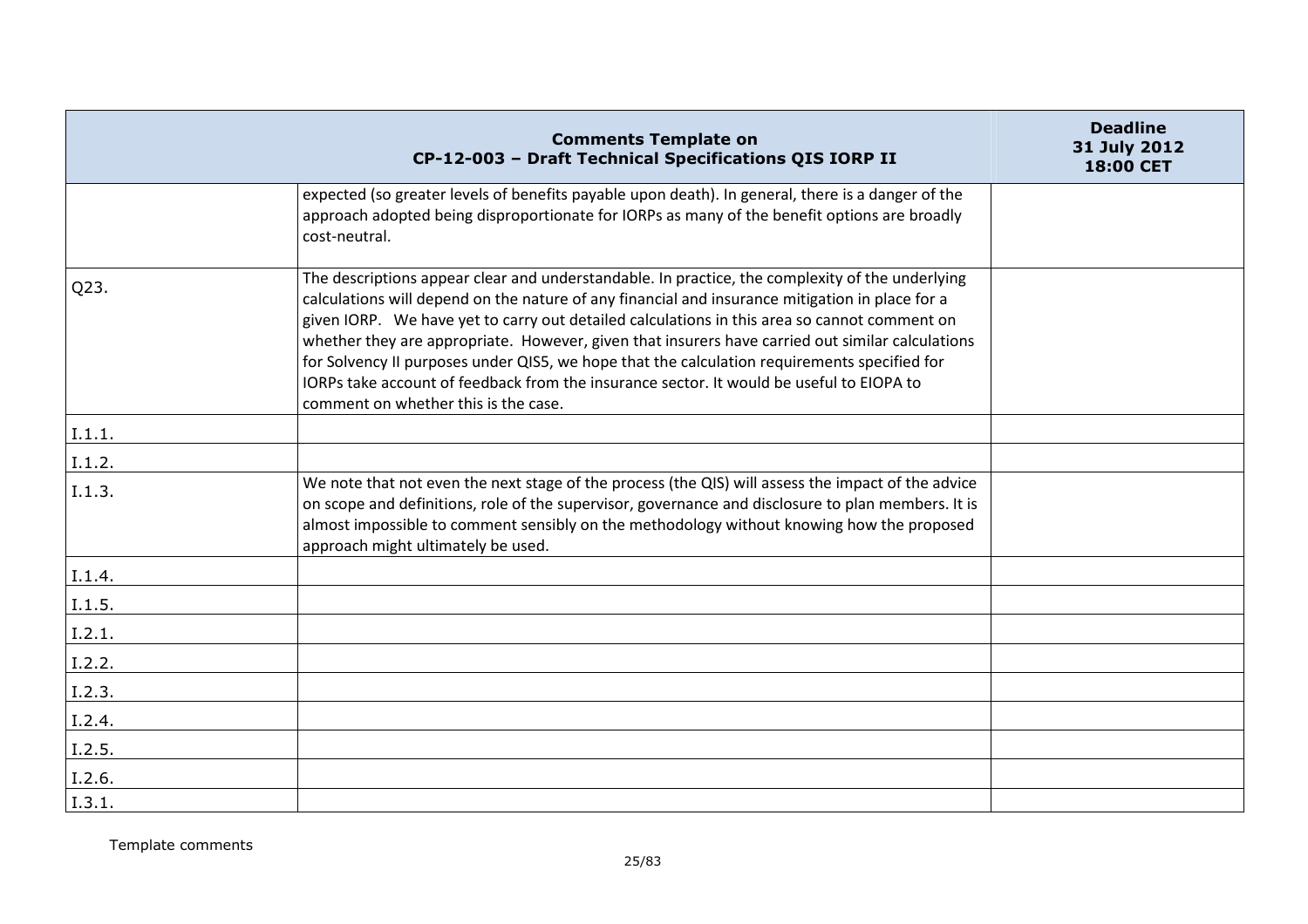|         | <b>Comments Template on</b><br>CP-12-003 - Draft Technical Specifications QIS IORP II | <b>Deadline</b><br>31 July 2012<br>18:00 CET |
|---------|---------------------------------------------------------------------------------------|----------------------------------------------|
| I.3.2.  |                                                                                       |                                              |
| I.4.1.  |                                                                                       |                                              |
| I.4.2.  |                                                                                       |                                              |
| I.4.3.  |                                                                                       |                                              |
| I.4.4.  |                                                                                       |                                              |
| I.4.5.  |                                                                                       |                                              |
| I.4.6.  |                                                                                       |                                              |
| I.4.7.  |                                                                                       |                                              |
| I.4.8.  |                                                                                       |                                              |
| I.4.9.  |                                                                                       |                                              |
| I.4.10. |                                                                                       |                                              |
| I.4.11. |                                                                                       |                                              |
| I.4.12. |                                                                                       |                                              |
| I.4.13. |                                                                                       |                                              |
| I.4.14. |                                                                                       |                                              |
| I.4.15. |                                                                                       |                                              |
| I.4.16. |                                                                                       |                                              |
| I.4.17. |                                                                                       |                                              |
| I.4.18. |                                                                                       |                                              |
| I.4.19. |                                                                                       |                                              |
| I.4.20. |                                                                                       |                                              |
| I.4.21. |                                                                                       |                                              |
| I.4.22. |                                                                                       |                                              |
| I.5.1.  |                                                                                       |                                              |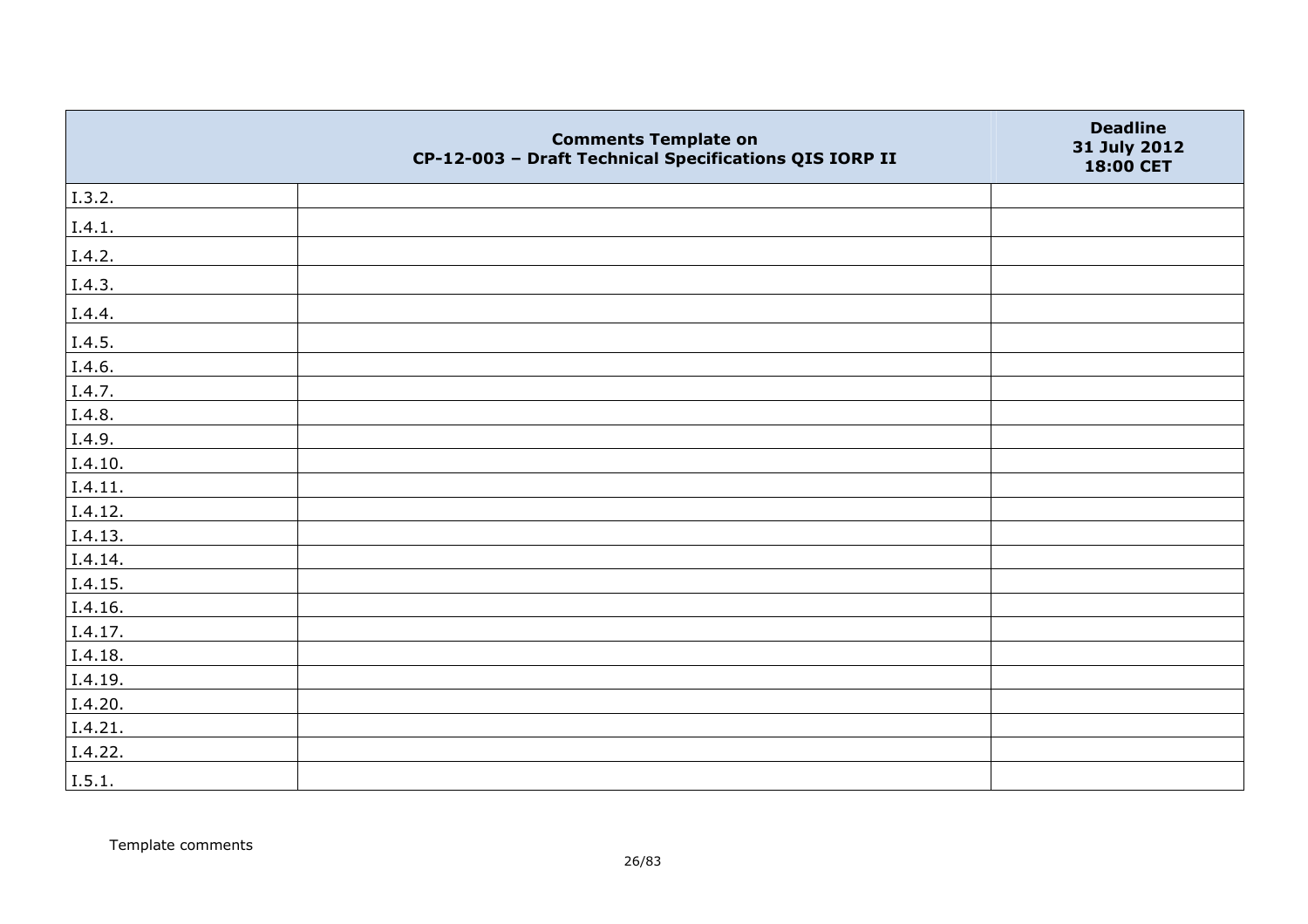|                            | <b>Comments Template on</b><br>CP-12-003 - Draft Technical Specifications QIS IORP II                                                                                                                                                                                                                                                                                                                                                                                                                                                                                                                                                                                                                                                            | <b>Deadline</b><br>31 July 2012<br>18:00 CET |
|----------------------------|--------------------------------------------------------------------------------------------------------------------------------------------------------------------------------------------------------------------------------------------------------------------------------------------------------------------------------------------------------------------------------------------------------------------------------------------------------------------------------------------------------------------------------------------------------------------------------------------------------------------------------------------------------------------------------------------------------------------------------------------------|----------------------------------------------|
| I.5.2.                     |                                                                                                                                                                                                                                                                                                                                                                                                                                                                                                                                                                                                                                                                                                                                                  |                                              |
| I.5.3.                     |                                                                                                                                                                                                                                                                                                                                                                                                                                                                                                                                                                                                                                                                                                                                                  |                                              |
| I.5.4.                     | It is unclear how the information produced will be used and therefore difficult to comment on the<br>proposals. If the intention is to use the results to decide on a suitable target for funding, a<br>significantly shortened list of options is likely to be more appropriate.                                                                                                                                                                                                                                                                                                                                                                                                                                                                |                                              |
| I.5.5.                     | Given the methodology you have proposed to calculate the risk-free yield curve, it is a shame that<br>the consultation document did not contain the estimates of the basic risk-free interest curve at<br>the end 2011 for the currencies mentioned. Please could you make this available to stakeholders<br>as soon as possible.                                                                                                                                                                                                                                                                                                                                                                                                                |                                              |
| I.5.6.                     |                                                                                                                                                                                                                                                                                                                                                                                                                                                                                                                                                                                                                                                                                                                                                  |                                              |
|                            | For a best estimate, we would suggest that the proposed assumption for non-fixed income<br>investments is too low under current financial conditions. In addition, building a best estimate<br>return for equities from the underlying gilt yield is an outdated approach which does not work in<br>the current environment.                                                                                                                                                                                                                                                                                                                                                                                                                     |                                              |
| I.5.7.<br>I.5.8.<br>I.6.1. | We are surprised about the reference to 2,916 combinations. It is unlikely that the EIOPA will<br>review the results of 2,916 sets of calculations, and this reference suggests that more importance<br>is being given to the number of calculations rather than whether the nature of the calculations<br>themselves, and how they will drive policy intentions. Given the alternative options we suggest<br>in this paper, there will no doubt be even more combinations, but the important point is that the<br>right options are considered and then analysed appropriately.<br>The idea of 2,916 combinations, yet the absence of suitably granular data, will seriously damage<br>the credibility of EIOPA amongst pensions professionals. |                                              |
| I.6.2.                     |                                                                                                                                                                                                                                                                                                                                                                                                                                                                                                                                                                                                                                                                                                                                                  |                                              |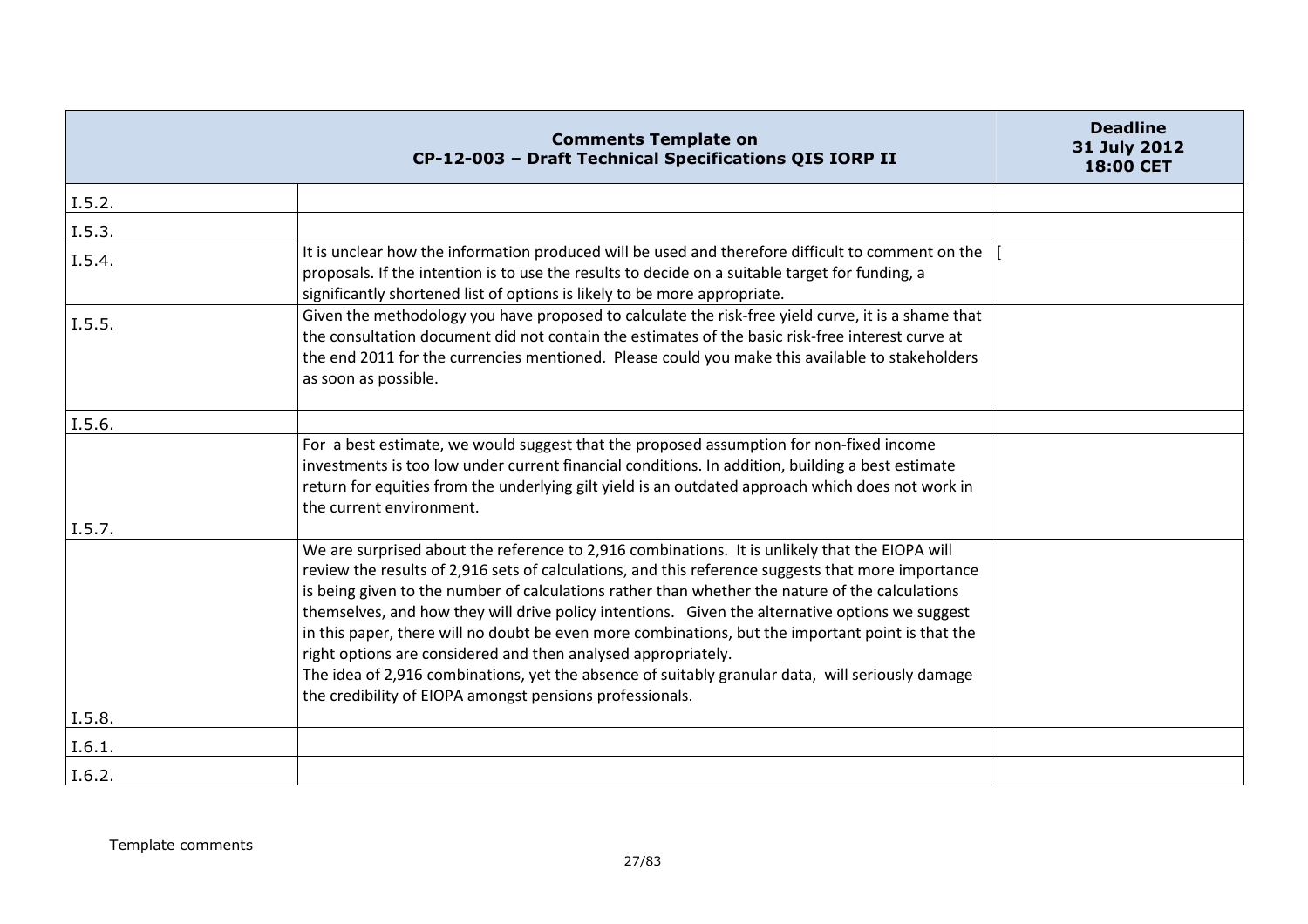|        | <b>Comments Template on</b><br>CP-12-003 - Draft Technical Specifications QIS IORP II                                                                                                                                                                                                                                                                                                                                                                                                                                                                                                                    | <b>Deadline</b><br>31 July 2012<br>18:00 CET |
|--------|----------------------------------------------------------------------------------------------------------------------------------------------------------------------------------------------------------------------------------------------------------------------------------------------------------------------------------------------------------------------------------------------------------------------------------------------------------------------------------------------------------------------------------------------------------------------------------------------------------|----------------------------------------------|
| I.6.3. |                                                                                                                                                                                                                                                                                                                                                                                                                                                                                                                                                                                                          |                                              |
| I.7.1. | There are a number of member states that have defined benefit IORPS in their countries that are<br>not participating in the QIS so far. In some countries, like Austria, Norway, Cyprus and Italy, the<br>level of assets that are in defined benefit IORPs may be lower than in other countries, but may<br>well be material to the plan sponsors of the IORPs. For the QIS to be effective, we recommend<br>that all member states that have defined benefit IORPS in their country participate, in order for<br>the interests of plan sponsors and IORPs in these locations to be taken into account. |                                              |
| I.7.2. |                                                                                                                                                                                                                                                                                                                                                                                                                                                                                                                                                                                                          |                                              |
| I.7.3. |                                                                                                                                                                                                                                                                                                                                                                                                                                                                                                                                                                                                          |                                              |
| I.7.4. |                                                                                                                                                                                                                                                                                                                                                                                                                                                                                                                                                                                                          |                                              |
| I.7.5. |                                                                                                                                                                                                                                                                                                                                                                                                                                                                                                                                                                                                          |                                              |
| I.8.1. |                                                                                                                                                                                                                                                                                                                                                                                                                                                                                                                                                                                                          |                                              |
| I.8.2. | EIOPA should provide details on how the capital surplus under the existing national regimes<br>should be calculated. Many IORPs will not have calculated assets and liabilities under their local<br>funding regimes at the effective date of the QIS calculations (i.e. 30 December 2011), so EIOPA<br>should provide guidance on how IORPs should calculate these items to ensure consistency. This<br>also means further calculations will need to be carried out to assess the existing position, which<br>will increase the costs and limit the time available to carry out rest of the QIS.        |                                              |
| I.8.3. |                                                                                                                                                                                                                                                                                                                                                                                                                                                                                                                                                                                                          |                                              |
| I.8.4. |                                                                                                                                                                                                                                                                                                                                                                                                                                                                                                                                                                                                          |                                              |
| I.8.5. |                                                                                                                                                                                                                                                                                                                                                                                                                                                                                                                                                                                                          |                                              |
| I.8.6. |                                                                                                                                                                                                                                                                                                                                                                                                                                                                                                                                                                                                          |                                              |
| I.9.1. |                                                                                                                                                                                                                                                                                                                                                                                                                                                                                                                                                                                                          |                                              |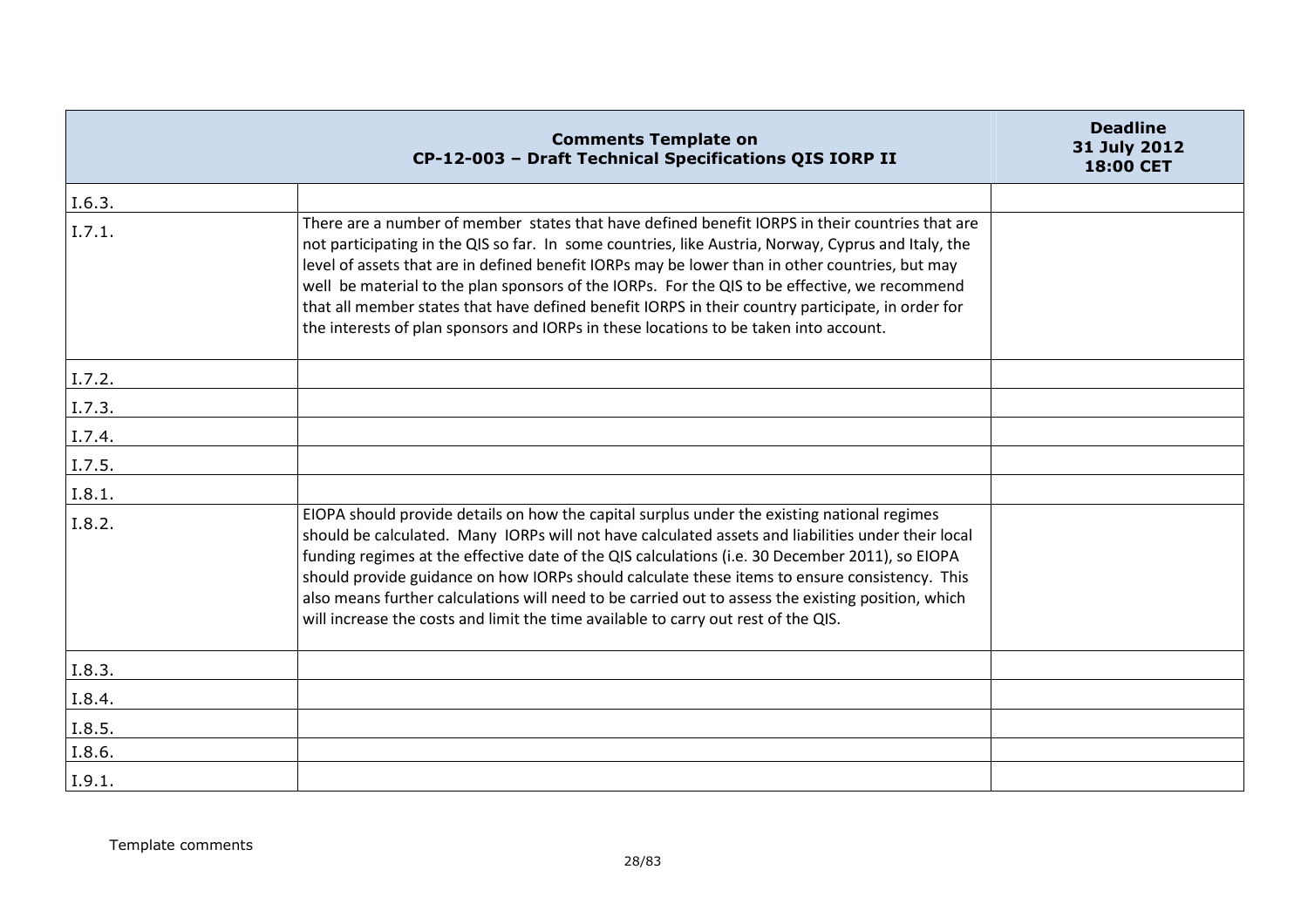|          | <b>Comments Template on</b><br>CP-12-003 - Draft Technical Specifications QIS IORP II                                                                                                                                                                                                                                                                                                                                                                                 | <b>Deadline</b><br>31 July 2012<br>18:00 CET |
|----------|-----------------------------------------------------------------------------------------------------------------------------------------------------------------------------------------------------------------------------------------------------------------------------------------------------------------------------------------------------------------------------------------------------------------------------------------------------------------------|----------------------------------------------|
| I.9.2.   |                                                                                                                                                                                                                                                                                                                                                                                                                                                                       |                                              |
| I.9.3.   |                                                                                                                                                                                                                                                                                                                                                                                                                                                                       |                                              |
| I.10.1.  |                                                                                                                                                                                                                                                                                                                                                                                                                                                                       |                                              |
| I.10.2.  | EIOPA has stated that the success of the QIS crucially depends on the quality of the technical<br>specifications and the support of the occupational pensions sector.                                                                                                                                                                                                                                                                                                 |                                              |
|          | We have grave concerns that, as things currently stand, neither condition is met, and this means<br>EIOPA has a lot of work to do in order to ensure the QIS is successful and meaningful.                                                                                                                                                                                                                                                                            |                                              |
| I.10.3.  | We do not think it is possible to accurately calculate all items on the Holistic Balance Sheet and<br>the Solvency Capital Requirement at appropriate costs within the expected timeframe.                                                                                                                                                                                                                                                                            |                                              |
| I.10.4   |                                                                                                                                                                                                                                                                                                                                                                                                                                                                       |                                              |
|          | Given the large number of comments that we have made, we would hope that EIOPA is able to<br>issue an updated version for at least one more round of consultation before going ahead with the<br>QIS.                                                                                                                                                                                                                                                                 |                                              |
|          | The occupational pensions sector needs to have the confidence that the final parameters will be<br>appropriate and, without significant change to the existing parameters and further consultation,<br>EIOPA runs the risk that the final parameters will be heavily criticised and that they are still not<br>suitable for the QIS. We are very concerned that this could damage the credibility and reputation<br>of EIOPA within the occupational pensions sector. |                                              |
| I.11.1   |                                                                                                                                                                                                                                                                                                                                                                                                                                                                       |                                              |
| HBS.1.1. |                                                                                                                                                                                                                                                                                                                                                                                                                                                                       |                                              |
| HBS.2.1. |                                                                                                                                                                                                                                                                                                                                                                                                                                                                       |                                              |
| HBS.2.2. |                                                                                                                                                                                                                                                                                                                                                                                                                                                                       |                                              |
| HBS.2.3. |                                                                                                                                                                                                                                                                                                                                                                                                                                                                       |                                              |
| HBS.2.4. |                                                                                                                                                                                                                                                                                                                                                                                                                                                                       |                                              |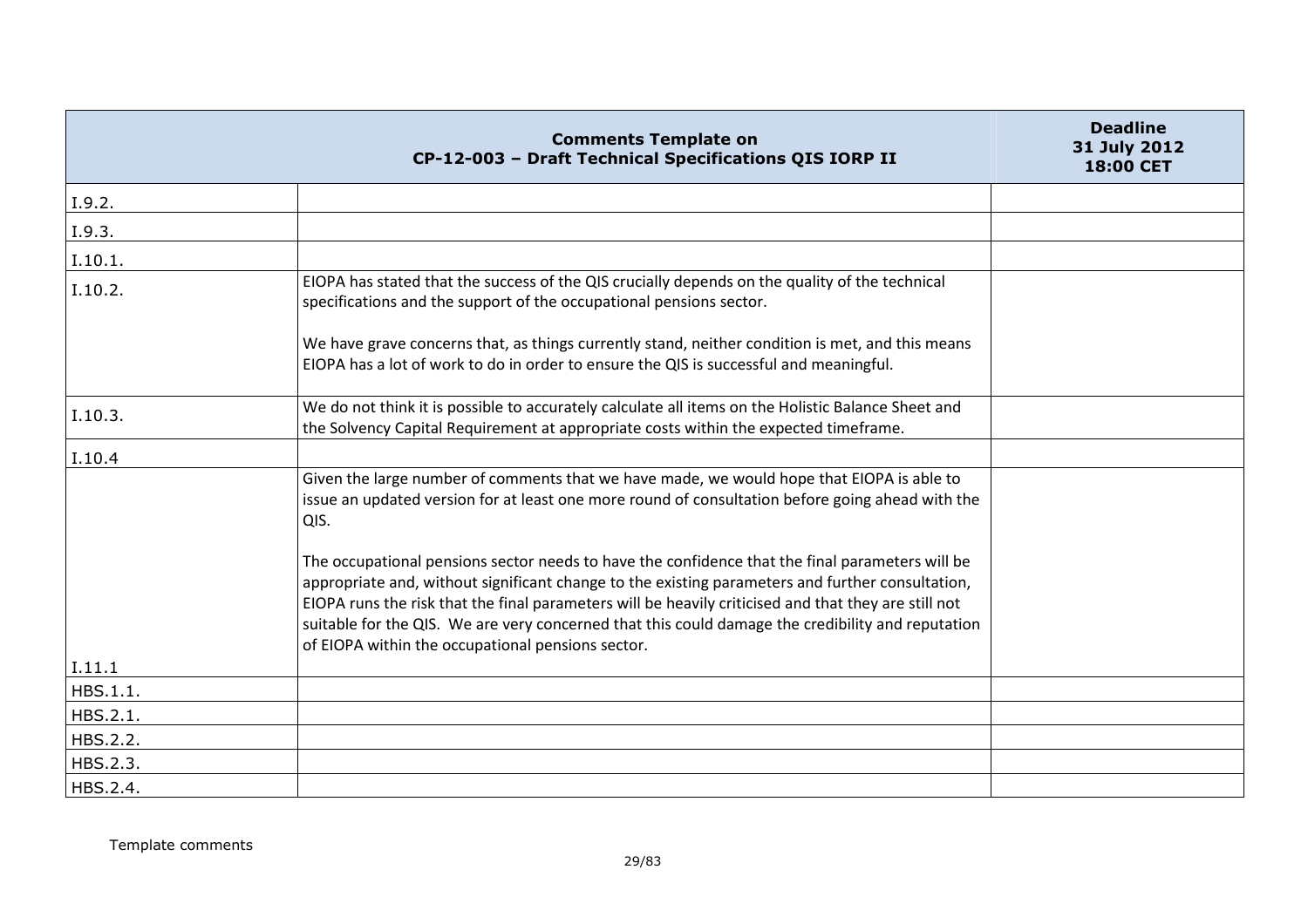|           | <b>Comments Template on</b><br>CP-12-003 - Draft Technical Specifications QIS IORP II            | <b>Deadline</b><br>31 July 2012<br>18:00 CET |
|-----------|--------------------------------------------------------------------------------------------------|----------------------------------------------|
| HBS.2.5.  |                                                                                                  |                                              |
| HBS.2.6.  |                                                                                                  |                                              |
| HBS.2.7.  |                                                                                                  |                                              |
| HBS.2.8.  |                                                                                                  |                                              |
| HBS.3.1.  |                                                                                                  |                                              |
| HBS.3.2.  |                                                                                                  |                                              |
| HBS.3.3.  |                                                                                                  |                                              |
|           | Taking a weighted average of all possible scenarios appears to be an overly complicated approach |                                              |
| HBS.3.4.  |                                                                                                  |                                              |
| HBS.3.5.  |                                                                                                  |                                              |
| HBS.3.6.  |                                                                                                  |                                              |
| HBS.3.7.  |                                                                                                  |                                              |
| HBS.3.8.  |                                                                                                  |                                              |
| HBS.3.9.  |                                                                                                  |                                              |
| HBS.3.10. |                                                                                                  |                                              |
| HBS.3.11. |                                                                                                  |                                              |
| HBS.3.12. |                                                                                                  |                                              |
| HBS.3.13. |                                                                                                  |                                              |
| HBS.3.14. |                                                                                                  |                                              |
| HBS.3.15. |                                                                                                  |                                              |
| HBS.3.16. |                                                                                                  |                                              |
| HBS.3.17. |                                                                                                  |                                              |
| HBS.3.18. |                                                                                                  |                                              |
| HBS.3.19. |                                                                                                  |                                              |
|           | Varying take up of options to reflect different future financial conditions will be overly       |                                              |
| HBS.3.20. | complicated. In many case the options might be broadly cost neutral.                             |                                              |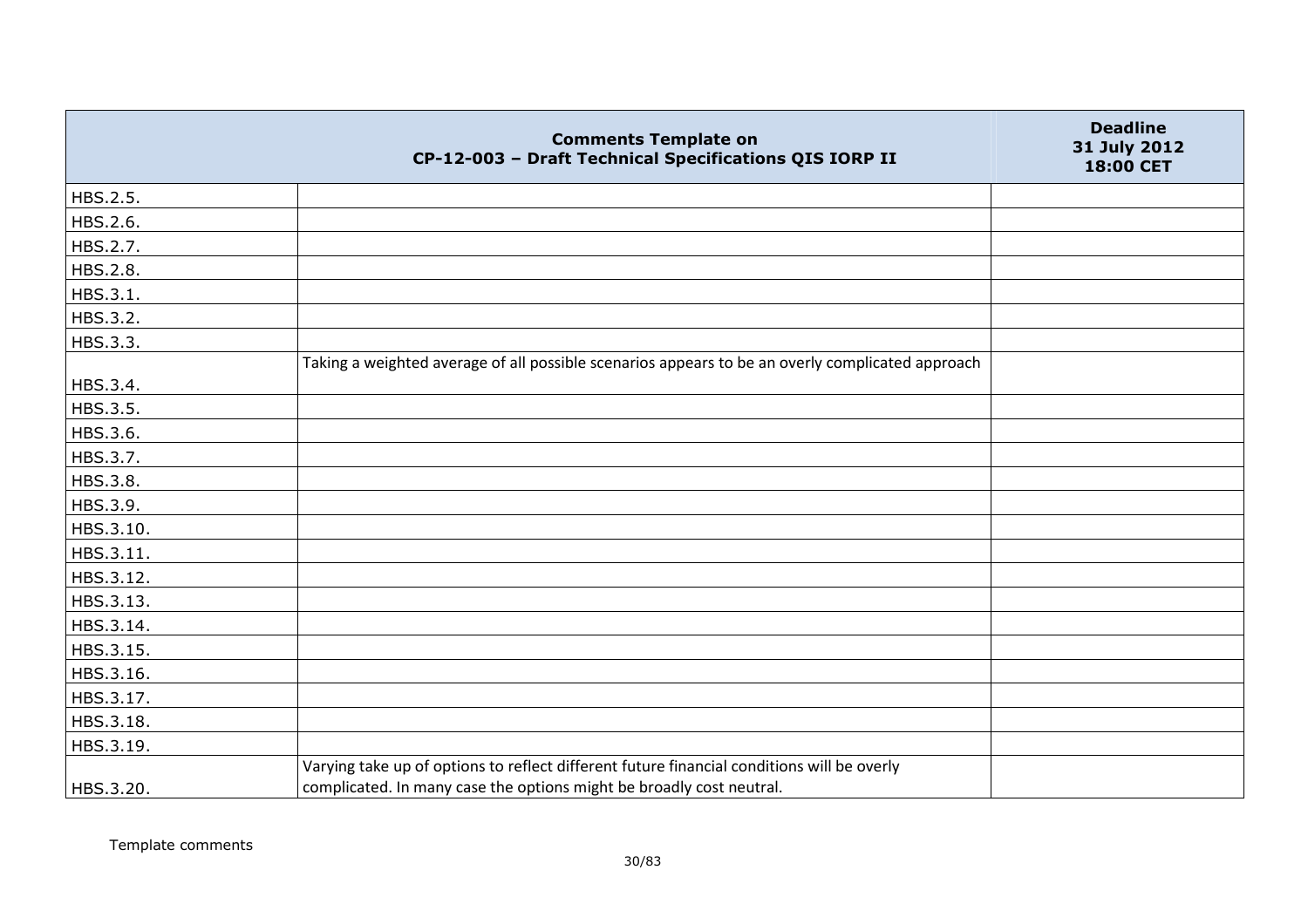|           | <b>Comments Template on</b><br>CP-12-003 - Draft Technical Specifications QIS IORP II                                                                                                                                                                                                                                                                                                                                                                                                                                                                                                                                                                                                                                                                                                                                                                                                                                                       | <b>Deadline</b><br>31 July 2012<br>18:00 CET |
|-----------|---------------------------------------------------------------------------------------------------------------------------------------------------------------------------------------------------------------------------------------------------------------------------------------------------------------------------------------------------------------------------------------------------------------------------------------------------------------------------------------------------------------------------------------------------------------------------------------------------------------------------------------------------------------------------------------------------------------------------------------------------------------------------------------------------------------------------------------------------------------------------------------------------------------------------------------------|----------------------------------------------|
|           |                                                                                                                                                                                                                                                                                                                                                                                                                                                                                                                                                                                                                                                                                                                                                                                                                                                                                                                                             |                                              |
| HBS.3.21. |                                                                                                                                                                                                                                                                                                                                                                                                                                                                                                                                                                                                                                                                                                                                                                                                                                                                                                                                             |                                              |
| HBS.3.22. |                                                                                                                                                                                                                                                                                                                                                                                                                                                                                                                                                                                                                                                                                                                                                                                                                                                                                                                                             |                                              |
| HBS.3.23. |                                                                                                                                                                                                                                                                                                                                                                                                                                                                                                                                                                                                                                                                                                                                                                                                                                                                                                                                             |                                              |
| HBS.3.24. |                                                                                                                                                                                                                                                                                                                                                                                                                                                                                                                                                                                                                                                                                                                                                                                                                                                                                                                                             |                                              |
| HBS.3.25. |                                                                                                                                                                                                                                                                                                                                                                                                                                                                                                                                                                                                                                                                                                                                                                                                                                                                                                                                             |                                              |
| HBS.3.26. |                                                                                                                                                                                                                                                                                                                                                                                                                                                                                                                                                                                                                                                                                                                                                                                                                                                                                                                                             |                                              |
| HBS.3.27. |                                                                                                                                                                                                                                                                                                                                                                                                                                                                                                                                                                                                                                                                                                                                                                                                                                                                                                                                             |                                              |
| HBS.3.28. |                                                                                                                                                                                                                                                                                                                                                                                                                                                                                                                                                                                                                                                                                                                                                                                                                                                                                                                                             |                                              |
| HBS.3.29. |                                                                                                                                                                                                                                                                                                                                                                                                                                                                                                                                                                                                                                                                                                                                                                                                                                                                                                                                             |                                              |
| HBS.4.1.  | Many IORPs calculate "best estimate" liabilities for their sponsor's accounts (e.g. under<br>International, US or local accounting standards). These standards provide well defined<br>methodologies for determining best estimate assumptions and appropriate actuarial<br>assumptions. We are surprised that there is no reference to IAS19 or US GAAP in this section.<br>Please can you confirm if you have considered the wording in IAS19 or US GAAP.<br>To reduce the costs of the QIS, it would be helpful if you could confirm that assumptions and<br>methods used for these accounting standards will be acceptable for the purpose of the QIS. There<br>will of course be some differences e.g. calculation of the discount rate, salary increases and<br>inflation, but for most other assumptions and methods we see no reasons why the best estimate<br>for the QIS should be different from a best estimate for accounting. |                                              |
| HBS.4.2.  |                                                                                                                                                                                                                                                                                                                                                                                                                                                                                                                                                                                                                                                                                                                                                                                                                                                                                                                                             |                                              |
| HBS.4.3.  |                                                                                                                                                                                                                                                                                                                                                                                                                                                                                                                                                                                                                                                                                                                                                                                                                                                                                                                                             |                                              |
| HBS.4.4.  |                                                                                                                                                                                                                                                                                                                                                                                                                                                                                                                                                                                                                                                                                                                                                                                                                                                                                                                                             |                                              |
| HBS.4.5.  |                                                                                                                                                                                                                                                                                                                                                                                                                                                                                                                                                                                                                                                                                                                                                                                                                                                                                                                                             |                                              |
| HBS.4.6.  |                                                                                                                                                                                                                                                                                                                                                                                                                                                                                                                                                                                                                                                                                                                                                                                                                                                                                                                                             |                                              |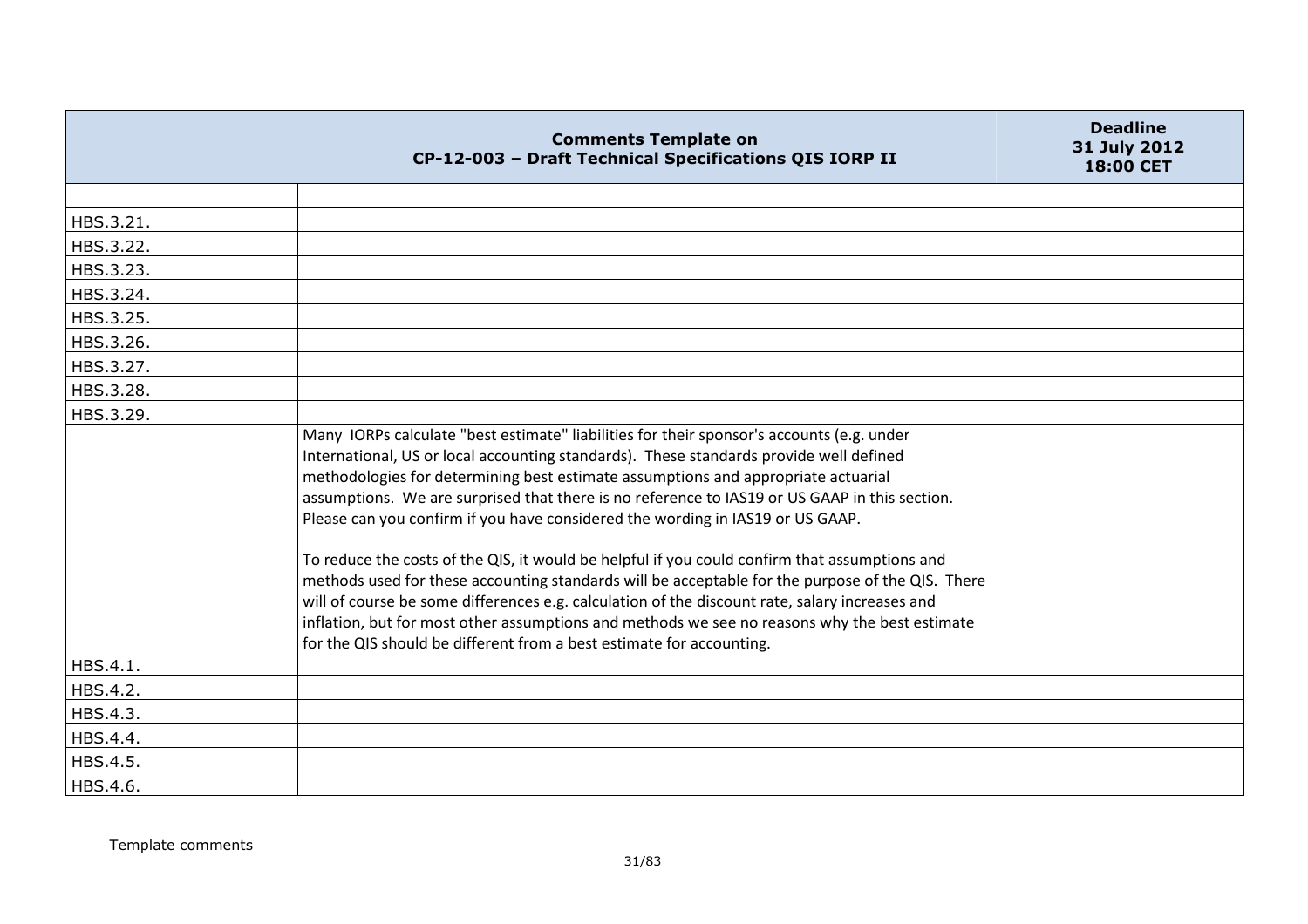|           | <b>Comments Template on</b><br>CP-12-003 - Draft Technical Specifications QIS IORP II                                                                                                                                                                                                                                                                                                                                                                                                                                                                                                                                                                                                                                                                                                              | <b>Deadline</b><br>31 July 2012<br>18:00 CET |
|-----------|----------------------------------------------------------------------------------------------------------------------------------------------------------------------------------------------------------------------------------------------------------------------------------------------------------------------------------------------------------------------------------------------------------------------------------------------------------------------------------------------------------------------------------------------------------------------------------------------------------------------------------------------------------------------------------------------------------------------------------------------------------------------------------------------------|----------------------------------------------|
| HBS.4.7.  |                                                                                                                                                                                                                                                                                                                                                                                                                                                                                                                                                                                                                                                                                                                                                                                                    |                                              |
| HBS.4.8.  |                                                                                                                                                                                                                                                                                                                                                                                                                                                                                                                                                                                                                                                                                                                                                                                                    |                                              |
| HBS.4.9.  |                                                                                                                                                                                                                                                                                                                                                                                                                                                                                                                                                                                                                                                                                                                                                                                                    |                                              |
| HBS.4.10. |                                                                                                                                                                                                                                                                                                                                                                                                                                                                                                                                                                                                                                                                                                                                                                                                    |                                              |
| HBS.4.11. |                                                                                                                                                                                                                                                                                                                                                                                                                                                                                                                                                                                                                                                                                                                                                                                                    |                                              |
|           | We do not agree that any allowance for future service should be included (and indeed it is not a<br>requirement for IAS19 or US GAAP "best estimate" accounting calculations) .This makes sense for<br>insurers where allowance for future "accrual" is balanced by future premiums from the<br>policyholder. It does not make sense for IORPs where the contributions will come largely from the<br>sponsor, and where the sponsor can't be expected to have the cash backing those contributions<br>yet because the employees haven't done the work yet that earns the income to pay for them.<br>If you decide to include the allowance for future service, then expected future contributions to<br>cover future service benefits should also be allowed for when determining sponsor support. |                                              |
| HBS.4.12. |                                                                                                                                                                                                                                                                                                                                                                                                                                                                                                                                                                                                                                                                                                                                                                                                    |                                              |
|           | In most countries, accrued benefits are regarded as those benefits payable if a member were to<br>leave service at the calculation date. This raises an important policy issue as to whether the<br>accrued benefits should include allowance for future salary increases. In some countries,<br>minimum funding measures do not take account of future salary increases, and Pension<br>Protection Schemes will not link benefits to future salary increases.                                                                                                                                                                                                                                                                                                                                     |                                              |
| HBS.4.13. | Given the importance of this point, please can EIOPA share its thinking on this issue . A lot of<br>thinking has been done on this issue in the past by other organisations, not least the IASB in<br>respect of whether allowance should be made for salary increases when calculating obligations<br>for company accounting purposes.                                                                                                                                                                                                                                                                                                                                                                                                                                                            |                                              |
|           |                                                                                                                                                                                                                                                                                                                                                                                                                                                                                                                                                                                                                                                                                                                                                                                                    |                                              |
| HBS.4.14. |                                                                                                                                                                                                                                                                                                                                                                                                                                                                                                                                                                                                                                                                                                                                                                                                    |                                              |
| HBS.4.15. |                                                                                                                                                                                                                                                                                                                                                                                                                                                                                                                                                                                                                                                                                                                                                                                                    |                                              |
| HBS.4.16. |                                                                                                                                                                                                                                                                                                                                                                                                                                                                                                                                                                                                                                                                                                                                                                                                    |                                              |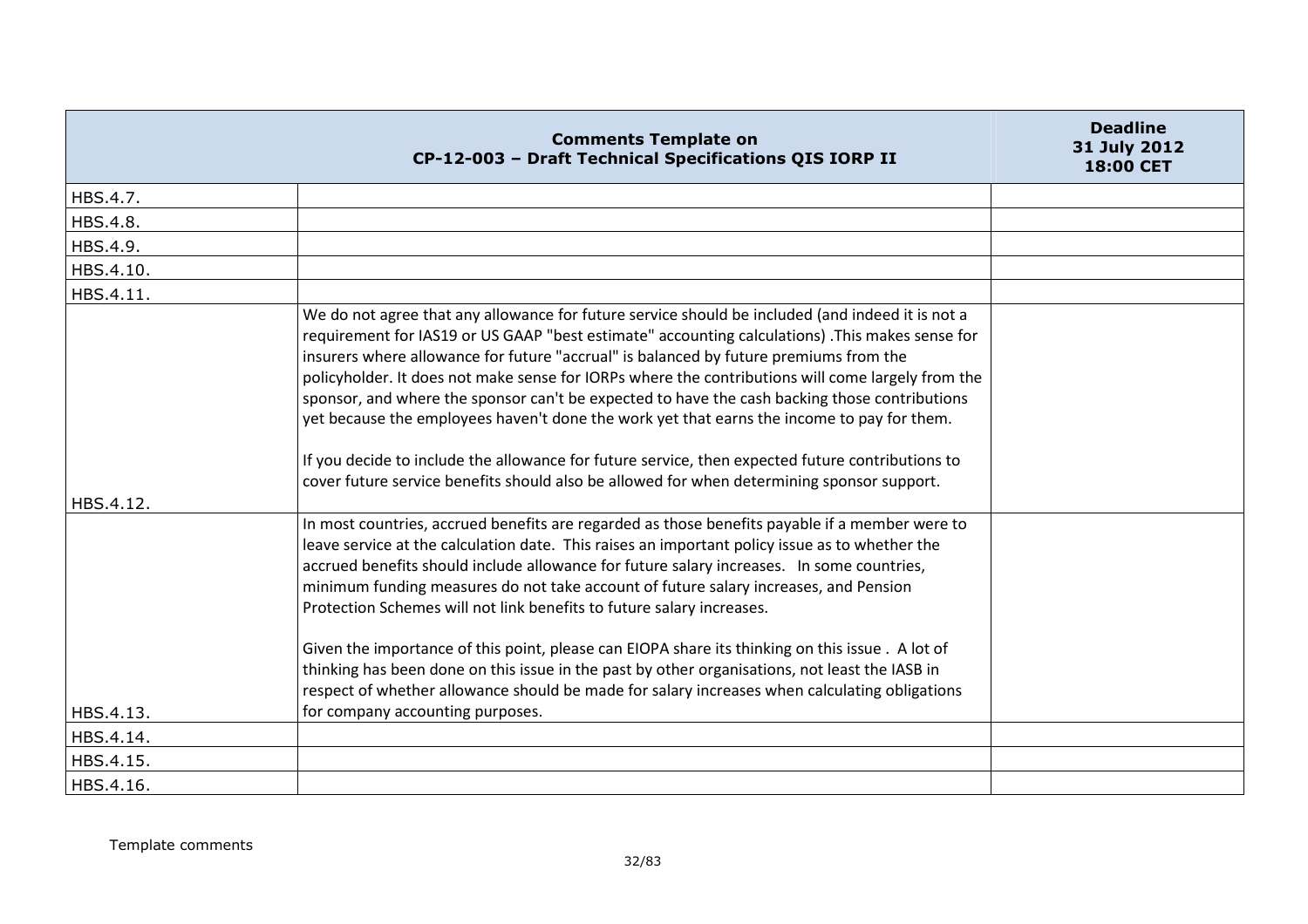|           | <b>Comments Template on</b><br>CP-12-003 - Draft Technical Specifications QIS IORP II                                                                                                                                                                                                                                                                                                                                                                                                                                                                                                                                                                                                                                                                                                                                                                                                                                                                                                                                                                                                                                                                                                                                  | <b>Deadline</b><br>31 July 2012<br><b>18:00 CET</b> |
|-----------|------------------------------------------------------------------------------------------------------------------------------------------------------------------------------------------------------------------------------------------------------------------------------------------------------------------------------------------------------------------------------------------------------------------------------------------------------------------------------------------------------------------------------------------------------------------------------------------------------------------------------------------------------------------------------------------------------------------------------------------------------------------------------------------------------------------------------------------------------------------------------------------------------------------------------------------------------------------------------------------------------------------------------------------------------------------------------------------------------------------------------------------------------------------------------------------------------------------------|-----------------------------------------------------|
| HBS.4.17. |                                                                                                                                                                                                                                                                                                                                                                                                                                                                                                                                                                                                                                                                                                                                                                                                                                                                                                                                                                                                                                                                                                                                                                                                                        |                                                     |
| HBS.4.18. |                                                                                                                                                                                                                                                                                                                                                                                                                                                                                                                                                                                                                                                                                                                                                                                                                                                                                                                                                                                                                                                                                                                                                                                                                        |                                                     |
| HBS.4.19. |                                                                                                                                                                                                                                                                                                                                                                                                                                                                                                                                                                                                                                                                                                                                                                                                                                                                                                                                                                                                                                                                                                                                                                                                                        |                                                     |
| HBS.4.20. |                                                                                                                                                                                                                                                                                                                                                                                                                                                                                                                                                                                                                                                                                                                                                                                                                                                                                                                                                                                                                                                                                                                                                                                                                        |                                                     |
| HBS.4.21. |                                                                                                                                                                                                                                                                                                                                                                                                                                                                                                                                                                                                                                                                                                                                                                                                                                                                                                                                                                                                                                                                                                                                                                                                                        |                                                     |
| HBS.4.22. |                                                                                                                                                                                                                                                                                                                                                                                                                                                                                                                                                                                                                                                                                                                                                                                                                                                                                                                                                                                                                                                                                                                                                                                                                        |                                                     |
|           | The subject of how to allow for conditional/discretionary benefits is also one that has been<br>considered in detail for company accounting purposes. Under both International and US GAAP<br>accounting requirements, plan sponsors need to include allowance for "constructive benefit<br>obligations". These are defined under IAS 19 (for example) as follows:<br>"An entity shall account not only for its legal obligation under the formal terms of a defined<br>benefit plan, but also for any constructive obligation that arises from the entity's informal<br>practices. Informal practices give rise to a constructive obligation where the entity has no<br>realistic alternative but to pay employee benefits. An example of a constructive obligation is<br>where a change in the entity's informal practices would cause unacceptable damage to its<br>relationship with employees."<br>Given that these benefits are already included in best estimate accounting calculations, EIOPA<br>should state its view on whether it is appropriate to include them in the calculation of the<br>technical provision, and whether they should be regarded as conditional, discretionary or<br>something else. |                                                     |
| HBS.4.23. |                                                                                                                                                                                                                                                                                                                                                                                                                                                                                                                                                                                                                                                                                                                                                                                                                                                                                                                                                                                                                                                                                                                                                                                                                        |                                                     |
| HBS.4.24. |                                                                                                                                                                                                                                                                                                                                                                                                                                                                                                                                                                                                                                                                                                                                                                                                                                                                                                                                                                                                                                                                                                                                                                                                                        |                                                     |
| HBS.4.25. | It is not completely clear how benefits which can be reduced in the event of sponsor default are<br>dealt with under this definition. If the sponsor defaults, there is not likely to be any additional<br>funding so benefits may well be reduced, irrespective of whether the IORP documentation says so<br>or not.                                                                                                                                                                                                                                                                                                                                                                                                                                                                                                                                                                                                                                                                                                                                                                                                                                                                                                  |                                                     |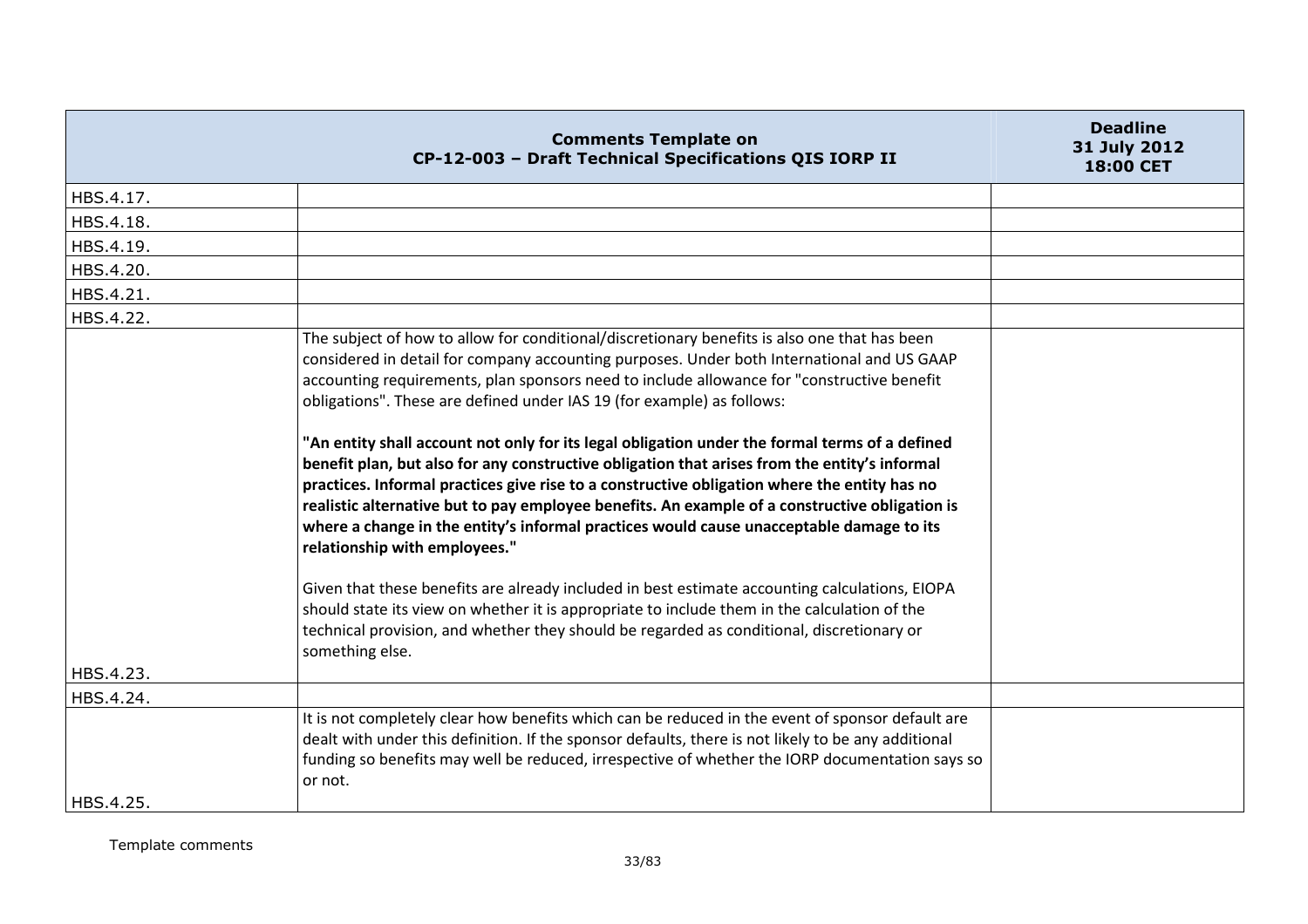|           | <b>Comments Template on</b><br>CP-12-003 - Draft Technical Specifications QIS IORP II                                                                                                                                                                                                                                                                          | <b>Deadline</b><br>31 July 2012<br>18:00 CET |
|-----------|----------------------------------------------------------------------------------------------------------------------------------------------------------------------------------------------------------------------------------------------------------------------------------------------------------------------------------------------------------------|----------------------------------------------|
| HBS.4.26. |                                                                                                                                                                                                                                                                                                                                                                |                                              |
| HBS.4.27. |                                                                                                                                                                                                                                                                                                                                                                |                                              |
| HBS.4.28. |                                                                                                                                                                                                                                                                                                                                                                |                                              |
| HBS.4.29. |                                                                                                                                                                                                                                                                                                                                                                |                                              |
| HBS.4.30. |                                                                                                                                                                                                                                                                                                                                                                |                                              |
| HBS.4.31. |                                                                                                                                                                                                                                                                                                                                                                |                                              |
| HBS.4.32. |                                                                                                                                                                                                                                                                                                                                                                |                                              |
| HBS.4.33. |                                                                                                                                                                                                                                                                                                                                                                |                                              |
|           | We would suggest the question of whether to allow for benefits with an element of discretion<br>should left to the discretion of the body with the discretion. EIOPA should also state its view on<br>whether benefits that give rise to a "constructive obligation" for accounting purposes should be<br>included in the calculation of technical provisions. |                                              |
| HBS.4.34. |                                                                                                                                                                                                                                                                                                                                                                |                                              |
| HBS.4.35. |                                                                                                                                                                                                                                                                                                                                                                |                                              |
| HBS.4.36. |                                                                                                                                                                                                                                                                                                                                                                |                                              |
|           | How does the option to use a deterministic approach tie in with the requirement at paragraphs<br>HBS.3.4 and HBS.3.20?                                                                                                                                                                                                                                         |                                              |
| HBS.4.37. |                                                                                                                                                                                                                                                                                                                                                                |                                              |
| HBS.4.38. |                                                                                                                                                                                                                                                                                                                                                                |                                              |
| HBS.4.39. |                                                                                                                                                                                                                                                                                                                                                                |                                              |
| HBS.4.40. |                                                                                                                                                                                                                                                                                                                                                                |                                              |
| HBS.4.41. |                                                                                                                                                                                                                                                                                                                                                                |                                              |
| HBS.4.42. |                                                                                                                                                                                                                                                                                                                                                                |                                              |
| HBS.4.43. |                                                                                                                                                                                                                                                                                                                                                                |                                              |
| HBS.4.44. |                                                                                                                                                                                                                                                                                                                                                                |                                              |
| HBS.4.45. |                                                                                                                                                                                                                                                                                                                                                                |                                              |
| HBS.4.46. |                                                                                                                                                                                                                                                                                                                                                                |                                              |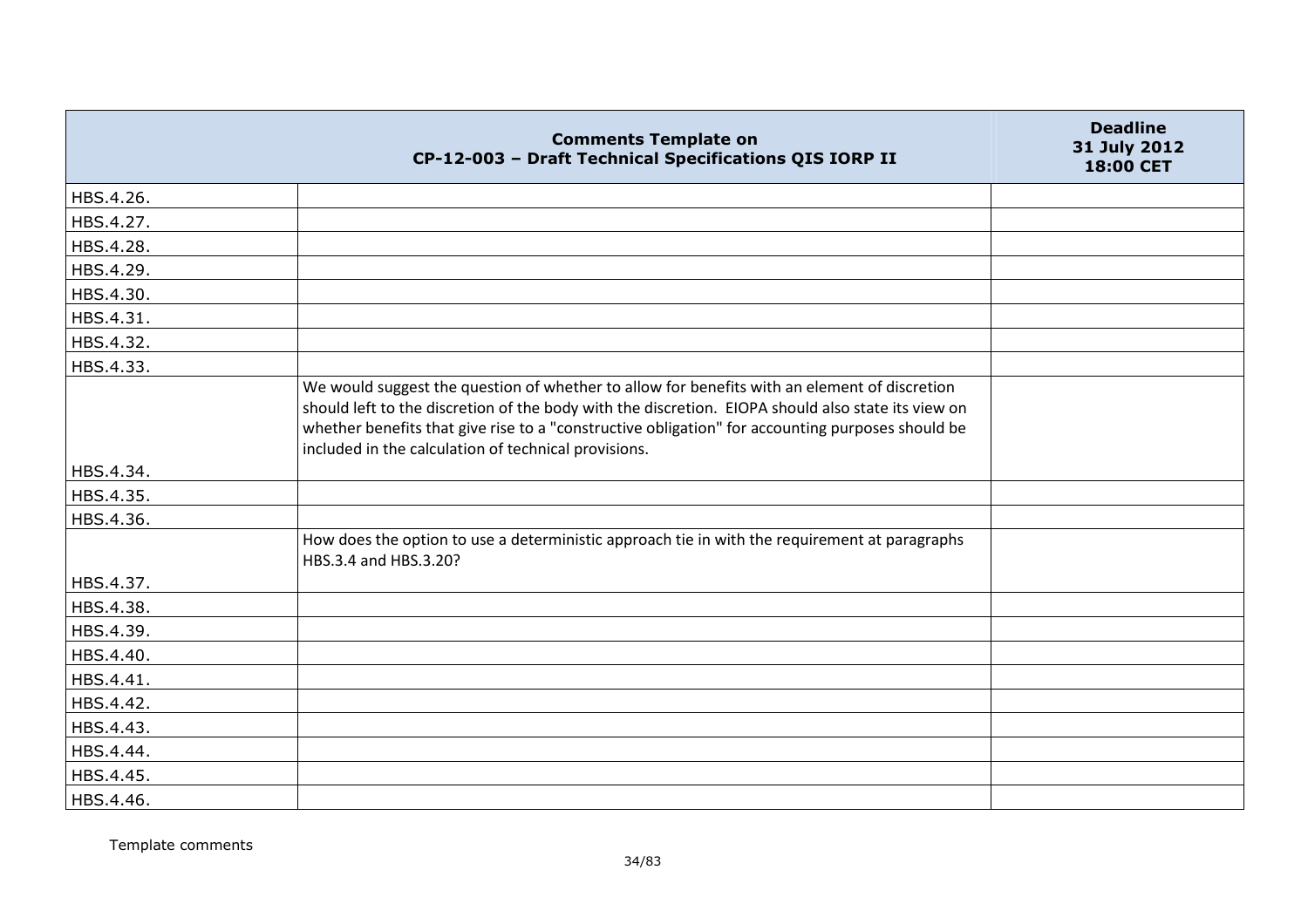|                        | <b>Comments Template on</b><br>CP-12-003 - Draft Technical Specifications QIS IORP II                                                                                                                                                                                                                                                                                                                                                                                                                  | <b>Deadline</b><br>31 July 2012<br>18:00 CET |
|------------------------|--------------------------------------------------------------------------------------------------------------------------------------------------------------------------------------------------------------------------------------------------------------------------------------------------------------------------------------------------------------------------------------------------------------------------------------------------------------------------------------------------------|----------------------------------------------|
| HBS.4.47.              | It is not clear what "calculated and shown separately from the rest of the best estimate" means. Is<br>this part of the best estimate or not? Depending on the answer, we also need clarity on whether<br>this is added to the best estimate, deducted from it, or not reflected in it.                                                                                                                                                                                                                |                                              |
|                        | The approach to a) and b) do not appear to be consistent. Consider a scenario in which a pension<br>protection scheme provided a very small level of protection. In this case a) and b) should have<br>very similar levels of protection but the values calculated could be significantly different under the<br>proposed approaches.                                                                                                                                                                  |                                              |
| HBS.4.48.              | It is not completely clear whether benefits which might be reduced on insolvency are conditional<br>benefits or Ex post benefit reductions. It is also not clear whether the best estimate of technical<br>provisions should reduce to the level of financial assets in those member states where IORPs can<br>withdraw their support from the IROP at any time and effectively walk away from their liabilities;<br>or where there is no legal obligation for plan sponsors to fund the pension plan. |                                              |
| HBS.4.49.              |                                                                                                                                                                                                                                                                                                                                                                                                                                                                                                        |                                              |
| HBS.4.50.              |                                                                                                                                                                                                                                                                                                                                                                                                                                                                                                        |                                              |
| HBS.4.51.              |                                                                                                                                                                                                                                                                                                                                                                                                                                                                                                        |                                              |
| HBS.4.52.              |                                                                                                                                                                                                                                                                                                                                                                                                                                                                                                        |                                              |
| HBS.4.53.              |                                                                                                                                                                                                                                                                                                                                                                                                                                                                                                        |                                              |
| HBS.4.54.<br>HBS.4.55. |                                                                                                                                                                                                                                                                                                                                                                                                                                                                                                        |                                              |
| HBS.4.56.              |                                                                                                                                                                                                                                                                                                                                                                                                                                                                                                        |                                              |
|                        | It is not clear how the deterministic approach ties in with the requirement at paragraphs HBS.3.4                                                                                                                                                                                                                                                                                                                                                                                                      |                                              |
| HBS.4.57.              | and HBS.3.20                                                                                                                                                                                                                                                                                                                                                                                                                                                                                           |                                              |
| HBS.4.58.              |                                                                                                                                                                                                                                                                                                                                                                                                                                                                                                        |                                              |
| HBS.4.59.              |                                                                                                                                                                                                                                                                                                                                                                                                                                                                                                        |                                              |
| HBS.4.60.              |                                                                                                                                                                                                                                                                                                                                                                                                                                                                                                        |                                              |
| HBS.4.61.              |                                                                                                                                                                                                                                                                                                                                                                                                                                                                                                        |                                              |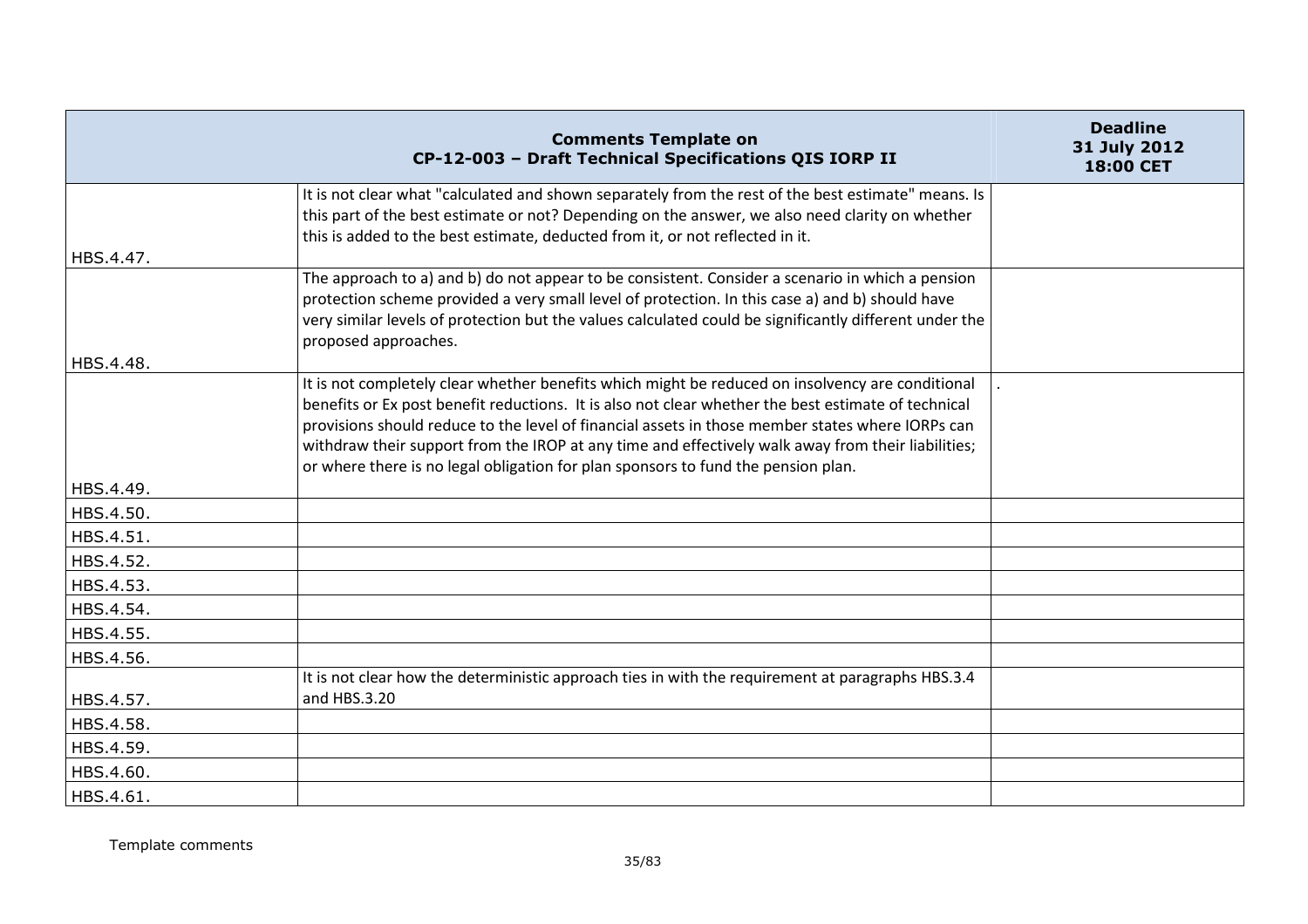|                      | <b>Comments Template on</b><br>CP-12-003 - Draft Technical Specifications QIS IORP II                                                                                                                                                                                                                                                                                                                                                                                                                                                                                                                                                                                                                    | <b>Deadline</b><br>31 July 2012<br>18:00 CET |
|----------------------|----------------------------------------------------------------------------------------------------------------------------------------------------------------------------------------------------------------------------------------------------------------------------------------------------------------------------------------------------------------------------------------------------------------------------------------------------------------------------------------------------------------------------------------------------------------------------------------------------------------------------------------------------------------------------------------------------------|----------------------------------------------|
|                      | Guidance should be given as to what is meant as the "amount that an IORP would be expected to<br>require in order to take over and meet the pension obligation". We assume this does not mean<br>the amount needed to secure the obligation with an insurance company, but rather the expected<br>amount needed to that there is a reasonable expectation that the sponsor does not need to pay<br>any additional amounts into the IORP (i.e. the IORP can be regarded as "self sufficient", which is a<br>term frequently used in the UK at least). If it is the latter, EIOPA should comment on what they<br>consider to be a reasonable expectation (e.g. 50% certain, 75% certain, 90% certain etc). |                                              |
| HBS.5.1.             | Where has the 8% come from? It is not clear that this is appropriate for IORPs. Please can EIOPA<br>explain its thinking.                                                                                                                                                                                                                                                                                                                                                                                                                                                                                                                                                                                |                                              |
| HBS.5.2.<br>HBS.5.3. | Please include details on how this can be calculated in accordance to Solvency II so that we have a<br>self-contained document (and do not need to refer to other documents that are written for<br>insurers). Also we do not see how IORPs can judge whether the proposed simplification is<br>appropriate until more specific guidance is provided on what it is supposed to cover. Member<br>states are also likely to need guidance on how to interpret the last requirement (especially to<br>ensure a consistent approach across member states).                                                                                                                                                   |                                              |
| HBS.5.4.             |                                                                                                                                                                                                                                                                                                                                                                                                                                                                                                                                                                                                                                                                                                          |                                              |
| HBS.5.5.             |                                                                                                                                                                                                                                                                                                                                                                                                                                                                                                                                                                                                                                                                                                          |                                              |
| HBS.6.1.             |                                                                                                                                                                                                                                                                                                                                                                                                                                                                                                                                                                                                                                                                                                          |                                              |
| HBS.6.2.             |                                                                                                                                                                                                                                                                                                                                                                                                                                                                                                                                                                                                                                                                                                          |                                              |
|                      | There is no standard nomenclature, definition or valuation methodology for the "wealth of the<br>sponsor" in corporate or actuarial finance.                                                                                                                                                                                                                                                                                                                                                                                                                                                                                                                                                             |                                              |
| HBS.6.3.             |                                                                                                                                                                                                                                                                                                                                                                                                                                                                                                                                                                                                                                                                                                          |                                              |
| HBS.6.4.             |                                                                                                                                                                                                                                                                                                                                                                                                                                                                                                                                                                                                                                                                                                          |                                              |
| HBS.6.5.             | Where a group/parent company guarantee is provided, we think it is more appropriate (and<br>indeed easier) to allow for this when calculating the default probability for the sponsor support<br>item rather than showing this as a separate asset. A large number of IORPS in the UK have                                                                                                                                                                                                                                                                                                                                                                                                               |                                              |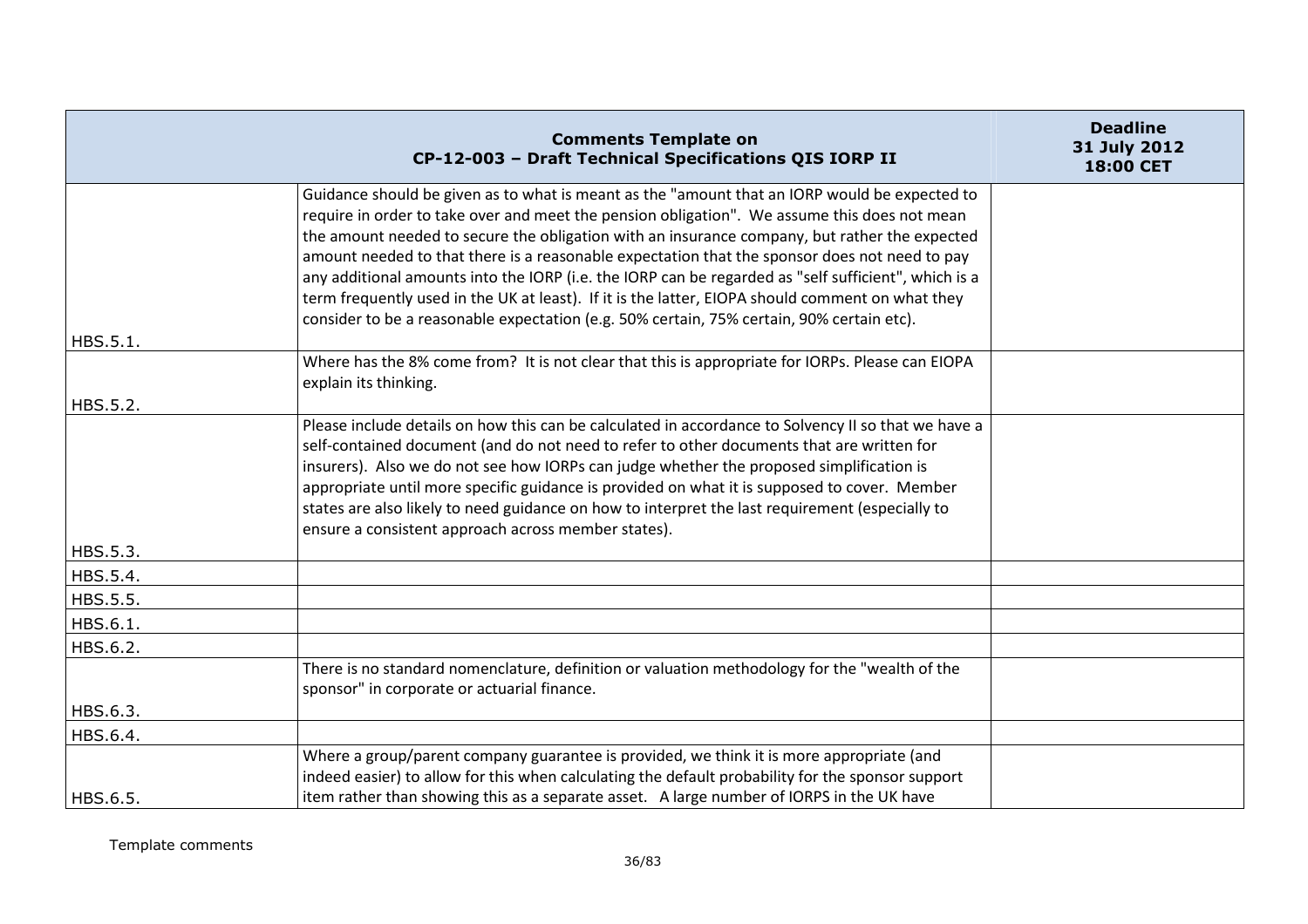|           | <b>Comments Template on</b><br>CP-12-003 - Draft Technical Specifications QIS IORP II                                                                                                                                                                                                                                                                                                                                                                                                                                                                                                                                                                                                                                                                       | <b>Deadline</b><br>31 July 2012<br>18:00 CET |
|-----------|-------------------------------------------------------------------------------------------------------------------------------------------------------------------------------------------------------------------------------------------------------------------------------------------------------------------------------------------------------------------------------------------------------------------------------------------------------------------------------------------------------------------------------------------------------------------------------------------------------------------------------------------------------------------------------------------------------------------------------------------------------------|----------------------------------------------|
|           | parent/group guarantees and, if EIOPA require these be valued as separate contingent assets, will<br>increase the overall complexity of the calculations but with no obvious benefit to be gained by<br>doing so since the guarantees will still be allowed for in the Holistic Balance Sheet asset.                                                                                                                                                                                                                                                                                                                                                                                                                                                        |                                              |
| HBS.6.6.  |                                                                                                                                                                                                                                                                                                                                                                                                                                                                                                                                                                                                                                                                                                                                                             |                                              |
| HBS.6.7.  |                                                                                                                                                                                                                                                                                                                                                                                                                                                                                                                                                                                                                                                                                                                                                             |                                              |
|           | In countries where it is legally possible for sponsors to walk away from the IORP pension liabilities,<br>does this mean the support should be valued as zero?                                                                                                                                                                                                                                                                                                                                                                                                                                                                                                                                                                                              |                                              |
| HBS.6.8.  |                                                                                                                                                                                                                                                                                                                                                                                                                                                                                                                                                                                                                                                                                                                                                             |                                              |
| HBS.6.9.  |                                                                                                                                                                                                                                                                                                                                                                                                                                                                                                                                                                                                                                                                                                                                                             |                                              |
| HBS.6.10. |                                                                                                                                                                                                                                                                                                                                                                                                                                                                                                                                                                                                                                                                                                                                                             |                                              |
| HBS.6.11. |                                                                                                                                                                                                                                                                                                                                                                                                                                                                                                                                                                                                                                                                                                                                                             |                                              |
| HBS.6.12. |                                                                                                                                                                                                                                                                                                                                                                                                                                                                                                                                                                                                                                                                                                                                                             |                                              |
| HBS.6.13. |                                                                                                                                                                                                                                                                                                                                                                                                                                                                                                                                                                                                                                                                                                                                                             |                                              |
| HBS.6.14. | We are surprised that there are several paragraphs in this section concerning the most<br>appropriate default probabilities (i.e. HBS.7.26 to HBS 7.31) to use, whereas in the section for<br>sponsor support very little explanation is given (cf HBS.6.15), even though we expect default<br>probabilities to be far more material to the calculation of sponsor support.                                                                                                                                                                                                                                                                                                                                                                                 |                                              |
|           | The probabilities of default listed are broadly similar to S&P long term average rates per category<br>(see S&P's 2011 Annual Global Corporate Default Study And Rating Transitions:<br>.http://www.standardandpoors.com/ratings/articles/en/us/?articleType=HTML&assetID=124533<br>0814766. There are some small differences though, so it would be helpful if EIOPA could provide<br>some information on how they have determined these default probabilities.<br>However, we note in particular that the proposed default rate for CCC or lower rated sponsors is<br>4.175% whereas the S&P long-term average is 26.82%. Although a lower assumption will<br>increase the Holistic Balance Sheets asset for CCC or lower rated sponsors and obviously be |                                              |
| HBS.6.15. | viewed positively by such sponsors, we question whether this will provide EIOPA and the                                                                                                                                                                                                                                                                                                                                                                                                                                                                                                                                                                                                                                                                     |                                              |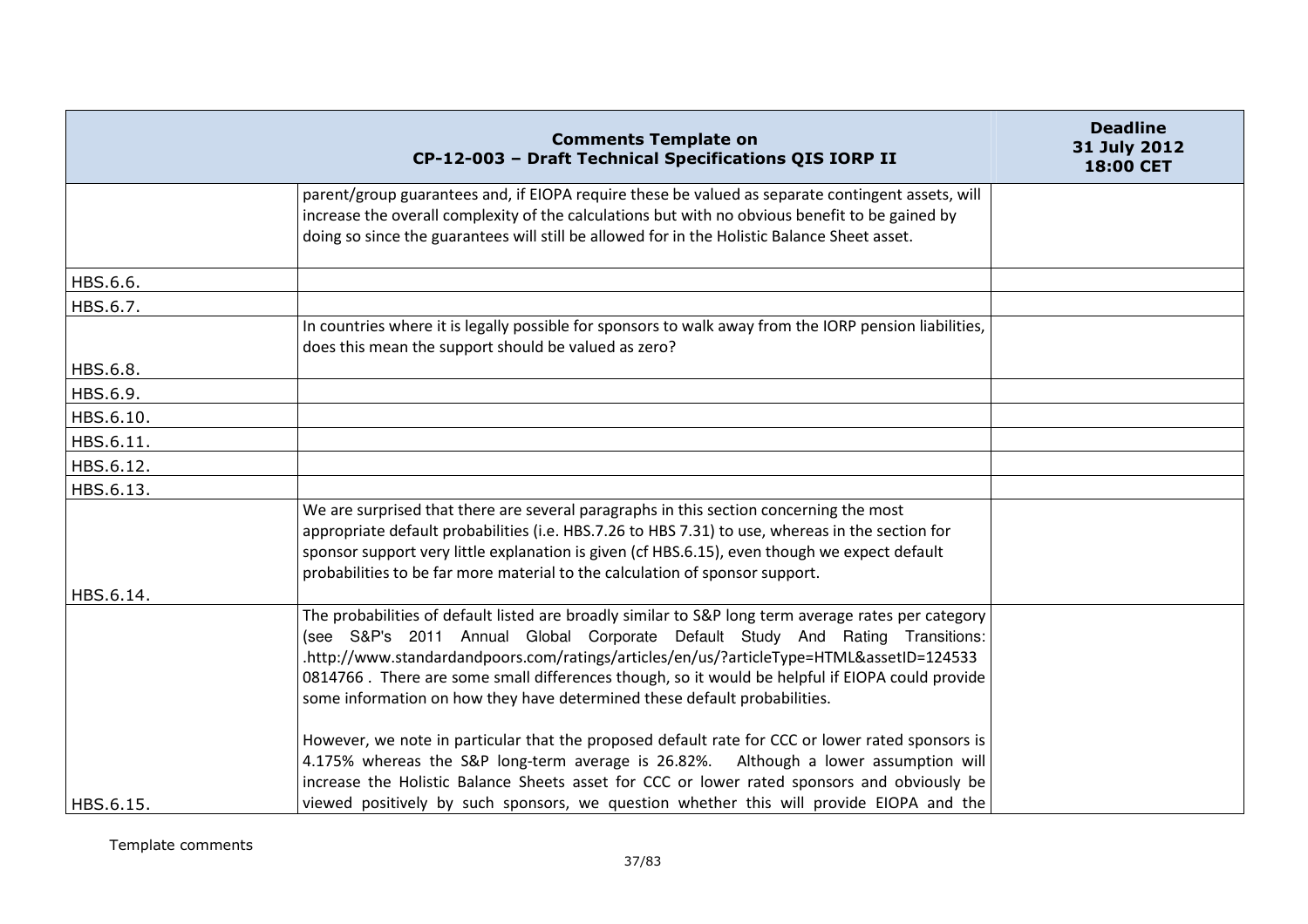|           | <b>Comments Template on</b><br>CP-12-003 - Draft Technical Specifications QIS IORP II                                                                                                                                                                                                                                                                                                                                                                                                                                                                                                                         | <b>Deadline</b><br>31 July 2012<br>18:00 CET |
|-----------|---------------------------------------------------------------------------------------------------------------------------------------------------------------------------------------------------------------------------------------------------------------------------------------------------------------------------------------------------------------------------------------------------------------------------------------------------------------------------------------------------------------------------------------------------------------------------------------------------------------|----------------------------------------------|
|           | Commission with information that accurately assesses the risks associated with such sponsors,<br>and could distort the findings of the QIS.                                                                                                                                                                                                                                                                                                                                                                                                                                                                   |                                              |
|           | However, in most cases the these probability of defaults have a standard deviation that is larger<br>than the average itself (eg S&P have BB at a 1 year average default rate of 0.89% with a standard<br>deviation of 1.05%, whereas the standard deviation for CCC or lower bonds is 12.68%, compared<br>to EIOPA's suggested probability of 4.175%).                                                                                                                                                                                                                                                       |                                              |
|           | We also think the number of bands are too low, and there will be significant changes in the<br>calculated items depending on whether a sponsor is at a top of one band or the bottom of<br>another. EEIOPA should consider providing a wider range of bands (eg A+, A- etc) in order to<br>improve the accuracy of the calculations (especially for those rated BBB or below) - credit rating<br>agencies use a wider range of bands than those specified here.                                                                                                                                               |                                              |
|           | We do not agree that unrated sponsors should have a default rating in line with that of a B rated<br>company. There is some logic in this in the context of Solvency II for a financial institution<br>investing in a broad range of bonds almost all of which are rated, and which can sell the non-rated<br>bonds if it wants. This logic does not apply in relation to IORPs who cannot choose their sponsor.                                                                                                                                                                                              |                                              |
|           | Credit rating providers also calculate market-implied credit ratings for certain listed entities. We<br>recommend that IORPs are allowed to use a market-implied credit rating when a credit rating is<br>not available.                                                                                                                                                                                                                                                                                                                                                                                      |                                              |
|           | Unrated employers will include non-profit institutions such as charities, universities, research<br>organisations, hospitals, public service providers, trade unions, churches and partnerships. By<br>treating these as unrated employers with a default probability of 4.175%, there is a risk that IORPs<br>sponsored by these institutions will have significant balance sheet deficits and, depending on any<br>future policy framework, may have reduce the amount of money spend on their non-profit<br>activities (eg charitable giving, philanthropic activity). EIOPA should consider whether it is |                                              |
| HBS.6.16. | appropriate to treat non-profit institutions in this way.                                                                                                                                                                                                                                                                                                                                                                                                                                                                                                                                                     |                                              |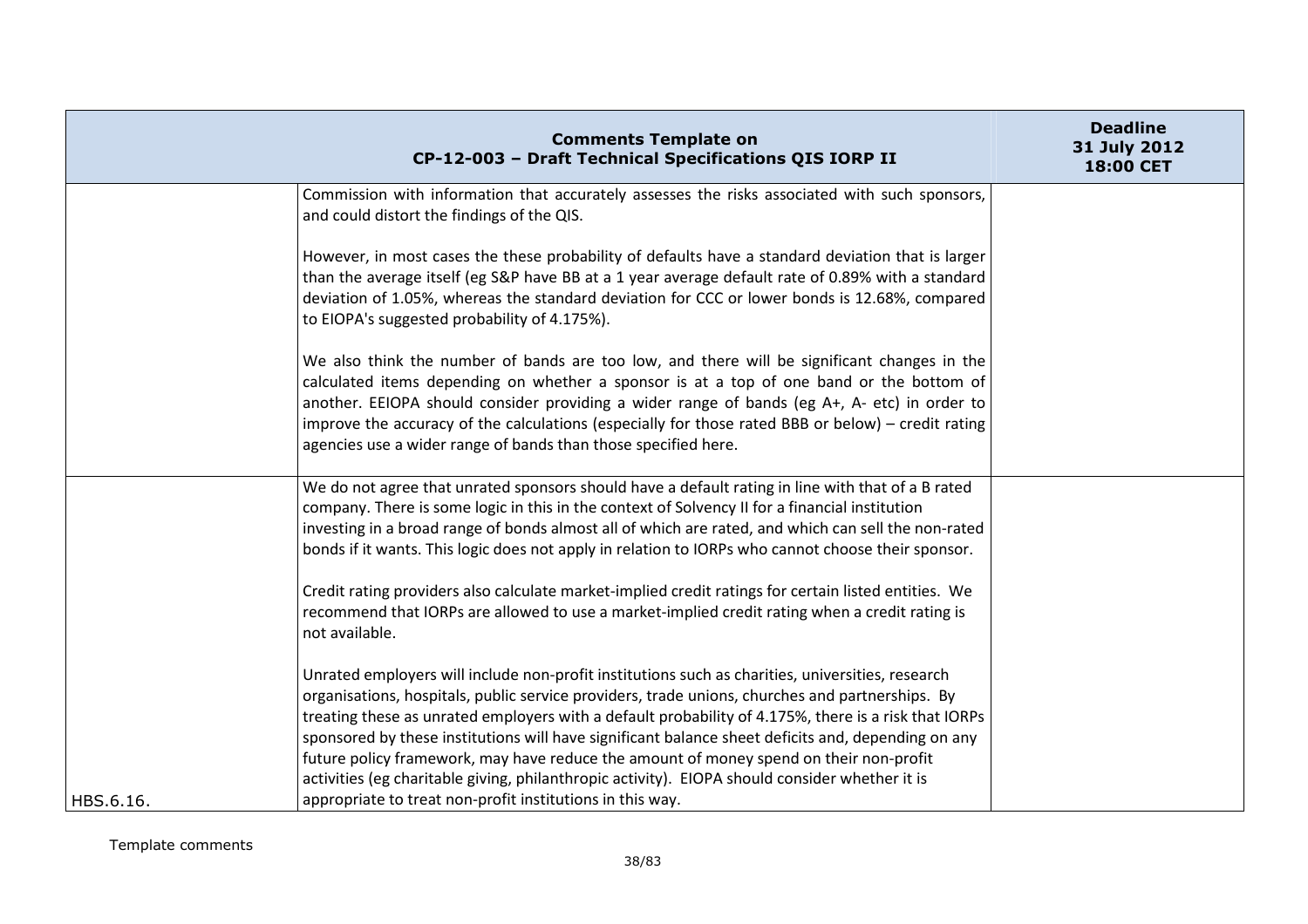|           | <b>Comments Template on</b><br>CP-12-003 - Draft Technical Specifications QIS IORP II                                                                                                                                                                                                                                                                      | <b>Deadline</b><br>31 July 2012<br>18:00 CET |
|-----------|------------------------------------------------------------------------------------------------------------------------------------------------------------------------------------------------------------------------------------------------------------------------------------------------------------------------------------------------------------|----------------------------------------------|
|           | The recovery rate may need to vary by country. For Germany 100% may be appropriate, including<br>allowance for PSV. For the UK, 50% seems very high based on actual experience. We note that<br>EIOPA is investigating this further, and we would be pleased to comment on its findings.                                                                   |                                              |
| HBS.6.17. |                                                                                                                                                                                                                                                                                                                                                            |                                              |
| HBS.6.18. |                                                                                                                                                                                                                                                                                                                                                            |                                              |
| HBS.6.19. |                                                                                                                                                                                                                                                                                                                                                            |                                              |
|           | In cases where sponsors can walk away from their pension liabilities, it is not clear whether<br>sponsor support should be regarded as 'limited conditional sponsor support' or should not be<br>included at all.                                                                                                                                          |                                              |
| HBS.6.20. |                                                                                                                                                                                                                                                                                                                                                            |                                              |
|           | EIOPA should clarify the treatment of contributions in respect of future accrual where future<br>service benefits are included in the technical provisions under HBS.4.14. If future service benefits<br>are included in the liabilities, then it is appropriate to allow for contributions in respect of the<br>benefits when calculating the assets.     |                                              |
| HBS.6.21. |                                                                                                                                                                                                                                                                                                                                                            |                                              |
| HBS.6.22. |                                                                                                                                                                                                                                                                                                                                                            |                                              |
| HBS.6.23. |                                                                                                                                                                                                                                                                                                                                                            |                                              |
|           | Allowing self estimation would appear to provide scope for manipulation of the results and this<br>would be particularly important if a similar approach was adopted in practice, rather than just for<br>the QIS.                                                                                                                                         |                                              |
|           | However, we note that it many cases the standard methodology will lead to inappropriate values<br>(eg for private and non-profit companies, complex group structures, entities where future<br>earnings will be different from the past eg the past includes exceptional or negative items,<br>sponsors where the nature or size of business has changed). |                                              |
| HBS.6.24. | EIOPA should provide guidance on when the standard methodology may not be suitable<br>For the purpose of the QIS, it is likely to be difficult to use anything different from the standard<br>methodology given the time available, so EIOPA should comment on whether there is a risk that                                                                |                                              |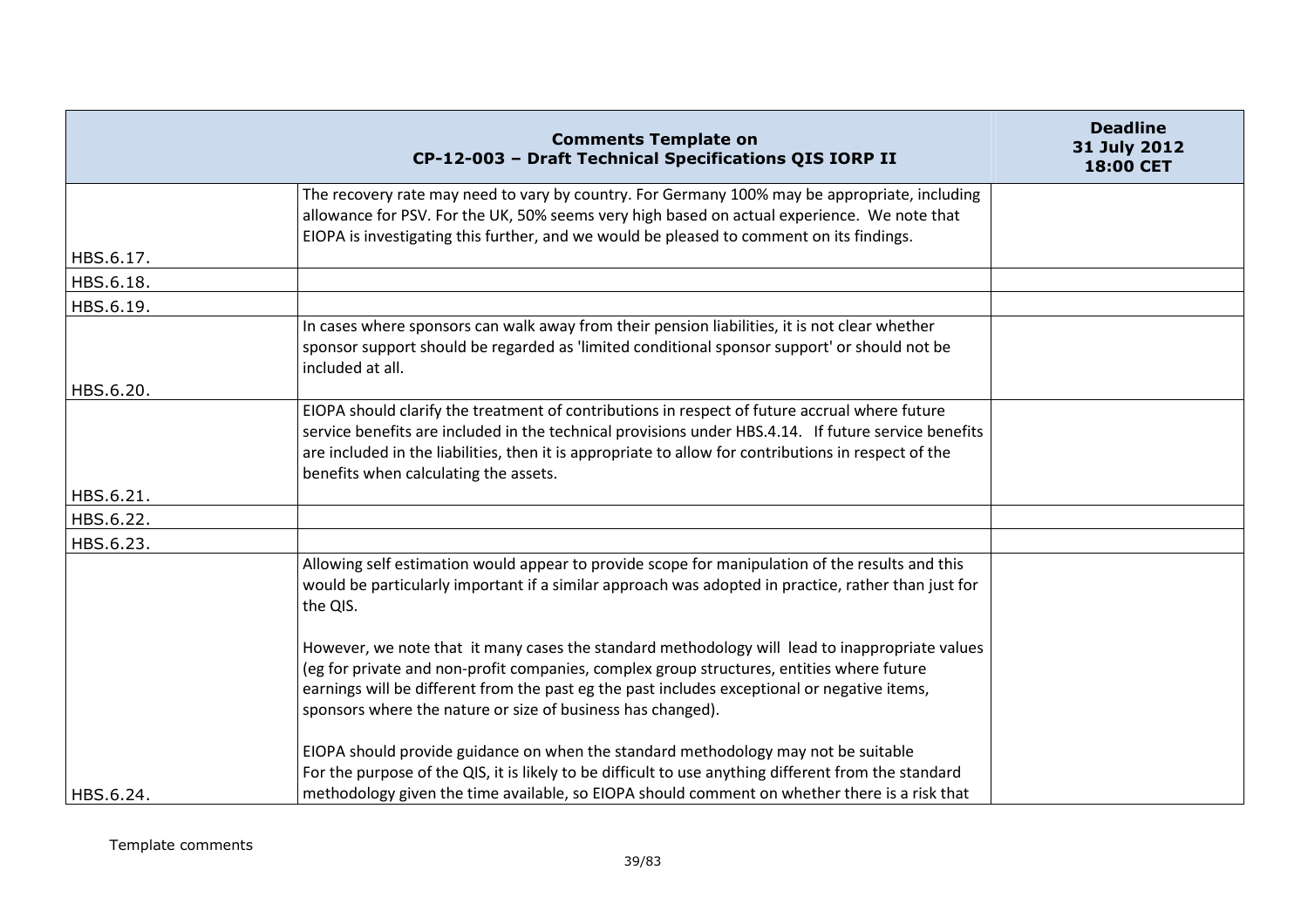|           | <b>Comments Template on</b><br>CP-12-003 - Draft Technical Specifications QIS IORP II                                                                                                                                                                                                                                                                                                                                                                                                                                                                                                                                                                                 | <b>Deadline</b><br>31 July 2012<br>18:00 CET |
|-----------|-----------------------------------------------------------------------------------------------------------------------------------------------------------------------------------------------------------------------------------------------------------------------------------------------------------------------------------------------------------------------------------------------------------------------------------------------------------------------------------------------------------------------------------------------------------------------------------------------------------------------------------------------------------------------|----------------------------------------------|
|           | the output from the QIS could misstate sponsor support as a whole if most IORPs decide to use<br>the standard methodology for this exercise.                                                                                                                                                                                                                                                                                                                                                                                                                                                                                                                          |                                              |
|           | It could be argued that as the standard methodology builds in allowance for cash contributions<br>from the sponsor to the IORP which are different to those expected in practice, then every IORP<br>should conclude that the standard methodology gives an inappropriate value. We suspect this is<br>not what EIOPA intends, and suggest that EIOPA reviews the instructions here.                                                                                                                                                                                                                                                                                  |                                              |
| HBS.6.25. |                                                                                                                                                                                                                                                                                                                                                                                                                                                                                                                                                                                                                                                                       |                                              |
| HBS.6.26. |                                                                                                                                                                                                                                                                                                                                                                                                                                                                                                                                                                                                                                                                       |                                              |
| HBS.6.27. |                                                                                                                                                                                                                                                                                                                                                                                                                                                                                                                                                                                                                                                                       |                                              |
|           | For listed entities, it is not clear why the maximum amount of sponsor support should be different<br>from the market capitalisation of the entity. It would be helpful if EIOPA could explain its thinking<br>in this area, especially as this would then be a market-related value which would then be<br>consistent with the methods used to value the assets and liabilities.                                                                                                                                                                                                                                                                                     |                                              |
|           | Some of our clients have expressed concerns that the maximum amount of sponsor support<br>could be commercially sensitive, especially it turns out to be different (either higher of lower)<br>than actual market capitalisation. Some sponsors are concerned as to how this information will<br>be used, and that it could then become available for third parties. This in turn could impact the<br>price that investors may be willing to pay for shares in these sponsors, and reduce the<br>attractiveness of the sponsor to external investors. This in turn could weaken the strength of the<br>sponsor, and reduce the level of sponsor support for the IORP. |                                              |
|           | EIOPA should provide some safeguards and reassurance as to how the information on the<br>maximum sponsor support will be used in order and kept confidential.                                                                                                                                                                                                                                                                                                                                                                                                                                                                                                         |                                              |
| HBS.6.28. | Without appropriate safeguards, this may mean that some IORPs will be reluctant to take part in<br>the QIS (some of our large clients have already expressed this concern to us).                                                                                                                                                                                                                                                                                                                                                                                                                                                                                     |                                              |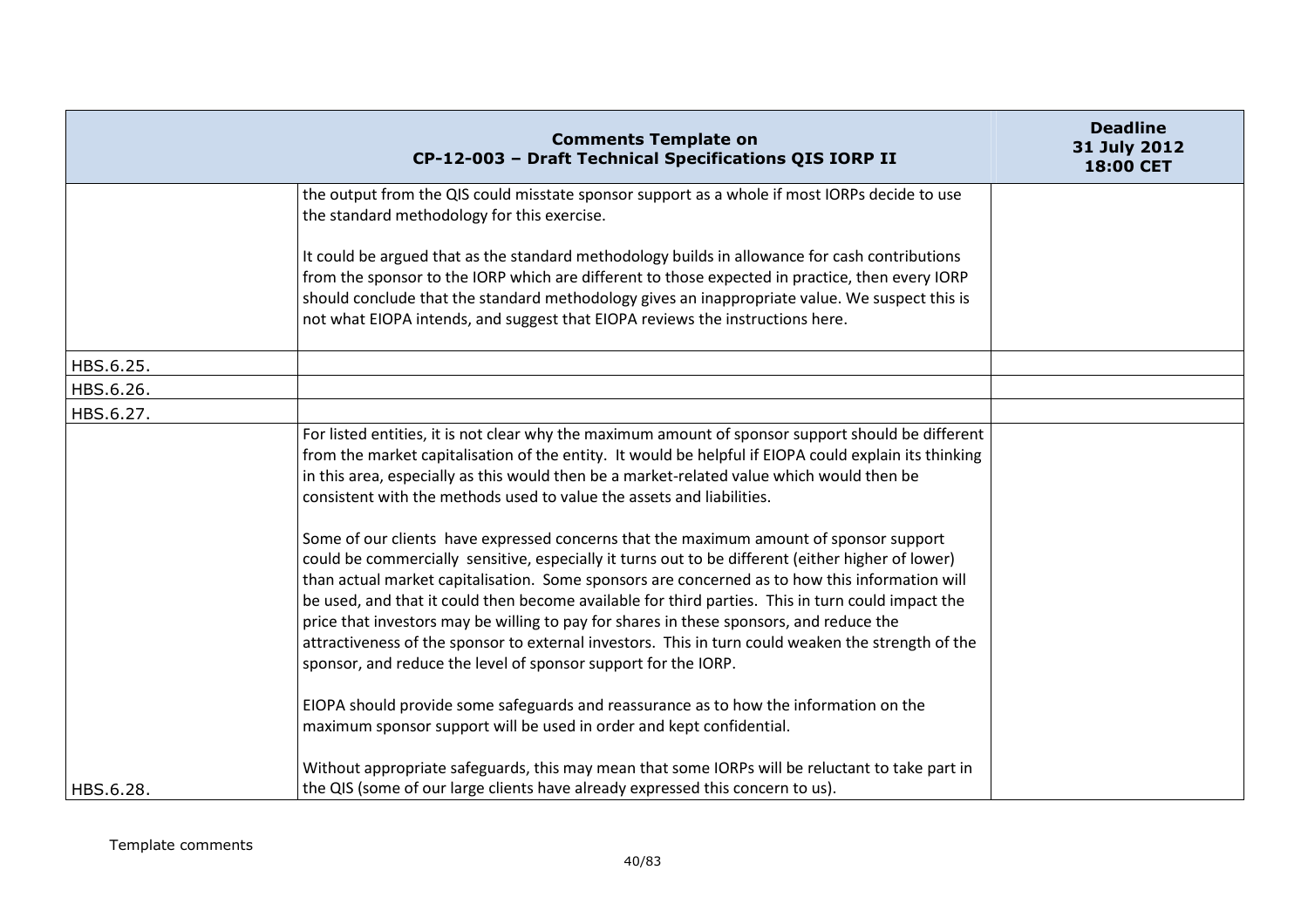|           | <b>Comments Template on</b><br>CP-12-003 - Draft Technical Specifications QIS IORP II                                                                                                                                                                                                                                                                                                                                                                                                                                                                                     | <b>Deadline</b><br>31 July 2012<br>18:00 CET |
|-----------|---------------------------------------------------------------------------------------------------------------------------------------------------------------------------------------------------------------------------------------------------------------------------------------------------------------------------------------------------------------------------------------------------------------------------------------------------------------------------------------------------------------------------------------------------------------------------|----------------------------------------------|
|           |                                                                                                                                                                                                                                                                                                                                                                                                                                                                                                                                                                           |                                              |
|           | Presumably you mean shareholder funds when you refer to excess assets over liabilities (for<br>consistency with the wording in HBS.6.37)? Please clarify.                                                                                                                                                                                                                                                                                                                                                                                                                 |                                              |
|           | In some cases it may not be easy to work out the liabilities of the sponsor towards the IORP. This<br>will depend on how the sponsor has broken down information in its accounts. Some sponsors<br>may not even include a liability, especially entities in a group company that participate in a multi-<br>employer plan.                                                                                                                                                                                                                                                |                                              |
| HBS.6.29. | It is not obvious why current recovery plan contributions are netted off (where relevant) from<br>future profits or earnings in HBS.6.30 but there is no consideration as to whether they should be<br>netted off from current wealth in HBS.6.29.                                                                                                                                                                                                                                                                                                                        |                                              |
|           | It is not clear that a sensible value can be obtained by adding a balance sheet item to future cash<br>flows. As an aside, it will be difficult to forecast future net profits or EBTDA (gross profits) as most<br>companies do not disclose this, and EBTDA is not a widely used term, so this may need to be<br>estimated which will increase the costs of doing the exercise.                                                                                                                                                                                          |                                              |
|           | It is also not clear what is meant by net profit. We assume it is post-tax net profit or, in some<br>cases, "other comprehensive income". Or do you mean Operating Earnings, or Amounts<br>transferred to Retained Earnings (ie taking into account dividends paid) or Other Comprehensive<br>Income. EIOPA should provide clarification on the net profit figure that should be used and why it<br>believes this is the most appropriate definition.                                                                                                                     |                                              |
| HBS.6.30. | Also, since contributions are paid from cash flow, a better or alternative metric should be<br>company cash flow (if a company is not generating cash it will generally not be able to pay<br>pension contributions, unless if borrows or sells assets). Alternative measures could then be cash<br>generated from operating activities, net cash inflow from operating activities, net increase in cash<br>during the year, and such measures are normally found in published cash flow statements. Other<br>measures, such as Free Cash Flow, could also be considered. |                                              |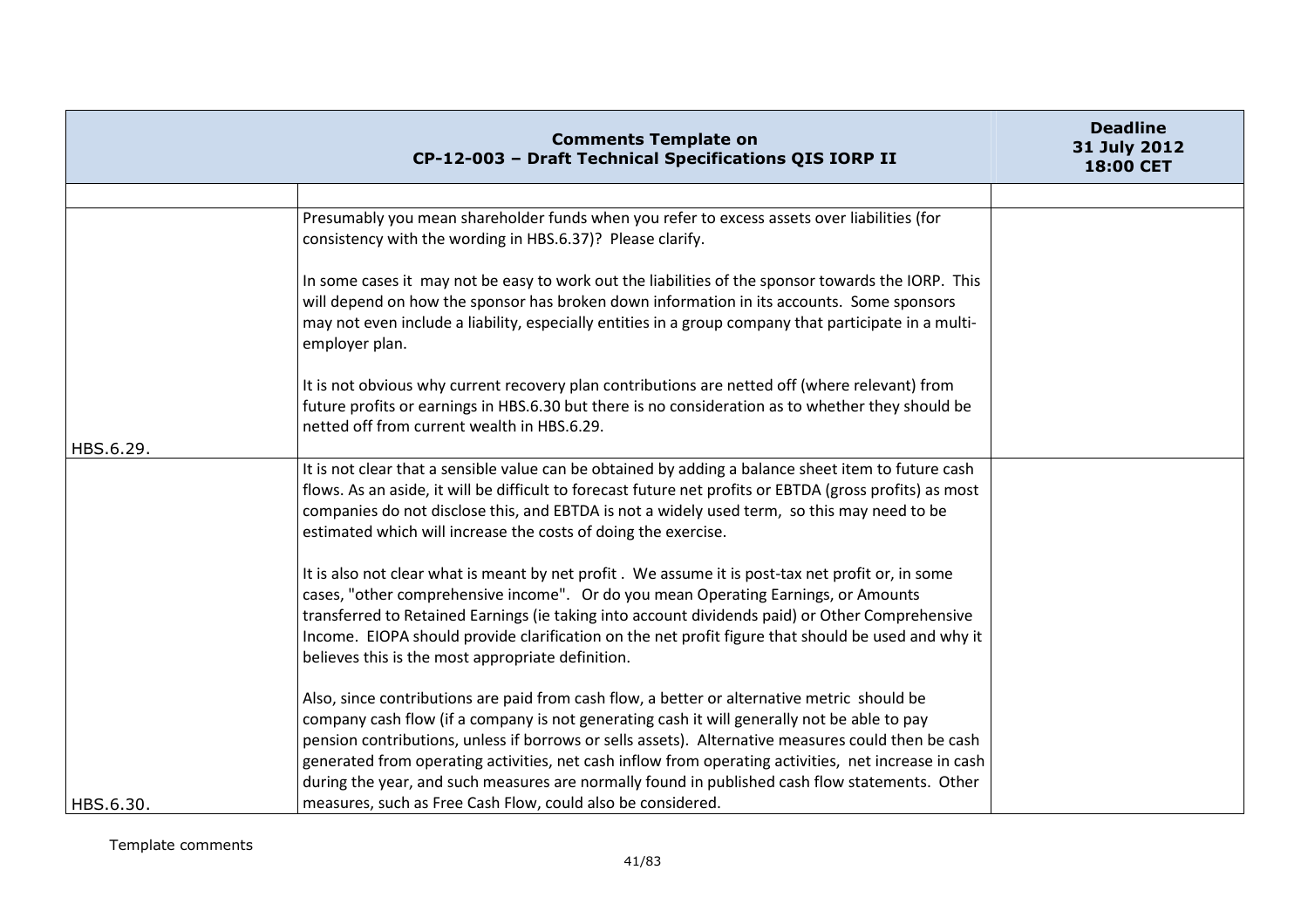| <b>Comments Template on</b><br>CP-12-003 - Draft Technical Specifications QIS IORP II                                                                                                                                                                                                                                                                                                                                                                                                                                                                                                                                                                                                                                                                                         | <b>Deadline</b><br>31 July 2012<br>18:00 CET |
|-------------------------------------------------------------------------------------------------------------------------------------------------------------------------------------------------------------------------------------------------------------------------------------------------------------------------------------------------------------------------------------------------------------------------------------------------------------------------------------------------------------------------------------------------------------------------------------------------------------------------------------------------------------------------------------------------------------------------------------------------------------------------------|----------------------------------------------|
| For non-profit entitles, the concept of "earnings" does not exist. Alternative definitions will need<br>to be used. For charities, some assets may be restricted assets so not available for pension<br>funding purposes. Given the large number of non-profit organisations in the EEA, EIOPA should<br>provide guidance on how non-profit entities should be treated.                                                                                                                                                                                                                                                                                                                                                                                                       |                                              |
| It is not clear why EBTDA has been used as a definition, For large financial institutions, a large<br>part of their earnings is interest income, so EBTDA can actually be a very large negative number.<br>We are not sure whether this is EIOPA's intention, as this could penalise some of Europe's largest<br>financial institutions.                                                                                                                                                                                                                                                                                                                                                                                                                                      |                                              |
| Since it is possible for future earnings to be negative, then the difference between items II and III<br>should then be set to zero for the purpose of the calculation (ie the minimum value then equals<br>current recovery plan contributions)                                                                                                                                                                                                                                                                                                                                                                                                                                                                                                                              |                                              |
| Likewise, some companies have significant borrowings, with certain creditors ranking ahead of<br>the IORP (eg corporate bond holders). For these companies, EBTDA may overstate the potential<br>amount that may be available to the pension fund. It is not clear why EIOPA have not specified<br>EBITDA as an appropriate earnings measure.                                                                                                                                                                                                                                                                                                                                                                                                                                 |                                              |
| As there is an interest component to pension costs, some companies will include this in their<br>interest expense whereas some may include it in their operating expense. For sponsors of large<br>IORPS, the line in which pension net interest expense is recorded could then have a significant<br>impact on the calculated sponsor wealth. For consistency with the balance sheet item, it would<br>be appropriate to strip pension related items out of the earnings component (eg so EBITDAP or<br>EBTDAP should be used instead of EBITDA or EBTDA). We note however that this will make the<br>calculations more complex (and indeed in some cases it may not be possible to make this<br>adjustment if the corresponding amounts are not disclosed in the accounts). |                                              |
| For the item "current recovery plan contributions" should these be adjusted to take account of                                                                                                                                                                                                                                                                                                                                                                                                                                                                                                                                                                                                                                                                                |                                              |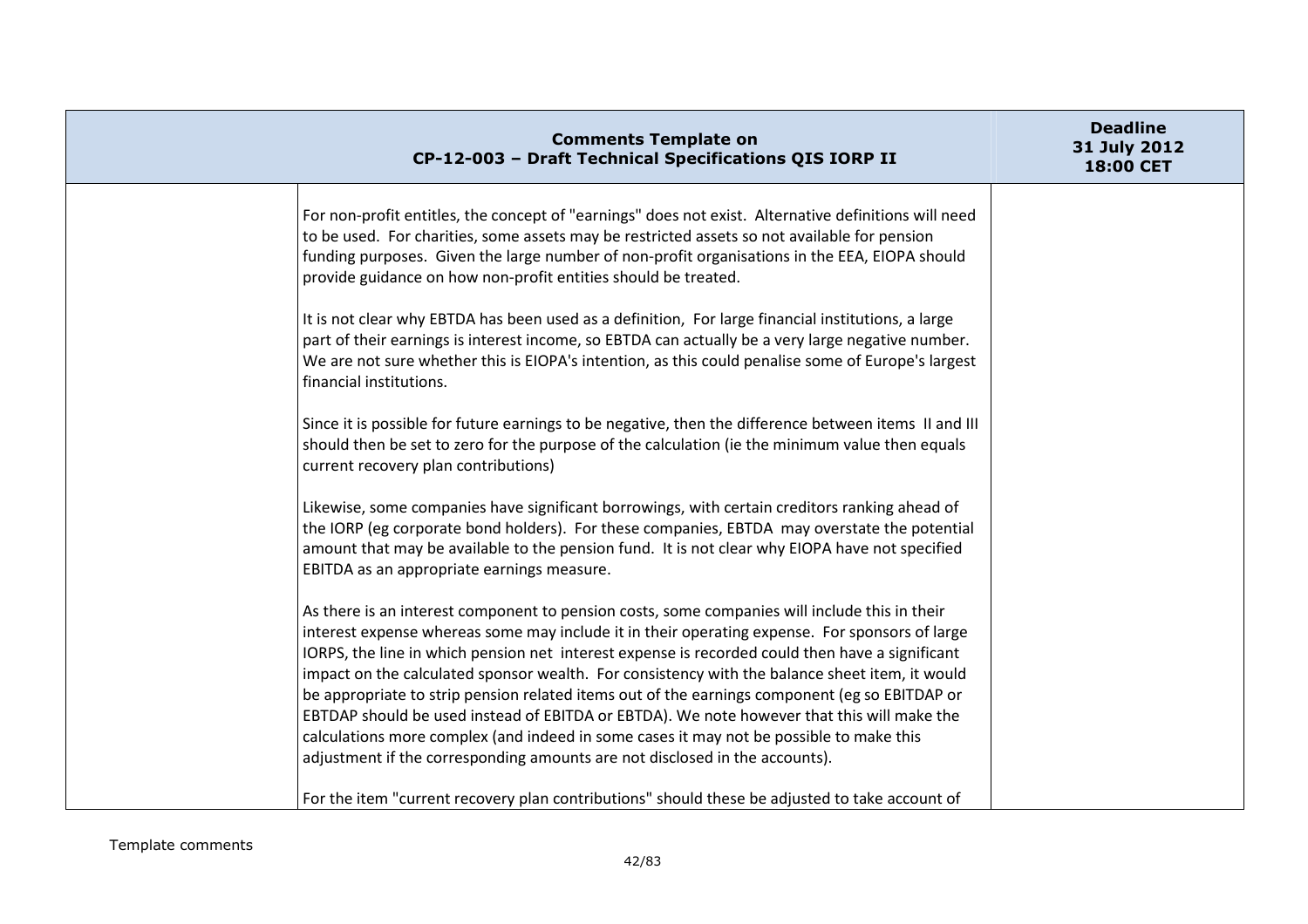|                        | <b>Comments Template on</b><br>CP-12-003 - Draft Technical Specifications QIS IORP II                                                                                                                                                                                                                                                                                                                                                                                                                                          | <b>Deadline</b><br>31 July 2012<br>18:00 CET |
|------------------------|--------------------------------------------------------------------------------------------------------------------------------------------------------------------------------------------------------------------------------------------------------------------------------------------------------------------------------------------------------------------------------------------------------------------------------------------------------------------------------------------------------------------------------|----------------------------------------------|
|                        | what level of contributions might be payable based on a new valuation, under existing rules and<br>methods, as at 30 December 2011? In some countries, eg the UK, existing recovery plan<br>contributions may have been based on an actuarial valuation that is up to three years old (or in<br>the process of being updated), so it would be inappropriate to compare deficit contributions<br>under a new regime as at this date, without knowing what they would look like under the current<br>regime as at the same date. |                                              |
|                        | Overall we think this section needs a significant amount for work in order for it to be meaningful<br>and interpreted appropriately for all different types of sponsors.                                                                                                                                                                                                                                                                                                                                                       |                                              |
| HBS.6.31.              | For many sponsors, we would expect future earnings forecasts to be very different from historic<br>earnings. The standard approach suggested by EIOPA is to assume future earnings will be in line<br>with historic earnings adjusted for inflation. We think this is a massive over-simplification,<br>especially given the potential lack of uncertainty around any forward business-looking forecast<br>over any significant period.                                                                                        |                                              |
|                        | As a simplification, why not set the value to market capitalisation where this exists.                                                                                                                                                                                                                                                                                                                                                                                                                                         |                                              |
| HBS.6.32.<br>HBS.6.33. |                                                                                                                                                                                                                                                                                                                                                                                                                                                                                                                                |                                              |
| HBS.6.34.              |                                                                                                                                                                                                                                                                                                                                                                                                                                                                                                                                |                                              |
|                        | It would be inappropriate to gross-up for all employers in multi-employer funds where liabilities<br>and assets are ringfenced for individual employers.                                                                                                                                                                                                                                                                                                                                                                       |                                              |
| HBS.6.35.              |                                                                                                                                                                                                                                                                                                                                                                                                                                                                                                                                |                                              |
|                        | It is not clear why employer support is only assumed to continue for the average duration of the<br>cash flows rather than until all cash flows are paid. Some of the other inputs also appear<br>arbitrary. For example, why is 50% of expected future net profits used rather than 10% or 25%?<br>Why 25% of EBTDA?                                                                                                                                                                                                          |                                              |
| HBS.6.36.              | It is also giving the impression that EIOPA will allow deficits to be met over the average duration                                                                                                                                                                                                                                                                                                                                                                                                                            |                                              |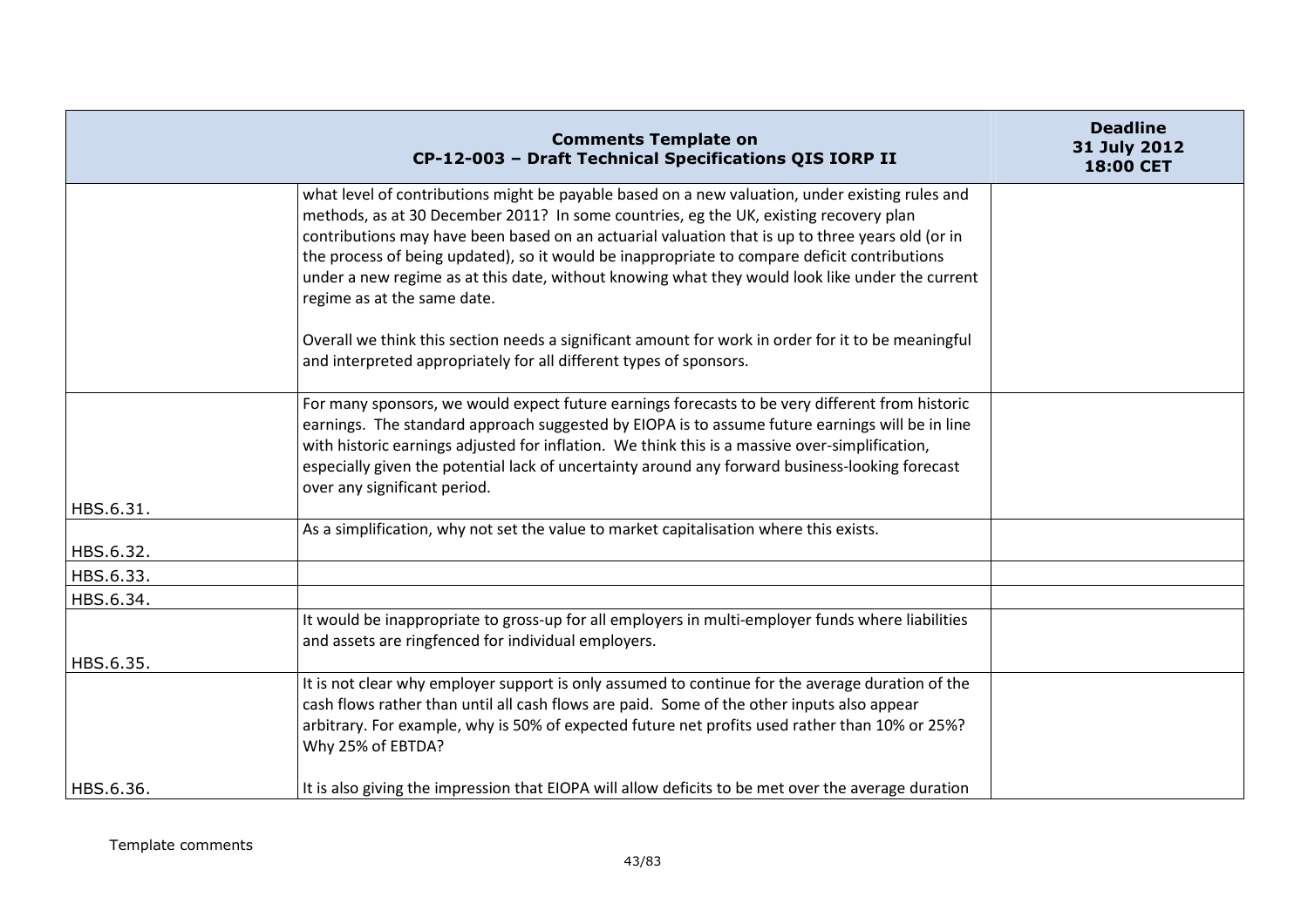|           | <b>Comments Template on</b><br>CP-12-003 - Draft Technical Specifications QIS IORP II                                                                                                                                                                                                                                                                      | <b>Deadline</b><br>31 July 2012<br>18:00 CET |
|-----------|------------------------------------------------------------------------------------------------------------------------------------------------------------------------------------------------------------------------------------------------------------------------------------------------------------------------------------------------------------|----------------------------------------------|
|           | of the cash flows. We understand no decision has been made on this yet, and this will be a matter<br>for the Commission, so it is important that the Commission has information which can help it<br>assess the impact of different recovery plan lengths.                                                                                                 |                                              |
|           | Given the materiality of this item, we suggest IORPs also do calculations where d is doubled (ie it<br>equals two times the value of the average duration)                                                                                                                                                                                                 |                                              |
|           | Further clarification should be given on what is meant by net profit (see comments to HBS.6.30)                                                                                                                                                                                                                                                            |                                              |
|           | It is not clear why (ii) is based on future net profit, whereas, in (iii) EBTDA is based on a three year<br>average of EBTDA. Should the net profit for (ii) also be based on a three year average?                                                                                                                                                        |                                              |
|           | Also, what happens if any of the earnings periods in the last three years includes negative or one-<br>off exceptional items (which could be positive or negative). Should these be ignored, or adjusted?                                                                                                                                                  |                                              |
|           | What inflation figure is proposed for the adjustment? Is it price inflation, or some other measure<br>of earnings inflation (eg dividend growth)?                                                                                                                                                                                                          |                                              |
|           | The most recent shareholder funds may not be comparable across countries. A key factor will be<br>whether goodwill is on or off balance sheet.                                                                                                                                                                                                             |                                              |
|           | It is also not clear why 50% has been taken for the proportion of shareholder funds available for<br>the IORP. In many countries, the level of support is not at the employer's or owner's discretion.<br>Where has the 50% figure come from? Shouldn't it be 100% especially in countries where<br>sponsors have a legal responsibility to fund deficits? |                                              |
| HBS.6.37. | For y (value of liabilities already accounted for in sponsor accounts), EIOPA should add clarity on<br>whether this is on a pre-tax or post-tax basis?                                                                                                                                                                                                     |                                              |
| HBS.6.38. |                                                                                                                                                                                                                                                                                                                                                            |                                              |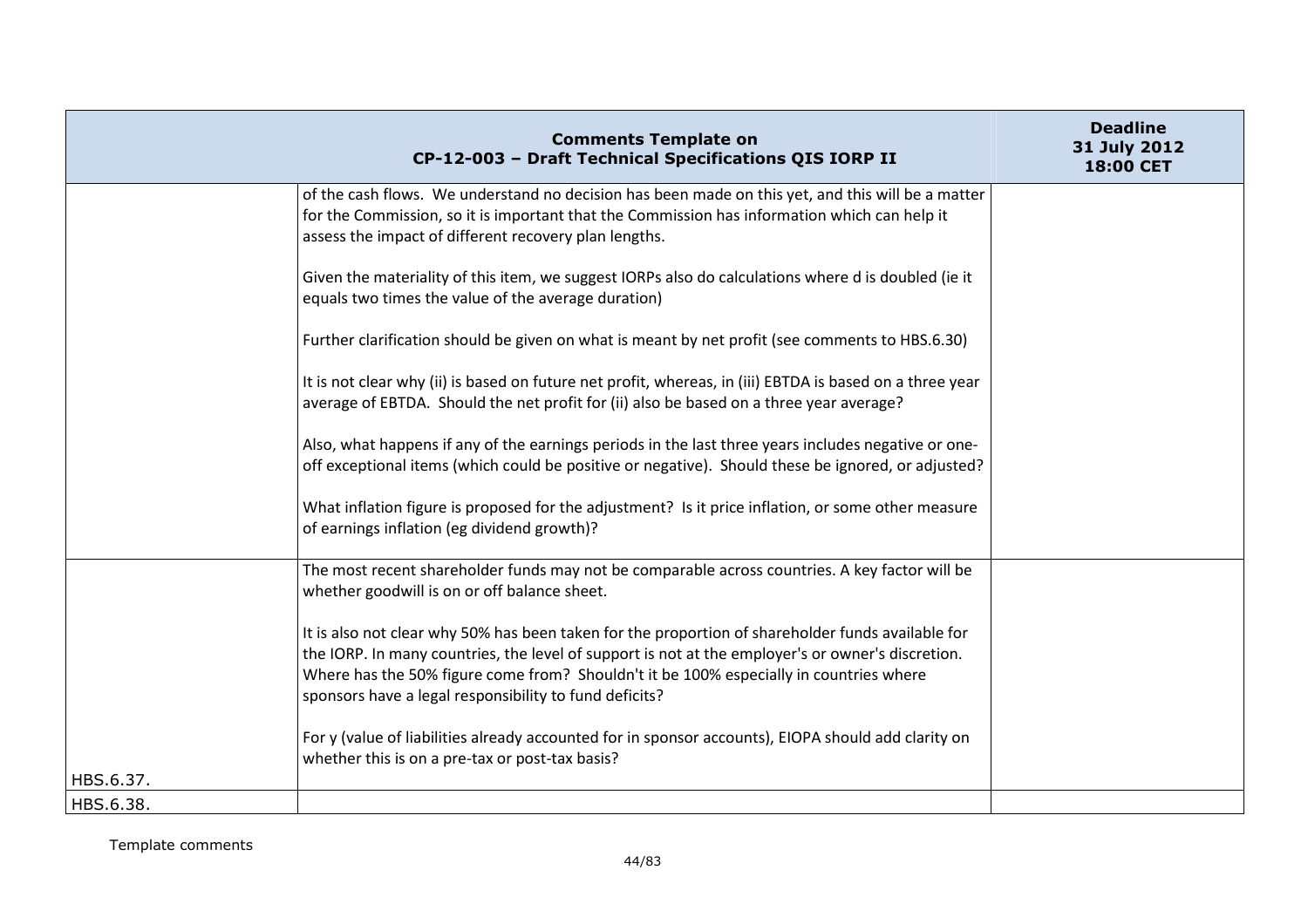|           | <b>Comments Template on</b><br>CP-12-003 - Draft Technical Specifications QIS IORP II                                                                                                                                                                                                                                                                                                                                                                                                                                                                                                            | <b>Deadline</b><br>31 July 2012<br><b>18:00 CET</b> |
|-----------|--------------------------------------------------------------------------------------------------------------------------------------------------------------------------------------------------------------------------------------------------------------------------------------------------------------------------------------------------------------------------------------------------------------------------------------------------------------------------------------------------------------------------------------------------------------------------------------------------|-----------------------------------------------------|
|           | For the maximum value of sponsor support taking account of credit risk, we think the term next to<br>the summation sign in the second part of the formula should be $i^{t-0.5}$ , and not $i^{t+0.5}$ .                                                                                                                                                                                                                                                                                                                                                                                          |                                                     |
| HBS.6.39. | Please can we see the spreadsheets - it is a shame these were not produced in time for the                                                                                                                                                                                                                                                                                                                                                                                                                                                                                                       |                                                     |
| HBS.6.40. | consultation exercise.                                                                                                                                                                                                                                                                                                                                                                                                                                                                                                                                                                           |                                                     |
| HBS.6.41. |                                                                                                                                                                                                                                                                                                                                                                                                                                                                                                                                                                                                  |                                                     |
|           | Please provide supporting information on the figures for "relative standard deviation of assets",<br>"relative standard deviation of technical provisions", "expected correlation between assets and<br>liabilities". The default values appear to have been plucked out of the air, so, given the<br>significance of this item, it is important the pensions industry is able to understand the rationale<br>behind these figures, and when they may be inappropriate for particular IORPs.<br>We are surprised that the recovery for the IORP on sponsor default has been set to be 50% of the |                                                     |
| HBS.6.42. | IORP shortfall, irrespective of the actual or projected sponsor asset value, whereas the annual<br>sponsor support absent sponsor default has been limited by reference to sponsor value.                                                                                                                                                                                                                                                                                                                                                                                                        |                                                     |
|           | Please can we see the spreadsheets - it is a shame these were not produced in time for the<br>consultation exercise. Please note that, in the time available and given that there is no<br>spreadsheet, we have not been able to review this formula. We may want to make comments<br>once we have seen the EIOPA spreadsheet.                                                                                                                                                                                                                                                                   |                                                     |
| HBS.6.43. |                                                                                                                                                                                                                                                                                                                                                                                                                                                                                                                                                                                                  |                                                     |
| HBS.6.44. |                                                                                                                                                                                                                                                                                                                                                                                                                                                                                                                                                                                                  |                                                     |
| HBS.6.45. |                                                                                                                                                                                                                                                                                                                                                                                                                                                                                                                                                                                                  |                                                     |
| HBS.6.46. |                                                                                                                                                                                                                                                                                                                                                                                                                                                                                                                                                                                                  |                                                     |
| HBS.6.47. |                                                                                                                                                                                                                                                                                                                                                                                                                                                                                                                                                                                                  |                                                     |
|           | The discount factor i ought to be term-dependent                                                                                                                                                                                                                                                                                                                                                                                                                                                                                                                                                 |                                                     |
| HBS.6.48. | Also the annual probability of default could also be term-dependent (as is the case in HBS.7.41 for<br>valuing recoverables from insurance contracts).                                                                                                                                                                                                                                                                                                                                                                                                                                           |                                                     |
|           |                                                                                                                                                                                                                                                                                                                                                                                                                                                                                                                                                                                                  |                                                     |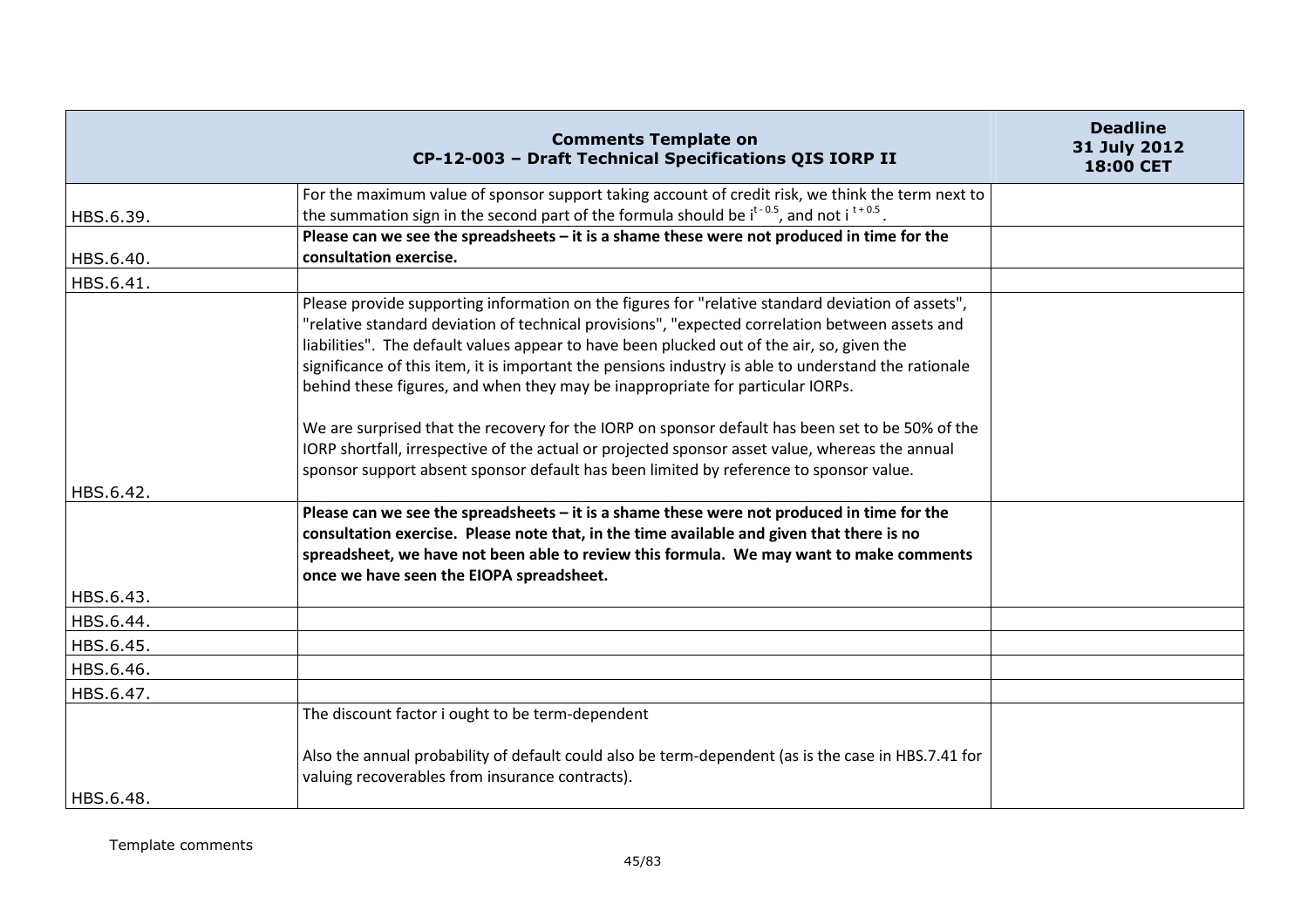|           | <b>Comments Template on</b><br>CP-12-003 - Draft Technical Specifications QIS IORP II                                                                                                                                                                                                                                                                     | <b>Deadline</b><br>31 July 2012<br>18:00 CET |
|-----------|-----------------------------------------------------------------------------------------------------------------------------------------------------------------------------------------------------------------------------------------------------------------------------------------------------------------------------------------------------------|----------------------------------------------|
|           | We are surprised that the recovery for the IORP on sponsor default has been set to be 50% of the<br>IORP shortfall, irrespective of the actual or projected sponsor asset value, whereas the annual<br>sponsor support absent sponsor default has been limited by reference to sponsor value.                                                             |                                              |
|           | Please can we see the spreadsheets $-$ it is a shame these were not produced in time for the<br>consultation exercise. Please note that, in the time available and given that there is no<br>spreadsheet, we have not been able to review this formula. We may want to make comments<br>once we have seen the EIOPA spreadsheet.                          |                                              |
| HBS.6.49. |                                                                                                                                                                                                                                                                                                                                                           |                                              |
| HBS.6.50. |                                                                                                                                                                                                                                                                                                                                                           |                                              |
| HBS.6.51. |                                                                                                                                                                                                                                                                                                                                                           |                                              |
| HBS.6.52. |                                                                                                                                                                                                                                                                                                                                                           |                                              |
|           | We think the total value of sponsor support (SSFV) should be restricted so that it cannot exceed<br>the Maximum Value (Mss). This is not entirely obvious from the way it is currently drafted. The<br>absence of any limitation on the amount recoverable by reference to sponsor value can lead to<br>the total here exceeding the Maximum Value (Mss). |                                              |
| HBS.6.53. |                                                                                                                                                                                                                                                                                                                                                           |                                              |
| HBS.6.54. |                                                                                                                                                                                                                                                                                                                                                           |                                              |
| HBS.6.55. |                                                                                                                                                                                                                                                                                                                                                           |                                              |
| HBS.6.56. |                                                                                                                                                                                                                                                                                                                                                           |                                              |
| HBS.6.57. |                                                                                                                                                                                                                                                                                                                                                           |                                              |
| HBS.6.58. |                                                                                                                                                                                                                                                                                                                                                           |                                              |
| HBS.6.59. |                                                                                                                                                                                                                                                                                                                                                           |                                              |
| HBS.6.60. |                                                                                                                                                                                                                                                                                                                                                           |                                              |
| HBS.6.61. |                                                                                                                                                                                                                                                                                                                                                           |                                              |
| HBS.6.62. |                                                                                                                                                                                                                                                                                                                                                           |                                              |
| HBS.6.63. |                                                                                                                                                                                                                                                                                                                                                           |                                              |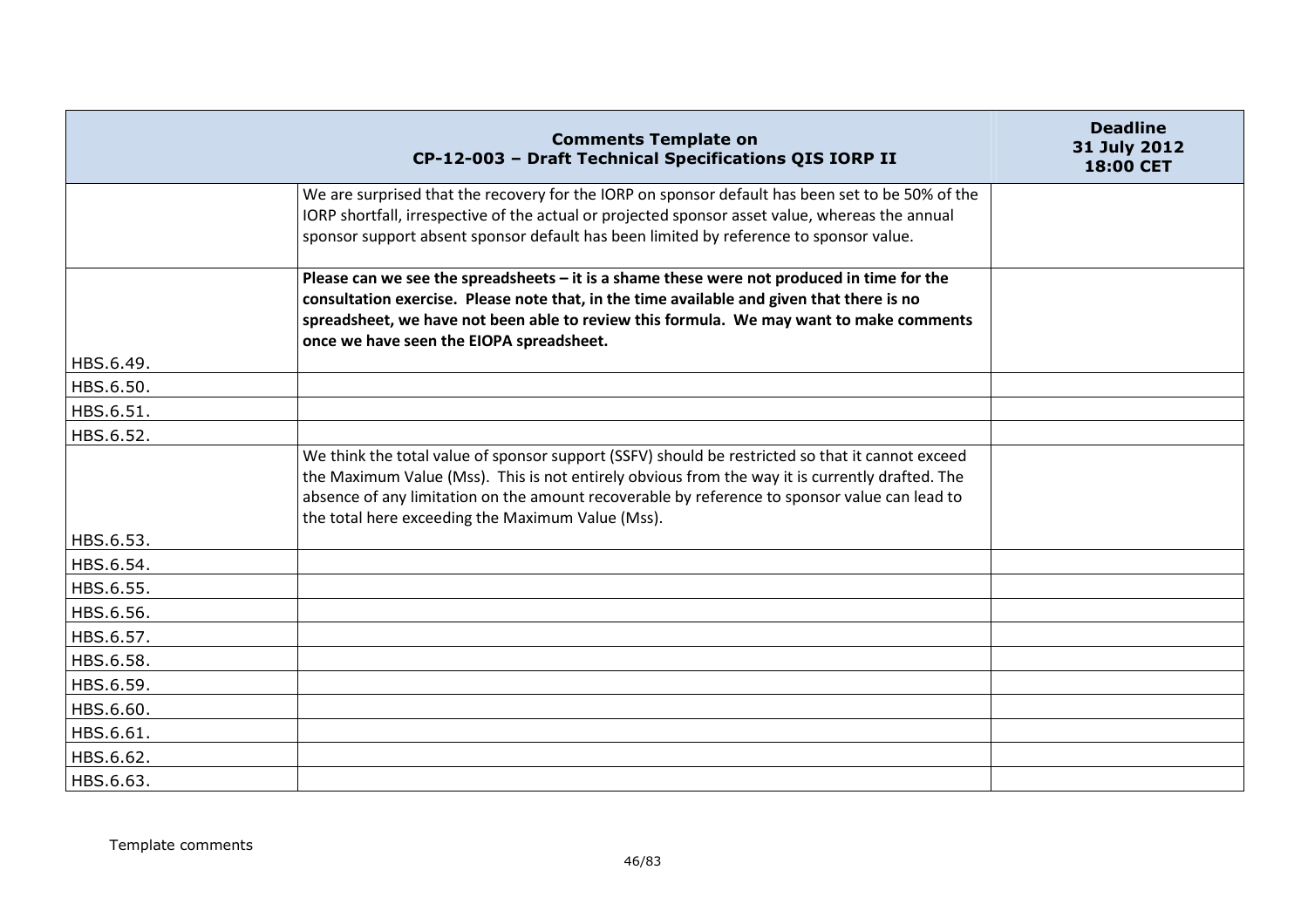|           | <b>Comments Template on</b><br>CP-12-003 - Draft Technical Specifications QIS IORP II                                                                                                                                                                                                                                                                                                                                                                                                                                                                                        | <b>Deadline</b><br>31 July 2012<br><b>18:00 CET</b> |
|-----------|------------------------------------------------------------------------------------------------------------------------------------------------------------------------------------------------------------------------------------------------------------------------------------------------------------------------------------------------------------------------------------------------------------------------------------------------------------------------------------------------------------------------------------------------------------------------------|-----------------------------------------------------|
| HBS.6.64. |                                                                                                                                                                                                                                                                                                                                                                                                                                                                                                                                                                              |                                                     |
| HBS.6.65. |                                                                                                                                                                                                                                                                                                                                                                                                                                                                                                                                                                              |                                                     |
| HBS.6.66. |                                                                                                                                                                                                                                                                                                                                                                                                                                                                                                                                                                              |                                                     |
| HBS.6.67. |                                                                                                                                                                                                                                                                                                                                                                                                                                                                                                                                                                              |                                                     |
| HBS.6.68. |                                                                                                                                                                                                                                                                                                                                                                                                                                                                                                                                                                              |                                                     |
| HBS.6.69. |                                                                                                                                                                                                                                                                                                                                                                                                                                                                                                                                                                              |                                                     |
| HBS.6.70. |                                                                                                                                                                                                                                                                                                                                                                                                                                                                                                                                                                              |                                                     |
| HBS.6.71. |                                                                                                                                                                                                                                                                                                                                                                                                                                                                                                                                                                              |                                                     |
| HBS.6.72. |                                                                                                                                                                                                                                                                                                                                                                                                                                                                                                                                                                              |                                                     |
| HBS.6.73. |                                                                                                                                                                                                                                                                                                                                                                                                                                                                                                                                                                              |                                                     |
|           | Deriving a "suitable approximation" for the coverage rate of the pension protection scheme,<br>reflecting the difference between possible future differences between the value of protection<br>benefits and the value of scheme assets could be extremely complicated. It is likely to be scheme<br>specific (especially in the UK, where there is a cap on benefits payable from the Pension<br>Protection Fund and different levels of pension increases are payable).                                                                                                    |                                                     |
| HBS.6.74. |                                                                                                                                                                                                                                                                                                                                                                                                                                                                                                                                                                              |                                                     |
| HBS.6.75. |                                                                                                                                                                                                                                                                                                                                                                                                                                                                                                                                                                              |                                                     |
| HBS.6.76. |                                                                                                                                                                                                                                                                                                                                                                                                                                                                                                                                                                              |                                                     |
|           | The formula for PPF <sub>FV</sub> looks at the difference between the PPS liabilities and assets at each date,<br>and then reduces the difference to allow for amounts recovered from the sponsor (REC <sub>t</sub> ). We<br>think that the projected assets also need to allow for contributions paid into the scheme up to the<br>point of default, so should also be reduced by the summation of cash flows item included at the<br>end of the REC <sub>t</sub> definition. If this change is not made, the value of the Pension Protection Scheme<br>is then overstated. |                                                     |
| HBS.6.77. | It is not entirely clear why the cash flow items in the formula is based on the annual payments<br>that the sponsor would need to make based on the Level A Technical Provisions. Without a<br>requirement to pay these contributions into the fund, this is mean the calculations are being                                                                                                                                                                                                                                                                                 |                                                     |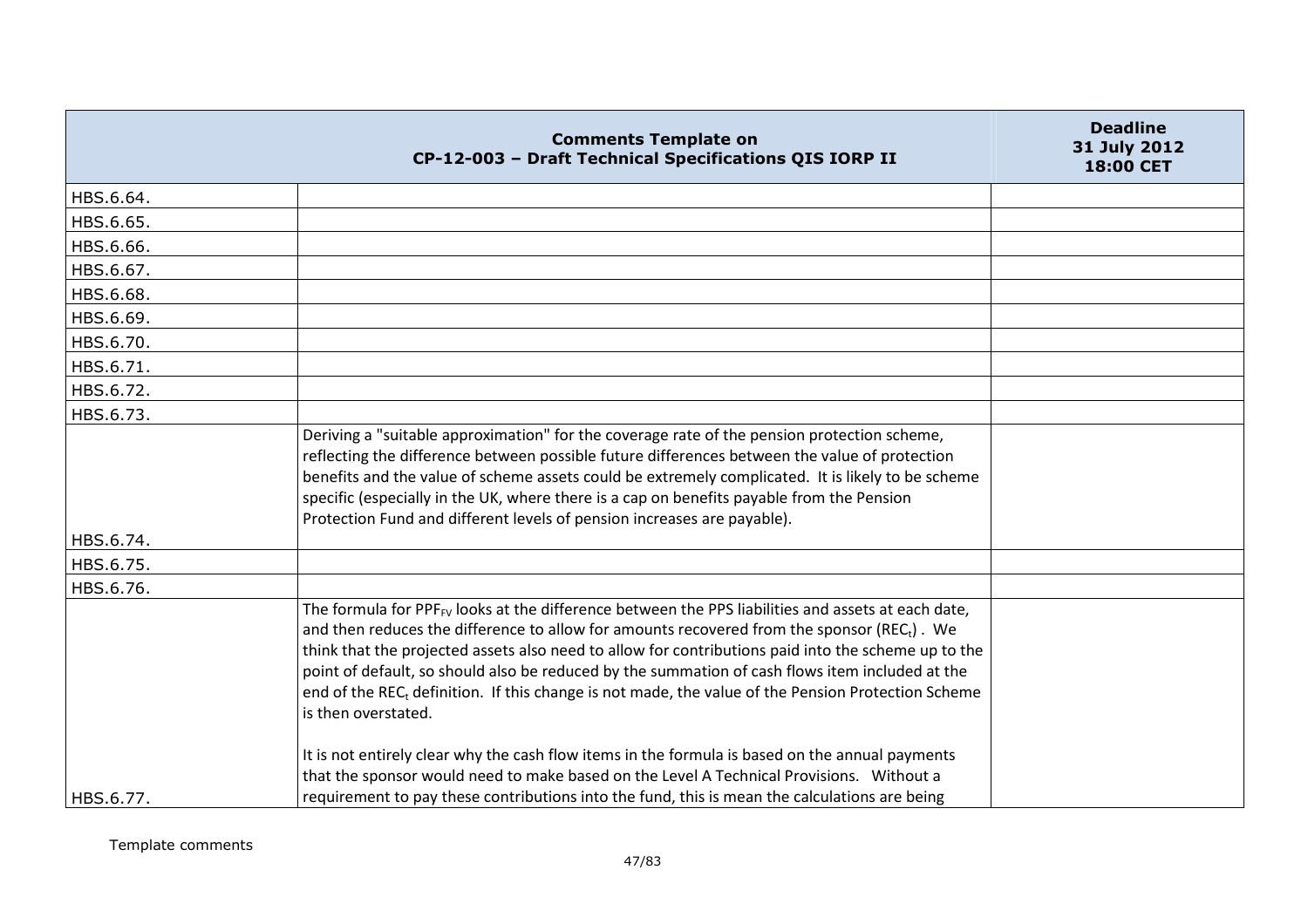|           | <b>Comments Template on</b><br>CP-12-003 - Draft Technical Specifications QIS IORP II                                                                                                                                                                                                                                                                         | <b>Deadline</b><br>31 July 2012<br><b>18:00 CET</b> |
|-----------|---------------------------------------------------------------------------------------------------------------------------------------------------------------------------------------------------------------------------------------------------------------------------------------------------------------------------------------------------------------|-----------------------------------------------------|
|           | based on a "notional contribution" level rather than an "actual contribution" level, and so over-<br>state the expected level of assets in the IORP upon default. Surely it would be more appropriate<br>to base the cash flows for this calculation using the recovery plan contributions used in the<br>calculation of Maximum Sponsor Support in HBS.6.36? |                                                     |
| HBS.6.78. |                                                                                                                                                                                                                                                                                                                                                               |                                                     |
|           | This simplification appears attractive, given the complexity of allowing for the pension protection<br>scheme explicitly. However, it is very difficult to know how to derive the appropriate adjustment<br>unless the pension protection scheme protects benefits in full.                                                                                   |                                                     |
| HBS.6.79. |                                                                                                                                                                                                                                                                                                                                                               |                                                     |
| HBS.6.80. |                                                                                                                                                                                                                                                                                                                                                               |                                                     |
| HBS.6.81. |                                                                                                                                                                                                                                                                                                                                                               |                                                     |
| HBS.6.82. |                                                                                                                                                                                                                                                                                                                                                               |                                                     |
| HBS.6.83. |                                                                                                                                                                                                                                                                                                                                                               |                                                     |
| HBS.6.84. |                                                                                                                                                                                                                                                                                                                                                               |                                                     |
| HBS.6.85. |                                                                                                                                                                                                                                                                                                                                                               |                                                     |
| HBS.6.86. |                                                                                                                                                                                                                                                                                                                                                               |                                                     |
| HBS.6.87. |                                                                                                                                                                                                                                                                                                                                                               |                                                     |
| HBS.6.88. |                                                                                                                                                                                                                                                                                                                                                               |                                                     |
| HBS.6.89. |                                                                                                                                                                                                                                                                                                                                                               |                                                     |
| HBS.6.90. |                                                                                                                                                                                                                                                                                                                                                               |                                                     |
| HBS.7.1.  |                                                                                                                                                                                                                                                                                                                                                               |                                                     |
| HBS.7.2.  |                                                                                                                                                                                                                                                                                                                                                               |                                                     |
| HBS.7.3.  |                                                                                                                                                                                                                                                                                                                                                               |                                                     |
| HBS.7.4.  |                                                                                                                                                                                                                                                                                                                                                               |                                                     |
| HBS.7.5.  |                                                                                                                                                                                                                                                                                                                                                               |                                                     |
| HBS.7.6.  |                                                                                                                                                                                                                                                                                                                                                               |                                                     |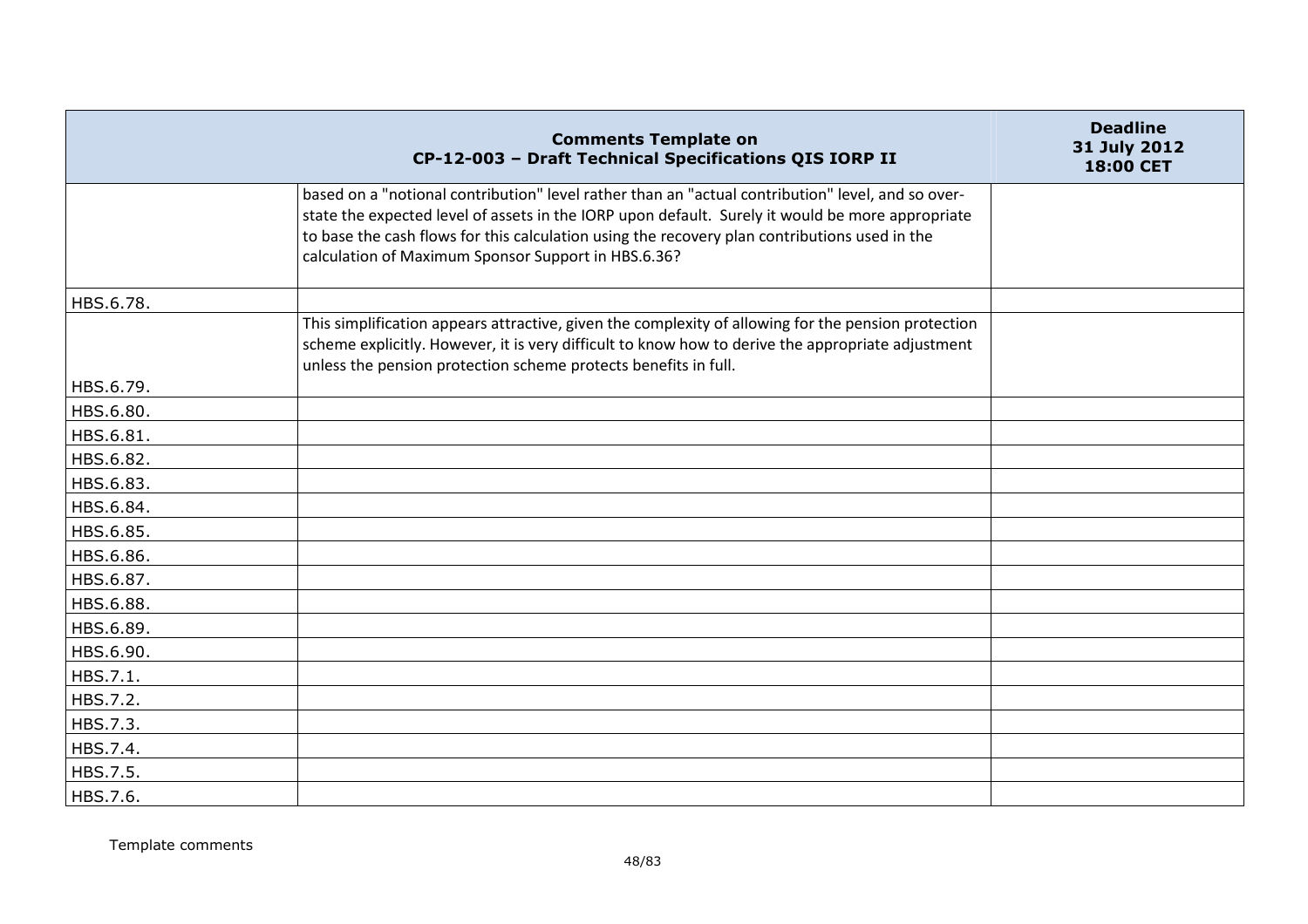|           | <b>Comments Template on</b><br>CP-12-003 - Draft Technical Specifications QIS IORP II                                                                                                                                                                                                                                                                                     | <b>Deadline</b><br>31 July 2012<br>18:00 CET |
|-----------|---------------------------------------------------------------------------------------------------------------------------------------------------------------------------------------------------------------------------------------------------------------------------------------------------------------------------------------------------------------------------|----------------------------------------------|
| HBS.7.7.  |                                                                                                                                                                                                                                                                                                                                                                           |                                              |
| HBS.7.8.  |                                                                                                                                                                                                                                                                                                                                                                           |                                              |
| HBS.7.9.  |                                                                                                                                                                                                                                                                                                                                                                           |                                              |
| HBS.7.10. |                                                                                                                                                                                                                                                                                                                                                                           |                                              |
| HBS.7.11. |                                                                                                                                                                                                                                                                                                                                                                           |                                              |
| HBS.7.12. |                                                                                                                                                                                                                                                                                                                                                                           |                                              |
| HBS.7.13. |                                                                                                                                                                                                                                                                                                                                                                           |                                              |
| HBS.7.14. |                                                                                                                                                                                                                                                                                                                                                                           |                                              |
| HBS.7.15. |                                                                                                                                                                                                                                                                                                                                                                           |                                              |
| HBS.7.16. |                                                                                                                                                                                                                                                                                                                                                                           |                                              |
| HBS.7.17. |                                                                                                                                                                                                                                                                                                                                                                           |                                              |
| HBS.7.18. |                                                                                                                                                                                                                                                                                                                                                                           |                                              |
| HBS.7.19. |                                                                                                                                                                                                                                                                                                                                                                           |                                              |
| HBS.7.20. |                                                                                                                                                                                                                                                                                                                                                                           |                                              |
| HBS.7.21. |                                                                                                                                                                                                                                                                                                                                                                           |                                              |
| HBS.7.22. |                                                                                                                                                                                                                                                                                                                                                                           |                                              |
| HBS.7.23. |                                                                                                                                                                                                                                                                                                                                                                           |                                              |
| HBS.7.24. |                                                                                                                                                                                                                                                                                                                                                                           |                                              |
| HBS.7.25. |                                                                                                                                                                                                                                                                                                                                                                           |                                              |
|           | We are surprised that there are several paragraphs in this section concerning the most<br>appropriate default probabilities (ie HBS.7.26 to HBS 7.31) to use, whereas in the section for<br>sponsor support very little explanation is given (cf HBS.6.15), even though we expect default<br>probabilities to be far more material to the calculation of sponsor support. |                                              |
| HBS.7.26. |                                                                                                                                                                                                                                                                                                                                                                           |                                              |
| HBS.7.27. |                                                                                                                                                                                                                                                                                                                                                                           |                                              |
| HBS.7.28. |                                                                                                                                                                                                                                                                                                                                                                           |                                              |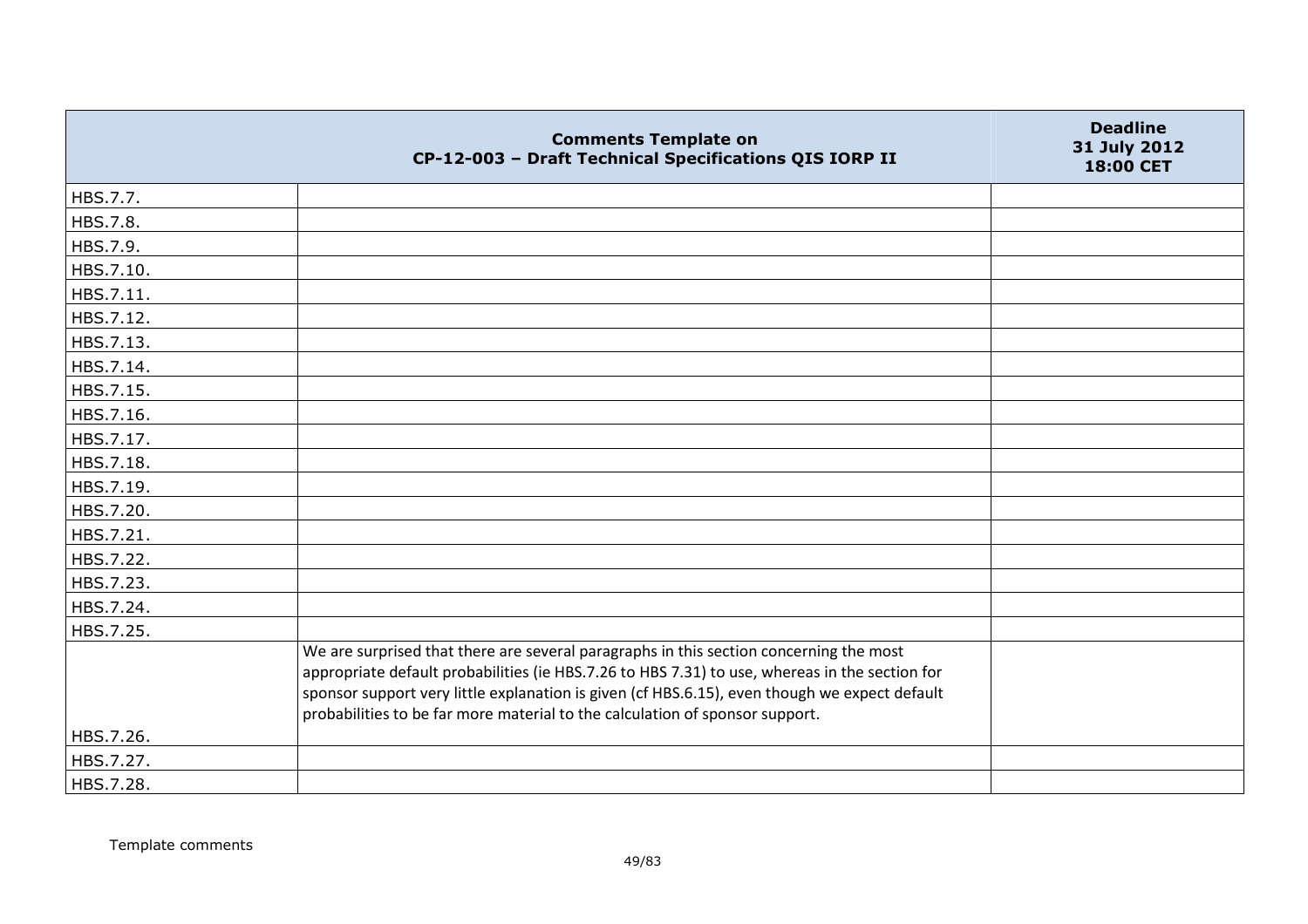|           | <b>Comments Template on</b><br>CP-12-003 - Draft Technical Specifications QIS IORP II                                                                                                                     | <b>Deadline</b><br>31 July 2012<br>18:00 CET |
|-----------|-----------------------------------------------------------------------------------------------------------------------------------------------------------------------------------------------------------|----------------------------------------------|
| HBS.7.29. |                                                                                                                                                                                                           |                                              |
| HBS.7.30. |                                                                                                                                                                                                           |                                              |
| HBS.7.31. |                                                                                                                                                                                                           |                                              |
| HBS.7.32. |                                                                                                                                                                                                           |                                              |
| HBS.7.33. |                                                                                                                                                                                                           |                                              |
| HBS.7.34. |                                                                                                                                                                                                           |                                              |
| HBS.7.35. |                                                                                                                                                                                                           |                                              |
| HBS.7.36. |                                                                                                                                                                                                           |                                              |
| HBS.7.37. |                                                                                                                                                                                                           |                                              |
| HBS.7.38. |                                                                                                                                                                                                           |                                              |
| HBS.7.39. |                                                                                                                                                                                                           |                                              |
| HBS.7.40. |                                                                                                                                                                                                           |                                              |
|           | As noted above, the probability of defaults in HBS.6.15 are not consistent with those quoted in<br>HBS.7.41.                                                                                              |                                              |
| HBS.7.41. |                                                                                                                                                                                                           |                                              |
| HBS.7.42. |                                                                                                                                                                                                           |                                              |
| HBS.8.1.  |                                                                                                                                                                                                           |                                              |
| HBS.8.2.  |                                                                                                                                                                                                           |                                              |
| HBS.8.3.  |                                                                                                                                                                                                           |                                              |
| HBS.8.4.  |                                                                                                                                                                                                           |                                              |
| HBS.8.5.  |                                                                                                                                                                                                           |                                              |
| HBS.8.6.  |                                                                                                                                                                                                           |                                              |
|           | What is the source of the data for the swap curves? Will it be curves produced by individual<br>banks (which will vary by bank), or some composite curve (eg Bloomberg; or a curve produced by<br>EIOPA)? |                                              |
| HBS.8.7.  | What is the 10bp credit risk adjustment for? Given that, elsewhere in the document, there is no                                                                                                           |                                              |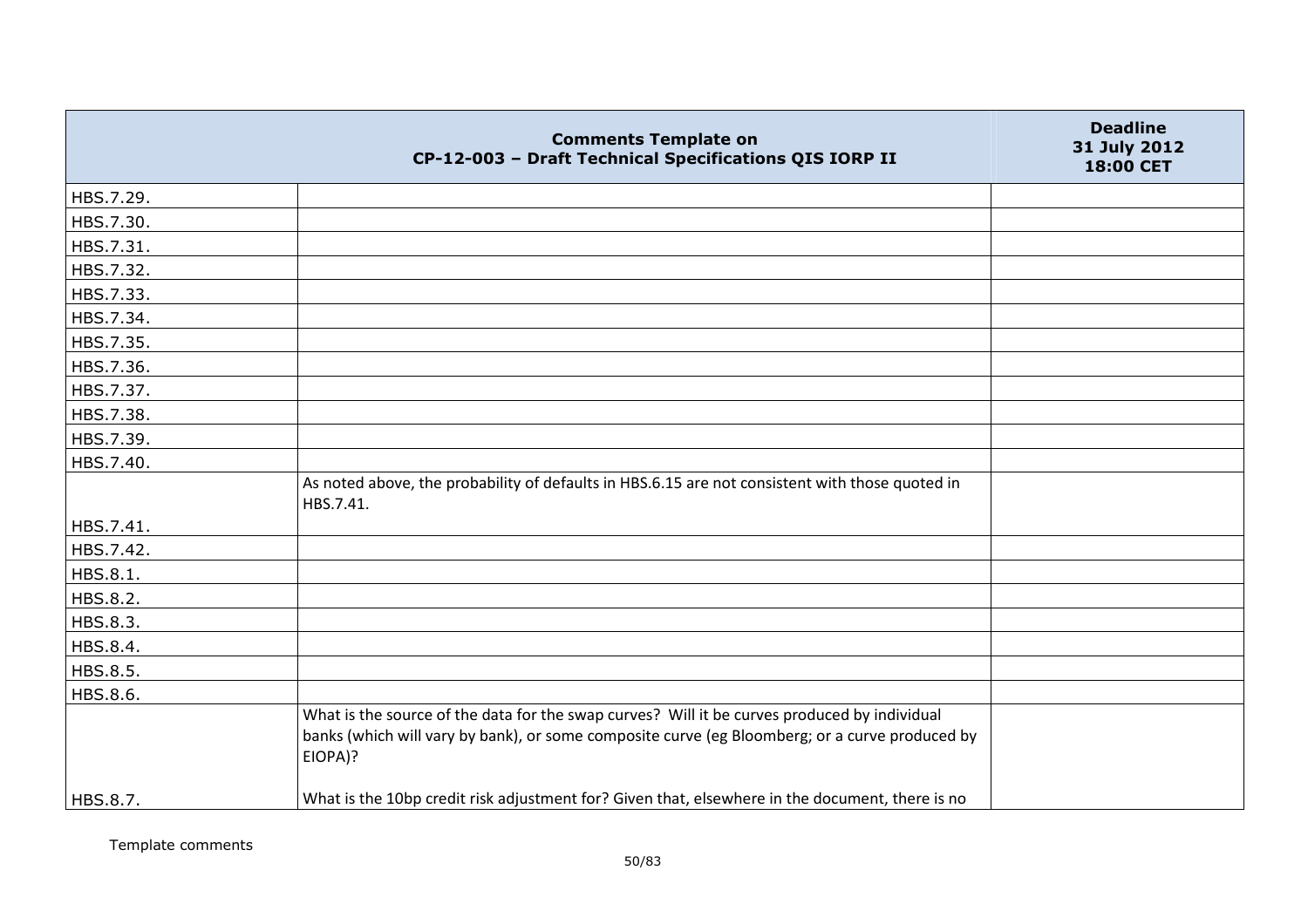| <b>Comments Template on</b><br>CP-12-003 - Draft Technical Specifications QIS IORP II                                                                                                                                                                                                                                                                                                                                                                                                                                                                                                                                                                                                                                                                                                         | <b>Deadline</b><br>31 July 2012<br>18:00 CET |
|-----------------------------------------------------------------------------------------------------------------------------------------------------------------------------------------------------------------------------------------------------------------------------------------------------------------------------------------------------------------------------------------------------------------------------------------------------------------------------------------------------------------------------------------------------------------------------------------------------------------------------------------------------------------------------------------------------------------------------------------------------------------------------------------------|----------------------------------------------|
| risk charge in respect of government bonds issued by EEA member states, it is not clear why an<br>adjustment is being made here.                                                                                                                                                                                                                                                                                                                                                                                                                                                                                                                                                                                                                                                              |                                              |
| EIOPA states the last liquid point for Euro-zone is after 20 years. However, we note that De<br>Nederlandsche Bank (DNB) publishes interest rate term structure (zero coupon swap rate) curves<br>for durations of up to 60 years, and that this curve is constructed using European swap rates for<br>up to 50 year maturities as they are listed by Bloomberg. Therefore why is only a 20 year period<br>being used for the EIOPA's Euro-zone swap curve, when there is data for longer periods available<br>and published on DNB's website?                                                                                                                                                                                                                                                |                                              |
| What is the justification for an Ultimate Forward Rate of 4.2%? We note that this was used by<br>EIOPA for the Solvency II QIS5 at end December 2009. Since then long-term interest rates have<br>fallen considerably at long durations. For example, the 50 year UK swap forward rate has reduced<br>from 4.2% to 3.2% between end 2009 and end 2011 (over the same period 30 year UK rates have<br>also fallen from 4.5% to 3.4%). Therefore, although an Ultimate Forward Rate of 4.2% appeared<br>sensible for the UK and end 2009, it seems to be significantly higher than what the market is<br>implying at end 2011. Therefore, why does EIOPA think forward rates in 90 years time will be<br>significantly higher than the 50 year forward rate when this was not the case in 2009? |                                              |
| Similarly, in the Euro-zone, 30 year swap yields fell from 4% at end 2009 to 2.6% at end 2011. This<br>is bigger than the corresponding reduction in the UK. The 50 year-rate on the DNB interest rate<br>term structure curve was 2.7% at end 2011 and 3.6% at end 2009. Therefore why does EIOPA<br>think Euro-zone rates in 60 years' time will be significantly above the 50 year level when this was<br>not the case in 2009?                                                                                                                                                                                                                                                                                                                                                            |                                              |
| In summary, we are puzzled as to why the Ultimate Forward Rate has remained unchanged at<br>4.2% since end 2009 for QIS5, since this does not appear to be support by market-related data at<br>50 year durations in both the UK and Euro-zone. Please can EIOPA explain its thinking and be<br>more transparent on this point. At the moment, the document gives a potential impression that<br>EIOPA is conjuring up long-term discount rates without any reference at all to actual long-term (ie                                                                                                                                                                                                                                                                                          |                                              |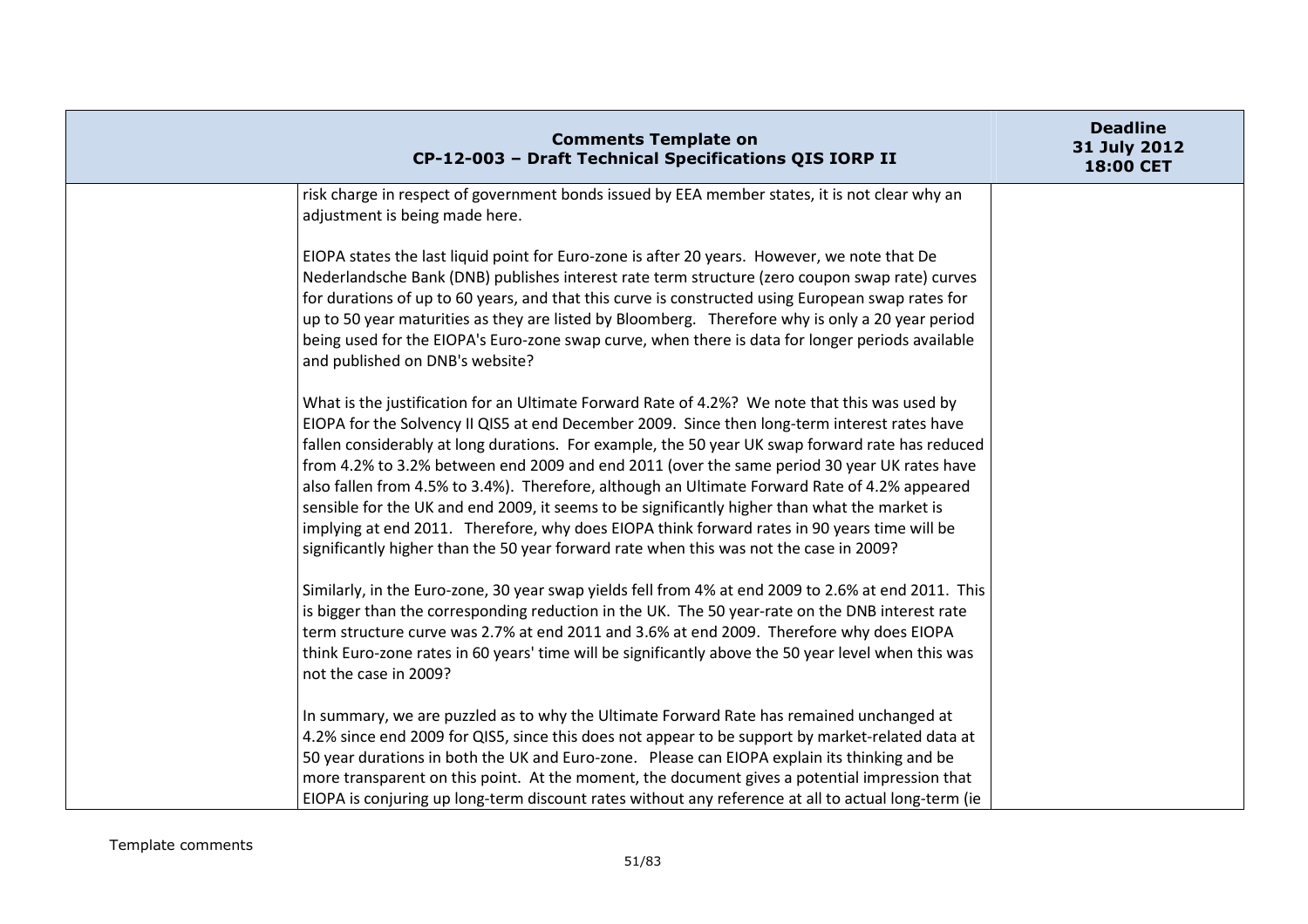|           | <b>Comments Template on</b><br>CP-12-003 - Draft Technical Specifications QIS IORP II                                                                                                                                                                                                                                                                                                                                                                                                   | <b>Deadline</b><br>31 July 2012<br>18:00 CET |
|-----------|-----------------------------------------------------------------------------------------------------------------------------------------------------------------------------------------------------------------------------------------------------------------------------------------------------------------------------------------------------------------------------------------------------------------------------------------------------------------------------------------|----------------------------------------------|
|           | 50 year) market-data and recognising the significant drop in long-term yields since end 2009.                                                                                                                                                                                                                                                                                                                                                                                           |                                              |
|           | Given this, we believe it is inappropriate to assume a maximum period of convergence of 40 years<br>from the last liquid point. As currently drafted, this would mean the Ultimate Forward Rate will<br>be attained after 50 years in Sweden; 60 years in Euro-zone but 90 years in the UK. Given the<br>drop in the UK swap curve for data points up to 50 years, it seems unreasonable to assume that in<br>other currencies yields would climb up to 4.2% over the same time period. |                                              |
|           | Under the proposed approach, IORPs in Sweden and the Euro-zone will also be treated more<br>favourably than the UK, since UK will not be able to benefit from the much higher Ultimate<br>Forward Rate for the best part of a century, whereas other countries will benefit within half a<br>century. It seems unfair to penalise the UK in this way, especially when it is the only country<br>where long-term data exists.                                                            |                                              |
|           | Finally, the Smith-Wilson method requires a subjective decision over the appropriate point at<br>where an interest curve should be extrapolated, and what the Ultimate Forward Rate should be.<br>Other methods exist, eg the Cairns model, which could be equally or more appropriate, so EIOPA<br>should provide some clarity on why it is using the Smith-Wilson method rather than other<br>methods.                                                                                |                                              |
| HBS.8.8.  |                                                                                                                                                                                                                                                                                                                                                                                                                                                                                         |                                              |
| HBS.8.9.  |                                                                                                                                                                                                                                                                                                                                                                                                                                                                                         |                                              |
| HBS.8.10. | In I.5.5, it is stated that EIOPA will provide the risk-free interest rate curves. However here EIOPA<br>states they will only provide a tool in order for IORPS to apply the Smith-Wilson procedure<br>themselves. Can EIOPA confirm that they will be producing the risk-free curves and that it will<br>not be necessary for IORPs to produce their own curves?                                                                                                                      |                                              |
| HBS.8.11. | This option appears to be spurious. Either change the last liquid point and convergence period in<br>HBS.8.7 or don't do this at all.                                                                                                                                                                                                                                                                                                                                                   |                                              |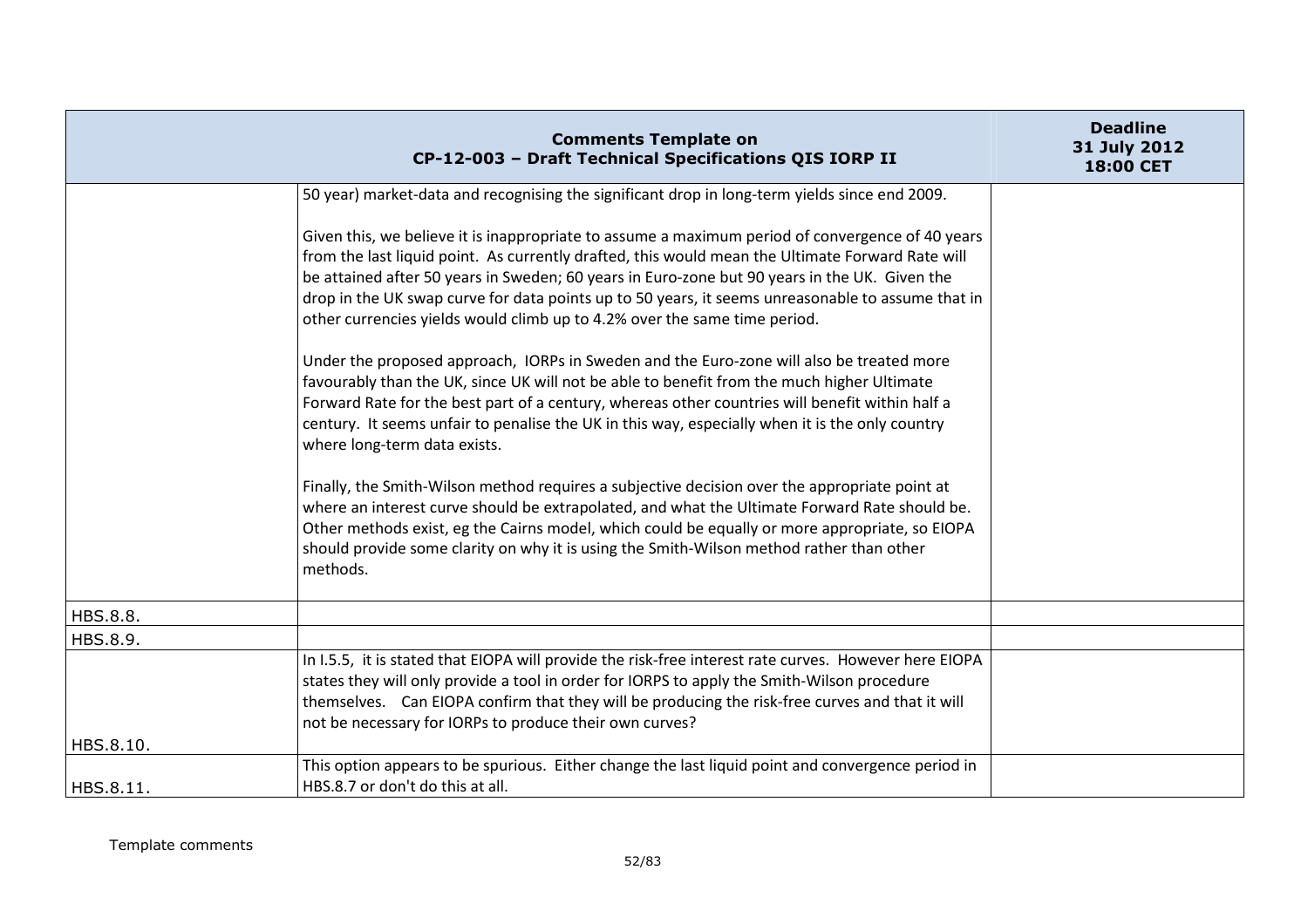|           | <b>Comments Template on</b><br>CP-12-003 - Draft Technical Specifications QIS IORP II                                                                                                                                                                                                                                                                                                                                                                                                                                                                                                                                                                                                                                             | <b>Deadline</b><br>31 July 2012<br>18:00 CET |
|-----------|-----------------------------------------------------------------------------------------------------------------------------------------------------------------------------------------------------------------------------------------------------------------------------------------------------------------------------------------------------------------------------------------------------------------------------------------------------------------------------------------------------------------------------------------------------------------------------------------------------------------------------------------------------------------------------------------------------------------------------------|----------------------------------------------|
|           | If an option is to be given, we think it makes much more sense to include the option introduced<br>by the US government in July 2012 for US pension plans, where the discount rate can be set based<br>on a corridor of average bond yields over the last 25 years. This will then allow the Commission to<br>make a direct comparison to methods used in the US and those used in the EEA, and allow them<br>to make an overall assessment of the competitiveness of pension costs in both areas.                                                                                                                                                                                                                                |                                              |
| HBS.8.12. | Why is the adjustment 50 bp? Why not 100bp? Please explain.                                                                                                                                                                                                                                                                                                                                                                                                                                                                                                                                                                                                                                                                       |                                              |
| HBS.8.13. | In order to use a Matching Premium, Annex 2 contains a number of conditions, including that the<br>assigned portfolio of assets are ring-fenced and managed separately from the rest of the<br>obligations. This appears to be overly restrictive. Many IORPs, especially in the UK, back part of<br>their obligations (eg pensioners) with bonds and other assets with similar characteristics.<br>However these are not separately ring-fenced within the IORP, and so it may not be possible to<br>benefit from the matching premium based on the current drafting of Annex 2.<br>We recommend that EIOPA considers further how this can be applied to IORPs in order that they<br>can potentially benefit from this approach. |                                              |
| HBS.8.14. |                                                                                                                                                                                                                                                                                                                                                                                                                                                                                                                                                                                                                                                                                                                                   |                                              |
| HBS.8.15. | Is it necessary to do sensitivity calculations with a 50bp adjustment to the discount rate, given<br>HBS.8.12 already requires a calculation with a 50bp adjustment? Given HBS.8.12, we suggest<br>these are HBS.8.15 is unnecessary, or replaced with a 100bp sensitivity adjustment.                                                                                                                                                                                                                                                                                                                                                                                                                                            |                                              |
| HBS.8.16. | How should IORPs take account of any planned changes to investment strategy in the future (eg<br>strategies or stated policies where the proportion invested in fixed-income will increase over<br>time, as part of de-risking activities)?                                                                                                                                                                                                                                                                                                                                                                                                                                                                                       |                                              |
| HBS.8.17. |                                                                                                                                                                                                                                                                                                                                                                                                                                                                                                                                                                                                                                                                                                                                   |                                              |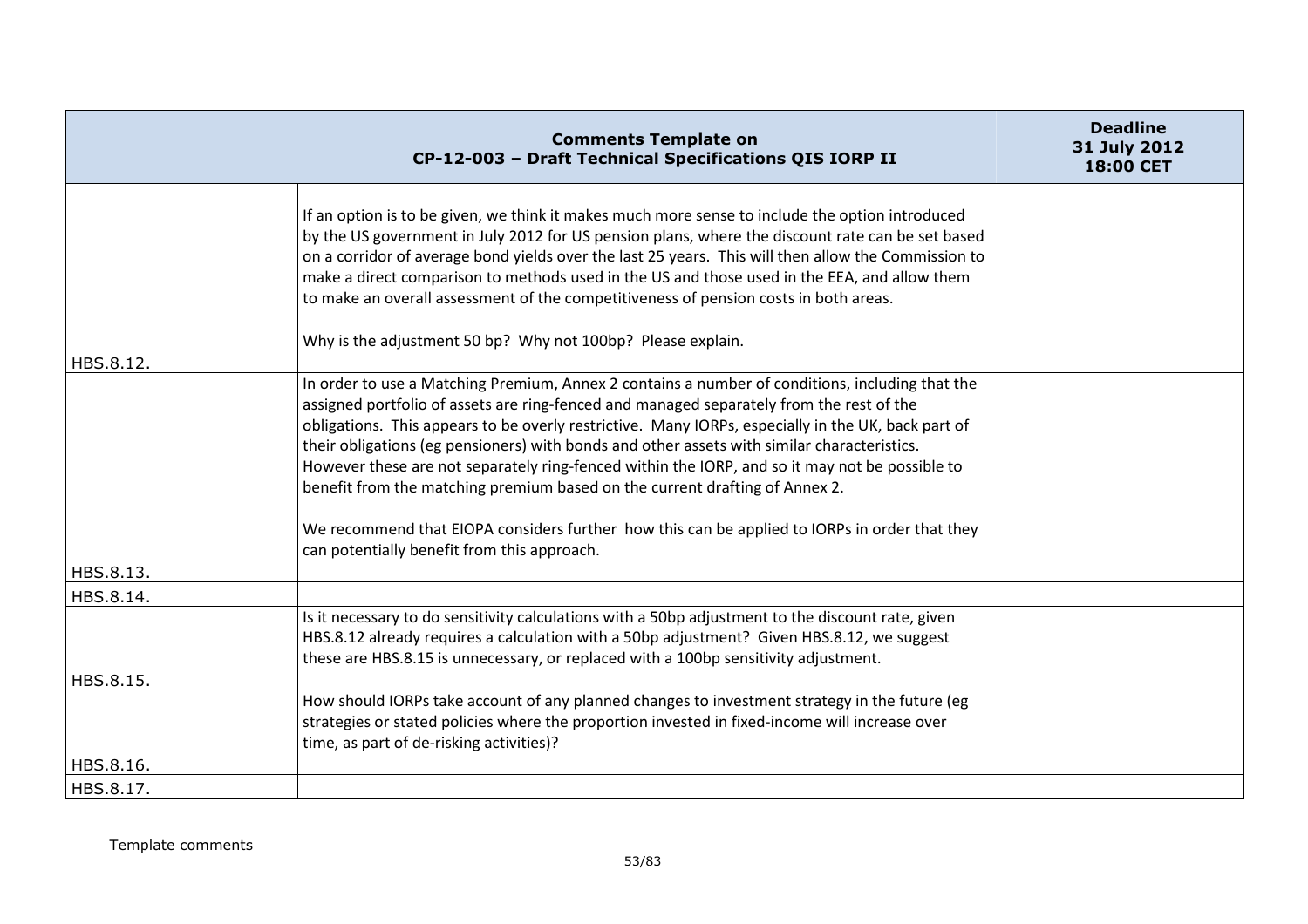|           | <b>Comments Template on</b><br>CP-12-003 - Draft Technical Specifications QIS IORP II                                                                                                                                                                                                                                                                           | <b>Deadline</b><br>31 July 2012<br><b>18:00 CET</b> |
|-----------|-----------------------------------------------------------------------------------------------------------------------------------------------------------------------------------------------------------------------------------------------------------------------------------------------------------------------------------------------------------------|-----------------------------------------------------|
|           | The rates listed in (a) to (d) may not be appropriate if the duration or components of the<br>underlying indices are different from those of the fixed-income assets of the IORP.                                                                                                                                                                               |                                                     |
|           | It may be better to state that IORPs can set bond yields based on the actual bonds held by the<br>IORP. IORPs are used to following this type of approach for IAS19 accounting and funding<br>purposes.                                                                                                                                                         |                                                     |
|           | Any remaining part of the fixed income portfolio should have a yield based on the actual portfolio<br>- it may not be appropriate to assume the yield equals the average yield of the rest of the<br>portfolio.                                                                                                                                                 |                                                     |
|           | The assumed return for corporate bonds ought to allow for default risk (ie the expected return<br>will be less than the underlying yield on these bonds given the risk of default).                                                                                                                                                                             |                                                     |
| HBS.8.18. | If yields are to be provided, EIOPA should also provide the yields that it would like to see used in<br>other currencies (especially UK and Sweden) in order to ensure there is a consistent approach.                                                                                                                                                          |                                                     |
|           | For a best estimate, we would suggest that the proposed assumption for non-fixed income<br>investments is too low under current financial conditions. In addition, building a best estimate<br>return for equities from the underlying gilt yield is an outdated approach which does not work in<br>the current environment.                                    |                                                     |
|           | It is not clear whether non fixed income assets should be 3% above the yield for AAA government<br>bonds (so will vary by country) or should be 5.98% in all countries. We assume it should be<br>country specific?                                                                                                                                             |                                                     |
| HBS.8.19. | We think a more appropriate best estimate equity risk premium should be in the region of 4% to<br>5% (with a higher premium in the UK to allow for end 2011 valuation levels of equities in the UK<br>relative to the Euro-zone). Different risk premiums should also be considered for other asset<br>classes eg property, infrastructure, and private equity. |                                                     |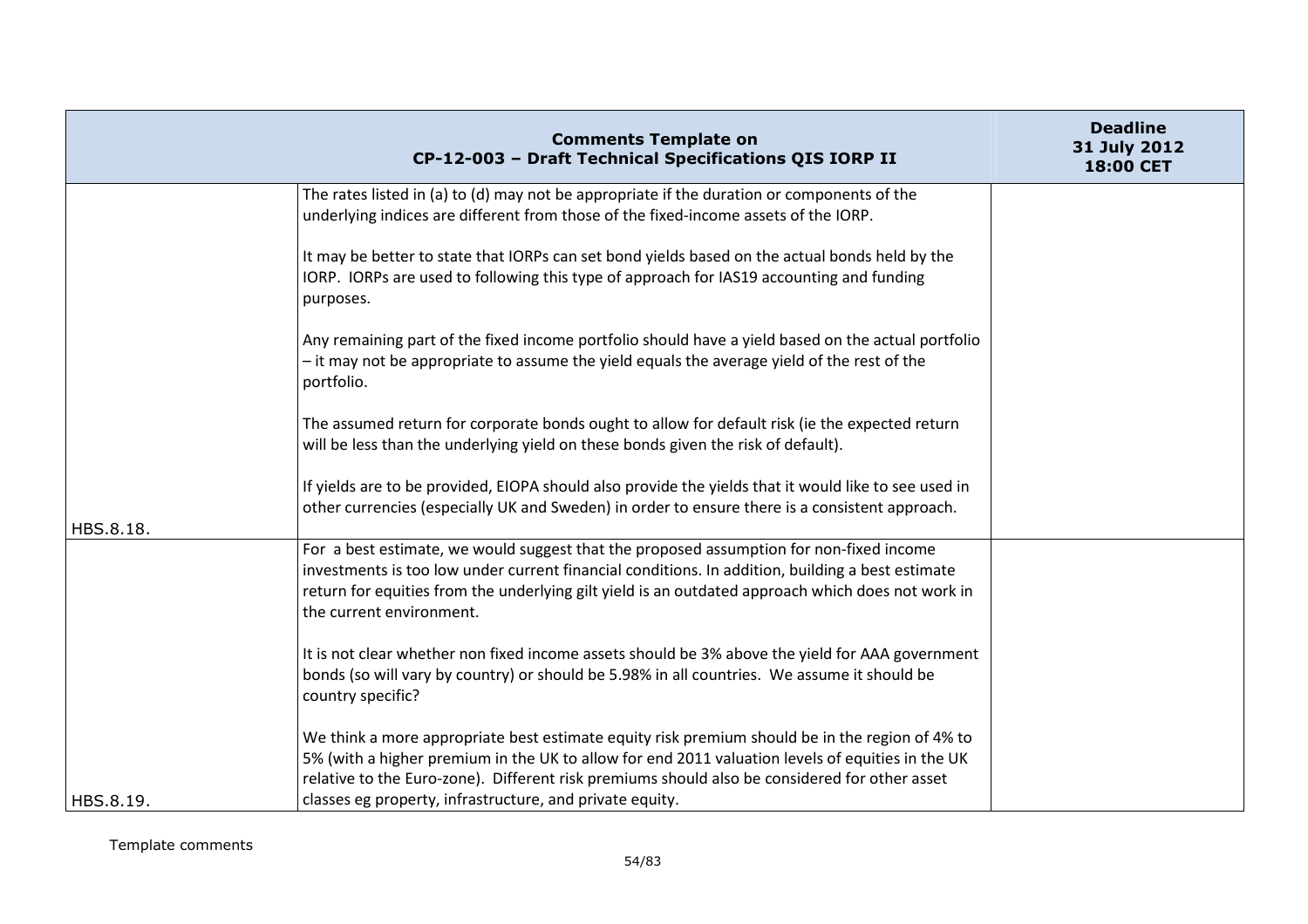|           | <b>Comments Template on</b><br>CP-12-003 - Draft Technical Specifications QIS IORP II                                                                                                                                                                                                                                                                                                                                                                                                                                         | <b>Deadline</b><br>31 July 2012<br>18:00 CET |
|-----------|-------------------------------------------------------------------------------------------------------------------------------------------------------------------------------------------------------------------------------------------------------------------------------------------------------------------------------------------------------------------------------------------------------------------------------------------------------------------------------------------------------------------------------|----------------------------------------------|
|           |                                                                                                                                                                                                                                                                                                                                                                                                                                                                                                                               |                                              |
|           | We also suggest that an alternative option for Level B is considered. This should be the discount<br>rate calculated in accordance with IFRS under IAS19, and will allow direct comparability to the<br>calculated value of the obligation under international accounting standards. This measure is often<br>used by some plan sponsors as a reference point for funding levels.                                                                                                                                             |                                              |
| HBS.8.20. |                                                                                                                                                                                                                                                                                                                                                                                                                                                                                                                               |                                              |
|           | As noted above for HBS.8.16, how should IORPs take account of planned changes to investment<br>strategy, or where there are policies to have different assets to back non-pensioner and pensioner<br>liabilities (and so the asset mix will change over time as liabilities mature)?                                                                                                                                                                                                                                          |                                              |
| HBS.8.21. |                                                                                                                                                                                                                                                                                                                                                                                                                                                                                                                               |                                              |
| HBS.8.22. |                                                                                                                                                                                                                                                                                                                                                                                                                                                                                                                               |                                              |
|           | Given the level of complexity of other elements of the holistic balance sheet, and the importance<br>of the inflation assumption, using a fixed inflation rate across all countries appears extremely<br>simplistic. In practice inflation can vary significantly between countries and between economic<br>scenarios under consideration. The assumptions should be market driven, based on observable<br>market information on breakeven inflation expectations.                                                            |                                              |
|           | Also, there are different levels of inflation in each country. For example, in the UK, there is<br>inflation measured with reference to the Consumers Price Index and that measured with<br>reference to the Retail Prices Index. In the UK, we think a more appropriate inflation assumption<br>(for Retail Price Index inflation) would be just above 3% at end 2011. This would then be<br>consistent with what UK companies used as a best estimate inflation assumption for IAS19<br>accounting disclosures at end 2011. |                                              |
| HBS.8.23. | We also note that another critical assumption is pension increases, and revaluation of accrued<br>benefits. For cash balance plans, a critical assumption is the annual rate of increase to cash<br>balance accounts. These increases are often linked to inflation but are not the same as inflation<br>(eg in the UK, there are maximum limits for some type of pension increases). EIOPA should<br>provide additional guidance on how to set assumptions for increases to benefits.                                        |                                              |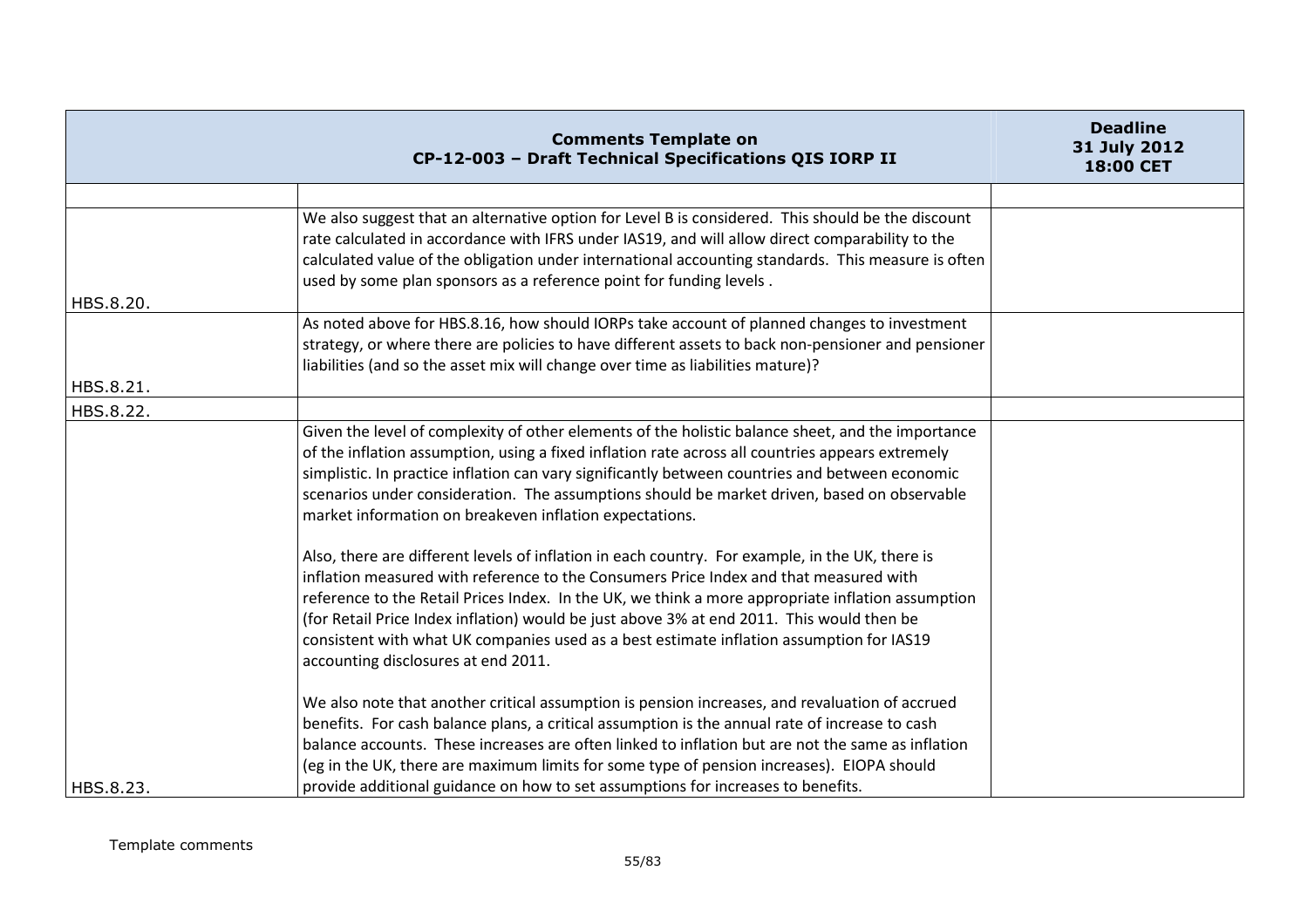|           | <b>Comments Template on</b><br>CP-12-003 - Draft Technical Specifications QIS IORP II                                                                                                                                                                                                                                                                                                                                                                                                                                                                                                                                                                                          | <b>Deadline</b><br>31 July 2012<br>18:00 CET |
|-----------|--------------------------------------------------------------------------------------------------------------------------------------------------------------------------------------------------------------------------------------------------------------------------------------------------------------------------------------------------------------------------------------------------------------------------------------------------------------------------------------------------------------------------------------------------------------------------------------------------------------------------------------------------------------------------------|----------------------------------------------|
|           |                                                                                                                                                                                                                                                                                                                                                                                                                                                                                                                                                                                                                                                                                |                                              |
|           | It is not clear whether Level A Technical Provisions should allow for salary increases. If the<br>purpose of Level A is come up with an estimate of the value of accrued benefits, then it is<br>important to note that, in many countries, accrued benefits are often regarded as those payable<br>based on salary at the calculation date; plus any increases that are required to be given by<br>statute/regulations/scheme rules between date of leaving and the date benefits commence.                                                                                                                                                                                   |                                              |
|           | As such, a number of countries do not require accrued benefits to include an allowance for future<br>salary increases.                                                                                                                                                                                                                                                                                                                                                                                                                                                                                                                                                         |                                              |
|           | The issue of whether to include an allowance for salary increases is when that has been discussed<br>at length by accounting standard setters for many years, and EIOPA should at least acknowledge<br>that it has considered this in formulating its proposals (and if it hasn't we recommend this issue is<br>explored in more detail)                                                                                                                                                                                                                                                                                                                                       |                                              |
|           | Given the level of complexity of other elements of the holistic balance sheet, and the importance<br>of the salary increase assumption, using a fixed rate across all countries appears extremely<br>simplistic. In practice, salary growth expectations can vary significantly between countries and<br>between economic scenarios under consideration. Also, salary growth usually includes an<br>element for general salary increases and an element for promotional salary increases. The latter<br>is often considered as a demographic assumption, with an explicit salary scale for promotional<br>salary increases, as well as the general salary increase assumption. |                                              |
| HBS.8.24. |                                                                                                                                                                                                                                                                                                                                                                                                                                                                                                                                                                                                                                                                                |                                              |
|           | It is not entirely clear whether EIOPA is expecting bid market prices to be used, or whether mid<br>market prices could be acceptable. For the avoidance of doubt, we suggest making this clear.                                                                                                                                                                                                                                                                                                                                                                                                                                                                               |                                              |
| HBS.9.1.  |                                                                                                                                                                                                                                                                                                                                                                                                                                                                                                                                                                                                                                                                                |                                              |
| HBS.9.2.  |                                                                                                                                                                                                                                                                                                                                                                                                                                                                                                                                                                                                                                                                                |                                              |
| HBS.9.3.  |                                                                                                                                                                                                                                                                                                                                                                                                                                                                                                                                                                                                                                                                                |                                              |
| HBS.9.4.  |                                                                                                                                                                                                                                                                                                                                                                                                                                                                                                                                                                                                                                                                                |                                              |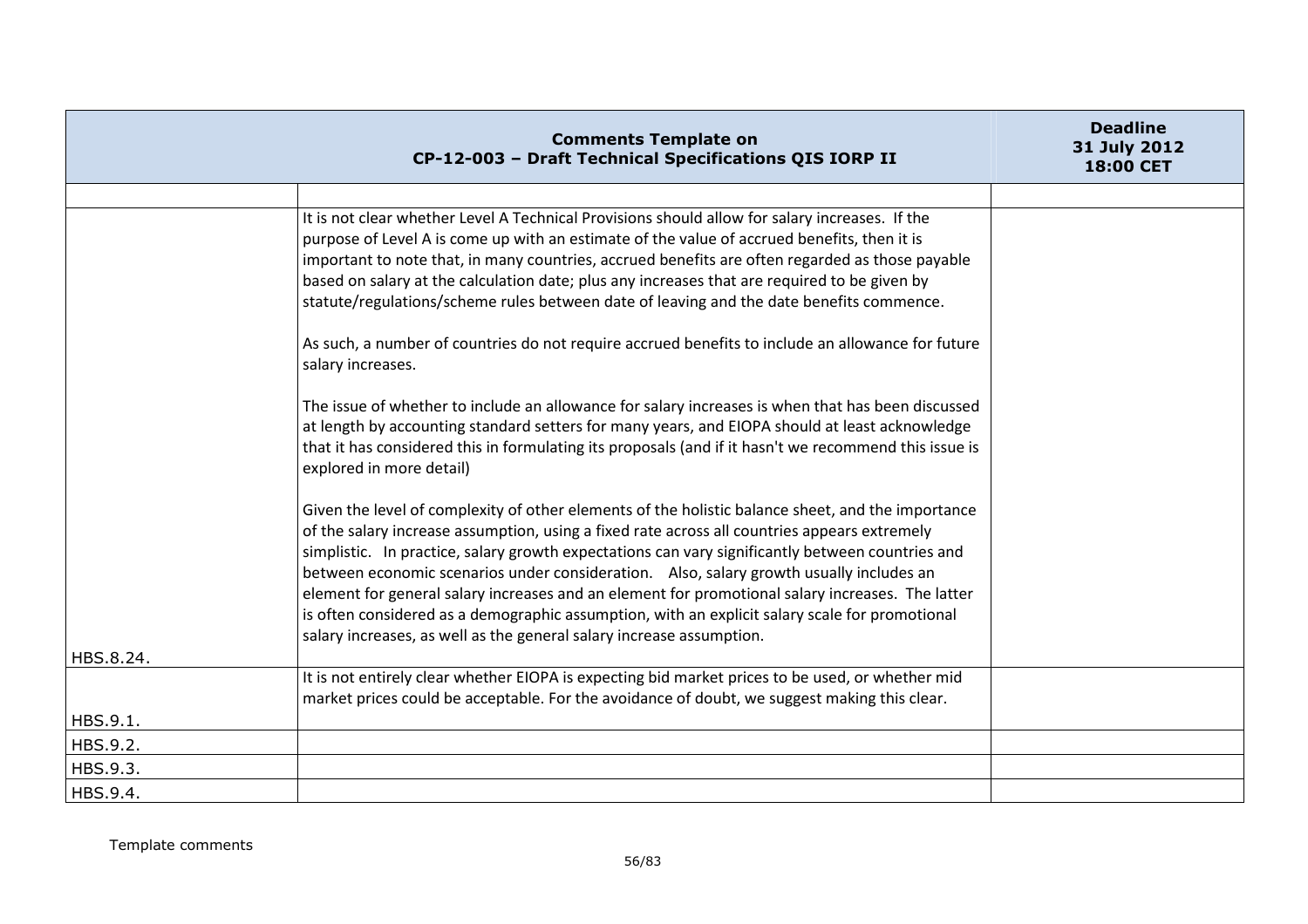|                 | <b>Comments Template on</b><br>CP-12-003 - Draft Technical Specifications QIS IORP II                                                                                                                                                                                         | <b>Deadline</b><br>31 July 2012<br><b>18:00 CET</b> |
|-----------------|-------------------------------------------------------------------------------------------------------------------------------------------------------------------------------------------------------------------------------------------------------------------------------|-----------------------------------------------------|
| HBS.9.5.        |                                                                                                                                                                                                                                                                               |                                                     |
| HBS.9.6.        |                                                                                                                                                                                                                                                                               |                                                     |
| HBS.9.7.        |                                                                                                                                                                                                                                                                               |                                                     |
| HBS.9.8.        |                                                                                                                                                                                                                                                                               |                                                     |
| HBS.9.9.        |                                                                                                                                                                                                                                                                               |                                                     |
| SCR.1.1.        |                                                                                                                                                                                                                                                                               |                                                     |
| SCR.1.2.        |                                                                                                                                                                                                                                                                               |                                                     |
| SCR.1.3.        |                                                                                                                                                                                                                                                                               |                                                     |
| SCR.1.4.        |                                                                                                                                                                                                                                                                               |                                                     |
| SCR.1.5.        |                                                                                                                                                                                                                                                                               |                                                     |
| SCR.1.6.        |                                                                                                                                                                                                                                                                               |                                                     |
| SCR.1.7.        |                                                                                                                                                                                                                                                                               |                                                     |
| <b>SCR.1.8.</b> |                                                                                                                                                                                                                                                                               |                                                     |
| SCR.1.9.        |                                                                                                                                                                                                                                                                               |                                                     |
| SCR.1.10.       | It is likely to be very difficult to assess what future management actions might be, so a significant<br>element of judgement will be required.                                                                                                                               |                                                     |
|                 |                                                                                                                                                                                                                                                                               |                                                     |
| SCR.1.11.       | Even a 95% confidence limit is likely to result in a very high SCR which may have significant<br>implications, depending on the manner in which the SCR is used in practice. We suggest also<br>considering at least an 80% and 90% confidence limit as well.                 |                                                     |
| SCR.1.12.       |                                                                                                                                                                                                                                                                               |                                                     |
| SCR.1.13.       |                                                                                                                                                                                                                                                                               |                                                     |
|                 | This will require some very significant assumptions to be made, and could lead to significant<br>misstatement of the overall risk. EIOPA should provide more information on the work it has done<br>to derive the co-efficients and that they are suitable for this exercise. |                                                     |
| SCR.1.14.       |                                                                                                                                                                                                                                                                               |                                                     |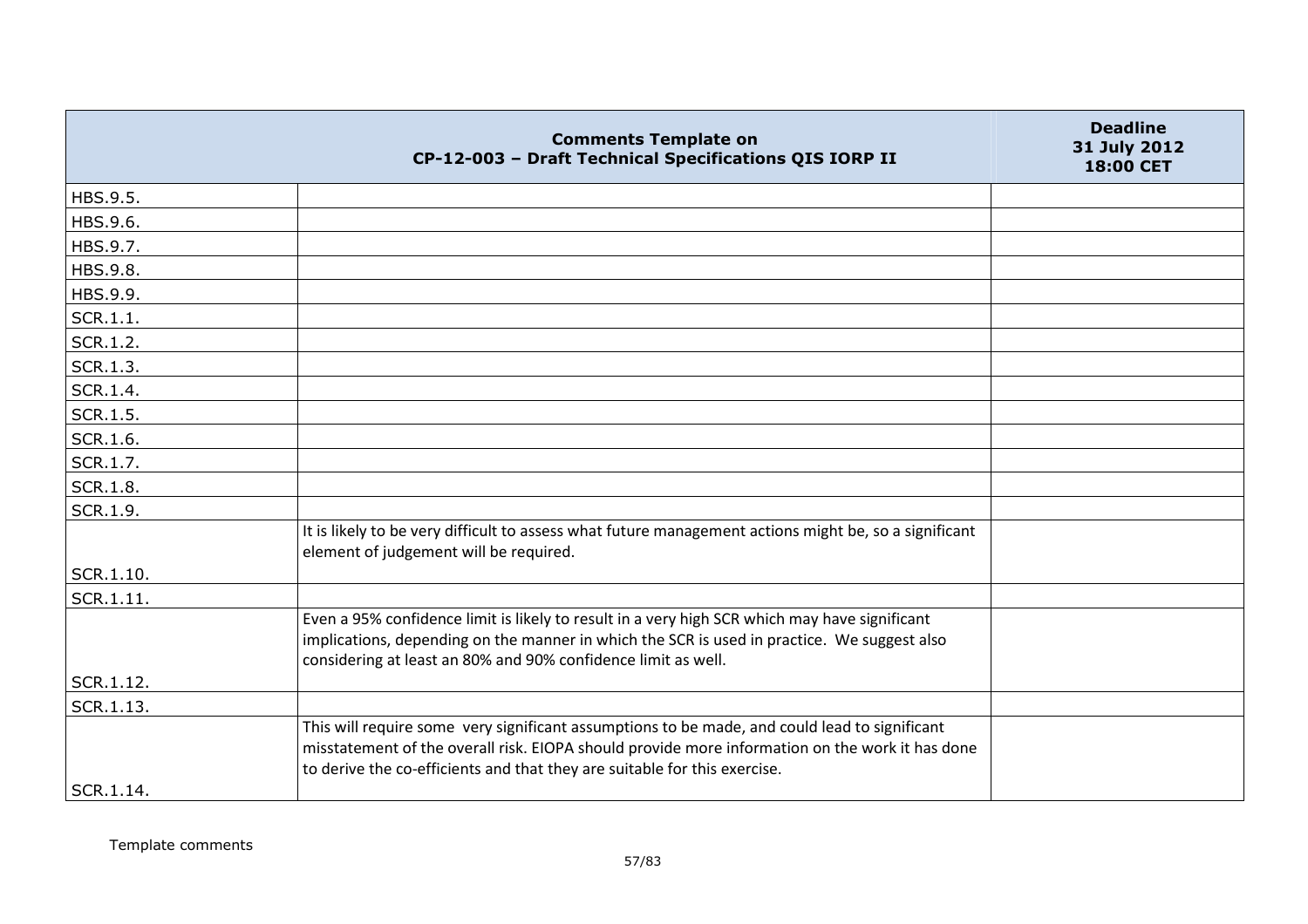|           | <b>Comments Template on</b><br>CP-12-003 - Draft Technical Specifications QIS IORP II                                                                                                                                                                                                                                                                                                                                | <b>Deadline</b><br>31 July 2012<br>18:00 CET |
|-----------|----------------------------------------------------------------------------------------------------------------------------------------------------------------------------------------------------------------------------------------------------------------------------------------------------------------------------------------------------------------------------------------------------------------------|----------------------------------------------|
| SCR.1.15. |                                                                                                                                                                                                                                                                                                                                                                                                                      |                                              |
| SCR.1.16. |                                                                                                                                                                                                                                                                                                                                                                                                                      |                                              |
| SCR.1.17. |                                                                                                                                                                                                                                                                                                                                                                                                                      |                                              |
| SCR.1.18. |                                                                                                                                                                                                                                                                                                                                                                                                                      |                                              |
| SCR.1.19. |                                                                                                                                                                                                                                                                                                                                                                                                                      |                                              |
| SCR.1.20. |                                                                                                                                                                                                                                                                                                                                                                                                                      |                                              |
| SCR.1.21. |                                                                                                                                                                                                                                                                                                                                                                                                                      |                                              |
| SCR.1.22. |                                                                                                                                                                                                                                                                                                                                                                                                                      |                                              |
| SCR.1.23. |                                                                                                                                                                                                                                                                                                                                                                                                                      |                                              |
| SCR.1.24. |                                                                                                                                                                                                                                                                                                                                                                                                                      |                                              |
| SCR.1.25. |                                                                                                                                                                                                                                                                                                                                                                                                                      |                                              |
| SCR.2.1.  |                                                                                                                                                                                                                                                                                                                                                                                                                      |                                              |
| SCR.2.2.  |                                                                                                                                                                                                                                                                                                                                                                                                                      |                                              |
| SCR.2.3.  |                                                                                                                                                                                                                                                                                                                                                                                                                      |                                              |
| SCR.2.4.  |                                                                                                                                                                                                                                                                                                                                                                                                                      |                                              |
| SCR.2.5.  |                                                                                                                                                                                                                                                                                                                                                                                                                      |                                              |
| SCR.2.6.  |                                                                                                                                                                                                                                                                                                                                                                                                                      |                                              |
|           | It is not clear how this would work where the pension protection scheme only guarantees a lower<br>level of benefit and only where the sponsor is not able to provide additional support. If the SCR is<br>to be set so that it would ensure a 95% (say) chance of having sufficient funds then it is not clear<br>how a protection scheme that only pays out when there are insufficient funds will reduce the SCR. |                                              |
| SCR.2.7.  |                                                                                                                                                                                                                                                                                                                                                                                                                      |                                              |
| SCR.2.8.  |                                                                                                                                                                                                                                                                                                                                                                                                                      |                                              |
| SCR.2.9.  |                                                                                                                                                                                                                                                                                                                                                                                                                      |                                              |
| SCR.2.10. |                                                                                                                                                                                                                                                                                                                                                                                                                      |                                              |
| SCR.2.11. |                                                                                                                                                                                                                                                                                                                                                                                                                      |                                              |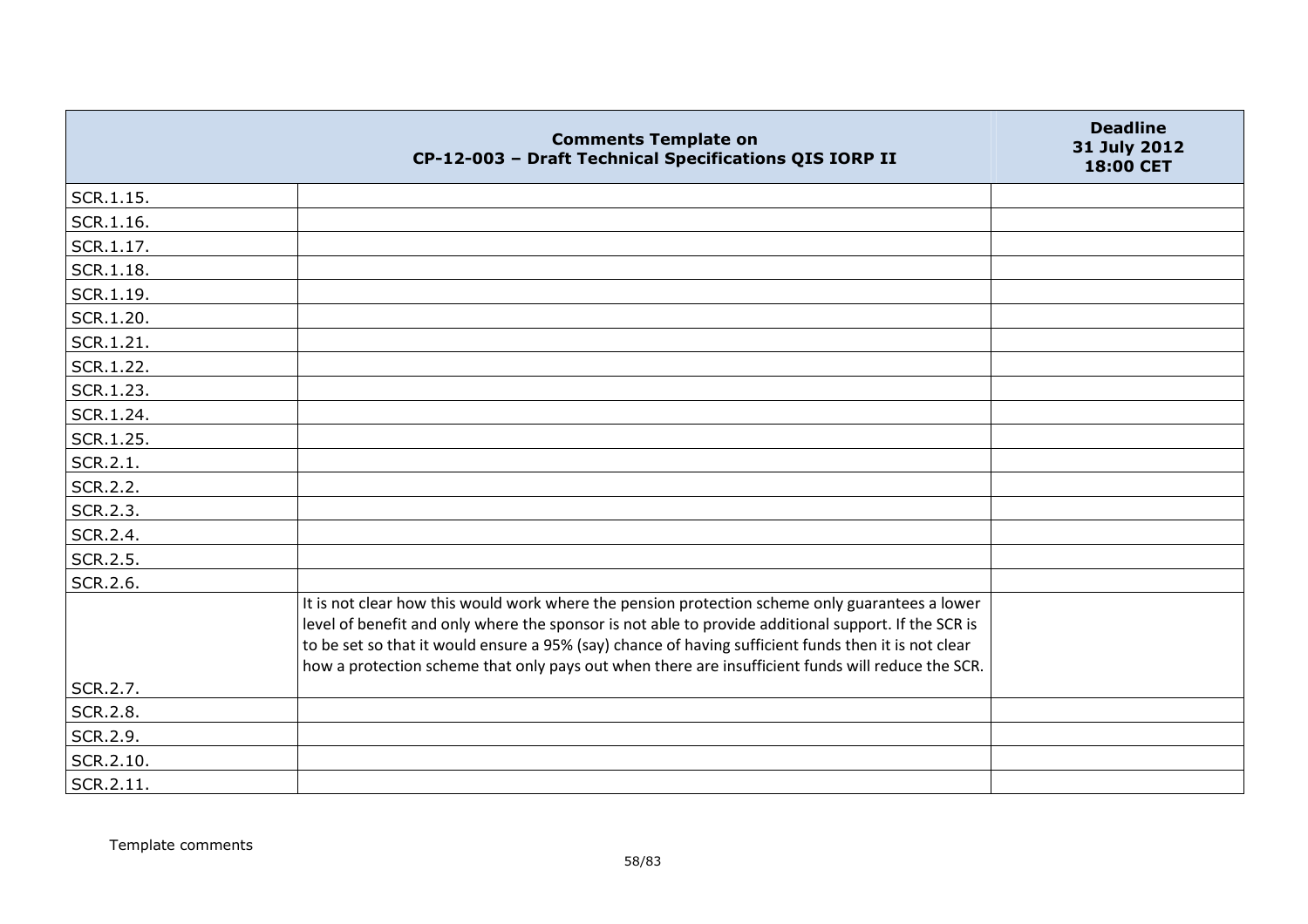|           | <b>Comments Template on</b><br>CP-12-003 - Draft Technical Specifications QIS IORP II                                                                                                                                                                                                                                                                                                                                                                                                                                                       | <b>Deadline</b><br>31 July 2012<br>18:00 CET |
|-----------|---------------------------------------------------------------------------------------------------------------------------------------------------------------------------------------------------------------------------------------------------------------------------------------------------------------------------------------------------------------------------------------------------------------------------------------------------------------------------------------------------------------------------------------------|----------------------------------------------|
| SCR.2.12. |                                                                                                                                                                                                                                                                                                                                                                                                                                                                                                                                             |                                              |
| SCR.2.13. |                                                                                                                                                                                                                                                                                                                                                                                                                                                                                                                                             |                                              |
| SCR.2.14. |                                                                                                                                                                                                                                                                                                                                                                                                                                                                                                                                             |                                              |
| SCR.2.15. |                                                                                                                                                                                                                                                                                                                                                                                                                                                                                                                                             |                                              |
| SCR.2.16. |                                                                                                                                                                                                                                                                                                                                                                                                                                                                                                                                             |                                              |
|           | Calculating net Basic Solvency Capital Requirements massively increases the amount of<br>calculations required, and overall complexity of the calculations. Given that no decision has been<br>made on confidence level , for the purpose of the QIS, why not simply set the adjustment to the<br>maximum amounts defined in SCR.2.20?<br>We note that the net SCR may not reduce to zero (eg counterparty default risk of plan sponsor),<br>so EIOPA could state that the minimum value of the net Basic SCR equals the part of the SCR in |                                              |
| SCR.2.17. | respect of sponsor default risk.                                                                                                                                                                                                                                                                                                                                                                                                                                                                                                            |                                              |
| SCR.2.18. |                                                                                                                                                                                                                                                                                                                                                                                                                                                                                                                                             |                                              |
| SCR.2.19. |                                                                                                                                                                                                                                                                                                                                                                                                                                                                                                                                             |                                              |
| SCR.2.20. |                                                                                                                                                                                                                                                                                                                                                                                                                                                                                                                                             |                                              |
|           | Calculating net Basic Solvency Capital Requirements massively increases the amount of<br>calculations required and overall complexity of the calculations. Given that no decision has been<br>made on confidence level, for the purpose of the QIS, why not simply set the adjustment to the<br>maximum amounts defined in SCR.2.20?                                                                                                                                                                                                        |                                              |
|           | We note that the net SCR may not reduce to zero (e.g. counterparty default risk of plan sponsor),<br>so EIOPA could state that the minimum value of the net Basic SCR equals the part of the SCR in<br>respect of sponsor default risk.                                                                                                                                                                                                                                                                                                     |                                              |
| SCR.2.21. |                                                                                                                                                                                                                                                                                                                                                                                                                                                                                                                                             |                                              |
| SCR.2.22. |                                                                                                                                                                                                                                                                                                                                                                                                                                                                                                                                             |                                              |
| SCR.2.23. |                                                                                                                                                                                                                                                                                                                                                                                                                                                                                                                                             |                                              |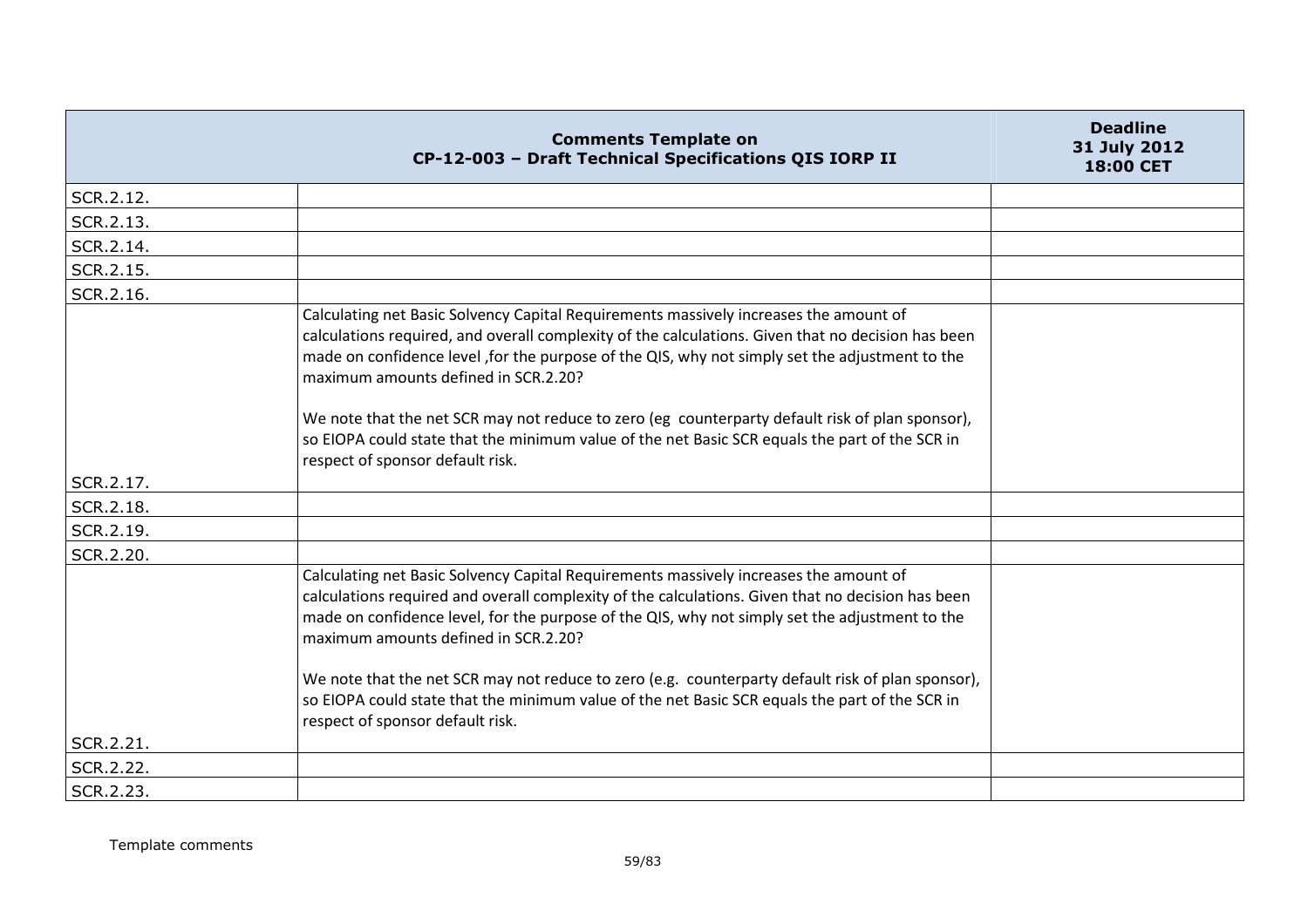|           | <b>Comments Template on</b><br>CP-12-003 - Draft Technical Specifications QIS IORP II                                                                                                                                                                                                                                                                                                                                                                                                                                                                                          | <b>Deadline</b><br>31 July 2012<br>18:00 CET |
|-----------|--------------------------------------------------------------------------------------------------------------------------------------------------------------------------------------------------------------------------------------------------------------------------------------------------------------------------------------------------------------------------------------------------------------------------------------------------------------------------------------------------------------------------------------------------------------------------------|----------------------------------------------|
| SCR.2.24. |                                                                                                                                                                                                                                                                                                                                                                                                                                                                                                                                                                                |                                              |
| SCR.2.25. |                                                                                                                                                                                                                                                                                                                                                                                                                                                                                                                                                                                |                                              |
| SCR.2.26. |                                                                                                                                                                                                                                                                                                                                                                                                                                                                                                                                                                                |                                              |
| SCR.2.27. |                                                                                                                                                                                                                                                                                                                                                                                                                                                                                                                                                                                |                                              |
| SCR.2.28. |                                                                                                                                                                                                                                                                                                                                                                                                                                                                                                                                                                                |                                              |
| SCR.2.29. |                                                                                                                                                                                                                                                                                                                                                                                                                                                                                                                                                                                |                                              |
| SCR.2.30. |                                                                                                                                                                                                                                                                                                                                                                                                                                                                                                                                                                                |                                              |
| SCR.2.31. |                                                                                                                                                                                                                                                                                                                                                                                                                                                                                                                                                                                |                                              |
| SCR.2.32. | We don't see a need to do all these additional calculations (in SCR2.32 to SCR2.35) at this stage.<br>This will massively increase the complexity and costs of the exercise, and, for the options,<br>presented, are not likely to provide information that is really meaningful (especially given it is not<br>even clear what the final confidence level may look like). We see these options as second-order<br>calculations, and it should be more important to focus on other options we have suggested for<br>the technical provisions and sponsor support calculations. |                                              |
|           | We don't see a need to do all these additional calculations (in SCR2.32 to SCR2.35) at this stage.<br>This will massively increase the complexity and costs of the exercise, and, for the options,<br>presented, are not likely to provide information that is really meaningful (especially given it is not<br>even clear what the final confidence level may look like). We see these options as second-order<br>calculations, and it should be more important to focus on other options we have suggested for<br>the technical provisions and sponsor support calculations. |                                              |
| SCR.2.33. |                                                                                                                                                                                                                                                                                                                                                                                                                                                                                                                                                                                |                                              |
|           | We don't see a need to do all these additional calculations (in SCR2.32 to SCR2.35) at this stage.<br>This will massively increase the complexity and costs of the exercise, and, for the options,<br>presented, are not likely to provide information that is really meaningful (especially given it is not<br>even clear what the final confidence level may look like). We see these options as second-order<br>calculations, and it should be more important to focus on other options we have suggested for                                                               |                                              |
| SCR.2.34. | the technical provisions and sponsor support calculations.                                                                                                                                                                                                                                                                                                                                                                                                                                                                                                                     |                                              |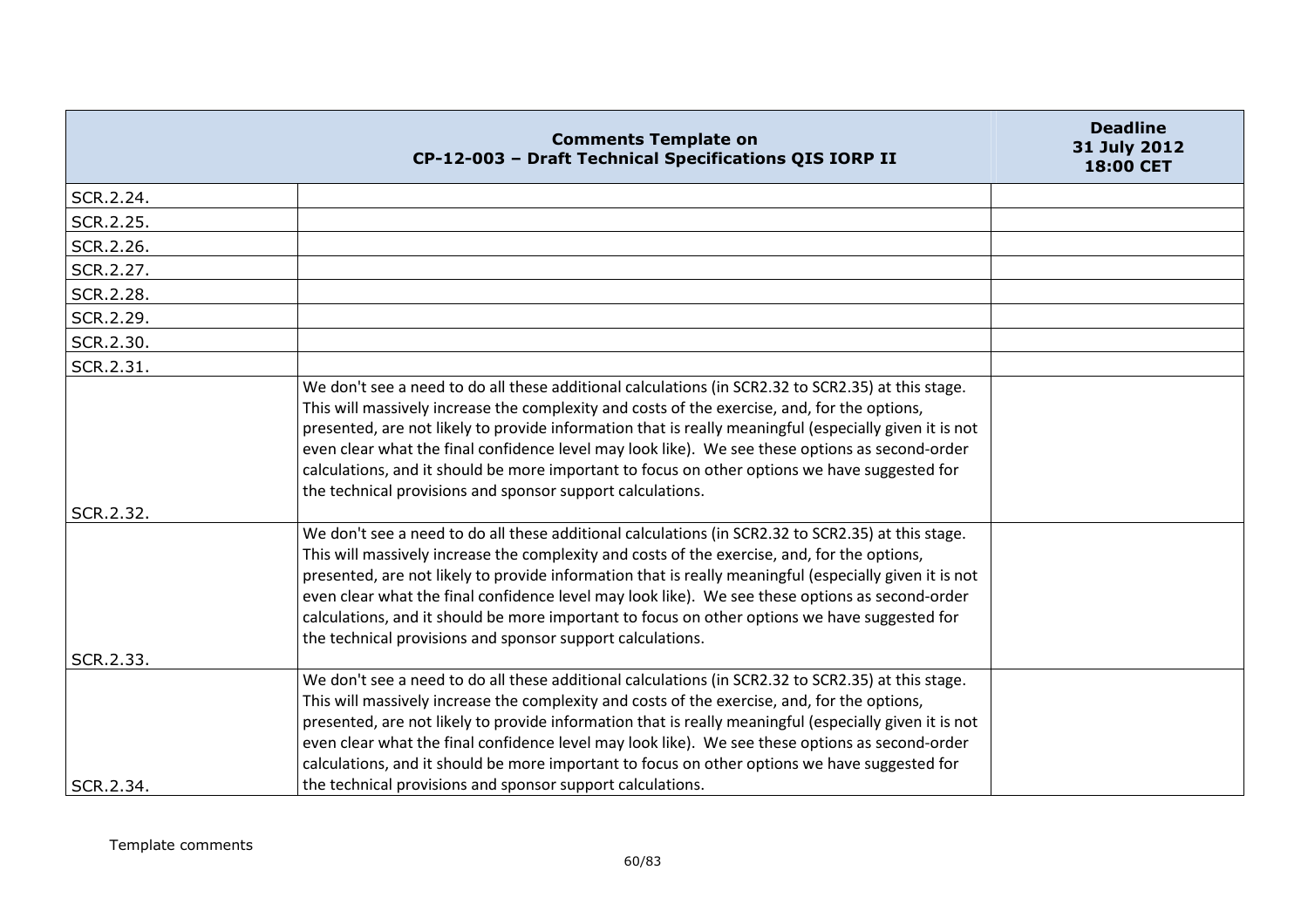|           | <b>Comments Template on</b><br>CP-12-003 - Draft Technical Specifications QIS IORP II                                                                                                                                                                                                                                                                                                                                                                                                                                                                                          | <b>Deadline</b><br>31 July 2012<br>18:00 CET |
|-----------|--------------------------------------------------------------------------------------------------------------------------------------------------------------------------------------------------------------------------------------------------------------------------------------------------------------------------------------------------------------------------------------------------------------------------------------------------------------------------------------------------------------------------------------------------------------------------------|----------------------------------------------|
|           |                                                                                                                                                                                                                                                                                                                                                                                                                                                                                                                                                                                |                                              |
|           | We don't see a need to do all these additional calculations (in SCR2.32 to SCR2.35) at this stage.<br>This will massively increase the complexity and costs of the exercise, and, for the options,<br>presented, are not likely to provide information that is really meaningful (especially given it is not<br>even clear what the final confidence level may look like). We see these options as second-order<br>calculations, and it should be more important to focus on other options we have suggested for<br>the technical provisions and sponsor support calculations. |                                              |
|           | It is not clear how allowance can sensibly be made for the pension protection scheme in the SCR.<br>It would appear that the pension protection scheme can only ever fill a proportion of any shortfall<br>in funding ignoring the pension protection scheme. For simplicity, we suggest allowance should be<br>excluded in this element of the calculations.                                                                                                                                                                                                                  |                                              |
| SCR.2.35. |                                                                                                                                                                                                                                                                                                                                                                                                                                                                                                                                                                                |                                              |
| SCR.3.1.  |                                                                                                                                                                                                                                                                                                                                                                                                                                                                                                                                                                                |                                              |
| SCR.3.2.  |                                                                                                                                                                                                                                                                                                                                                                                                                                                                                                                                                                                |                                              |
| SCR.3.3.  |                                                                                                                                                                                                                                                                                                                                                                                                                                                                                                                                                                                |                                              |
| SCR.3.4.  |                                                                                                                                                                                                                                                                                                                                                                                                                                                                                                                                                                                |                                              |
| SCR.3.5.  |                                                                                                                                                                                                                                                                                                                                                                                                                                                                                                                                                                                |                                              |
| SCR.3.6.  | EIOPA should explain where the parameters have come from (eg 4%, 0.45% etc) and why they are<br>considered suitable for IORPs.                                                                                                                                                                                                                                                                                                                                                                                                                                                 |                                              |
| SCR.4.1.  | It is unclear why EIOPA thinks intangible asset risk this is an issue for IORPs. We note that in<br>EIOPA's Final Report on QIS5 for insurers, intangible risk was 0% (ie nil!) of the overall Basic SCR,<br>so why is EIOPA asking IORPs to consider this at this stage?                                                                                                                                                                                                                                                                                                      |                                              |
| SCR.4.2.  |                                                                                                                                                                                                                                                                                                                                                                                                                                                                                                                                                                                |                                              |
| SCR.4.3.  |                                                                                                                                                                                                                                                                                                                                                                                                                                                                                                                                                                                |                                              |
| SCR.4.4.  |                                                                                                                                                                                                                                                                                                                                                                                                                                                                                                                                                                                |                                              |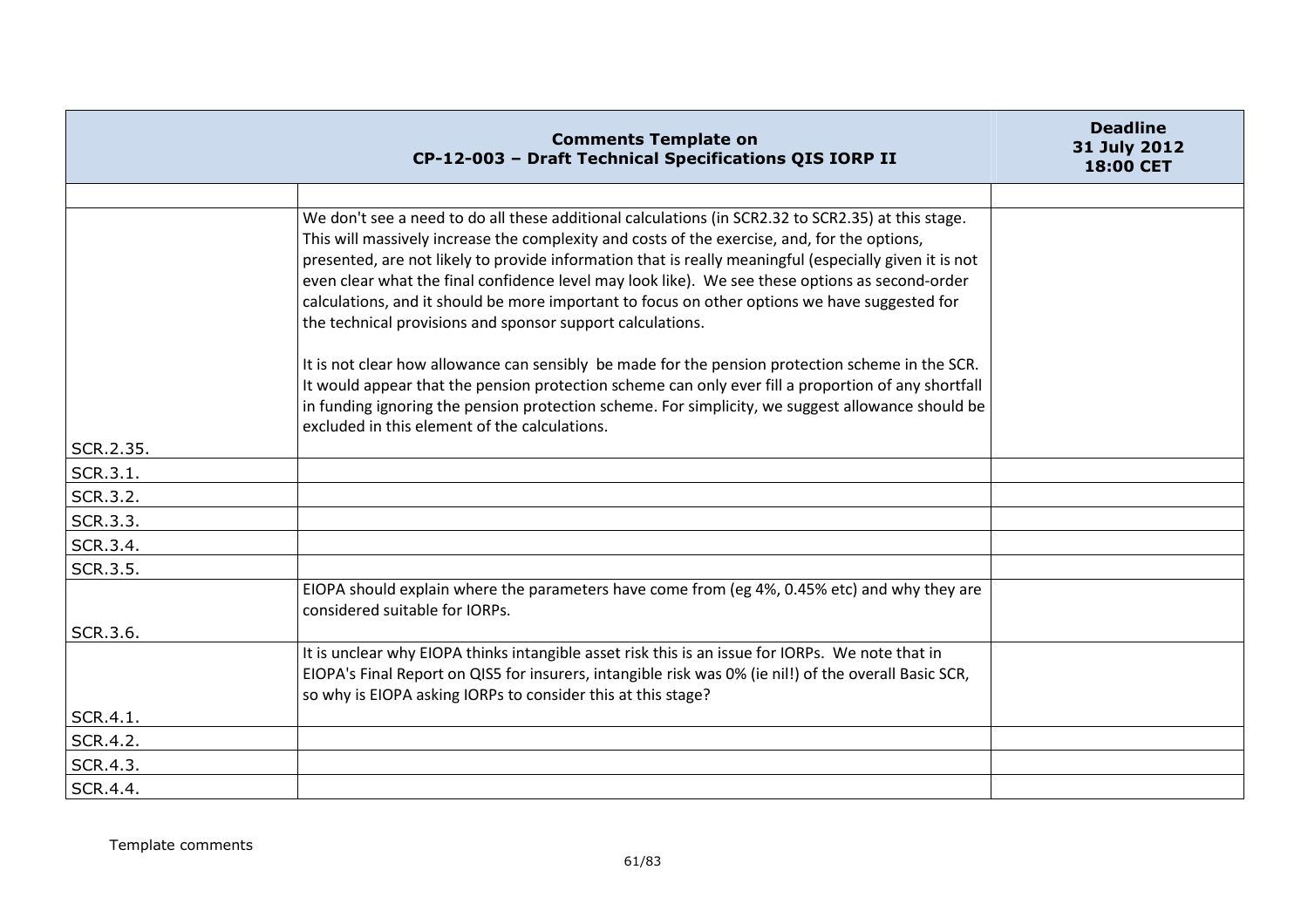|           | <b>Comments Template on</b><br>CP-12-003 - Draft Technical Specifications QIS IORP II                                                                                                                                               | <b>Deadline</b><br>31 July 2012<br>18:00 CET |
|-----------|-------------------------------------------------------------------------------------------------------------------------------------------------------------------------------------------------------------------------------------|----------------------------------------------|
| SCR.5.1.  |                                                                                                                                                                                                                                     |                                              |
| SCR.5.2.  |                                                                                                                                                                                                                                     |                                              |
| SCR.5.3.  |                                                                                                                                                                                                                                     |                                              |
| SCR.5.4.  |                                                                                                                                                                                                                                     |                                              |
| SCR.5.5.  |                                                                                                                                                                                                                                     |                                              |
| SCR.5.6.  |                                                                                                                                                                                                                                     |                                              |
| SCR.5.7.  |                                                                                                                                                                                                                                     |                                              |
| SCR.5.8.  |                                                                                                                                                                                                                                     |                                              |
| SCR.5.9.  |                                                                                                                                                                                                                                     |                                              |
| SCR.5.10. |                                                                                                                                                                                                                                     |                                              |
| SCR.5.11. |                                                                                                                                                                                                                                     |                                              |
| SCR.5.12. |                                                                                                                                                                                                                                     |                                              |
| SCR.5.13. |                                                                                                                                                                                                                                     |                                              |
| SCR.5.14. |                                                                                                                                                                                                                                     |                                              |
| SCR.5.15. |                                                                                                                                                                                                                                     |                                              |
| SCR.5.16. |                                                                                                                                                                                                                                     |                                              |
| SCR.5.17. |                                                                                                                                                                                                                                     |                                              |
| SCR.5.18. |                                                                                                                                                                                                                                     |                                              |
| SCR.5.19. |                                                                                                                                                                                                                                     |                                              |
| SCR.5.20. |                                                                                                                                                                                                                                     |                                              |
| SCR.5.21. |                                                                                                                                                                                                                                     |                                              |
| SCR.5.22. |                                                                                                                                                                                                                                     |                                              |
|           | As short-term interest rates are now below 0% in some countries; it is not appropriate to set the<br>shocked rate to 0% if the unstressed rate is currently negative. We suggest removing the floor of<br>0% for the shocked rates. |                                              |
| SCR.5.23. |                                                                                                                                                                                                                                     |                                              |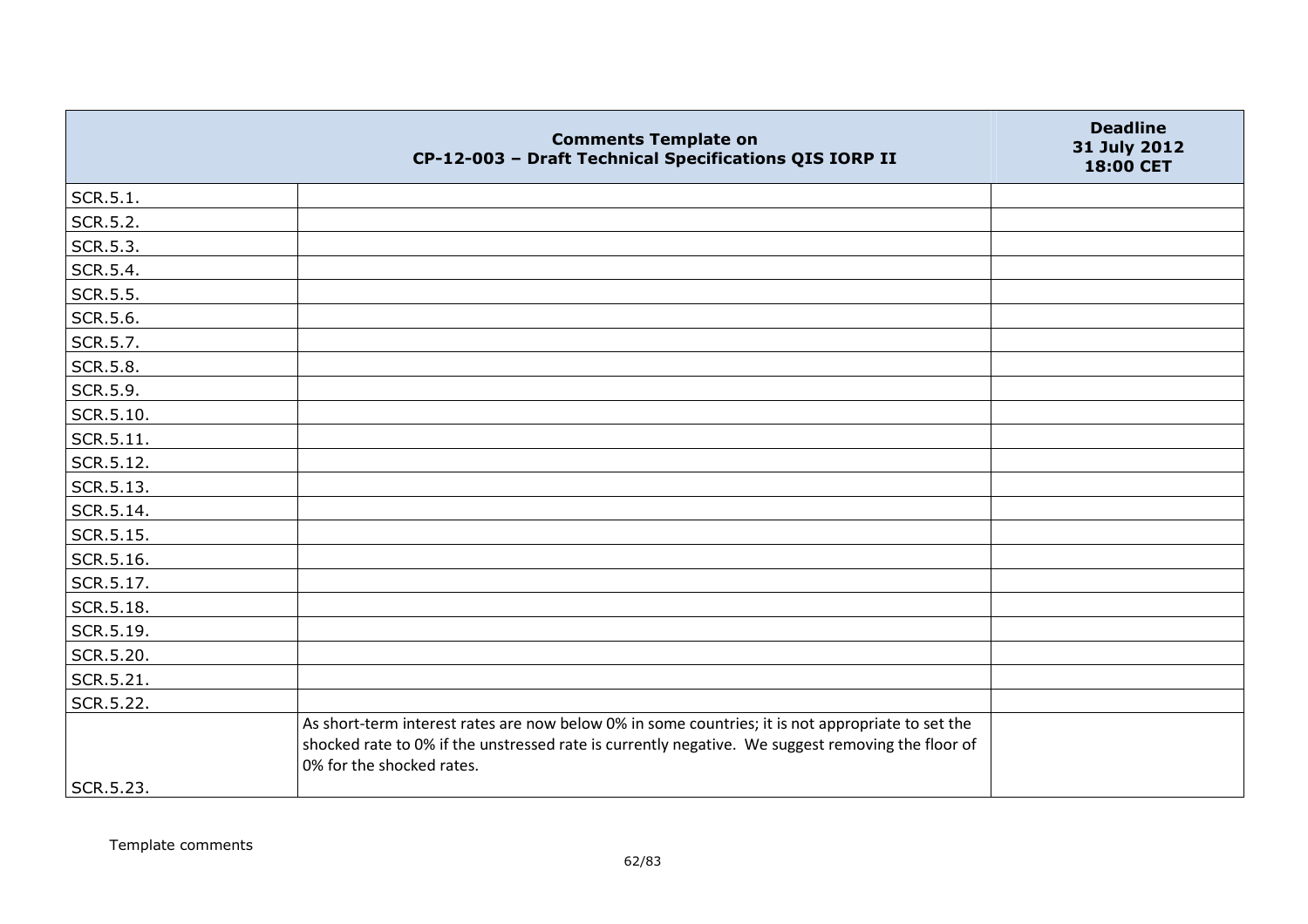|           | <b>Comments Template on</b><br>CP-12-003 - Draft Technical Specifications QIS IORP II                                                                                                                                                                                                                                                                                                                                                                                                                                                                                                                                                                                                                                                                        | <b>Deadline</b><br>31 July 2012<br><b>18:00 CET</b> |
|-----------|--------------------------------------------------------------------------------------------------------------------------------------------------------------------------------------------------------------------------------------------------------------------------------------------------------------------------------------------------------------------------------------------------------------------------------------------------------------------------------------------------------------------------------------------------------------------------------------------------------------------------------------------------------------------------------------------------------------------------------------------------------------|-----------------------------------------------------|
| SCR.5.24. |                                                                                                                                                                                                                                                                                                                                                                                                                                                                                                                                                                                                                                                                                                                                                              |                                                     |
| SCR.5.25. |                                                                                                                                                                                                                                                                                                                                                                                                                                                                                                                                                                                                                                                                                                                                                              |                                                     |
| SCR.5.26. |                                                                                                                                                                                                                                                                                                                                                                                                                                                                                                                                                                                                                                                                                                                                                              |                                                     |
| SCR.5.27. |                                                                                                                                                                                                                                                                                                                                                                                                                                                                                                                                                                                                                                                                                                                                                              |                                                     |
| SCR.5.28. |                                                                                                                                                                                                                                                                                                                                                                                                                                                                                                                                                                                                                                                                                                                                                              |                                                     |
| SCR.5.29. |                                                                                                                                                                                                                                                                                                                                                                                                                                                                                                                                                                                                                                                                                                                                                              |                                                     |
| SCR.5.30. |                                                                                                                                                                                                                                                                                                                                                                                                                                                                                                                                                                                                                                                                                                                                                              |                                                     |
| SCR.5.31. |                                                                                                                                                                                                                                                                                                                                                                                                                                                                                                                                                                                                                                                                                                                                                              |                                                     |
| SCR.5.32. |                                                                                                                                                                                                                                                                                                                                                                                                                                                                                                                                                                                                                                                                                                                                                              |                                                     |
| SCR.5.33. | The definition of "Other" is too wide. In particular, some investments such as private equity,<br>hedge funds, infrastructure, and commodities have different risk/return characteristics to listed<br>equities, and it is not appropriate to group them together for the purpose of calculating a risk<br>level. This is particular the case for IORPs who may have much larger exposure to these other<br>types of investments than is the case for insurers<br>We would prefer to see "other" broken down into different types and considered separately.<br>Given the level of detail for calculating spread risk and concentration risks, we think it is<br>appropriate to consider further for equity risk, especially given its overall significance. |                                                     |
| SCR.5.34. |                                                                                                                                                                                                                                                                                                                                                                                                                                                                                                                                                                                                                                                                                                                                                              |                                                     |
|           | The definition of "Other" is too wide. In particular, some investments such as private equity,<br>hedge funds, infrastructure, and commodities have different risk/return characteristics to listed<br>equities, and it is not appropriate to group them together for the purpose of calculating a risk<br>level. This is particular the case for IORPs who may have much larger exposure to these other<br>types of investments than is the case for insurers                                                                                                                                                                                                                                                                                               |                                                     |
| SCR.5.35. | We would prefer to see "other" broken down into different types and considered separately.<br>Given the level of detail for calculating spread risk and concentration risks, we think it is                                                                                                                                                                                                                                                                                                                                                                                                                                                                                                                                                                  |                                                     |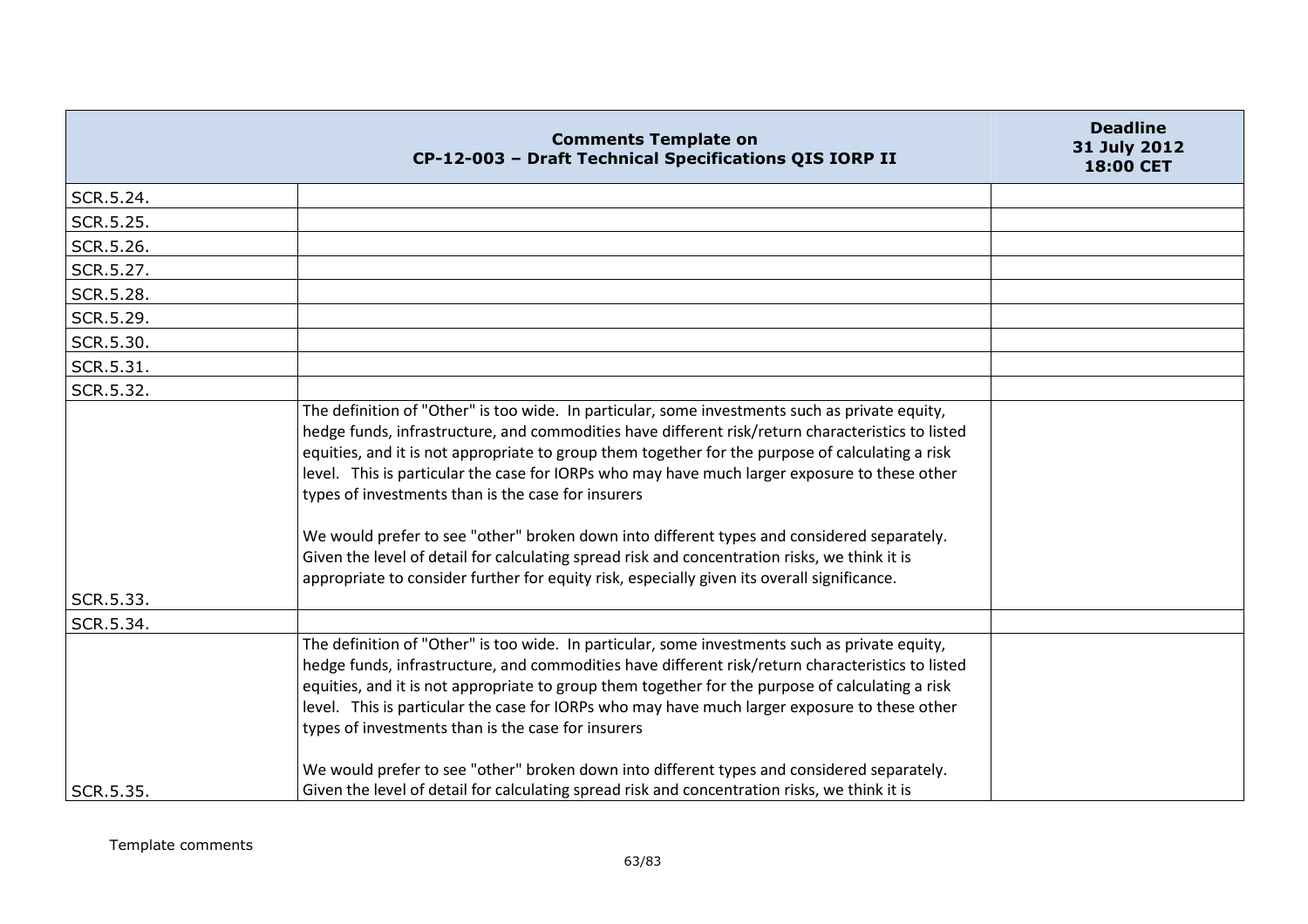|           | <b>Comments Template on</b><br>CP-12-003 - Draft Technical Specifications QIS IORP II                                                                                                                                                                                                                                                                                                                                                                                                                                                                               | <b>Deadline</b><br>31 July 2012<br>18:00 CET |
|-----------|---------------------------------------------------------------------------------------------------------------------------------------------------------------------------------------------------------------------------------------------------------------------------------------------------------------------------------------------------------------------------------------------------------------------------------------------------------------------------------------------------------------------------------------------------------------------|----------------------------------------------|
|           | appropriate to consider further for equity risk, especially given its overall significance.                                                                                                                                                                                                                                                                                                                                                                                                                                                                         |                                              |
|           | We are concerned that having 40% for all other types of investments is inappropriate.                                                                                                                                                                                                                                                                                                                                                                                                                                                                               |                                              |
|           | In particular, many IORPs invest, or are considering investing, in infrastructure as they can give a<br>more stable series of long-term cash flows than equity investments. Governments are also keen<br>to have pension funds investing in long-term infrastructure investments. Given this, a proposed<br>40% charge on infrastructure investments appears penal and could discourage investment in this<br>area (and therefore also impact overall European competitiveness), so we would like to see a<br>lower charge used for infrastructure (eg 25% or 30%). |                                              |
| SCR.5.36. |                                                                                                                                                                                                                                                                                                                                                                                                                                                                                                                                                                     |                                              |
| SCR.5.37. |                                                                                                                                                                                                                                                                                                                                                                                                                                                                                                                                                                     |                                              |
| SCR.5.38. |                                                                                                                                                                                                                                                                                                                                                                                                                                                                                                                                                                     |                                              |
| SCR.5.39. |                                                                                                                                                                                                                                                                                                                                                                                                                                                                                                                                                                     |                                              |
| SCR.5.40. |                                                                                                                                                                                                                                                                                                                                                                                                                                                                                                                                                                     |                                              |
| SCR.5.41. |                                                                                                                                                                                                                                                                                                                                                                                                                                                                                                                                                                     |                                              |
| SCR.5.42. |                                                                                                                                                                                                                                                                                                                                                                                                                                                                                                                                                                     |                                              |
| SCR.5.43. |                                                                                                                                                                                                                                                                                                                                                                                                                                                                                                                                                                     |                                              |
| SCR.5.44. | Given there is so much uncertainty over the actual confidence levels, we think that including<br>other options at this stage is rather spurious, and that this option should be removed.                                                                                                                                                                                                                                                                                                                                                                            |                                              |
|           | Given there is so much uncertainty over the actual confidence levels, we think that including                                                                                                                                                                                                                                                                                                                                                                                                                                                                       |                                              |
| SCR.5.45. | other options at this stage is rather spurious, and that this option should be removed.<br>We cannot see IORPs supporting charges based on shocks of 39% and 49%.                                                                                                                                                                                                                                                                                                                                                                                                   |                                              |
|           | Given there is so much uncertainty over the actual confidence levels, we think that including                                                                                                                                                                                                                                                                                                                                                                                                                                                                       |                                              |
| SCR.5.46. | other options at this stage is rather spurious, and that this option should be removed.                                                                                                                                                                                                                                                                                                                                                                                                                                                                             |                                              |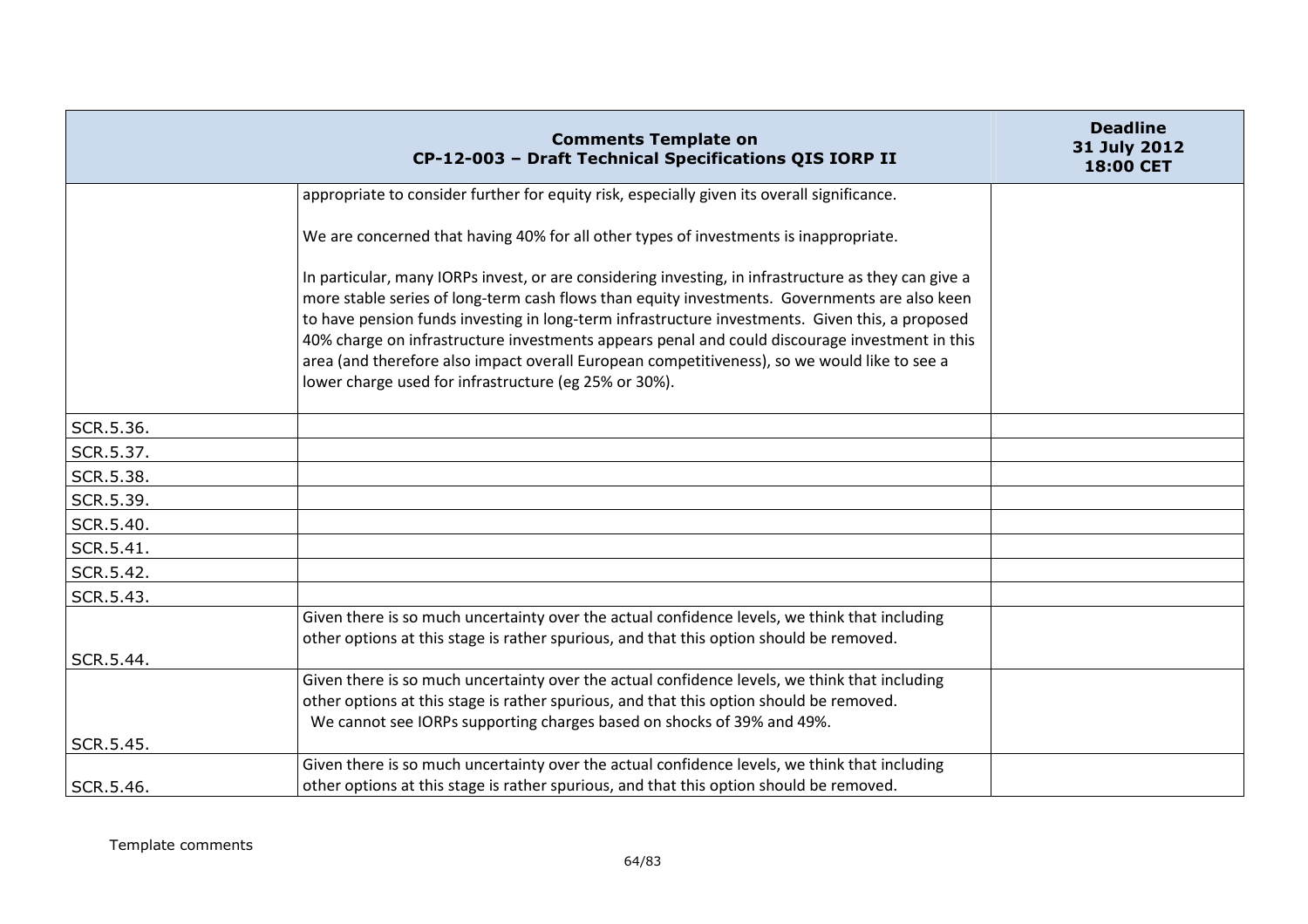|           | <b>Comments Template on</b><br>CP-12-003 - Draft Technical Specifications QIS IORP II                                                                                                                                                                                                                                                                                                                                                                                                                                                                                                                                                              | <b>Deadline</b><br>31 July 2012<br>18:00 CET |
|-----------|----------------------------------------------------------------------------------------------------------------------------------------------------------------------------------------------------------------------------------------------------------------------------------------------------------------------------------------------------------------------------------------------------------------------------------------------------------------------------------------------------------------------------------------------------------------------------------------------------------------------------------------------------|----------------------------------------------|
|           | However, we note that a lower stress level is likely to be supported by IORPs. However this<br>proposal creates a cliff-edge. IORPs with duration of 11.5 years will have a much tougher<br>treatment than those with duration of 12 years. It would be much better to make this more<br>duration dependent (eg Equity Stress of 30%/40% at zero duration; reducing linearly to 22% at<br>duration of 12 years).<br>Also the proposed long-term stress of 22% is then lower than the 25% applied to property, which<br>doesn't make sense . It this option is pursued, we would recommend having a duration-based<br>approach to property as well. |                                              |
| SCR.5.47. |                                                                                                                                                                                                                                                                                                                                                                                                                                                                                                                                                                                                                                                    |                                              |
| SCR.5.48. |                                                                                                                                                                                                                                                                                                                                                                                                                                                                                                                                                                                                                                                    |                                              |
| SCR.5.49. |                                                                                                                                                                                                                                                                                                                                                                                                                                                                                                                                                                                                                                                    |                                              |
| SCR.5.50. |                                                                                                                                                                                                                                                                                                                                                                                                                                                                                                                                                                                                                                                    |                                              |
| SCR.5.51. |                                                                                                                                                                                                                                                                                                                                                                                                                                                                                                                                                                                                                                                    |                                              |
| SCR.5.52. |                                                                                                                                                                                                                                                                                                                                                                                                                                                                                                                                                                                                                                                    |                                              |
| SCR.5.53. |                                                                                                                                                                                                                                                                                                                                                                                                                                                                                                                                                                                                                                                    |                                              |
| SCR.5.54. |                                                                                                                                                                                                                                                                                                                                                                                                                                                                                                                                                                                                                                                    |                                              |
|           | As noted in our answer to SCR.5.46, a lower stress should be used if a duration-based approach is<br>used for equities.                                                                                                                                                                                                                                                                                                                                                                                                                                                                                                                            |                                              |
| SCR.5.55. |                                                                                                                                                                                                                                                                                                                                                                                                                                                                                                                                                                                                                                                    |                                              |
| SCR.5.56. |                                                                                                                                                                                                                                                                                                                                                                                                                                                                                                                                                                                                                                                    |                                              |
| SCR.5.57. |                                                                                                                                                                                                                                                                                                                                                                                                                                                                                                                                                                                                                                                    |                                              |
| SCR.5.58. |                                                                                                                                                                                                                                                                                                                                                                                                                                                                                                                                                                                                                                                    |                                              |
| SCR.5.59. |                                                                                                                                                                                                                                                                                                                                                                                                                                                                                                                                                                                                                                                    |                                              |
| SCR.5.60. |                                                                                                                                                                                                                                                                                                                                                                                                                                                                                                                                                                                                                                                    |                                              |
| SCR.5.61. |                                                                                                                                                                                                                                                                                                                                                                                                                                                                                                                                                                                                                                                    |                                              |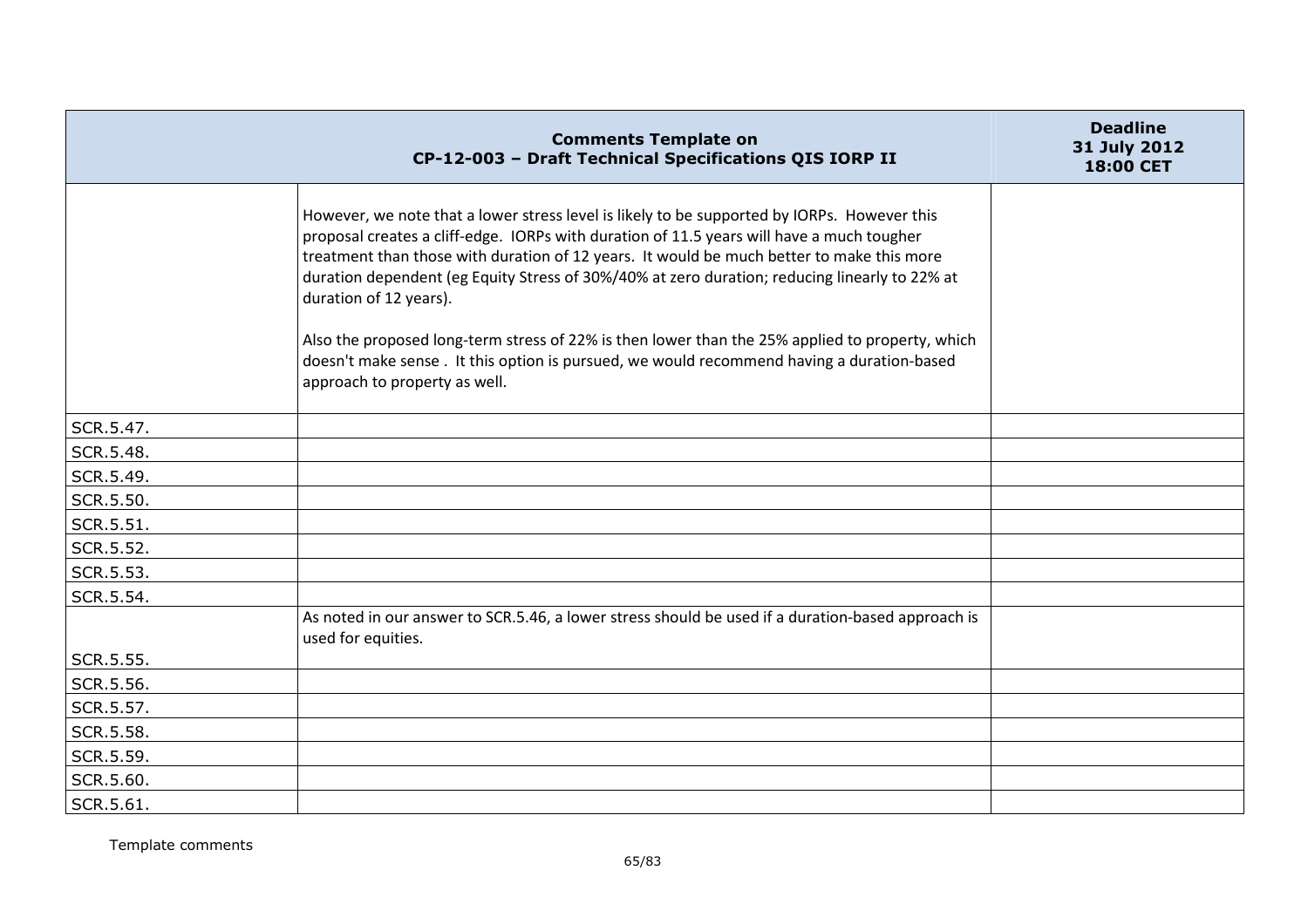|           | <b>Comments Template on</b><br>CP-12-003 - Draft Technical Specifications QIS IORP II | <b>Deadline</b><br>31 July 2012<br>18:00 CET |
|-----------|---------------------------------------------------------------------------------------|----------------------------------------------|
| SCR.5.62. |                                                                                       |                                              |
| SCR.5.63. |                                                                                       |                                              |
| SCR.5.64. |                                                                                       |                                              |
| SCR.5.65. |                                                                                       |                                              |
| SCR.5.66. |                                                                                       |                                              |
| SCR.5.67. |                                                                                       |                                              |
| SCR.5.68. |                                                                                       |                                              |
| SCR.5.69. |                                                                                       |                                              |
| SCR.5.70. |                                                                                       |                                              |
| SCR.5.71. |                                                                                       |                                              |
| SCR.5.72. |                                                                                       |                                              |
| SCR.5.73. |                                                                                       |                                              |
| SCR.5.74. |                                                                                       |                                              |
| SCR.5.75. |                                                                                       |                                              |
| SCR.5.76. |                                                                                       |                                              |
| SCR.5.77. |                                                                                       |                                              |
| SCR.5.78. |                                                                                       |                                              |
| SCR.5.79. |                                                                                       |                                              |
| SCR.5.80. |                                                                                       |                                              |
| SCR.5.81. |                                                                                       |                                              |
| SCR.5.82. |                                                                                       |                                              |
| SCR.5.83. |                                                                                       |                                              |
| SCR.5.84. |                                                                                       |                                              |
| SCR.5.85. |                                                                                       |                                              |
| SCR.5.86. |                                                                                       |                                              |
| SCR.5.87. |                                                                                       |                                              |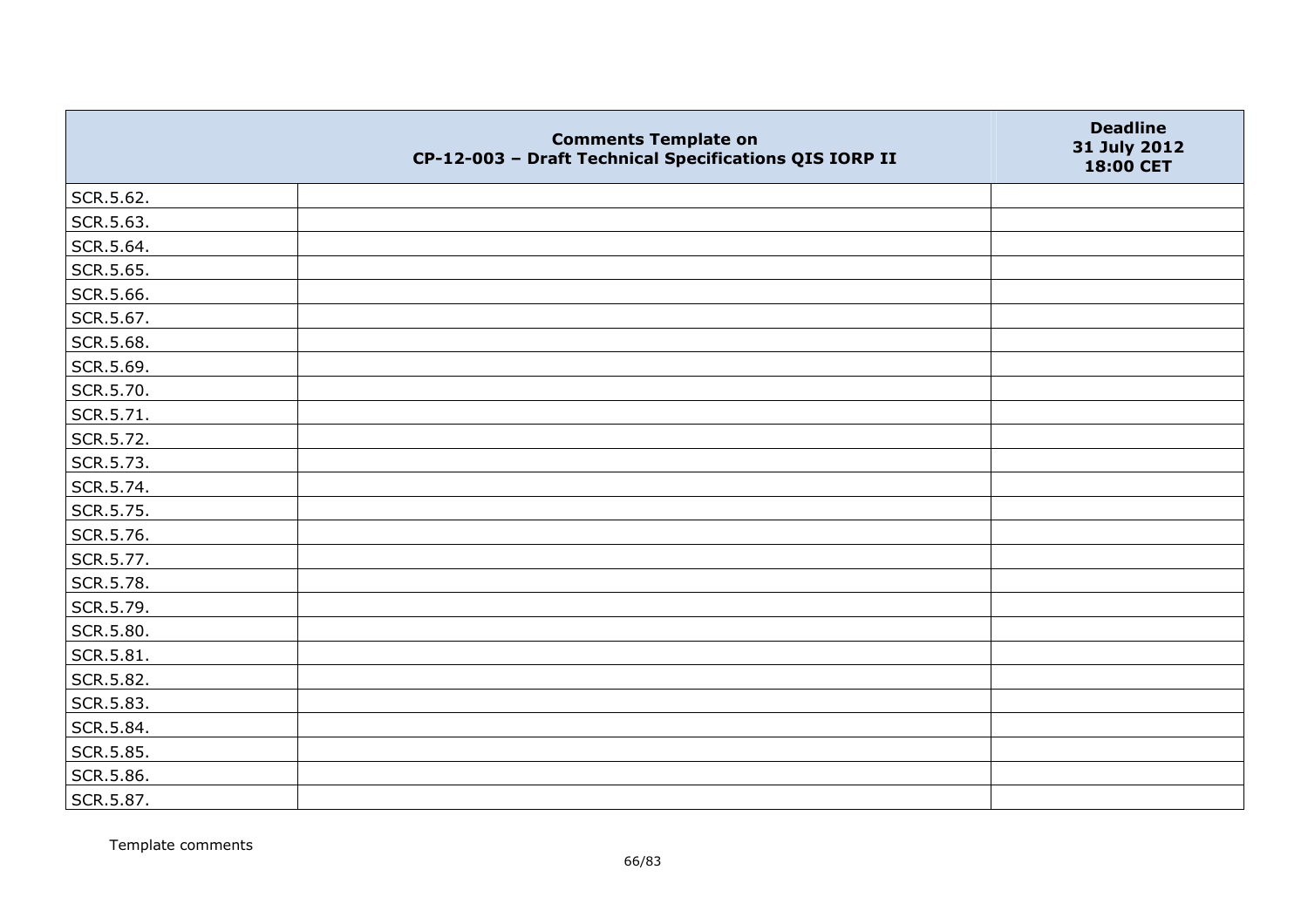|            | <b>Comments Template on</b><br>CP-12-003 - Draft Technical Specifications QIS IORP II                                                                                                                                                                                                 | <b>Deadline</b><br>31 July 2012<br>18:00 CET |
|------------|---------------------------------------------------------------------------------------------------------------------------------------------------------------------------------------------------------------------------------------------------------------------------------------|----------------------------------------------|
| SCR.5.88.  |                                                                                                                                                                                                                                                                                       |                                              |
| SCR.5.89.  |                                                                                                                                                                                                                                                                                       |                                              |
| SCR.5.90.  |                                                                                                                                                                                                                                                                                       |                                              |
| SCR.5.91.  |                                                                                                                                                                                                                                                                                       |                                              |
| SCR.5.92.  |                                                                                                                                                                                                                                                                                       |                                              |
|            | Given recent bail-outs and credit downgrades in a number of EEA countries, we do not think it is<br>appropriate to say that no capital requirement should apply for bonds issued by EEA states. We<br>think the same considerations should be made as for non-EEA states in SCR.5.94. |                                              |
| SCR.5.93.  |                                                                                                                                                                                                                                                                                       |                                              |
|            | Given recent bail-outs and credit downgrades in a number of EEA countries, we do not think it is<br>appropriate to say that no capital requirement should apply for bonds issued by EEA states. We<br>think the same considerations should be made as for non-EEA states in SCR.5.94. |                                              |
|            | Why isn't this table also applied to EEA government bonds; so there is a risk factor for any EEA<br>government bond issued by a country with a credit rating of A or below?                                                                                                           |                                              |
|            | Why is the factor for unrated governments and central banks is higher than the factor for those<br>rated B or lower? Surely the lack of a rating would suggest concerns about the credit quality of<br>the government or bank concerned?                                              |                                              |
| SCR.5.94.  |                                                                                                                                                                                                                                                                                       |                                              |
| SCR.5.95.  |                                                                                                                                                                                                                                                                                       |                                              |
| SCR.5.96.  |                                                                                                                                                                                                                                                                                       |                                              |
| SCR.5.97.  |                                                                                                                                                                                                                                                                                       |                                              |
| SCR.5.98.  |                                                                                                                                                                                                                                                                                       |                                              |
| SCR.5.99.  |                                                                                                                                                                                                                                                                                       |                                              |
| SCR.5.100. |                                                                                                                                                                                                                                                                                       |                                              |
| SCR.5.101. |                                                                                                                                                                                                                                                                                       |                                              |
| SCR.5.102. |                                                                                                                                                                                                                                                                                       |                                              |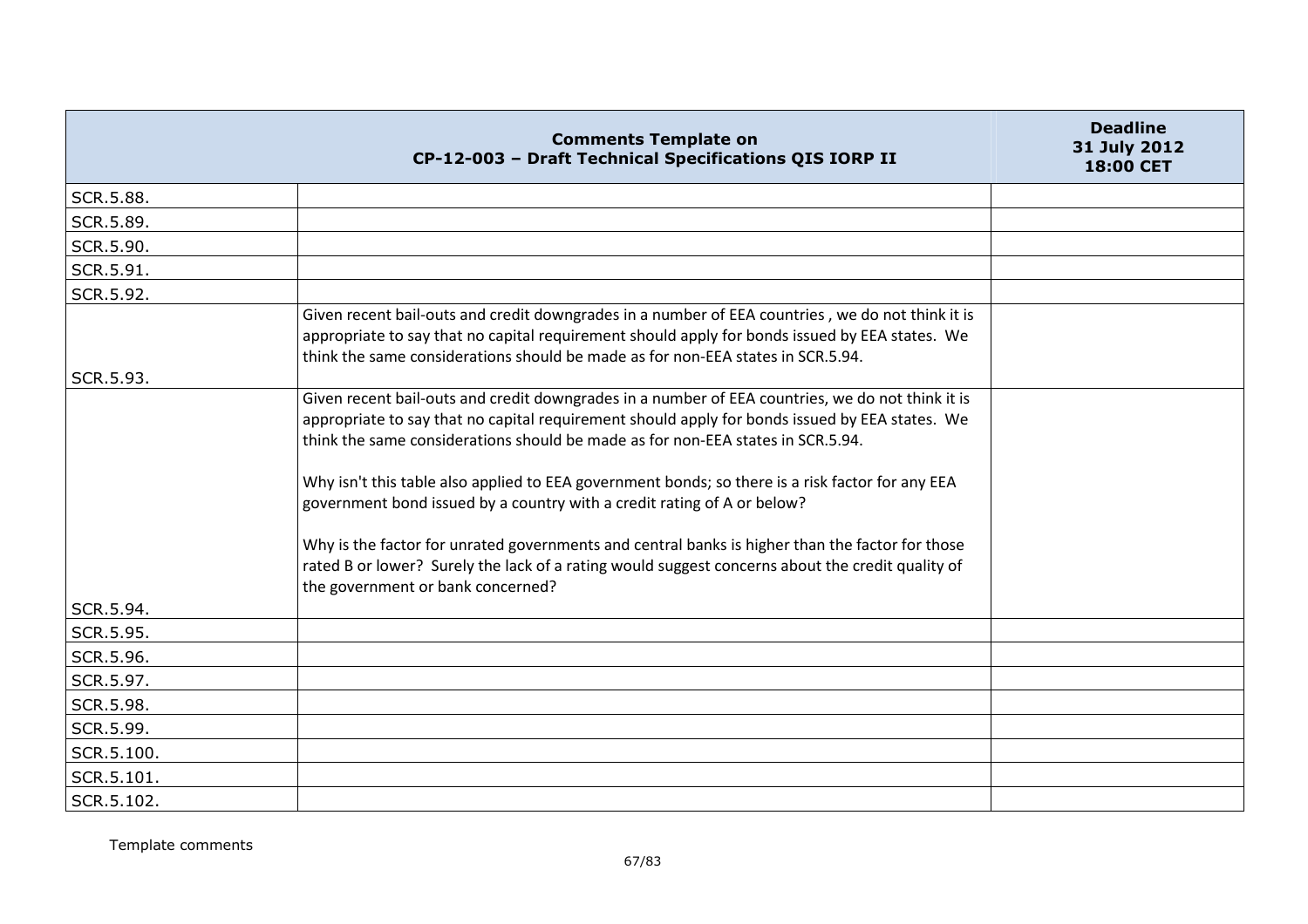|            | <b>Comments Template on</b><br>CP-12-003 - Draft Technical Specifications QIS IORP II                                                                                                                                                                                                                                                                                                                                                                         | <b>Deadline</b><br>31 July 2012<br>18:00 CET |
|------------|---------------------------------------------------------------------------------------------------------------------------------------------------------------------------------------------------------------------------------------------------------------------------------------------------------------------------------------------------------------------------------------------------------------------------------------------------------------|----------------------------------------------|
| SCR.5.103. |                                                                                                                                                                                                                                                                                                                                                                                                                                                               |                                              |
| SCR.5.104. |                                                                                                                                                                                                                                                                                                                                                                                                                                                               |                                              |
| SCR.5.105. |                                                                                                                                                                                                                                                                                                                                                                                                                                                               |                                              |
| SCR.5.106. |                                                                                                                                                                                                                                                                                                                                                                                                                                                               |                                              |
| SCR.5.107. |                                                                                                                                                                                                                                                                                                                                                                                                                                                               |                                              |
| SCR.5.108. |                                                                                                                                                                                                                                                                                                                                                                                                                                                               |                                              |
|            | For note that EIOPA's report on QIS5 for insurers showed that concentration risk was a very small<br>part of the overall risk (6% of the overall total). Given this, it seems disproportionate to require<br>IORPs to carry out all the calculations in this section.<br>Why not have a simplification, eg concentration risk = 6% of overall market risk?                                                                                                    |                                              |
| SCR.5.109. |                                                                                                                                                                                                                                                                                                                                                                                                                                                               |                                              |
| SCR.5.110. |                                                                                                                                                                                                                                                                                                                                                                                                                                                               |                                              |
| SCR.5.111. |                                                                                                                                                                                                                                                                                                                                                                                                                                                               |                                              |
| SCR.5.112. |                                                                                                                                                                                                                                                                                                                                                                                                                                                               |                                              |
| SCR.5.113. |                                                                                                                                                                                                                                                                                                                                                                                                                                                               |                                              |
| SCR.5.114. |                                                                                                                                                                                                                                                                                                                                                                                                                                                               |                                              |
| SCR.5.115. |                                                                                                                                                                                                                                                                                                                                                                                                                                                               |                                              |
| SCR.5.116. |                                                                                                                                                                                                                                                                                                                                                                                                                                                               |                                              |
| SCR.5.117. |                                                                                                                                                                                                                                                                                                                                                                                                                                                               |                                              |
| SCR.5.118. |                                                                                                                                                                                                                                                                                                                                                                                                                                                               |                                              |
| SCR.5.119. | We note that, where IORPs have significant equity allocations, they may well have holdings in<br>individual companies that are above the concentration threshold. This holdings are, in many<br>cases, likely to be holdings in the largest companies in their member state, as such companies will<br>form a large proportion of local equity indices. This means IORPs may also be penalised even if<br>they invest passively in index-tracking portfolios. |                                              |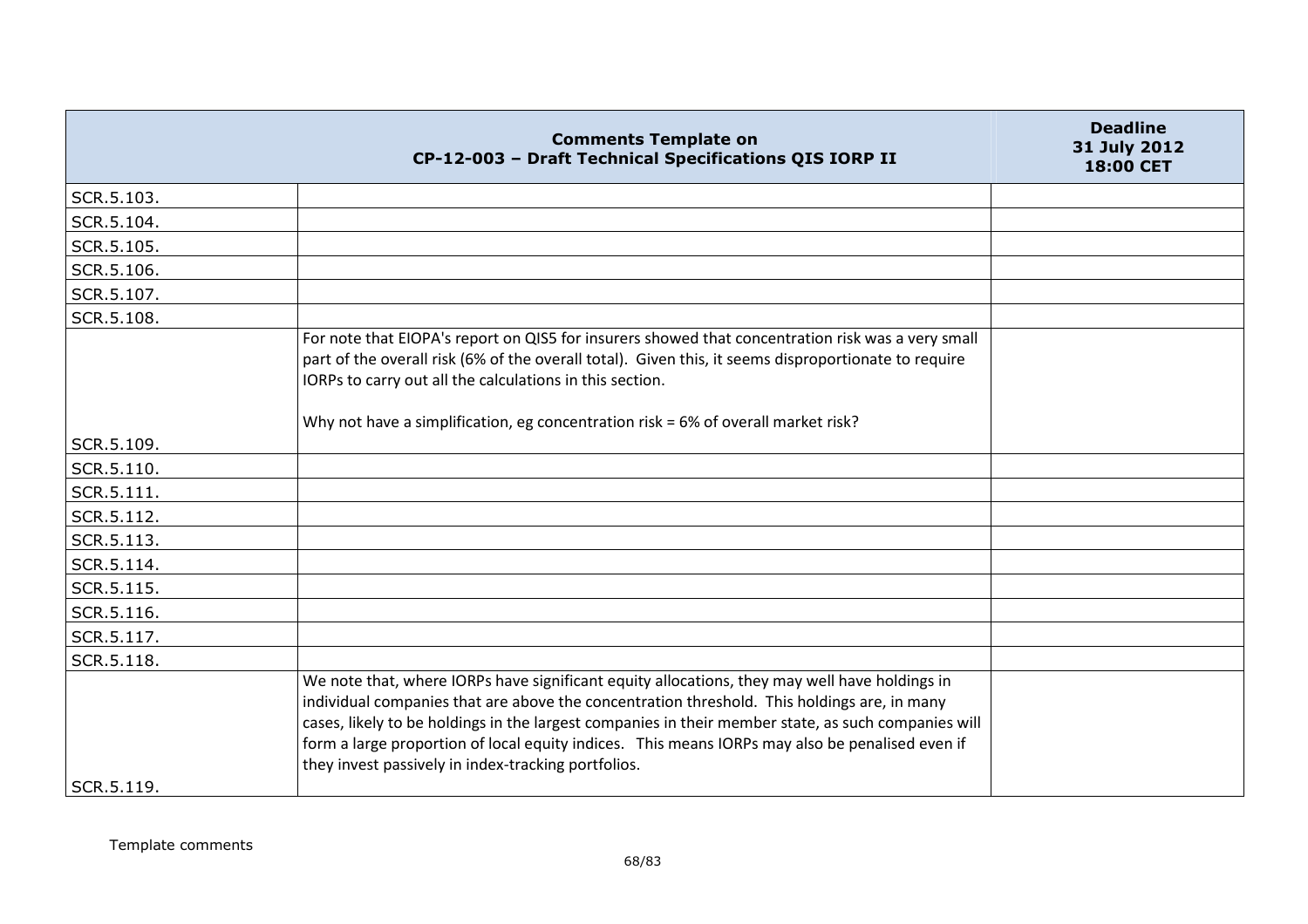|            | <b>Comments Template on</b><br>CP-12-003 - Draft Technical Specifications QIS IORP II                                                                                                                                                                                                                                                                                                        | <b>Deadline</b><br>31 July 2012<br>18:00 CET |
|------------|----------------------------------------------------------------------------------------------------------------------------------------------------------------------------------------------------------------------------------------------------------------------------------------------------------------------------------------------------------------------------------------------|----------------------------------------------|
|            | We think the proposed thresholds of 1.5%/3% could penalise investment in some of Europe's<br>largest companies (many of which have a geographically diverse business). It is not clear if EIOPA<br>has considered this point, but we do not think EIOPA's intention should be to discourage<br>investment in Europe's largest companies.                                                     |                                              |
|            | It also seems inappropriate to have a low threshold for holdings in large European companies, and<br>a 10% threshold in a single property (see SCR.5.124).                                                                                                                                                                                                                                   |                                              |
|            | Given this, we think that the concentration thresholds should be reviewed, or set so they at least<br>based on the % exposure in underlying stock market indices, or set so they are the same as the<br>threshold of 10% for individual properties in SCR.5.125.                                                                                                                             |                                              |
| SCR.5.120. |                                                                                                                                                                                                                                                                                                                                                                                              |                                              |
| SCR.5.121. |                                                                                                                                                                                                                                                                                                                                                                                              |                                              |
| SCR.5.122. |                                                                                                                                                                                                                                                                                                                                                                                              |                                              |
| SCR.5.123. |                                                                                                                                                                                                                                                                                                                                                                                              |                                              |
| SCR.5.124. |                                                                                                                                                                                                                                                                                                                                                                                              |                                              |
| SCR.5.125. |                                                                                                                                                                                                                                                                                                                                                                                              |                                              |
| SCR.5.126. |                                                                                                                                                                                                                                                                                                                                                                                              |                                              |
| SCR.5.127. |                                                                                                                                                                                                                                                                                                                                                                                              |                                              |
|            | Given recent bail-outs and credit downgrades in a number of EEA countries, we do not think it is<br>appropriate to say that no capital requirement should apply for bonds issued by EEA states. We<br>think the same considerations should be made as for non-EEA states in SCR.5.94.<br>EEA states with credit ratings of A or below should arguably be included in these calculations, and |                                              |
|            | that saying no capital requirement applies understates the current risk.                                                                                                                                                                                                                                                                                                                     |                                              |
| SCR.5.128. |                                                                                                                                                                                                                                                                                                                                                                                              |                                              |
| SCR.5.129. | Given recent bail-outs and credit downgrades in a number of EEA countries, we do not think it is                                                                                                                                                                                                                                                                                             |                                              |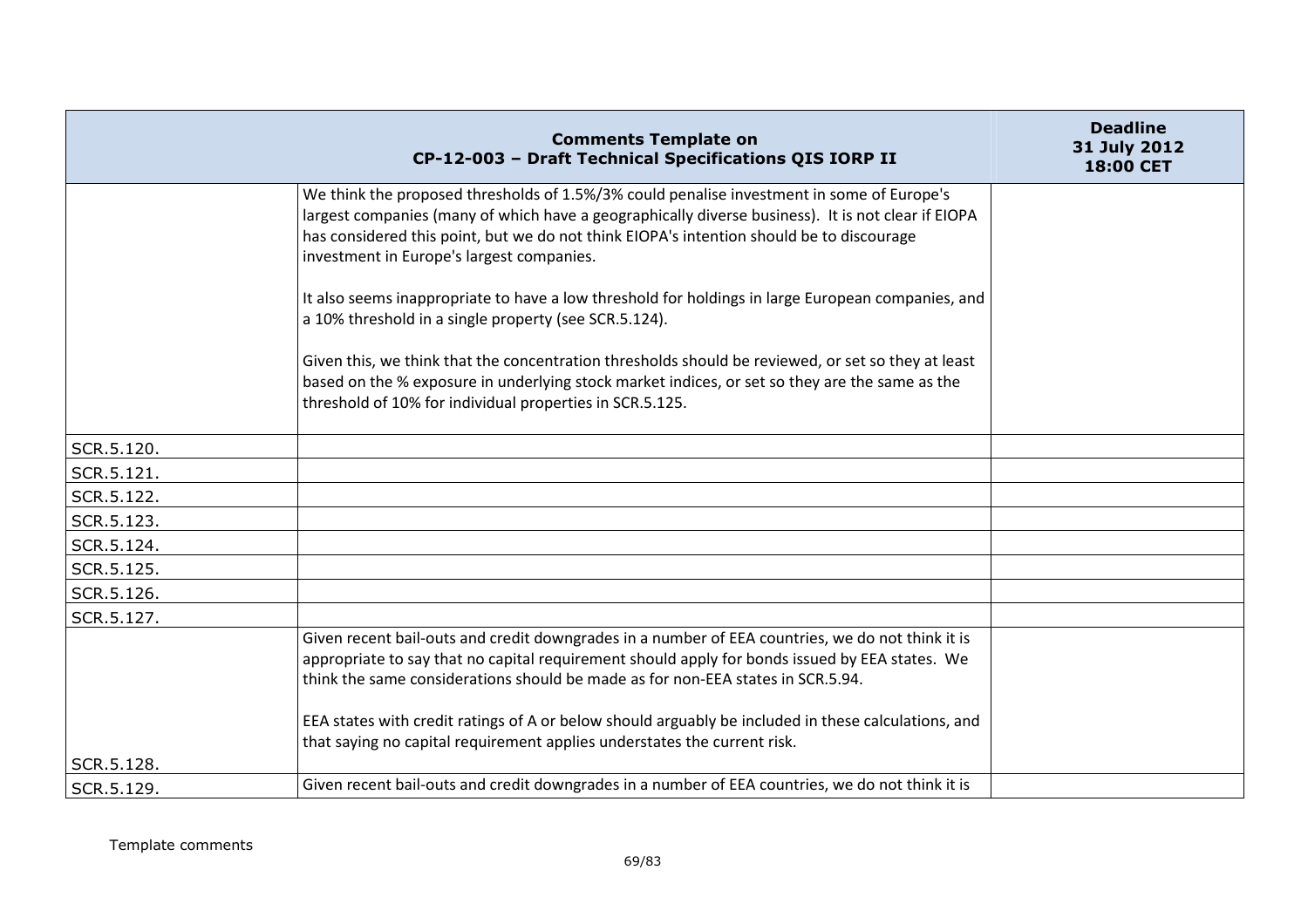|            | <b>Comments Template on</b><br>CP-12-003 - Draft Technical Specifications QIS IORP II                                                                                                                                                                                                                       | <b>Deadline</b><br>31 July 2012<br><b>18:00 CET</b> |
|------------|-------------------------------------------------------------------------------------------------------------------------------------------------------------------------------------------------------------------------------------------------------------------------------------------------------------|-----------------------------------------------------|
|            | appropriate to say that no capital requirement should apply for bonds issued by EEA states. We<br>think the same considerations should be made as for non-EEA states in SCR.5.94.                                                                                                                           |                                                     |
|            | EEA states with credit ratings of A or below should arguably be included in these calculations, and<br>that saying no capital requirement applies understates the current risk.                                                                                                                             |                                                     |
| SCR.5.130. |                                                                                                                                                                                                                                                                                                             |                                                     |
| SCR.5.131. |                                                                                                                                                                                                                                                                                                             |                                                     |
| SCR.6.1.   |                                                                                                                                                                                                                                                                                                             |                                                     |
|            | We do not agree that the case has been made for counterparty risk adjustments, other than in<br>respect of non-collateralised swaps and other contracts of insurance.                                                                                                                                       |                                                     |
|            | The counterparty risk for plan sponsor can then simply be set to a % of the Value of the Sponsor<br>Support on the Holistic Balance Sheet; where this % is linked to the credit rating. We have done<br>some work assessing what these %'s could look like, and we would be happy to share our<br>thinking. |                                                     |
|            | The above proposals would massively simplify the level of calculations required for this section.                                                                                                                                                                                                           |                                                     |
| SCR.6.2.   |                                                                                                                                                                                                                                                                                                             |                                                     |
| SCR.6.3.   |                                                                                                                                                                                                                                                                                                             |                                                     |
| SCR.6.4.   |                                                                                                                                                                                                                                                                                                             |                                                     |
| SCR.6.5.   |                                                                                                                                                                                                                                                                                                             |                                                     |
| SCR.6.6.   |                                                                                                                                                                                                                                                                                                             |                                                     |
| SCR.6.7.   |                                                                                                                                                                                                                                                                                                             |                                                     |
| SCR.6.8.   |                                                                                                                                                                                                                                                                                                             |                                                     |
| SCR.6.9.   |                                                                                                                                                                                                                                                                                                             |                                                     |
| SCR.6.10.  |                                                                                                                                                                                                                                                                                                             |                                                     |
| SCR.6.11.  |                                                                                                                                                                                                                                                                                                             |                                                     |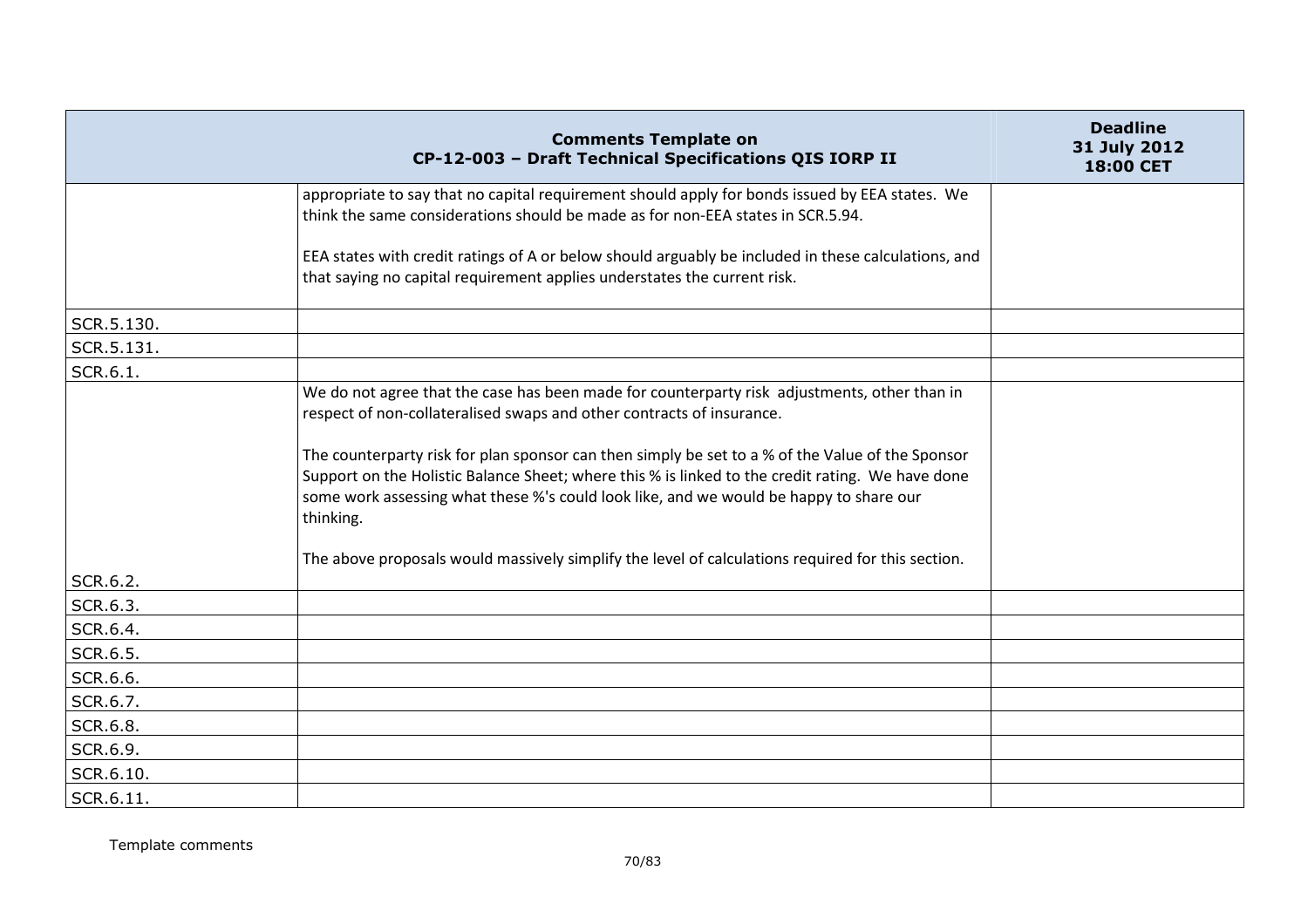|           | <b>Comments Template on</b><br>CP-12-003 - Draft Technical Specifications QIS IORP II                                                                                                                                                                                                                                                                                                                                                                                                                                                                                                                                                                                                                                                                                                                                                                                                                                                                                                                                                                                                                                                                                                                                                                                                                                                                                                                                                                                                  | <b>Deadline</b><br>31 July 2012<br>18:00 CET |
|-----------|----------------------------------------------------------------------------------------------------------------------------------------------------------------------------------------------------------------------------------------------------------------------------------------------------------------------------------------------------------------------------------------------------------------------------------------------------------------------------------------------------------------------------------------------------------------------------------------------------------------------------------------------------------------------------------------------------------------------------------------------------------------------------------------------------------------------------------------------------------------------------------------------------------------------------------------------------------------------------------------------------------------------------------------------------------------------------------------------------------------------------------------------------------------------------------------------------------------------------------------------------------------------------------------------------------------------------------------------------------------------------------------------------------------------------------------------------------------------------------------|----------------------------------------------|
| SCR.6.12. |                                                                                                                                                                                                                                                                                                                                                                                                                                                                                                                                                                                                                                                                                                                                                                                                                                                                                                                                                                                                                                                                                                                                                                                                                                                                                                                                                                                                                                                                                        |                                              |
| SCR.6.13. |                                                                                                                                                                                                                                                                                                                                                                                                                                                                                                                                                                                                                                                                                                                                                                                                                                                                                                                                                                                                                                                                                                                                                                                                                                                                                                                                                                                                                                                                                        |                                              |
| SCR.6.14. |                                                                                                                                                                                                                                                                                                                                                                                                                                                                                                                                                                                                                                                                                                                                                                                                                                                                                                                                                                                                                                                                                                                                                                                                                                                                                                                                                                                                                                                                                        |                                              |
| SCR.6.15. |                                                                                                                                                                                                                                                                                                                                                                                                                                                                                                                                                                                                                                                                                                                                                                                                                                                                                                                                                                                                                                                                                                                                                                                                                                                                                                                                                                                                                                                                                        |                                              |
| SCR.6.16. |                                                                                                                                                                                                                                                                                                                                                                                                                                                                                                                                                                                                                                                                                                                                                                                                                                                                                                                                                                                                                                                                                                                                                                                                                                                                                                                                                                                                                                                                                        |                                              |
|           | Most large listed companies have credit ratings AND market implied ratings. Most small or private<br>or subsidiary companies do not have either. Using the parent rating if a subsidiary rating is not<br>available undermines the nature of the "legal" covenant. . The complexity of some corporate<br>structures can also have a significant impact on the true covenant strength. For example, on the<br>"wish list" of most UK trustee groups (and the UK Pension Regulator!) is that the UK trustees<br>obtain a parent company guarantee in order to reduce the pension fund's reliance on the<br>standalone (ie "legal") covenant of the UK subsidiary which may be financially much weaker than<br>the parent. In reality, most UK pension funds do not succeed in getting such a guarantee as it can<br>entail substantial financial costs to the parent company. Therefore, using the parent's company<br>credit rating if the subsidiary is not rated may result in a material over-estimation of the strength<br>of the sponsor and goes against the UK's scheme specific approach.<br>We do not agree that unrated sponsors should have a default rating in line with that of a B rated<br>company. There is some logic in this for a financial institution investing in a broad range of bonds<br>almost all of which are rated, and which can sell the non-rated bonds if it wants. This logic does<br>not apply in relation to IORPs who cannot choose their sponsor. |                                              |
| SCR.6.17. |                                                                                                                                                                                                                                                                                                                                                                                                                                                                                                                                                                                                                                                                                                                                                                                                                                                                                                                                                                                                                                                                                                                                                                                                                                                                                                                                                                                                                                                                                        |                                              |
|           | It is not clear how this 50% has been derived. Given the incredibly complex construction of the<br>rest of the SCR the arbitrary nature of this key assumption seems to have very little backing.                                                                                                                                                                                                                                                                                                                                                                                                                                                                                                                                                                                                                                                                                                                                                                                                                                                                                                                                                                                                                                                                                                                                                                                                                                                                                      |                                              |
| SCR.6.18. |                                                                                                                                                                                                                                                                                                                                                                                                                                                                                                                                                                                                                                                                                                                                                                                                                                                                                                                                                                                                                                                                                                                                                                                                                                                                                                                                                                                                                                                                                        |                                              |
| SCR.6.19. |                                                                                                                                                                                                                                                                                                                                                                                                                                                                                                                                                                                                                                                                                                                                                                                                                                                                                                                                                                                                                                                                                                                                                                                                                                                                                                                                                                                                                                                                                        |                                              |
| SCR.6.20. |                                                                                                                                                                                                                                                                                                                                                                                                                                                                                                                                                                                                                                                                                                                                                                                                                                                                                                                                                                                                                                                                                                                                                                                                                                                                                                                                                                                                                                                                                        |                                              |
| SCR.6.21. |                                                                                                                                                                                                                                                                                                                                                                                                                                                                                                                                                                                                                                                                                                                                                                                                                                                                                                                                                                                                                                                                                                                                                                                                                                                                                                                                                                                                                                                                                        |                                              |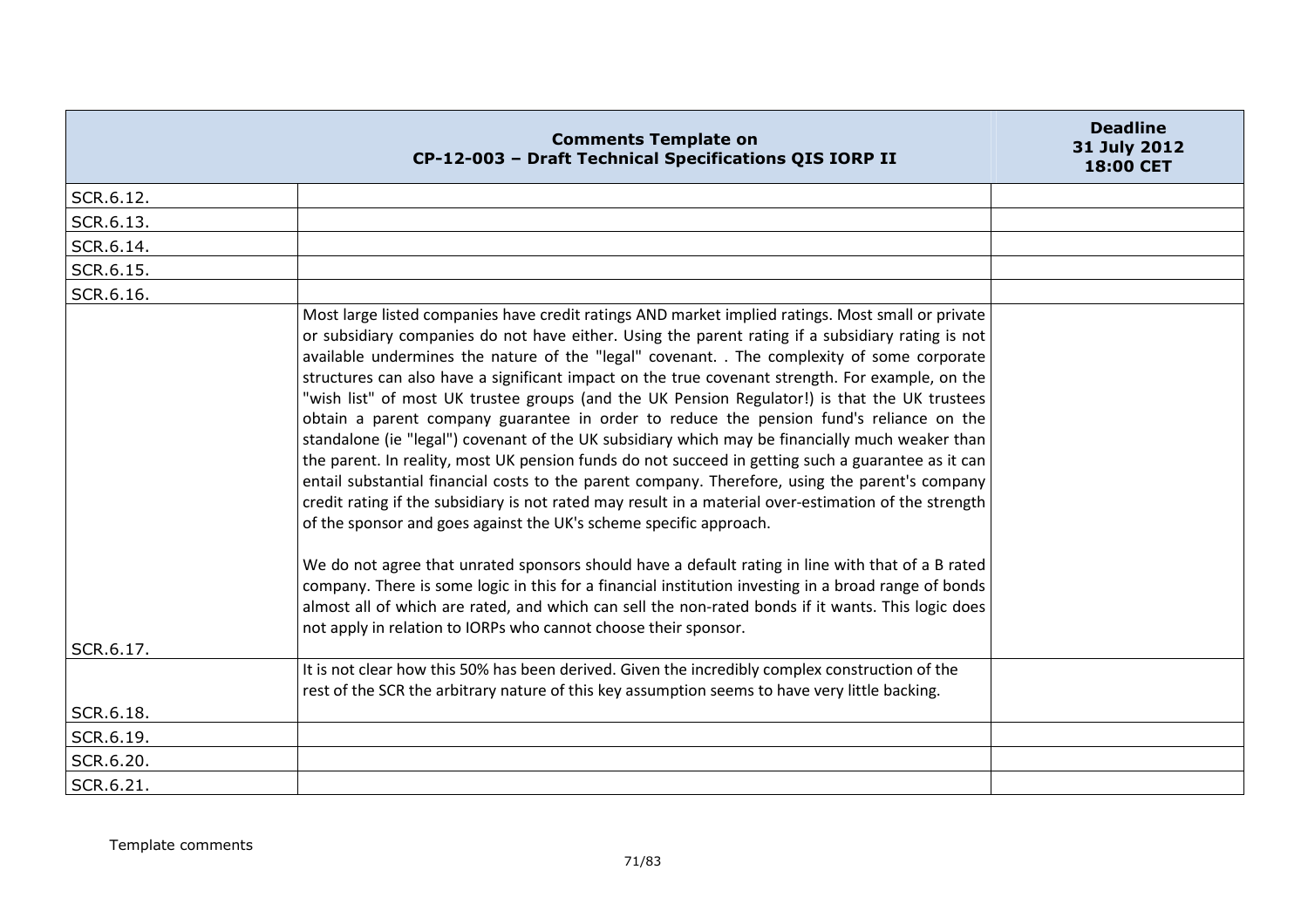|           | <b>Comments Template on</b><br>CP-12-003 - Draft Technical Specifications QIS IORP II | <b>Deadline</b><br>31 July 2012<br>18:00 CET |
|-----------|---------------------------------------------------------------------------------------|----------------------------------------------|
| SCR.6.22. |                                                                                       |                                              |
| SCR.6.23. |                                                                                       |                                              |
| SCR.6.24. |                                                                                       |                                              |
| SCR.6.25. |                                                                                       |                                              |
| SCR.6.26. |                                                                                       |                                              |
| SCR.6.27. |                                                                                       |                                              |
| SCR.6.28. |                                                                                       |                                              |
| SCR.6.29. |                                                                                       |                                              |
| SCR.6.30. |                                                                                       |                                              |
| SCR.6.31. |                                                                                       |                                              |
| SCR.6.32. |                                                                                       |                                              |
| SCR.7.1.  |                                                                                       |                                              |
| SCR.7.2.  |                                                                                       |                                              |
| SCR.7.3.  |                                                                                       |                                              |
| SCR.7.4.  |                                                                                       |                                              |
| SCR.7.5.  |                                                                                       |                                              |
| SCR.7.6.  |                                                                                       |                                              |
| SCR.7.7.  |                                                                                       |                                              |
| SCR.7.8.  |                                                                                       |                                              |
| SCR.7.9.  |                                                                                       |                                              |
| SCR.7.10. |                                                                                       |                                              |
| SCR.7.11. |                                                                                       |                                              |
| SCR.7.12. |                                                                                       |                                              |
| SCR.7.13. |                                                                                       |                                              |
| SCR.7.14. |                                                                                       |                                              |
| SCR.7.15. |                                                                                       |                                              |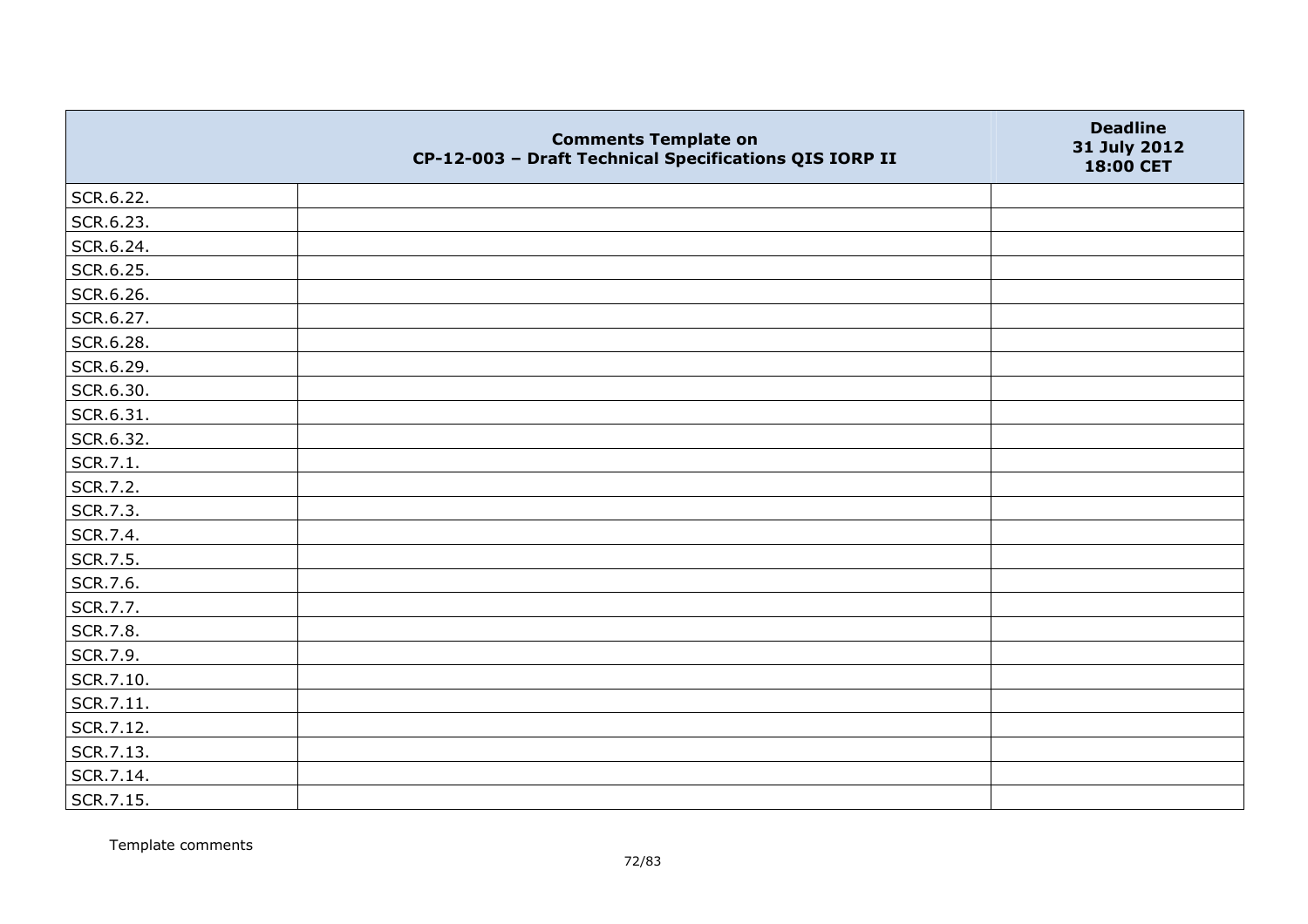|           | <b>Comments Template on</b><br>CP-12-003 - Draft Technical Specifications QIS IORP II | <b>Deadline</b><br>31 July 2012<br>18:00 CET |
|-----------|---------------------------------------------------------------------------------------|----------------------------------------------|
| SCR.7.16. |                                                                                       |                                              |
| SCR.7.17. |                                                                                       |                                              |
| SCR.7.18. |                                                                                       |                                              |
| SCR.7.19. |                                                                                       |                                              |
| SCR.7.20. |                                                                                       |                                              |
| SCR.7.21. |                                                                                       |                                              |
| SCR.7.22. |                                                                                       |                                              |
| SCR.7.23. |                                                                                       |                                              |
| SCR.7.24. |                                                                                       |                                              |
| SCR.7.25. |                                                                                       |                                              |
| SCR.7.26. |                                                                                       |                                              |
| SCR.7.27. |                                                                                       |                                              |
| SCR.7.28. |                                                                                       |                                              |
| SCR.7.29. |                                                                                       |                                              |
| SCR.7.30. |                                                                                       |                                              |
| SCR.7.31. |                                                                                       |                                              |
| SCR.7.32. |                                                                                       |                                              |
| SCR.7.33. |                                                                                       |                                              |
| SCR.7.34. |                                                                                       |                                              |
| SCR.7.35. |                                                                                       |                                              |
| SCR.7.36. |                                                                                       |                                              |
| SCR.7.37. |                                                                                       |                                              |
| SCR.7.38. |                                                                                       |                                              |
| SCR.7.39. |                                                                                       |                                              |
| SCR.7.40. |                                                                                       |                                              |
| SCR.7.41. |                                                                                       |                                              |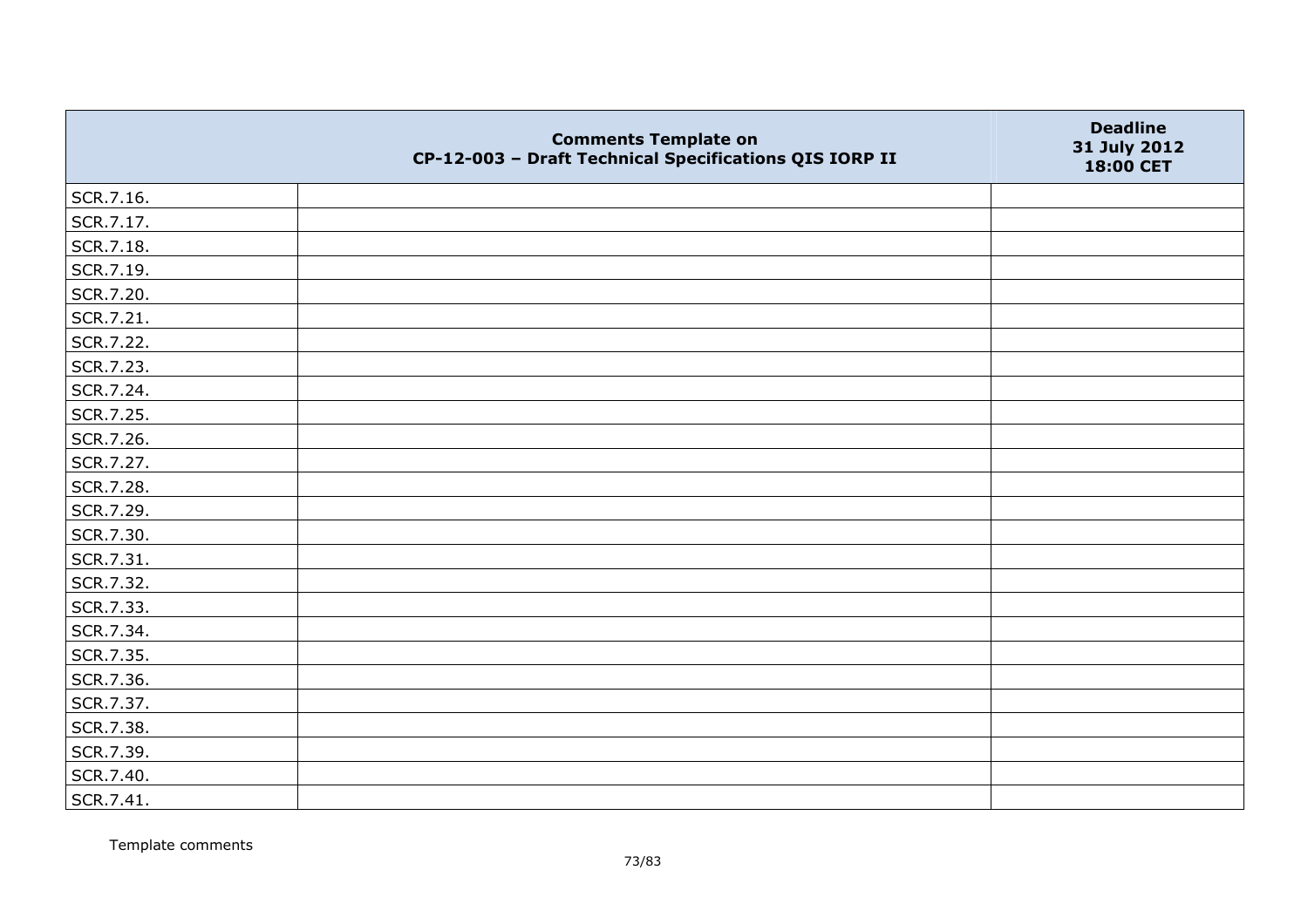|                        | <b>Comments Template on</b><br>CP-12-003 - Draft Technical Specifications QIS IORP II                                                                                                                                                                                                                                                                                                                                                                                                                                                                                                                                                                                                                                                                                                                             | <b>Deadline</b><br>31 July 2012<br>18:00 CET |
|------------------------|-------------------------------------------------------------------------------------------------------------------------------------------------------------------------------------------------------------------------------------------------------------------------------------------------------------------------------------------------------------------------------------------------------------------------------------------------------------------------------------------------------------------------------------------------------------------------------------------------------------------------------------------------------------------------------------------------------------------------------------------------------------------------------------------------------------------|----------------------------------------------|
| SCR.7.42.              |                                                                                                                                                                                                                                                                                                                                                                                                                                                                                                                                                                                                                                                                                                                                                                                                                   |                                              |
| SCR.7.43.              |                                                                                                                                                                                                                                                                                                                                                                                                                                                                                                                                                                                                                                                                                                                                                                                                                   |                                              |
|                        | It is not entirely clear what risks are supposed to be included in the Benefit Options module.<br>What about the risk of conversion terms changing in the future; what about the risk of adverse<br>demographic experience e.g. turnover, early retirement. Given the insurance-focused nature of<br>the wording, it is not easy to work out what risks EIOPA want to have captured in this module?<br>What about salary increases being higher than expected? What about pension increases being<br>higher than expected? What about members having a greater number of beneficiaries than<br>expected (so greater levels of benefits payable upon death). In general, there is a danger of the<br>approach adopted being disproportionate for IORPs as many of the benefit options are broadly<br>cost-neutral. |                                              |
| SCR.7.44.              |                                                                                                                                                                                                                                                                                                                                                                                                                                                                                                                                                                                                                                                                                                                                                                                                                   |                                              |
| SCR.7.45.              |                                                                                                                                                                                                                                                                                                                                                                                                                                                                                                                                                                                                                                                                                                                                                                                                                   |                                              |
|                        | We are puzzled by use of the term 'lapse' when this is very specific to insurers, and not a phrase<br>generally used by IORPs. This gives the impression this part has been lifted from Solvency II for<br>insurers, without thinking about how it could apply for IORPs.                                                                                                                                                                                                                                                                                                                                                                                                                                                                                                                                         |                                              |
| SCR.7.46.<br>SCR.7.47. |                                                                                                                                                                                                                                                                                                                                                                                                                                                                                                                                                                                                                                                                                                                                                                                                                   |                                              |
| SCR.7.48.              |                                                                                                                                                                                                                                                                                                                                                                                                                                                                                                                                                                                                                                                                                                                                                                                                                   |                                              |
| SCR.7.49.              | As for SCR.7.46, use of the terms lapse and lapsation is rather off-putting and not relevant for<br>most IORPs.                                                                                                                                                                                                                                                                                                                                                                                                                                                                                                                                                                                                                                                                                                   |                                              |
|                        | As for SCR7.46, there are terms here that are more specific to insurers eg surrender value?                                                                                                                                                                                                                                                                                                                                                                                                                                                                                                                                                                                                                                                                                                                       |                                              |
| <b>WSCR.7.50.</b>      |                                                                                                                                                                                                                                                                                                                                                                                                                                                                                                                                                                                                                                                                                                                                                                                                                   |                                              |
| SCR.7.51.              | What else is supposed to be included here? What about the risk of conversion terms changing in<br>the future; what about the risk of adverse demographic experience eg turnover, early retirement.<br>Given the insurance-focused nature of the wording, it is not easy to work out what risks EIOPA<br>want to have captured in this module?                                                                                                                                                                                                                                                                                                                                                                                                                                                                     |                                              |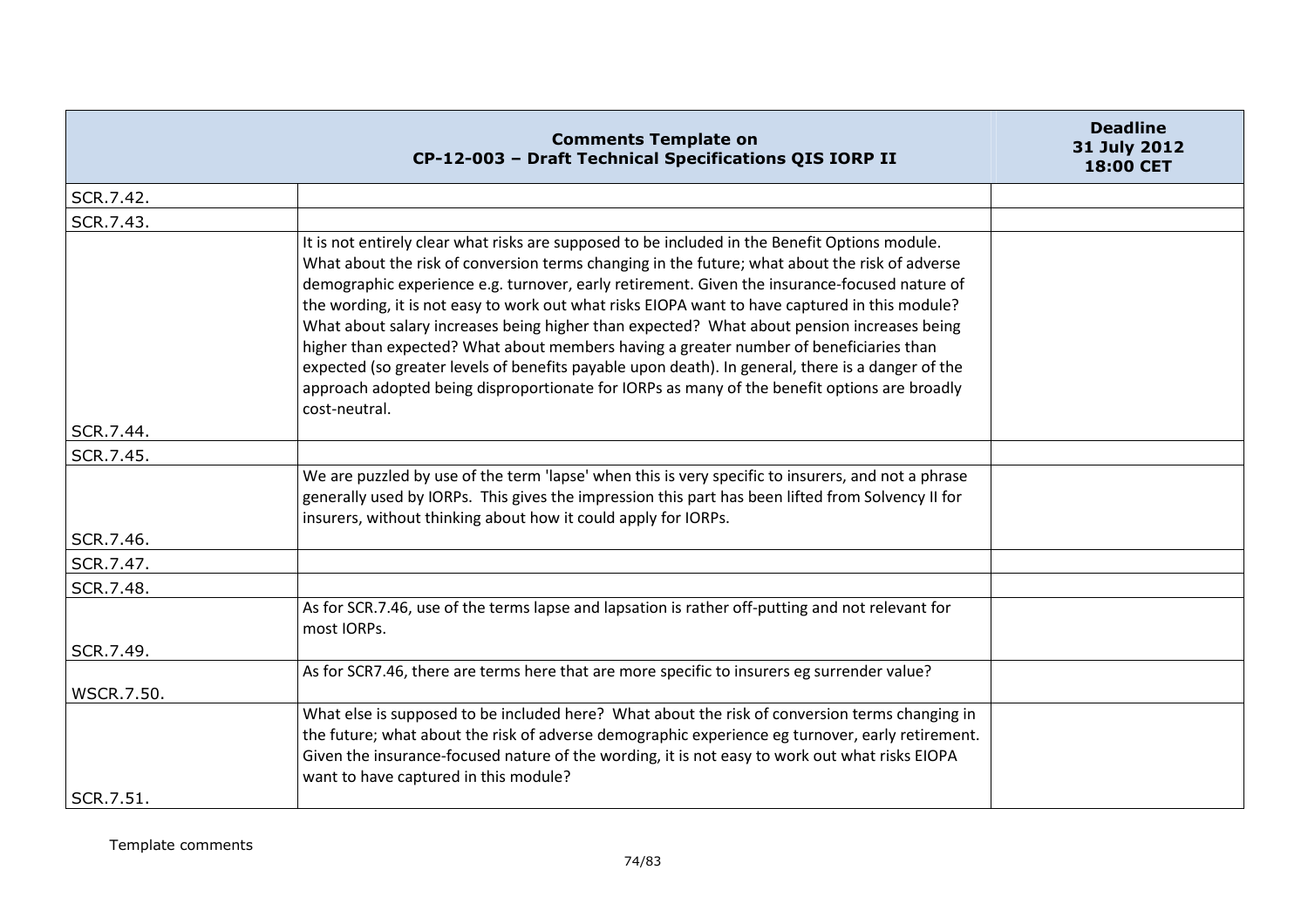|           | <b>Comments Template on</b><br>CP-12-003 - Draft Technical Specifications QIS IORP II                                                                                                                                                 | <b>Deadline</b><br>31 July 2012<br>18:00 CET |
|-----------|---------------------------------------------------------------------------------------------------------------------------------------------------------------------------------------------------------------------------------------|----------------------------------------------|
|           | What about salary increases being higher than expected? What about pension increases being<br>higher than expected? What about members having more beneficiaries than expected (so greater<br>levels of benefits payable upon death). |                                              |
| SCR.7.52. |                                                                                                                                                                                                                                       |                                              |
| SCR.7.53. |                                                                                                                                                                                                                                       |                                              |
| SCR.7.54. |                                                                                                                                                                                                                                       |                                              |
| SCR.7.55. |                                                                                                                                                                                                                                       |                                              |
| SCR.7.56. |                                                                                                                                                                                                                                       |                                              |
| SCR.7.57. |                                                                                                                                                                                                                                       |                                              |
| SCR.7.58. |                                                                                                                                                                                                                                       |                                              |
|           | Again, we have insurance style terminology eg surrender strains. This is off-putting for use by<br>most IORPs, so we suggest making more IORP-friendly.                                                                               |                                              |
| SCR.7.59. |                                                                                                                                                                                                                                       |                                              |
| SCR.7.60. |                                                                                                                                                                                                                                       |                                              |
| SCR.7.61. |                                                                                                                                                                                                                                       |                                              |
| SCR.7.62. |                                                                                                                                                                                                                                       |                                              |
| SCR.7.63. |                                                                                                                                                                                                                                       |                                              |
| SCR.7.64. |                                                                                                                                                                                                                                       |                                              |
| SCR.7.65. |                                                                                                                                                                                                                                       |                                              |
| SCR.7.66. |                                                                                                                                                                                                                                       |                                              |
| SCR.7.67. |                                                                                                                                                                                                                                       |                                              |
| SCR.7.68. |                                                                                                                                                                                                                                       |                                              |
| SCR.7.69. |                                                                                                                                                                                                                                       |                                              |
| SCR.7.70. |                                                                                                                                                                                                                                       |                                              |
| SCR.7.71. | It is difficult to be certain which annuities might be subject to changes in the "legal environment"<br>given that the law can be changes in unexpected ways. This aspect will need to be clarified.                                  |                                              |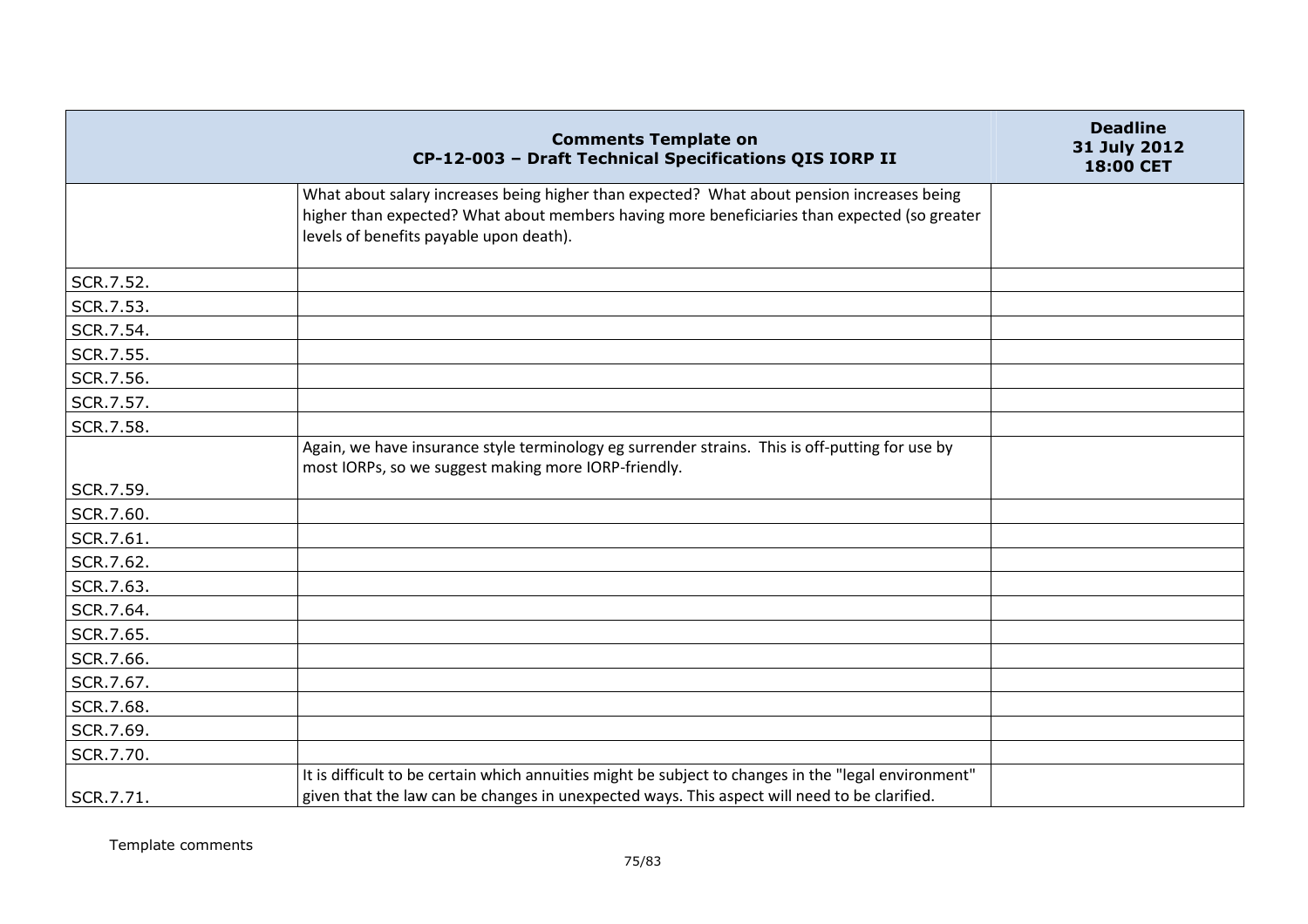|           | <b>Comments Template on</b><br>CP-12-003 - Draft Technical Specifications QIS IORP II                                                                                                                                                                                                                                                                                                                                                                                                                                                                                                                                                                                                        | <b>Deadline</b><br>31 July 2012<br>18:00 CET |
|-----------|----------------------------------------------------------------------------------------------------------------------------------------------------------------------------------------------------------------------------------------------------------------------------------------------------------------------------------------------------------------------------------------------------------------------------------------------------------------------------------------------------------------------------------------------------------------------------------------------------------------------------------------------------------------------------------------------|----------------------------------------------|
|           | For example, in the UK, we have potential uncertainty surrounding GMP equalisation, application<br>of TUPE to early retirement and pensions; application of age-discrimination to IORPs following the<br>Test-Achats Case in 2011? These are all linked to the legal environment, and is EIOPA saying that<br>the capital requirement for this risk is simply 3% of annuities payable. EIOPA should clarify where<br>the 3% has come from, and whether it is considered to be appropriate to all types of benefits in all<br>member states?<br>EIOPA should also clarify whether it means "benefits payable" instead of "annuities payable", as<br>annuities seems to be insurance-specific. |                                              |
| SCR.7.72. |                                                                                                                                                                                                                                                                                                                                                                                                                                                                                                                                                                                                                                                                                              |                                              |
| SCR.7.73. |                                                                                                                                                                                                                                                                                                                                                                                                                                                                                                                                                                                                                                                                                              |                                              |
| SCR.7.74. |                                                                                                                                                                                                                                                                                                                                                                                                                                                                                                                                                                                                                                                                                              |                                              |
| SCR.7.75. |                                                                                                                                                                                                                                                                                                                                                                                                                                                                                                                                                                                                                                                                                              |                                              |
| SCR.7.76. |                                                                                                                                                                                                                                                                                                                                                                                                                                                                                                                                                                                                                                                                                              |                                              |
| SCR.7.77. |                                                                                                                                                                                                                                                                                                                                                                                                                                                                                                                                                                                                                                                                                              |                                              |
| SCR.7.78. |                                                                                                                                                                                                                                                                                                                                                                                                                                                                                                                                                                                                                                                                                              |                                              |
| SCR.7.79. |                                                                                                                                                                                                                                                                                                                                                                                                                                                                                                                                                                                                                                                                                              |                                              |
| SCR.7.80. |                                                                                                                                                                                                                                                                                                                                                                                                                                                                                                                                                                                                                                                                                              |                                              |
| SCR.7.81. |                                                                                                                                                                                                                                                                                                                                                                                                                                                                                                                                                                                                                                                                                              |                                              |
| SCR.7.82. |                                                                                                                                                                                                                                                                                                                                                                                                                                                                                                                                                                                                                                                                                              |                                              |
| SCR.7.83. |                                                                                                                                                                                                                                                                                                                                                                                                                                                                                                                                                                                                                                                                                              |                                              |
| SCR.7.84. |                                                                                                                                                                                                                                                                                                                                                                                                                                                                                                                                                                                                                                                                                              |                                              |
| SCR.7.85. |                                                                                                                                                                                                                                                                                                                                                                                                                                                                                                                                                                                                                                                                                              |                                              |
| SCR.7.86. |                                                                                                                                                                                                                                                                                                                                                                                                                                                                                                                                                                                                                                                                                              |                                              |
| SCR.7.87. |                                                                                                                                                                                                                                                                                                                                                                                                                                                                                                                                                                                                                                                                                              |                                              |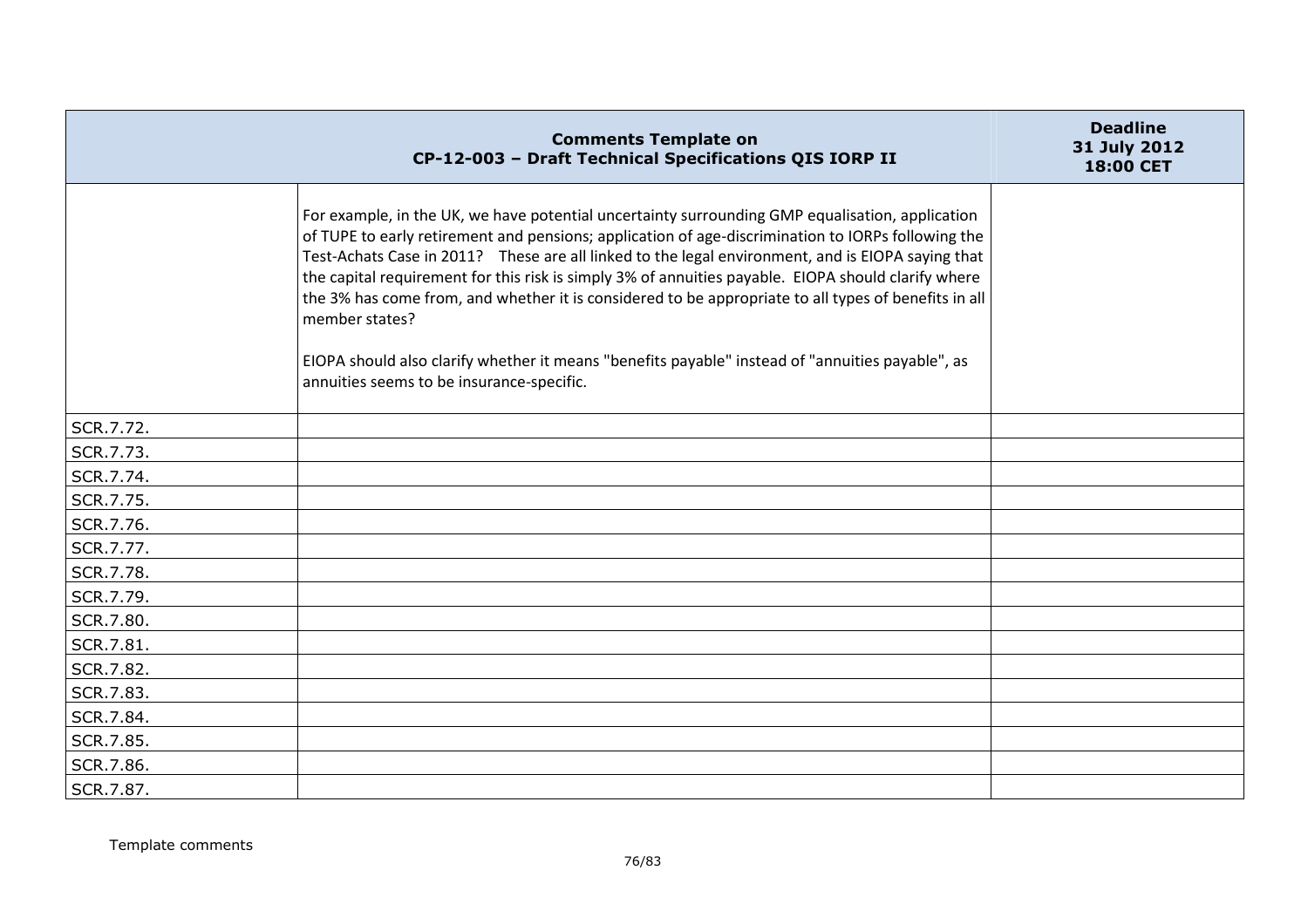|                 | <b>Comments Template on</b><br>CP-12-003 - Draft Technical Specifications QIS IORP II | <b>Deadline</b><br>31 July 2012<br>18:00 CET |
|-----------------|---------------------------------------------------------------------------------------|----------------------------------------------|
| SCR.8.1.        |                                                                                       |                                              |
| SCR.8.2.        |                                                                                       |                                              |
| SCR.8.3.        |                                                                                       |                                              |
| SCR.8.4.        |                                                                                       |                                              |
| SCR.8.5.        |                                                                                       |                                              |
| <b>SCR.8.6.</b> |                                                                                       |                                              |
| SCR.8.7.        |                                                                                       |                                              |
| $ $ SCR.9.1.    |                                                                                       |                                              |
| SCR.9.2.        |                                                                                       |                                              |
| SCR.9.3.        |                                                                                       |                                              |
| SCR.9.4.        |                                                                                       |                                              |
| SCR.9.5.        |                                                                                       |                                              |
| SCR.9.6.        |                                                                                       |                                              |
| SCR.9.7.        |                                                                                       |                                              |
| SCR.9.8.        |                                                                                       |                                              |
| SCR.9.9.        |                                                                                       |                                              |
| SCR.9.10.       |                                                                                       |                                              |
| SCR.9.11.       |                                                                                       |                                              |
| SCR.9.12.       |                                                                                       |                                              |
| SCR.9.13.       |                                                                                       |                                              |
| SCR.9.14.       |                                                                                       |                                              |
| SCR.9.15.       |                                                                                       |                                              |
| SCR.9.16.       |                                                                                       |                                              |
| SCR.9.17.       |                                                                                       |                                              |
| SCR.9.18.       |                                                                                       |                                              |
| SCR.9.19.       |                                                                                       |                                              |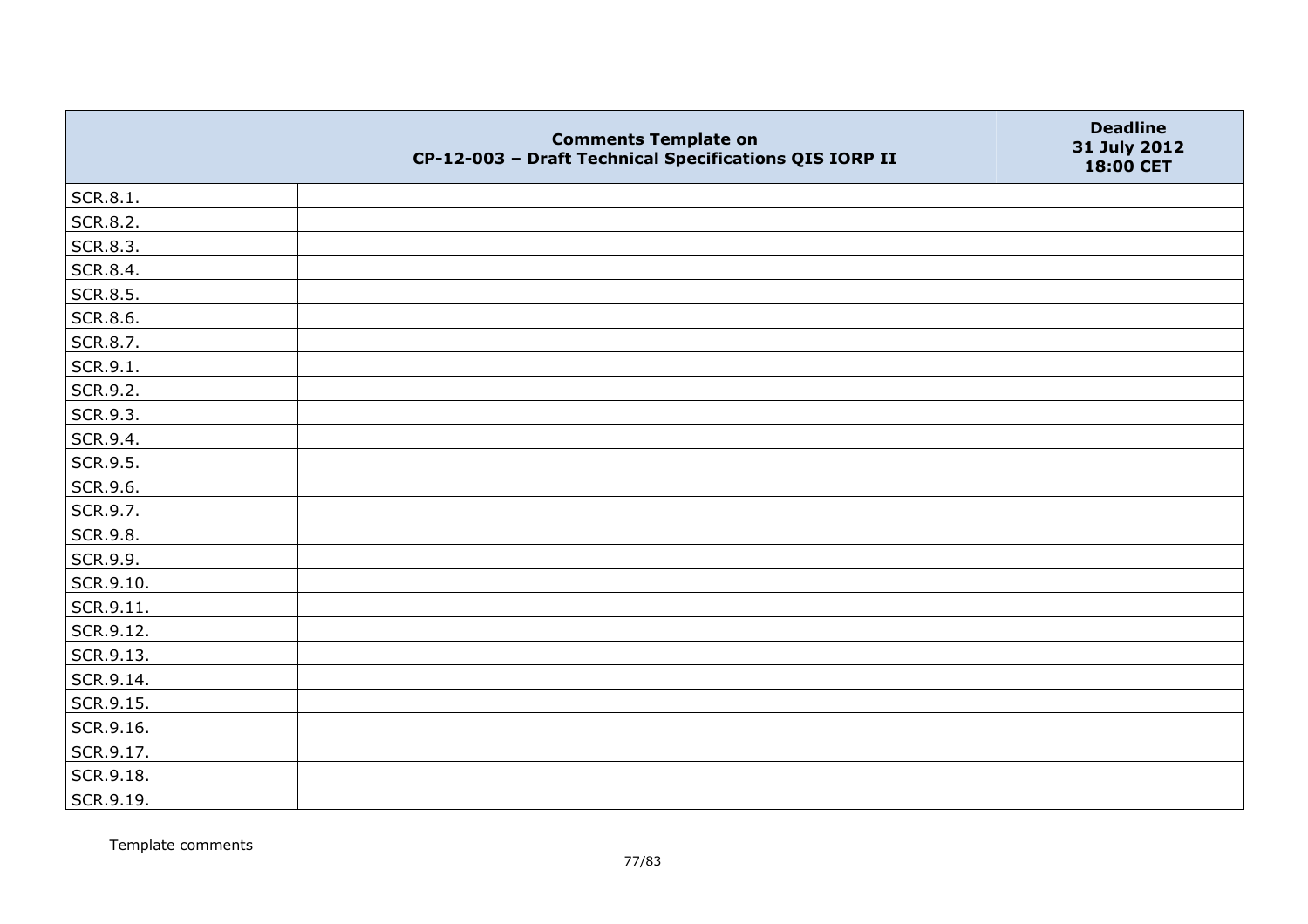|            | <b>Comments Template on</b><br>CP-12-003 - Draft Technical Specifications QIS IORP II | <b>Deadline</b><br>31 July 2012<br>18:00 CET |
|------------|---------------------------------------------------------------------------------------|----------------------------------------------|
| SCR.9.20.  |                                                                                       |                                              |
| SCR.9.21.  |                                                                                       |                                              |
| SCR.9.22.  |                                                                                       |                                              |
| SCR.9.23.  |                                                                                       |                                              |
| SCR.9.24.  |                                                                                       |                                              |
| SCR.9.25.  |                                                                                       |                                              |
| SCR.9.26.  |                                                                                       |                                              |
| SCR.9.27.  |                                                                                       |                                              |
| SCR.9.28.  |                                                                                       |                                              |
| SCR.9.29.  |                                                                                       |                                              |
| SCR.9.30.  |                                                                                       |                                              |
| SCR.9.31.  |                                                                                       |                                              |
| SCR.9.32.  |                                                                                       |                                              |
| SCR.9.33.  |                                                                                       |                                              |
| SCR.9.34.  |                                                                                       |                                              |
| SCR.10.1.  |                                                                                       |                                              |
| SCR.10.2.  |                                                                                       |                                              |
| SCR.10.3.  |                                                                                       |                                              |
| SCR.10.4.  |                                                                                       |                                              |
| SCR.10.5.  |                                                                                       |                                              |
| SCR.10.6.  |                                                                                       |                                              |
| SCR.10.7.  |                                                                                       |                                              |
| SCR.10.8.  |                                                                                       |                                              |
| SCR.10.9.  |                                                                                       |                                              |
| SCR.10.10. |                                                                                       |                                              |
| SCR.10.11. |                                                                                       |                                              |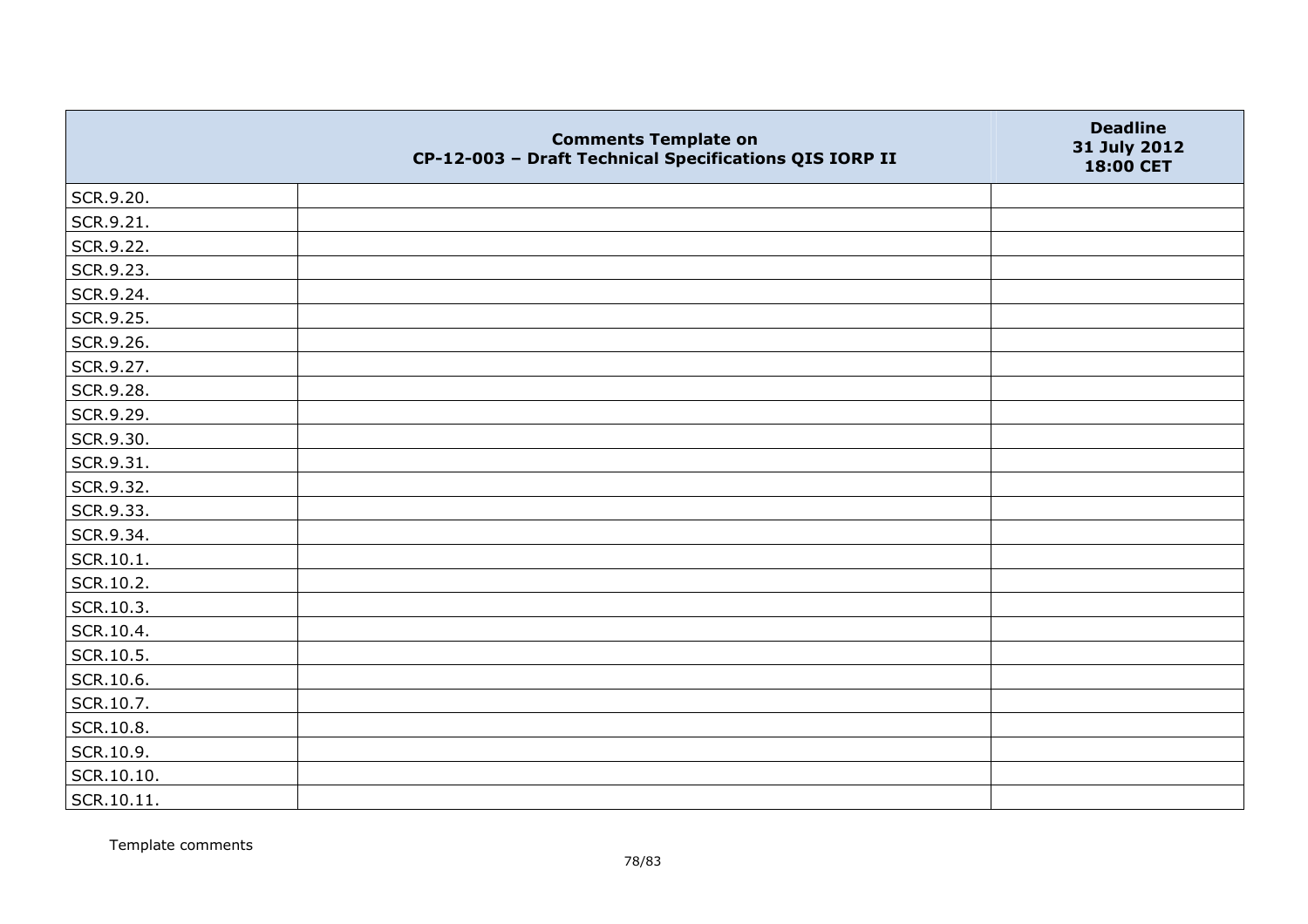|          | <b>Comments Template on</b><br>CP-12-003 - Draft Technical Specifications QIS IORP II                                                                                                                                                                                                                                               | <b>Deadline</b><br>31 July 2012<br>18:00 CET |
|----------|-------------------------------------------------------------------------------------------------------------------------------------------------------------------------------------------------------------------------------------------------------------------------------------------------------------------------------------|----------------------------------------------|
|          | It is not clear how the 25% and 45% minimum and maximum percentages of the SCR have been                                                                                                                                                                                                                                            |                                              |
|          | derived.                                                                                                                                                                                                                                                                                                                            |                                              |
| MCR.1.1. |                                                                                                                                                                                                                                                                                                                                     |                                              |
| MCR.2.1. |                                                                                                                                                                                                                                                                                                                                     |                                              |
| MCR.2.2. |                                                                                                                                                                                                                                                                                                                                     |                                              |
| MCR.2.3. |                                                                                                                                                                                                                                                                                                                                     |                                              |
| MCR.2.4. |                                                                                                                                                                                                                                                                                                                                     |                                              |
|          | This section includes terms like "profit participation". This seems to have been cut and paste from                                                                                                                                                                                                                                 |                                              |
|          | Solvency II without giving consideration whether it is appropriate terminology and approach for                                                                                                                                                                                                                                     |                                              |
|          | IORPs, and we suggest this section is reworded so it is appropriate for IORPs.                                                                                                                                                                                                                                                      |                                              |
|          | Presumably TP1 represents technical provisions excluding discretionary/conditional benefits, and                                                                                                                                                                                                                                    |                                              |
|          | TPs is that part of the technical provisions in respect of discretionary/conditional benefits? EIOPA<br>should clarify.                                                                                                                                                                                                             |                                              |
|          | Also, what liabilities does EIOPA think will be included in TP4 (all other IORP obligations other than<br>those already covered elsewhere in the calculations?                                                                                                                                                                      |                                              |
|          | CAR is the total "capital at risk" for each contract. What does this mean in practice? IORPs have<br>plan members, not contracts. Does this mean each IORP needs to calculate capital at risk for each<br>member. In this case, EIOPA should provide more clarity on how this should be interpreted (for<br>example is it the SCR)? |                                              |
| MCR.2.5. |                                                                                                                                                                                                                                                                                                                                     |                                              |
| MCR.2.6. |                                                                                                                                                                                                                                                                                                                                     |                                              |
| MCR.2.7. |                                                                                                                                                                                                                                                                                                                                     |                                              |
| MCR.2.8. |                                                                                                                                                                                                                                                                                                                                     |                                              |
|          | It is not clear how the weightings applied to each element of the linear calculation have been<br>derived. Please clarify.                                                                                                                                                                                                          |                                              |
| MCR.2.9. |                                                                                                                                                                                                                                                                                                                                     |                                              |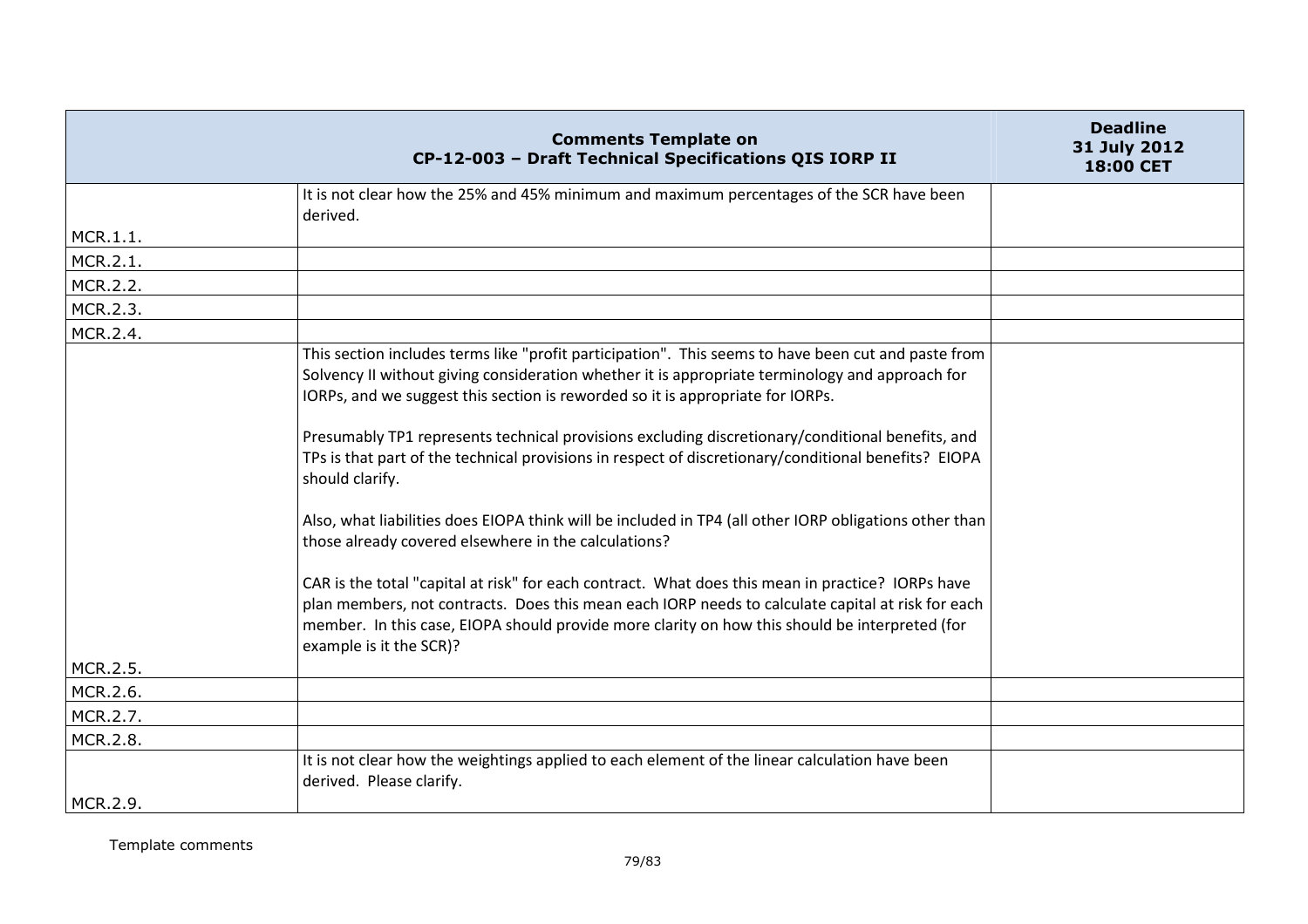|           | <b>Comments Template on</b><br>CP-12-003 - Draft Technical Specifications QIS IORP II                                                                                                                                                                                                                                                 | <b>Deadline</b><br>31 July 2012<br>18:00 CET |
|-----------|---------------------------------------------------------------------------------------------------------------------------------------------------------------------------------------------------------------------------------------------------------------------------------------------------------------------------------------|----------------------------------------------|
| PRO.1.1.  |                                                                                                                                                                                                                                                                                                                                       |                                              |
|           | The objective of this exercise has not been defined with sufficient clarity. It is therefore very<br>difficult to decide on what is proportionate.                                                                                                                                                                                    |                                              |
| PRO.2.1.  |                                                                                                                                                                                                                                                                                                                                       |                                              |
| PRO.2.2.  |                                                                                                                                                                                                                                                                                                                                       |                                              |
| PRO.2.3.  |                                                                                                                                                                                                                                                                                                                                       |                                              |
| PRO.2.4.  |                                                                                                                                                                                                                                                                                                                                       |                                              |
| PRO.2.5.  |                                                                                                                                                                                                                                                                                                                                       |                                              |
| PRO.2.6.  |                                                                                                                                                                                                                                                                                                                                       |                                              |
| PRO.3.1.  |                                                                                                                                                                                                                                                                                                                                       |                                              |
| PRO.3.2.  |                                                                                                                                                                                                                                                                                                                                       |                                              |
| PRO.3.3.  |                                                                                                                                                                                                                                                                                                                                       |                                              |
| PRO.3.4.  |                                                                                                                                                                                                                                                                                                                                       |                                              |
| PRO.3.5.  |                                                                                                                                                                                                                                                                                                                                       |                                              |
| PRO.3.6.  |                                                                                                                                                                                                                                                                                                                                       |                                              |
| PRO.3.7.  |                                                                                                                                                                                                                                                                                                                                       |                                              |
| PRO.3.8.  |                                                                                                                                                                                                                                                                                                                                       |                                              |
|           | It would also seem appropriate to consider the overall picture. Our view is that It would be<br>disproportionate to analyse certain risks in great detail where other risks, perhaps more<br>significant risks such as continuing employer support, are very difficult to model with any accuracy<br>or depend on heroic assumptions. |                                              |
| PRO.3.9.  |                                                                                                                                                                                                                                                                                                                                       |                                              |
| PRO.3.10. |                                                                                                                                                                                                                                                                                                                                       |                                              |
| PRO.3.11. |                                                                                                                                                                                                                                                                                                                                       |                                              |
| PRO.3.12. |                                                                                                                                                                                                                                                                                                                                       |                                              |
| PRO.3.13. |                                                                                                                                                                                                                                                                                                                                       |                                              |
| PRO.3.14. |                                                                                                                                                                                                                                                                                                                                       |                                              |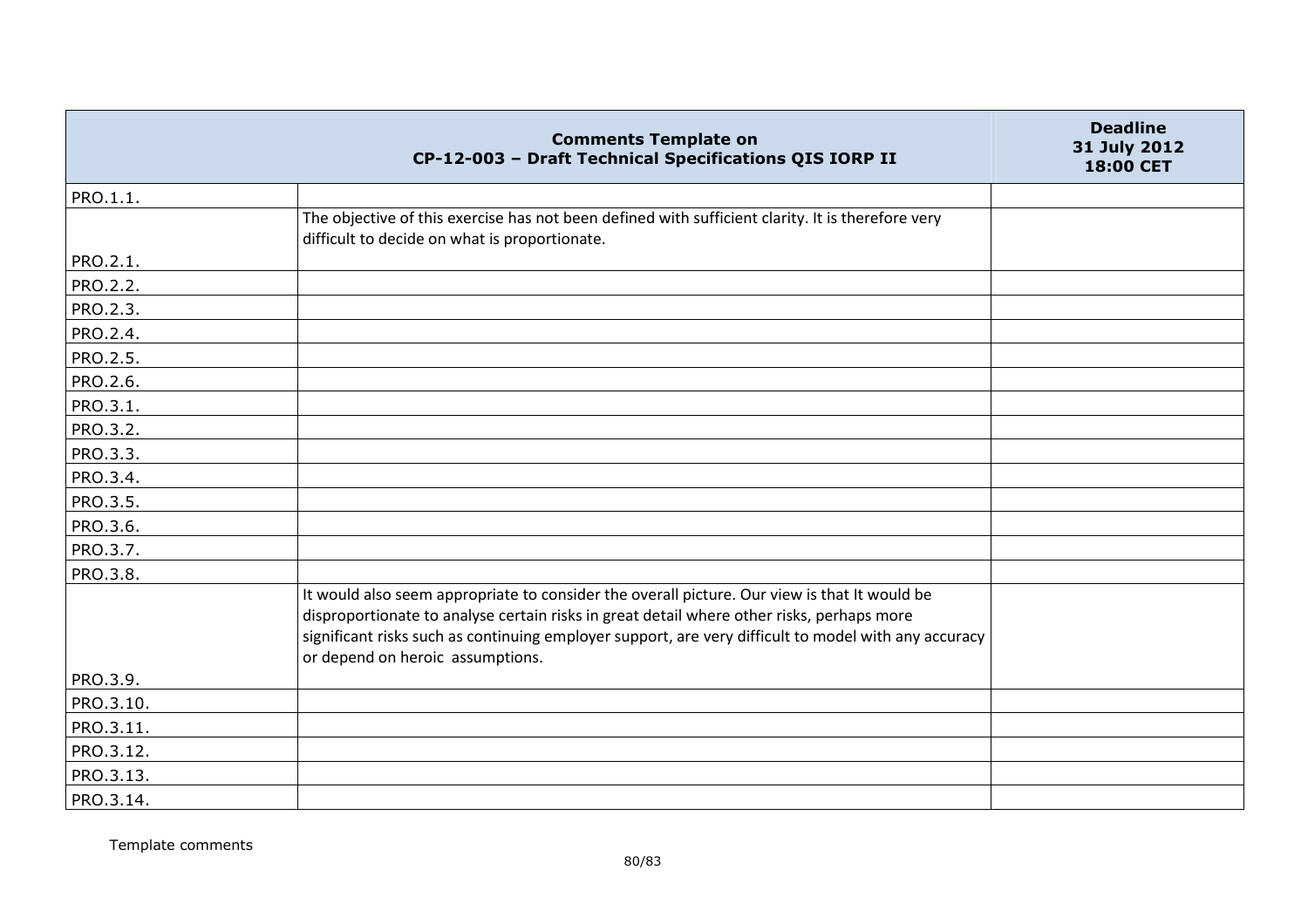|           | <b>Comments Template on</b><br>CP-12-003 - Draft Technical Specifications QIS IORP II                                                                                                                                                                                                                                                                                                                                                                                                                                                                                                                                           | <b>Deadline</b><br>31 July 2012<br><b>18:00 CET</b> |
|-----------|---------------------------------------------------------------------------------------------------------------------------------------------------------------------------------------------------------------------------------------------------------------------------------------------------------------------------------------------------------------------------------------------------------------------------------------------------------------------------------------------------------------------------------------------------------------------------------------------------------------------------------|-----------------------------------------------------|
| PRO.3.15. |                                                                                                                                                                                                                                                                                                                                                                                                                                                                                                                                                                                                                                 |                                                     |
| PRO.3.16. |                                                                                                                                                                                                                                                                                                                                                                                                                                                                                                                                                                                                                                 |                                                     |
| PRO.3.17. |                                                                                                                                                                                                                                                                                                                                                                                                                                                                                                                                                                                                                                 |                                                     |
| PRO.3.18. |                                                                                                                                                                                                                                                                                                                                                                                                                                                                                                                                                                                                                                 |                                                     |
|           | It is not clear who the user is and what decisions are to be taken. EIOPA should clarify what it<br>means for this for the purpose of the QIS (eg is the user the IORP; the national supervisor; EIOPA<br>or the European Commission; and what decisions will be made by the respective users).                                                                                                                                                                                                                                                                                                                                 |                                                     |
| PRO.3.19. |                                                                                                                                                                                                                                                                                                                                                                                                                                                                                                                                                                                                                                 |                                                     |
|           | This states "a QIS exercise usually requires a lower degree of accuracy than financial and<br>supervisory reporting".                                                                                                                                                                                                                                                                                                                                                                                                                                                                                                           |                                                     |
|           | EIOPA should clarify the level of accuracy it requires for this QIS exercise (as most IORPs have not<br>participated in such a QIS exercise in the recent past).                                                                                                                                                                                                                                                                                                                                                                                                                                                                |                                                     |
|           | Given overall level of pension assets in EEA IORPs exceed €2 trillion (source: EFRP); it would be<br>reasonable to assume total Level A Technical Provisions could be of the order of €3 trillion. Given<br>the overall complexity of calculations; short-time to do the QIS; overall judgement and<br>approximations required; and extreme market conditions at end 2011; we think that it is unlikely<br>to expect that the overall accuracy for these overall calculations will be less than 5-10%. This<br>means that some of the numbers for the EEA as a whole may only have an accuracy level of €150<br>to €300 billion |                                                     |
|           | EIOPA should confirm what level of accuracy it is hoping to achieve, and whether an overall<br>accuracy level of 5-10% (ie €150 billion to €300 billion) is appropriate. If a higher level of<br>accuracy, then EIOPA should provide further guidance on how it hopes this can be reached.                                                                                                                                                                                                                                                                                                                                      |                                                     |
| PRO.3.20. |                                                                                                                                                                                                                                                                                                                                                                                                                                                                                                                                                                                                                                 |                                                     |
| PRO.3.21. |                                                                                                                                                                                                                                                                                                                                                                                                                                                                                                                                                                                                                                 |                                                     |
| PRO.3.22. |                                                                                                                                                                                                                                                                                                                                                                                                                                                                                                                                                                                                                                 |                                                     |
| PRO.3.23. |                                                                                                                                                                                                                                                                                                                                                                                                                                                                                                                                                                                                                                 |                                                     |